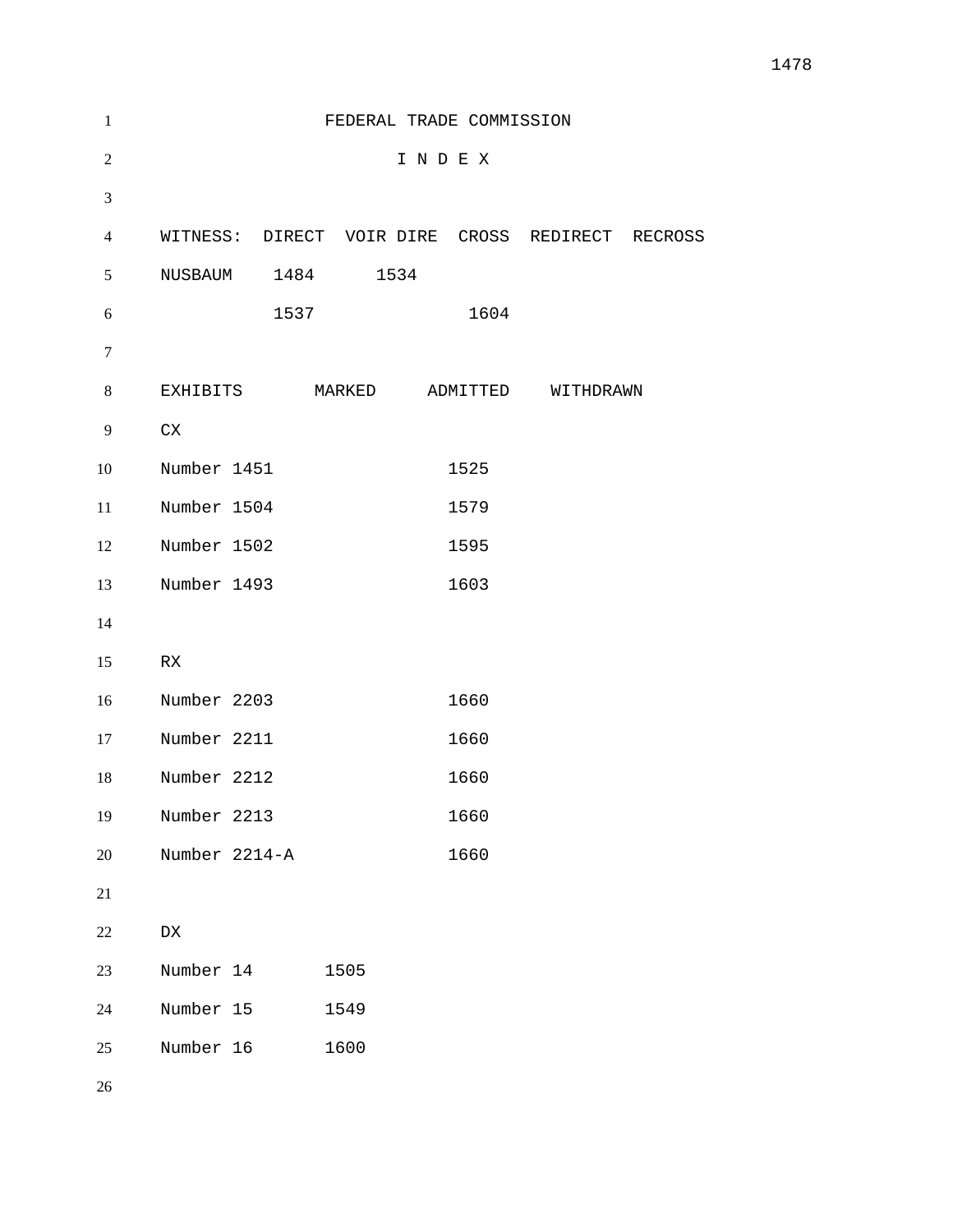| $\,1\,$          |                  | FEDERAL TRADE COMMISSION        |
|------------------|------------------|---------------------------------|
| $\sqrt{2}$       |                  | I N D E X (cont'd)              |
| $\mathfrak{Z}$   |                  |                                 |
| $\overline{4}$   | EXHIBITS         | MARKED<br>ADMITTED<br>WITHDRAWN |
| $\mathfrak{S}$   | ${\rm D}{\rm X}$ |                                 |
| $\sqrt{6}$       | Number 17        | 1619                            |
| $\tau$           | Number 18        | 1619                            |
| $8\,$            | Number 19        | 1626                            |
| $\boldsymbol{9}$ | Number 20        | 1629                            |
| $10\,$           | Number 21 1635   |                                 |
| $11\,$           |                  |                                 |
| 12               |                  |                                 |
| 13               |                  |                                 |
| 14               |                  |                                 |
| 15               |                  |                                 |
| $16\,$           |                  |                                 |
| 17               |                  |                                 |
| $18\,$           |                  |                                 |
| 19               |                  |                                 |
| 20               |                  |                                 |
| 21               |                  |                                 |
| $22\,$           |                  |                                 |
| 23               |                  |                                 |
| 24               |                  |                                 |
| 25               |                  |                                 |
| $26\,$           |                  |                                 |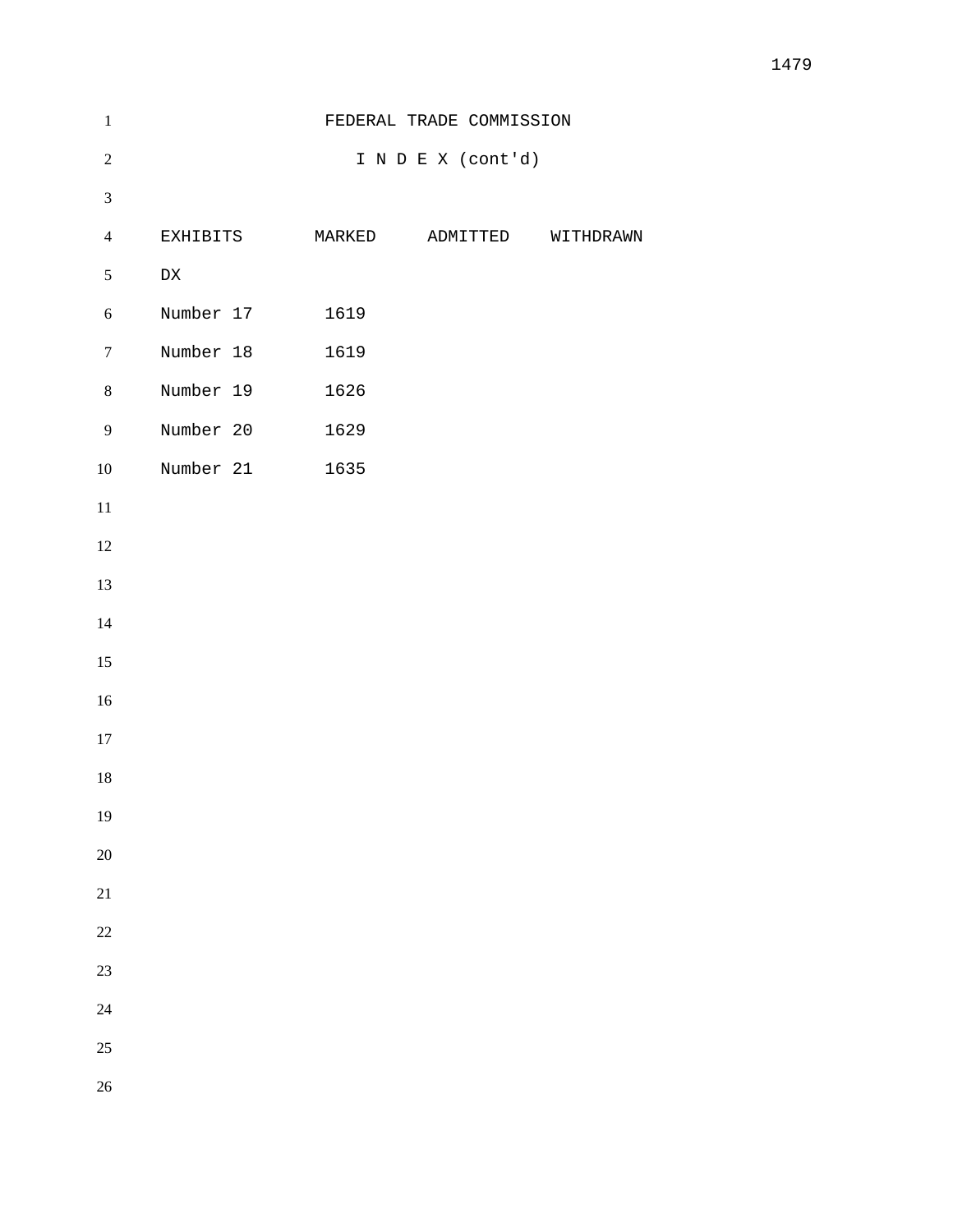| $\mathbf{1}$   | UNITED STATES OF AMERICA                |
|----------------|-----------------------------------------|
| $\overline{2}$ | FEDERAL TRADE COMMISSION                |
| 3              |                                         |
| $\overline{4}$ | In the Matter of:<br>$\left( \right)$   |
| 5              | Rambus, Inc.<br>) Docket No. 9302       |
| 6              |                                         |
| $\tau$         |                                         |
| 8              |                                         |
| 9              | Monday, May 12, 2003                    |
| 10             | 9:30 a.m.                               |
| 11             |                                         |
| 12             |                                         |
| 13             | TRIAL VOLUME 8                          |
| 14             | PART 1                                  |
| 15             | PUBLIC RECORD                           |
| 16             |                                         |
| 17             | BEFORE THE HONORABLE STEPHEN J. MCGUIRE |
| 18             | Chief Administrative Law Judge          |
| 19             | Federal Trade Commission                |
| 20             | 600 Pennsylvania Avenue, N.W.           |
| 21             | Washington, D.C.                        |
| 22             |                                         |
| 23             |                                         |
| 24             |                                         |
| 25             | Reported by: Sally Jo Bowling           |
| 26             |                                         |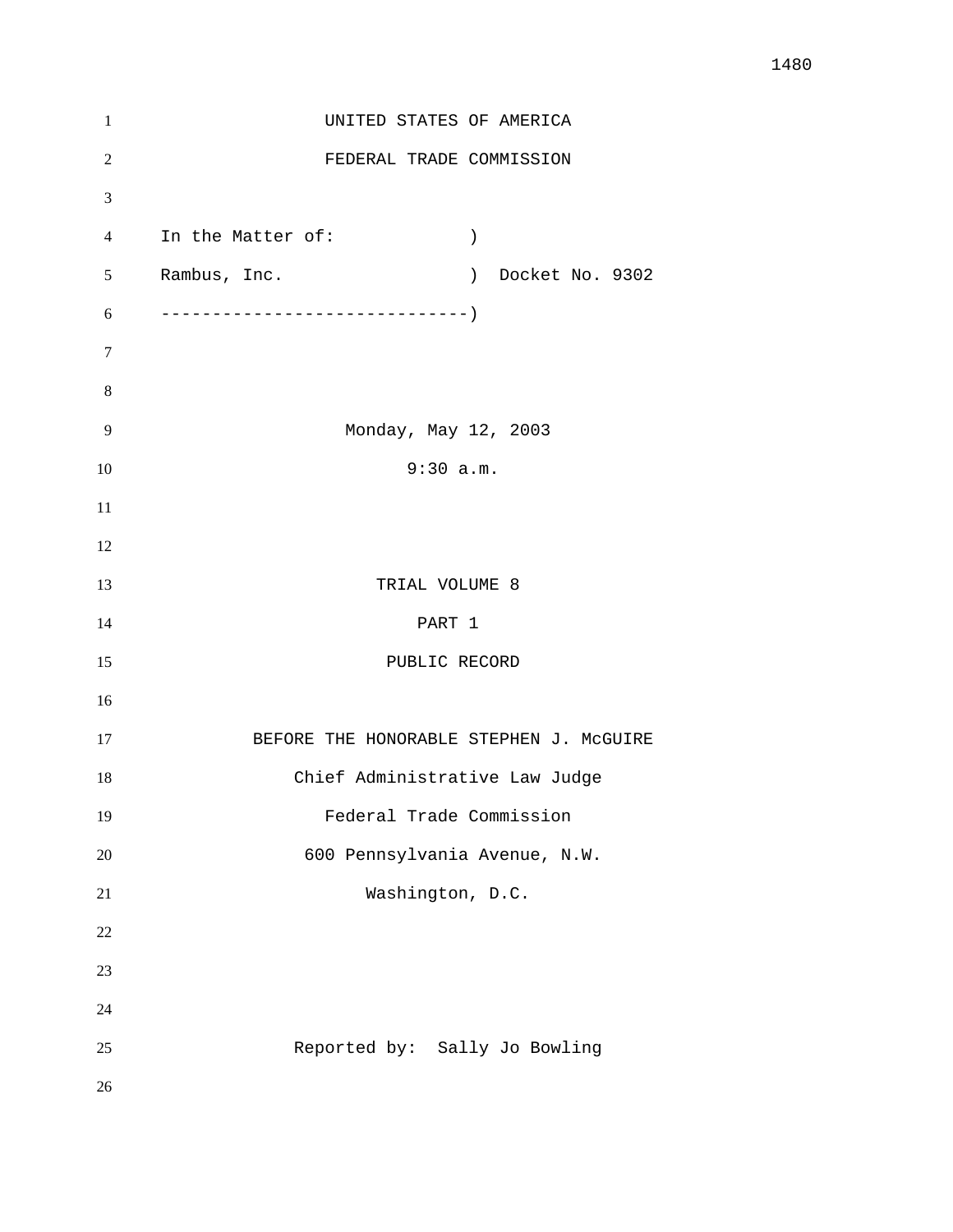```
1 APPEARANCES:
```
 ON BEHALF OF THE FEDERAL TRADE COMMISSION: GEOFFREY OLIVER, Attorney 5 JOHN C. WEBER, Attorney SUZANNE MICHEL, Attorney Federal Trade Commission 601 New Jersey Avenue, N.W. Washington, D.C. 20580-0000 (202) 326-3663 ON BEHALF OF THE RESPONDENT: GREGORY P. STONE, Attorney STEVEN M. PERRY, Attorney PETER A. DETRE, Attorney SEAN GATES, Attorney Munger, Tolles & Olson LLP 355 South Grand Avenue, 35th Floor Los Angeles, California 90071-1560 (213) 683-9255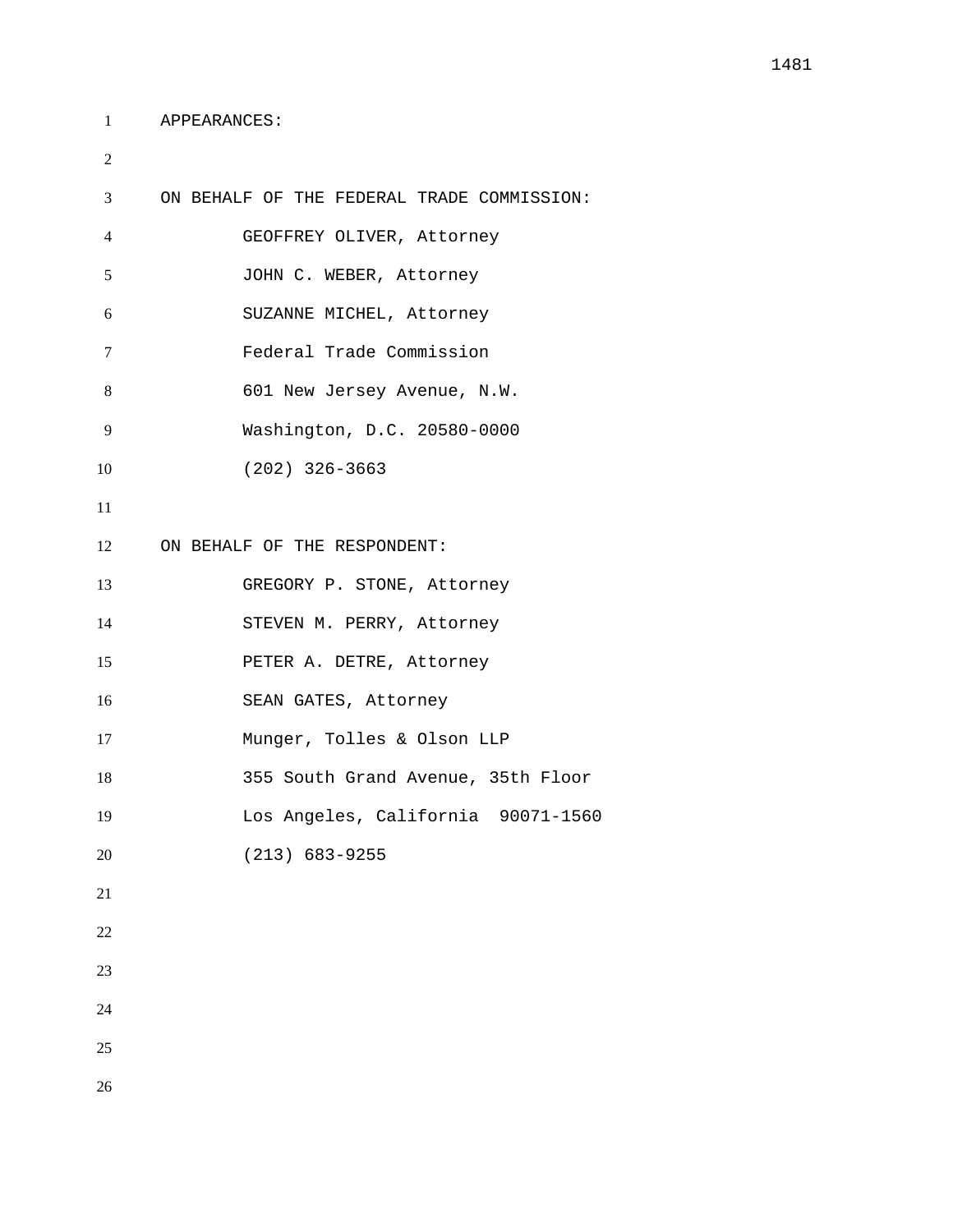```
1 APPEARANCES:
```

```
2 
3 ON BEHALF OF THE RESPONDENT:
4 
5 A. DOUGLAS MELAMED, Attorney
6 Wilmer, Cutler & Pickering
7 2445 M Street, N.W.
8 Washington, D.C. 20037-1420
9 (202) 663-6090
10 
11 
12 
13 
14 
15 
16 
17 
18 
19 
20 
21 
22 
23 
24 
25 
26
```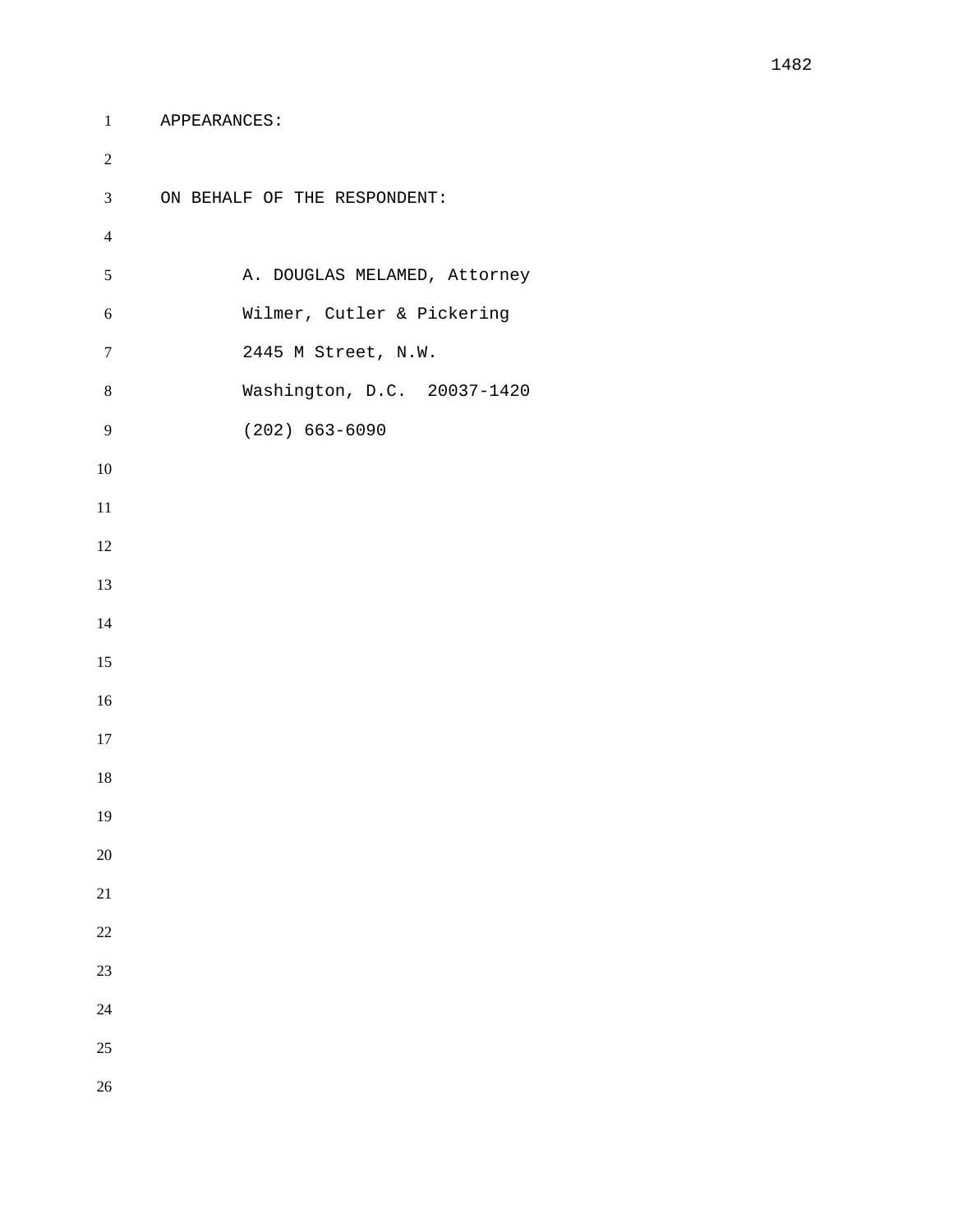P R O C E E D I N G S 2 - - - - - - - JUDGE McGUIRE: This hearing is now in order. Before we get started today, are there any housekeeping tasks we need to concern ourselves with or can we proceed? MR. OLIVER: Not at this time, Your Honor. JUDGE McGUIRE: Mr. Stone, anything on behalf of respondent? 10 MR. STONE: None, Your Honor. JUDGE McGUIRE: Then you may call your next witness. MR. OLIVER: Your Honor, Ms. Suzanne Michel will handle the next witness on behalf of complaint counsel. JUDGE McGUIRE: Okay, thank you. All right, Ms. Michel? And then how is that spelled, Ms. Michel? MS. MICHEL: It's M I C H E L. Your Honor, complaint counsel calls Mr. Mark Nusbaum to the stand. JUDGE McGUIRE: Mr. Nusbaum, please approach and remain standing while you're sworn by the court reporter. Whereupon-- 24 MARK E. NUSBAUM a witness, called for examination, having been first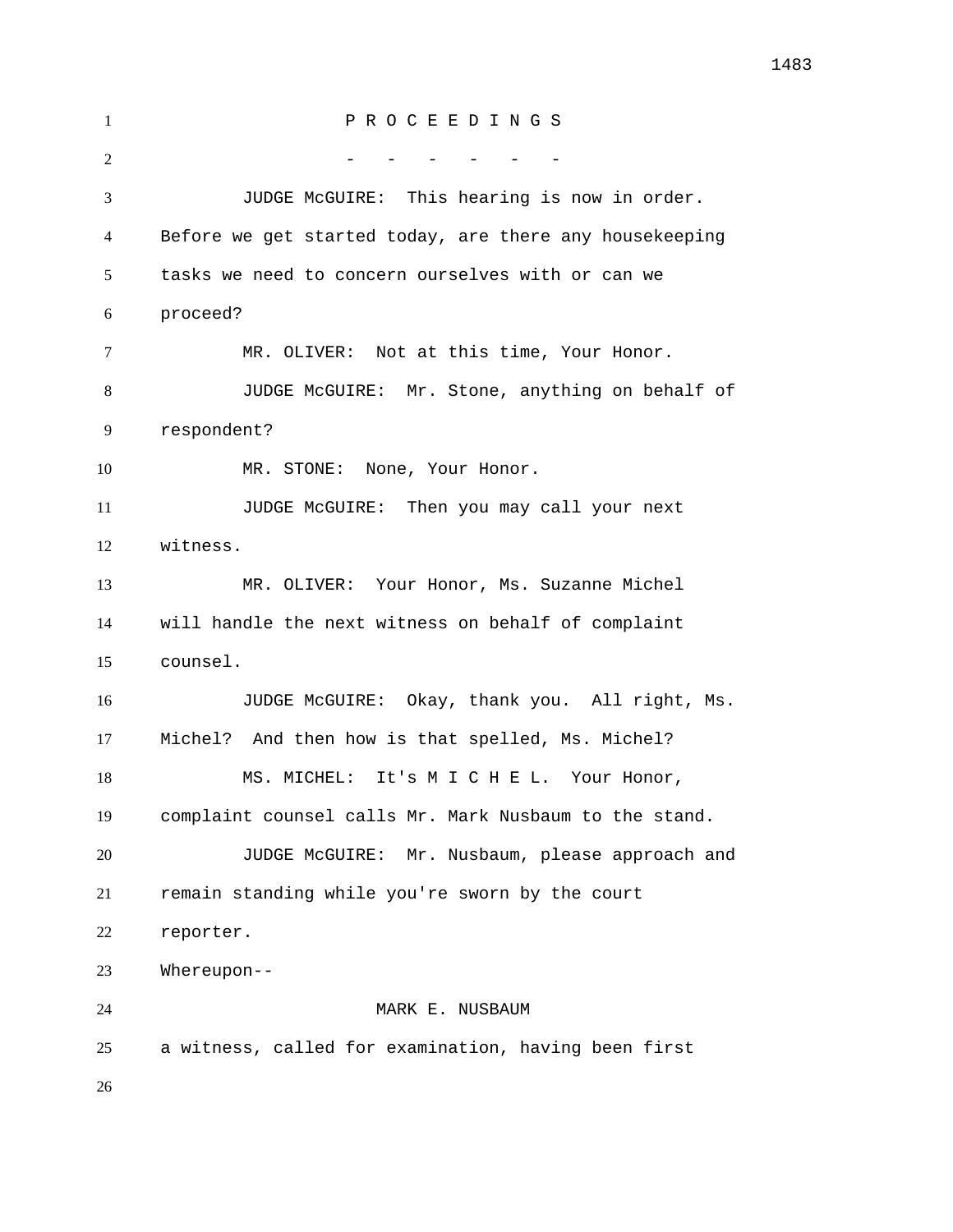| duly sworn, was examined and testified as follows:       |
|----------------------------------------------------------|
| DIRECT EXAMINATION                                       |
| BY MS. MICHEL:                                           |
| Good morning, Mr. Nusbaum.<br>Q.                         |
| Good morning.<br>Α.                                      |
| Mr. Nusbaum, what kind of work do you do?<br>Q.          |
| Α.<br>I am a patent attorney.                            |
| Are you prepared to testify about any specific<br>Q.     |
| subject matter today?                                    |
| Yes, I am.<br>Α.                                         |
| Just generally, could you tell us what kind of<br>Q.     |
| subject matter you're prepared to testify about?         |
| I am prepared to testify about the patent<br>Α.          |
| examining process before United States Patent &          |
| Trademark Office. I'm prepared to testify about the      |
| prosecution histories of certain Rambus patent           |
| applications and I'm prepared to testify about the       |
| relationship of certain claims in those patent           |
| applications to JEDEC Standard Release 4 and to certain  |
| JEDEC proposals.                                         |
| So that the Court will know why you're qualified<br>Q.   |
| to express your opinions in these areas, I would like to |
| focus on your background. Could you please tell us       |
| about your educational background, beginning following   |
|                                                          |

high school.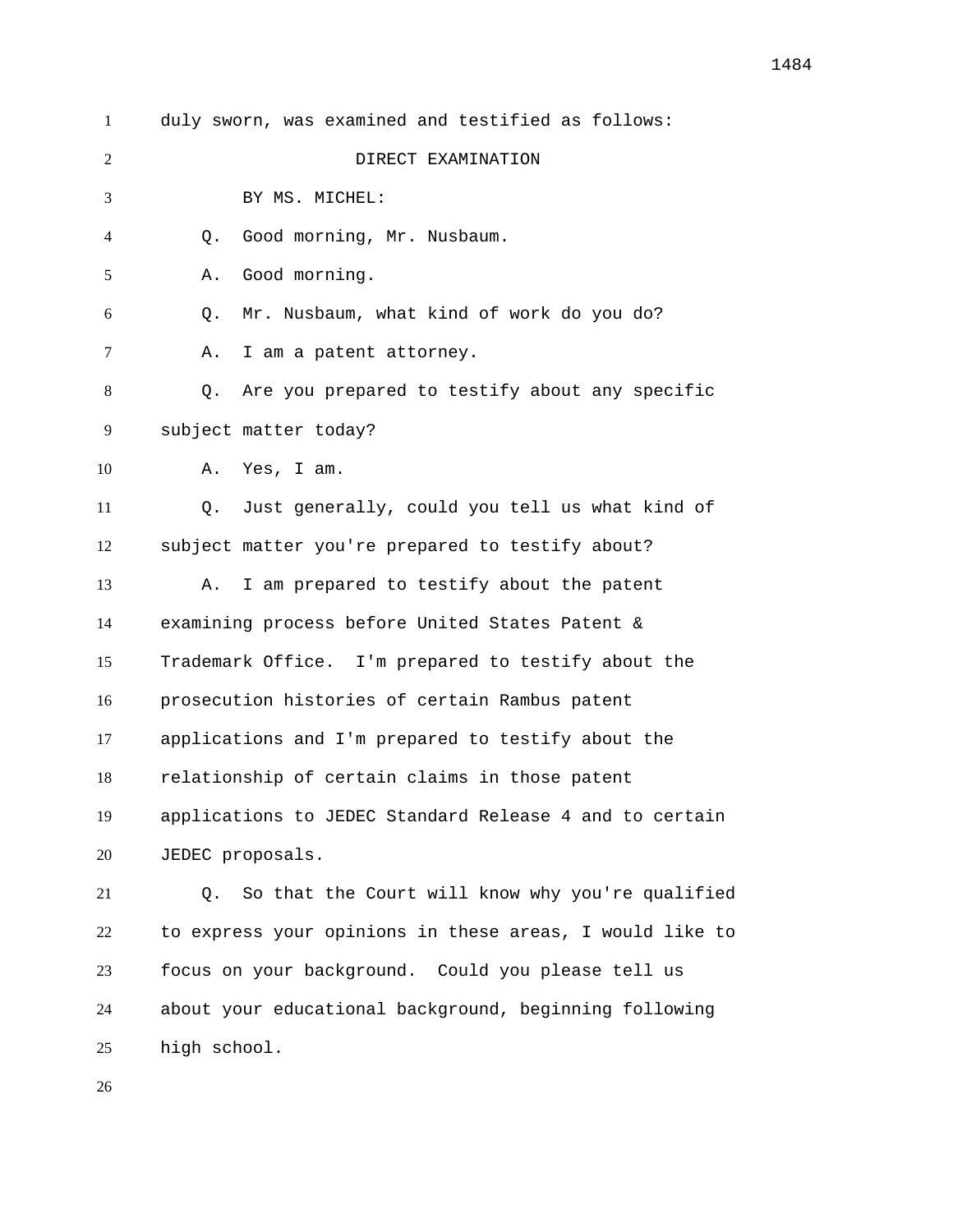A. In 1969, I received a Bachelor of Science degree in electrical engineering from the University of Marylandã. In 1974, I received a juris doctorate degree from the American University's Washington College of Law. Q. Did you graduate with honors from the electrical engineering program at the University of Maryland? A. Yes, I did. Q. Were you elected to honor societies there? A. I was elected to the General Engineering Honor Society and the Electrical Engineering Honor Society. MR. STONE: Your Honor, in Ms. Michel would like, we would be happy to stipulate the three topics Mr. Nusbaum has identified in his intended testimony today, we have no objection to his expertise in those particular areas. 17 JUDGE McGUIRE: Ms. Michel? MS. MICHEL: Your Honor, I believe there is a value in understanding exactly what Mr. Nusbaum's experience has been. 21 JUDGE McGUIRE: All right, proceed. 22 BY MS. MICHEL: Q. Could you generally explain what experience you had relating to the examination of patents? A. Yes, I served in the United States Patent &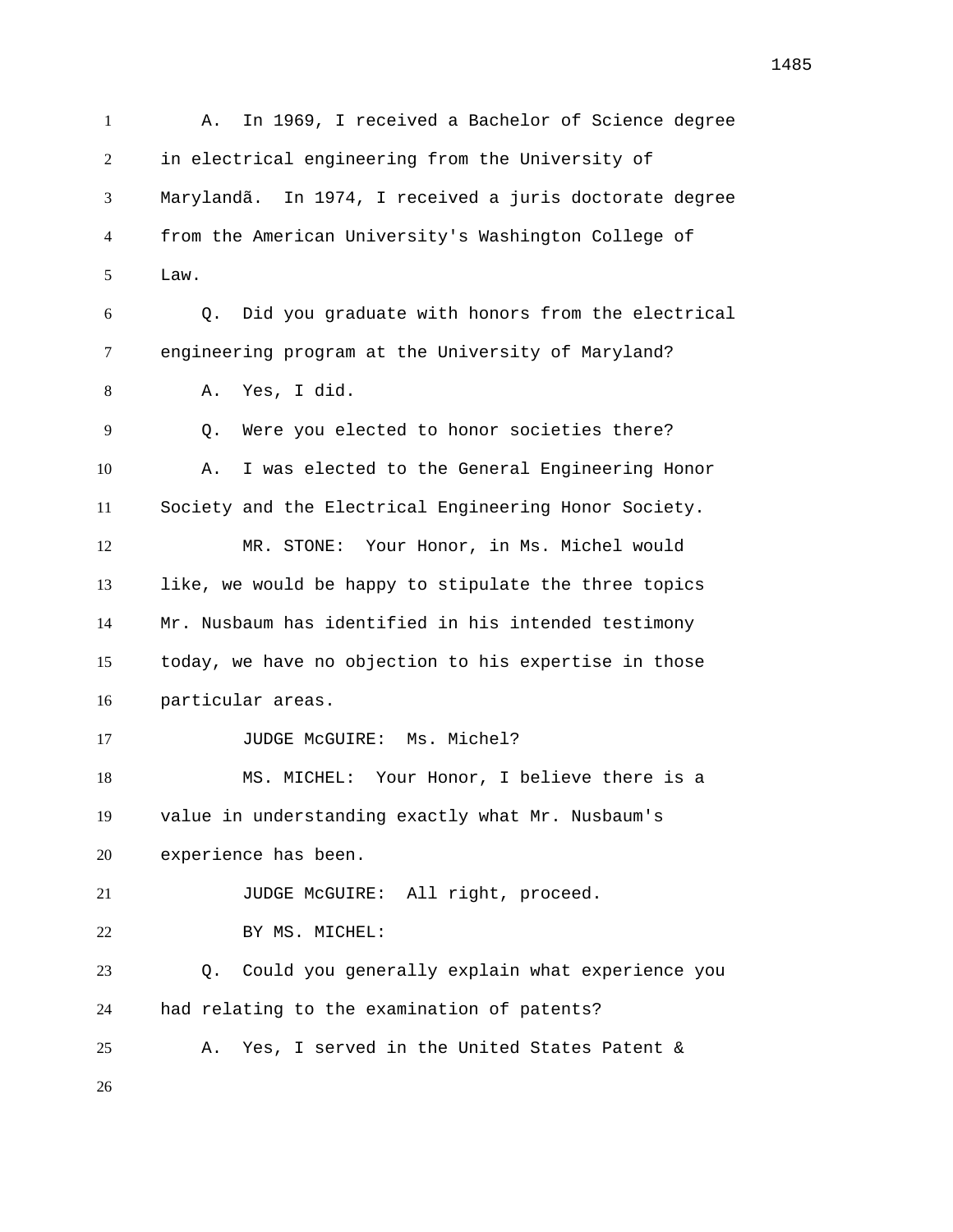Trademark Office for 17 years in various capacities, and on virtually a daily basis for those 17 years, I was either personally examining or involved in patent examining activities. Q. And when did you first start with the patent office? A. I started with the Patent & Trademark Office in July of 1969. Q. When you did first start at the patent office, were you assigned to examine any particular types of patent applications? A. Yes, I was assigned to examine patent applications in the so-called art unit and was responsible for examining general purpose digital data processing systems related applications and special purpose digital data processing systems patent applications. Q. In what years were you assigned to the art unit that examined those types of applications? A. From 1969 through 1980. Q. What were your duties during that time? A. My duties during that time were essentially to examine patent applications. I would estimate that over that time frame I examined somewhere in the neighborhood of between 700 and a thousand patent applications in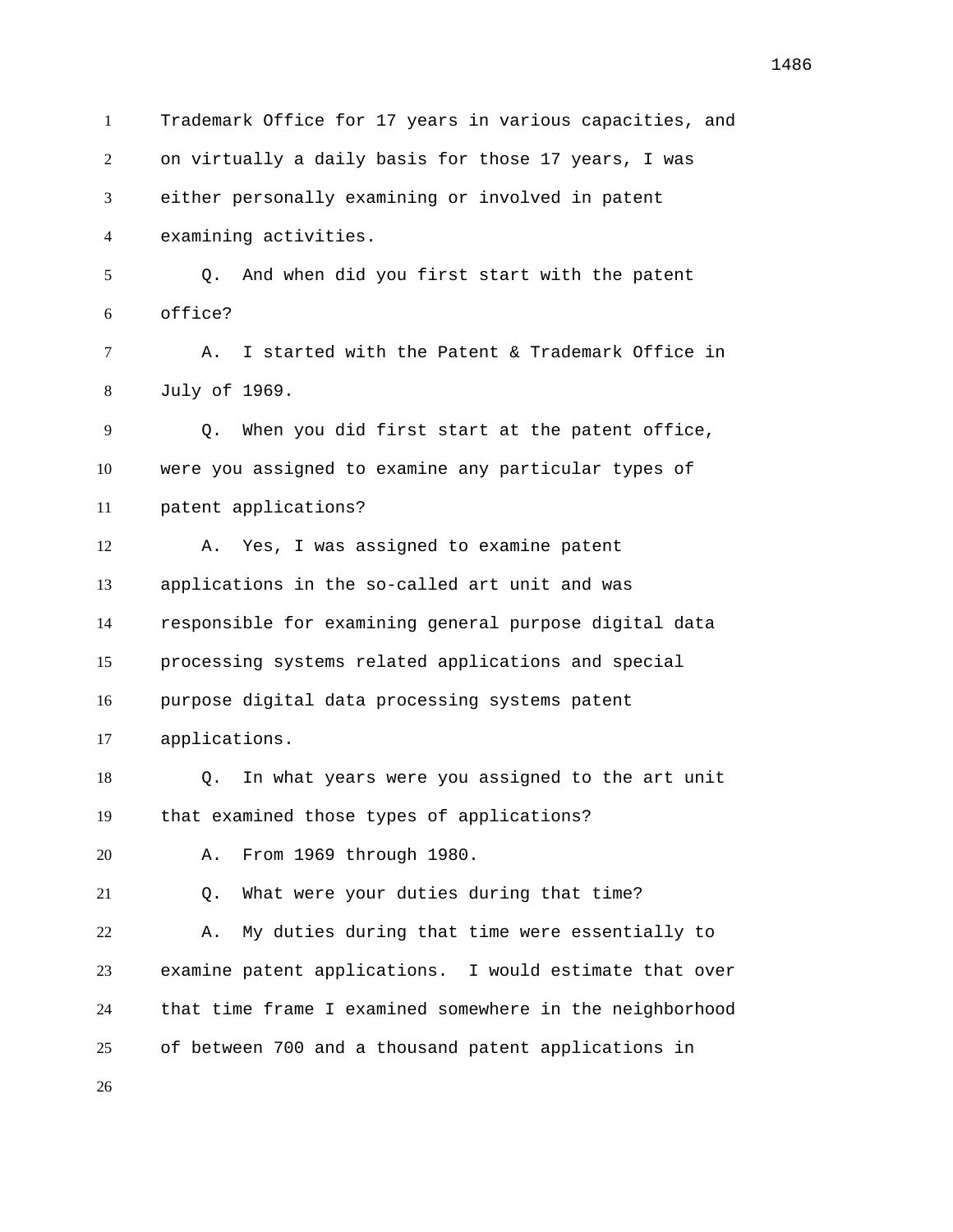this art area. Later on during -- in the latter part of that time frame, I was also involved, to some extent, in supervising junior patent examiners.

 Q. You mentioned that you examined patent applications in the general computer art -- of general computer systems. Could you please just briefly explain what you mean by that, what kind of applications were involved?

 A. The kind of applications that were involved in terms of general technological subject matter were with respect to the general purpose digital data processing arts. I examined patent applications that related to any particular subsystem of a computer system, such as the central processing unit or the storage subsystem. I examined applications related to multiple computers, so-called multiprocessor systems. In special purpose data processing art, I examined patent applications relating to, for example, display processing systems, printer control systems.

 I recall having personally examined the very first entire computer that was fabricated on a single semiconductor chip. I also examined a number of the very first microprocessor related patent applications.

 Q. And how does this general technological subject matter that you examined compare with the subject matter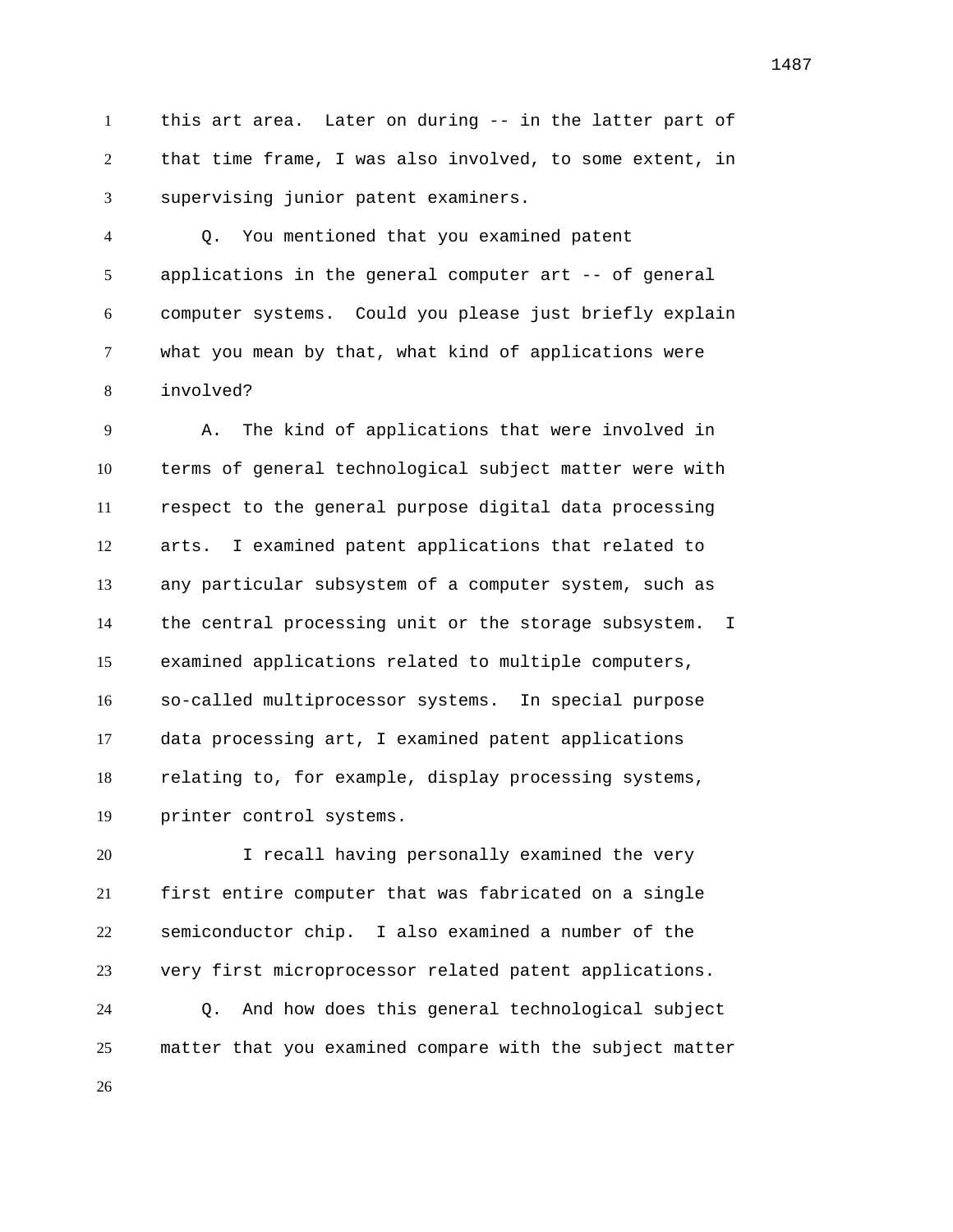of the Rambus patent applications that you've reviewed? A. The -- in terms of the general technological subject matter, the general technological subject matter was the same. In fact, the very first file Rambus patent application was classified in the special purpose digital data processing art area that I examined.

 Q. How would you characterize the complexity of the patent applications that you were examining in this time frame?

 A. The average patent application that I examined was extremely complex. It was not unusual for me to examine patent applications that were as many as -- had as many as three to 400 pages in terms of the patent specification, and numerous claims. In terms of complexity studies that were performed over the years, during the time when I was employed by the Patent & Trademark Office, this computer system art area that I examined was judged to be the most technologically complex in the United States Patent & Trademark Office. Q. Could you please explain what a master's level art level is in the Patent & Trademark Office. A. A master's level rating in the United States

 Patent & Trademark Office requires two findings by the patent office. One finding is that in order for the candidate to comprehend the technology that he or she is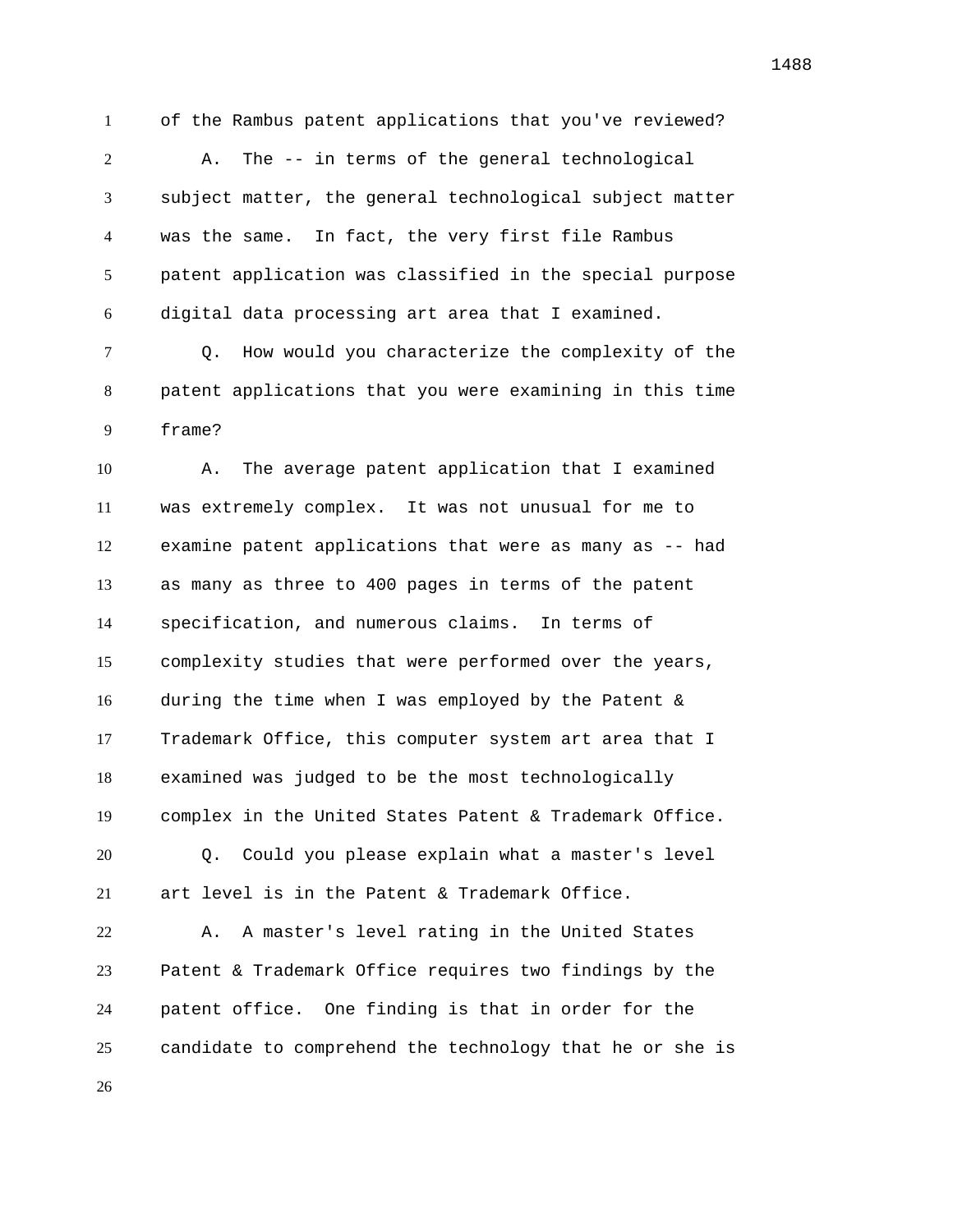examining requires more than an undergraduate level degree of knowledge to understand, and then secondly, after a grilling by a patent office committee, it has to be determined that the particular candidate has mastered that technology. Q. Did you receive a master's level rating in the art area which you examined? A. Yes, I did. That was in early 1975. Q. Could you please explain what a primary examiner is? A. A primary examiner is a patent examiner who has been granted the authority by the Patent & Trademark Office to either finally reject a patent application or to allow a patent application to mature into an issued patent over his or her own signature. Q. Did you become a primary examiner? A. I did. And that would have been somewhere in the vicinity of mid-1975. Q. Did you ever receive the senior examiner rating in the computer art system area which you examined? A. Yes, I did. In 1977. Q. What does that rating mean? A. A senior examiner rating is not necessarily a rating which is awarded to a person who is most senior in a particular art area. In essence, it's an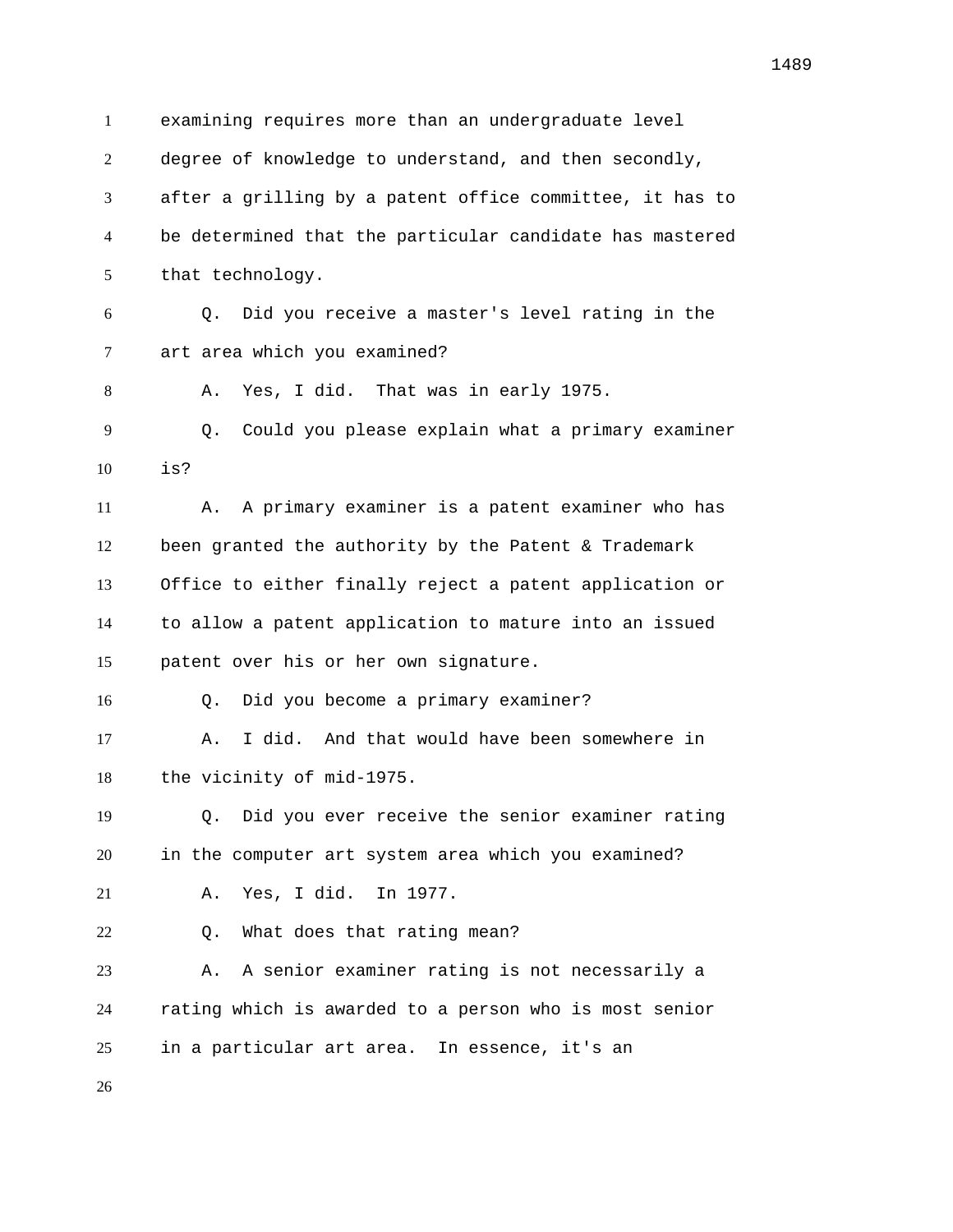indication that the examiner's supervisor viewed that particular examiner as being the most knowledgeable patent examiner in that examining art area.

 Q. Did you at some point become a supervisory patent examiner?

A. I did, in 1980.

 Q. What were the responsibilities of a supervisory patent examiner?

 A. A supervisory patent examiner is charged with the responsibility of managing an examining art unit which are now referred to as technology centers, but there are a group of 10 to 15 to perhaps as many as 20 patent examiners, and the supervisory patent examiner is responsible for making sure that the quality of examination in the art unit remains as high as possible while the examiners achieve their expected productivity. A supervisory patent examiner's job to a large extent involves training new examiners, evaluating examiner work product and answering legal and technical questions either from the examiners in the art unit or the manager of a group of art units.

 Q. What technological areas did you supervise? A. I supervised the same general purpose and special purpose technological area, that digital data processing art area that I examined in. I also was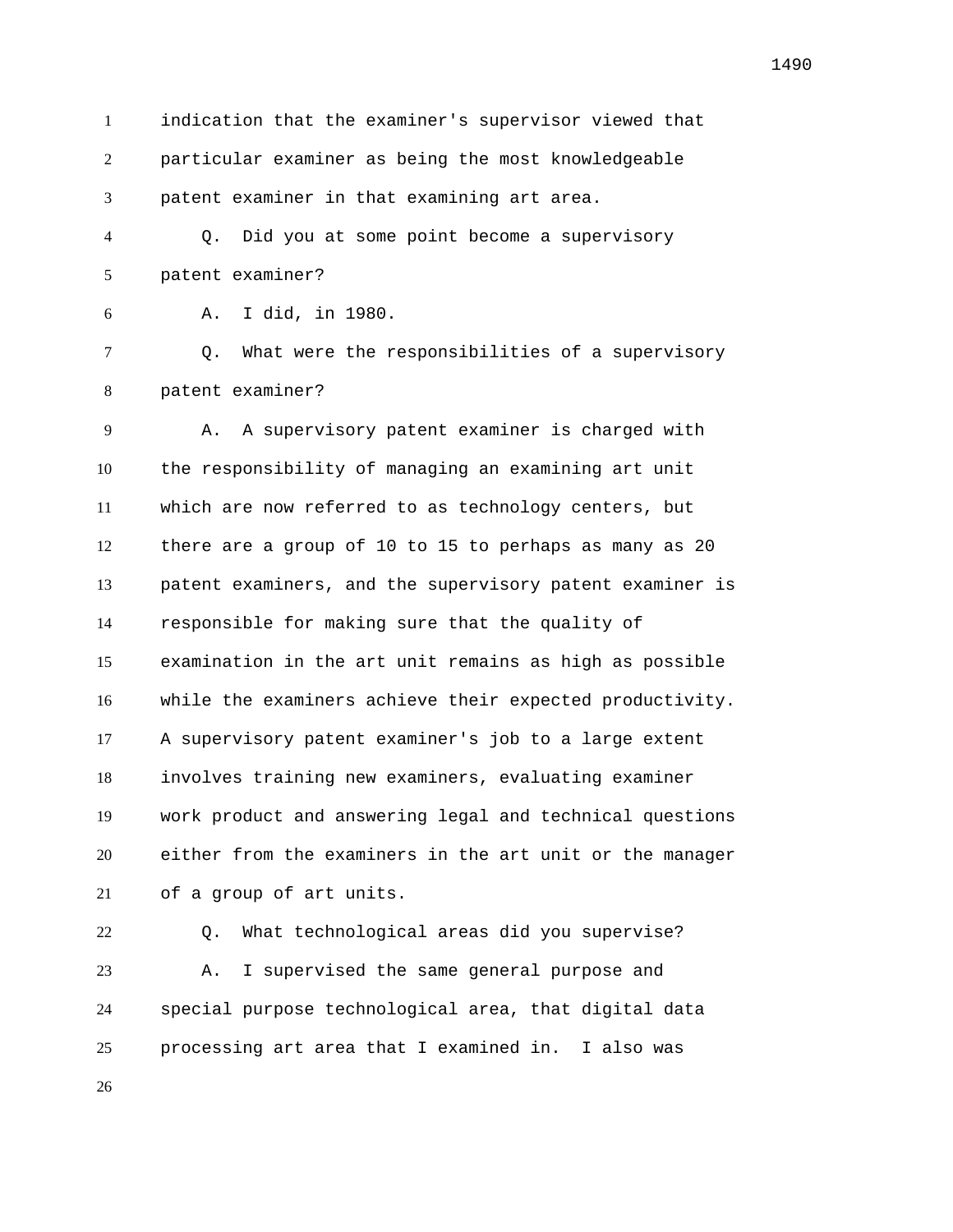responsible for supervising an area that related to a vast array of applications of computers such as patient monitoring, measuring of testing systems, computers used in control systems. I was also responsible to a lesser extent for some multiplex communication technology. Q. What position did you assume in the patent office after being a supervisory patent examiner? A. In 19 -- in 1983, I was appointed to the United States Patent & Trademark Office's Board of Patent Appeals and Interferences. Q. What was your title in that position? A. My title at that time as a member of the Patent Office Board of Appeals and Interferences was examiner in chief. Today, members of the board are referred to as administrative patent judges. Q. What is the Board of Patent Appeals and Interferences? 18 A. The Board of Patent Appeals and Interferences is a quasi judicial body within the Patent & Trademark Office, and the responsibility of the board is to decide appeals by patent applicants who receive two rejections or typically a final rejection from a primary patent examiner.

 Q. Did you have to write opinions as a member of the board?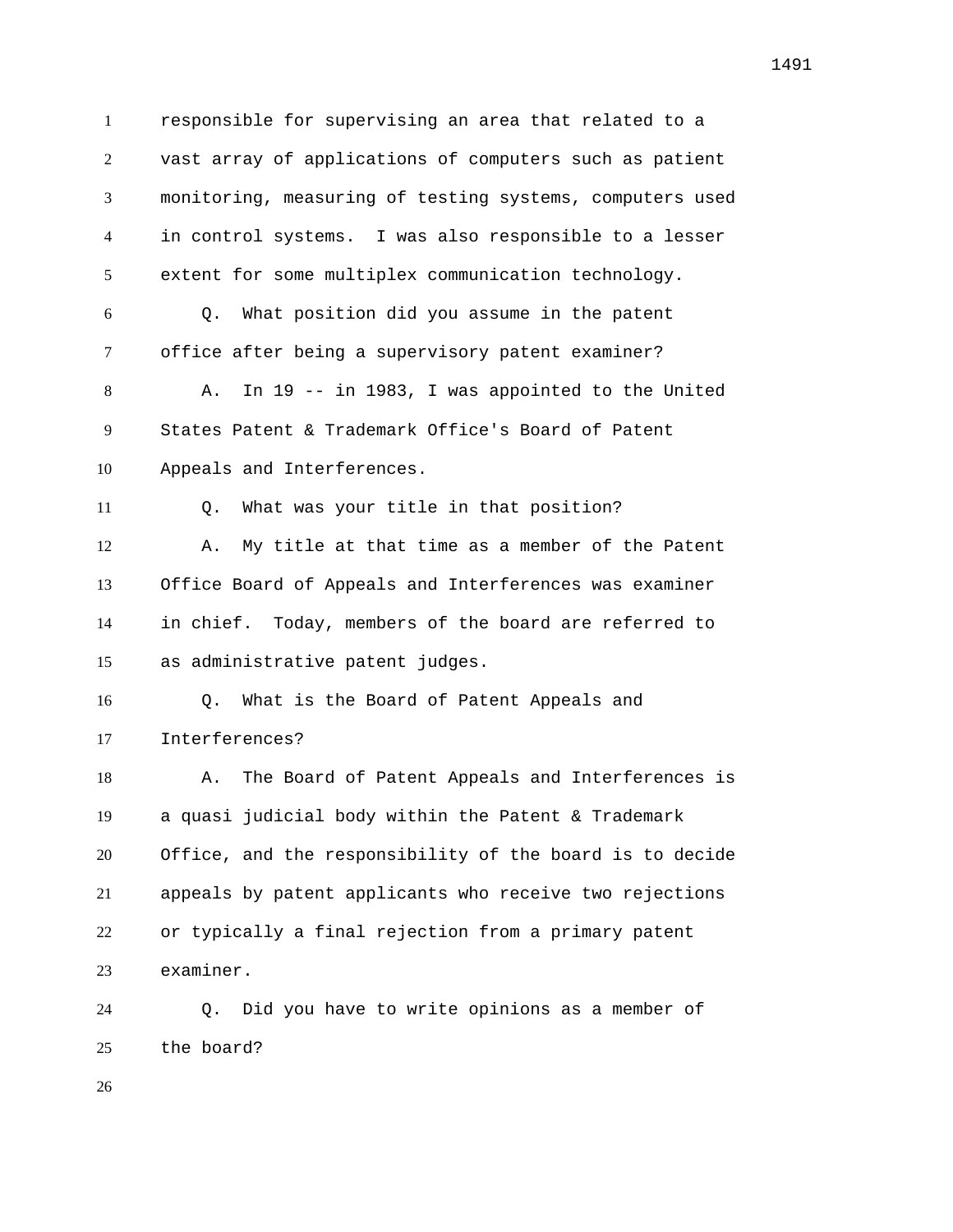1 A. Yes, every appeal at the Patent & Trademark Office ends with a written opinion where the board panel either affirms or reverses the examiner's objections. Q. Did any of the cases in which you heard at the board involve computer-related technology? A. Yes. The unofficial segment of the Board of Appeals that I worked in was a group of five or six board members who handled appeals emanating from the electrical -- so-called electrical examining groups. The art area where I examined, the examining group where I examined was one of those groups, and as long as I wasn't personally responsible for any application, it was actually highly likely that I would have been assigned on panels that heard computer systems or storage technology related appeals. Q. What options does a patent applicant have if the board of appeals affirms a patent examiner's final rejection of an application? A. A patent applicant has the option to appeal directly to the Court of Appeals for the Federal Circuit or alternatively to initiate an action in the Federal District Court. Q. And about how many cases were you personally involved in during the three years that you sat on the board?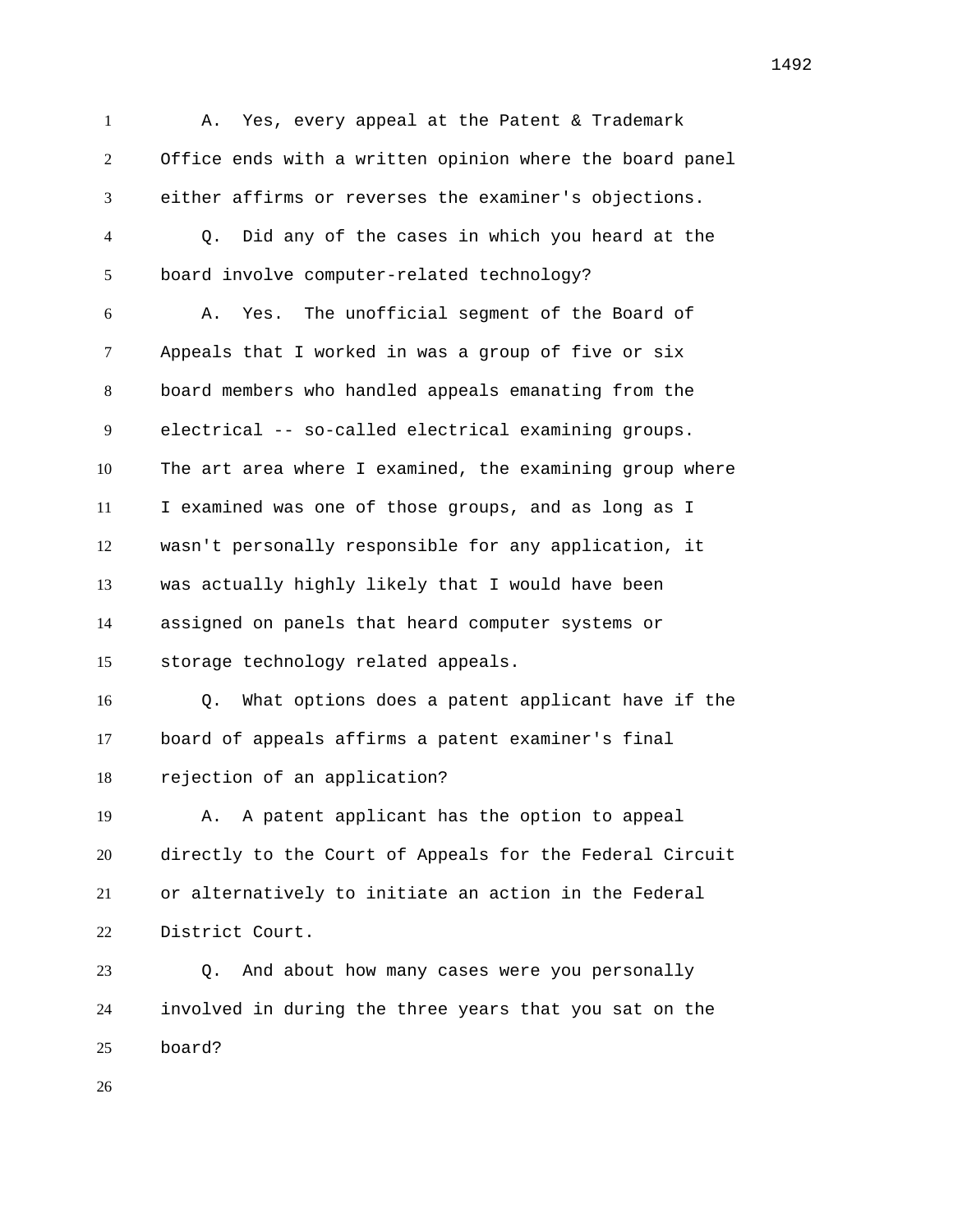A. I would roughly estimate somewhere between 750 and a thousand appeals that I was involved in. Q. And how many opinions did you draft? A. I drafted somewhere on the order of 200 opinions. Q. Were any of those appealed? A. To the best of my knowledge, there were five that were appealed. Q. What was the outcome in those cases? A. I was fortunate enough to have been affirmed on all five. Q. Did you receive any awards while you were at the Patent & Trademark Office? A. Yes, I did. I received awards pretty much every year when I was personally examining patent applications and as supervisor I received quality step increase awards, and I also received the Commerce Department's Silver Medal Award. Q. What was the basis for that Silver Medal Award? A. The Silver Medal Award recognized my accomplishments from 1969 to 1979. I was also recognized for my efforts in reclassifying the computer arts, and I believe for training examiners as well. Q. Did you have any teaching responsibilities within the PTO?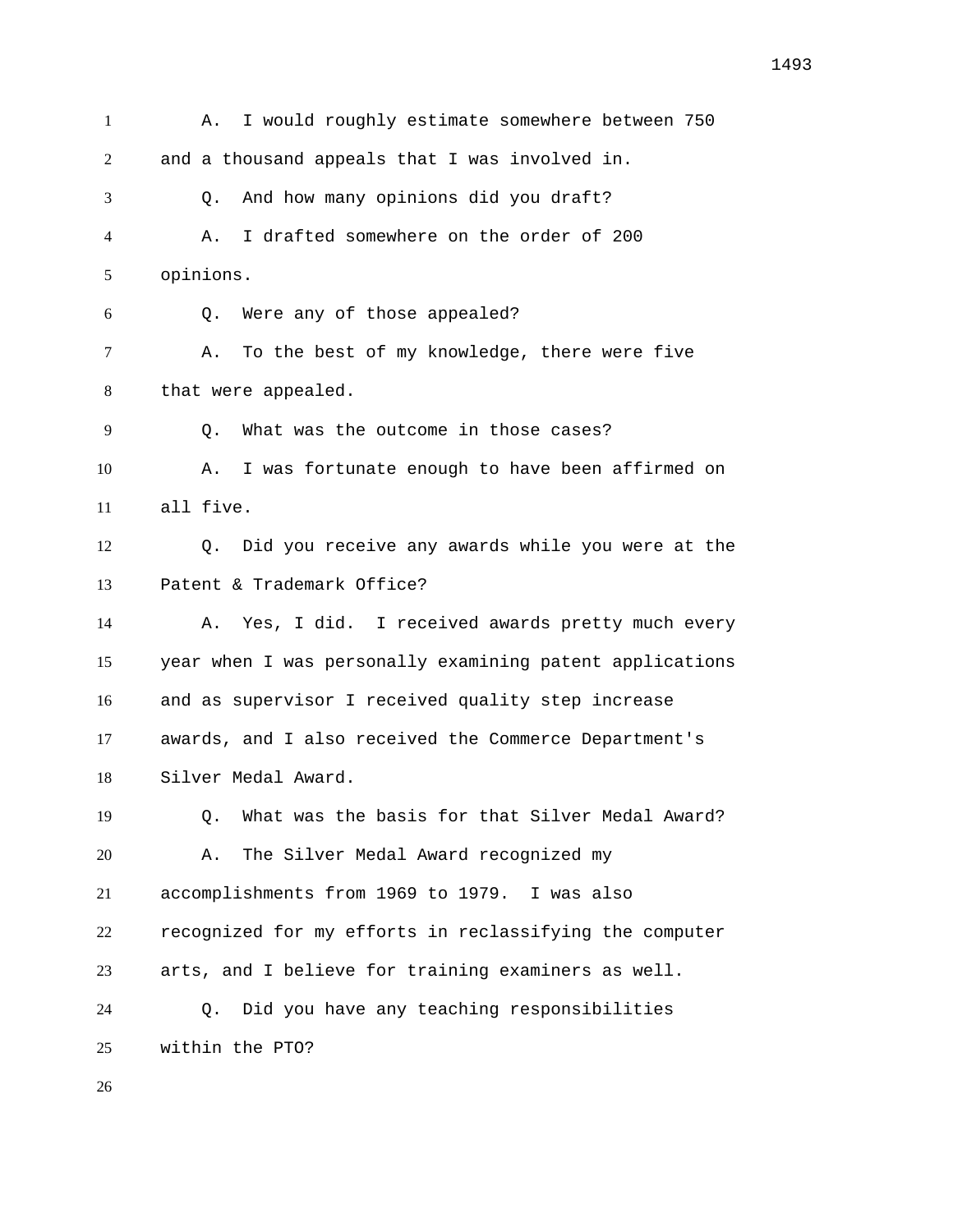A. Yes, I did.

2 0. What were they?

 A. I taught on a number of occasions a course in the Patent & Trademark Office that was referred to as the patent examiner initial training course, and what this course was designed to do is to take brand new patent examiners who have had no on-the-job experience whatsoever and attempt to give them a solid ground in fundamental aspects of patent law, and patent examining process -- practice, pardon me. I also taught on a couple of occasions an in-house course relating to microprocessor technology.

 Q. Mr. Nusbaum, did you ever serve as the chairman of any U.S. Patent Office committees?

 A. Yes. I served as chairman of a patent office committee that was responsible for generating patent examining guidelines for determining the eligibility of patent applications that related to either computer programs or mathematical algorithms for patent protection, and I was the principal author of guidelines that were the result of that committee's work.

 Q. Were you ever asked by the patent office to speak to members of the bar regarding patent office policy?

 A. Yes, I was. I was asked to give lectures at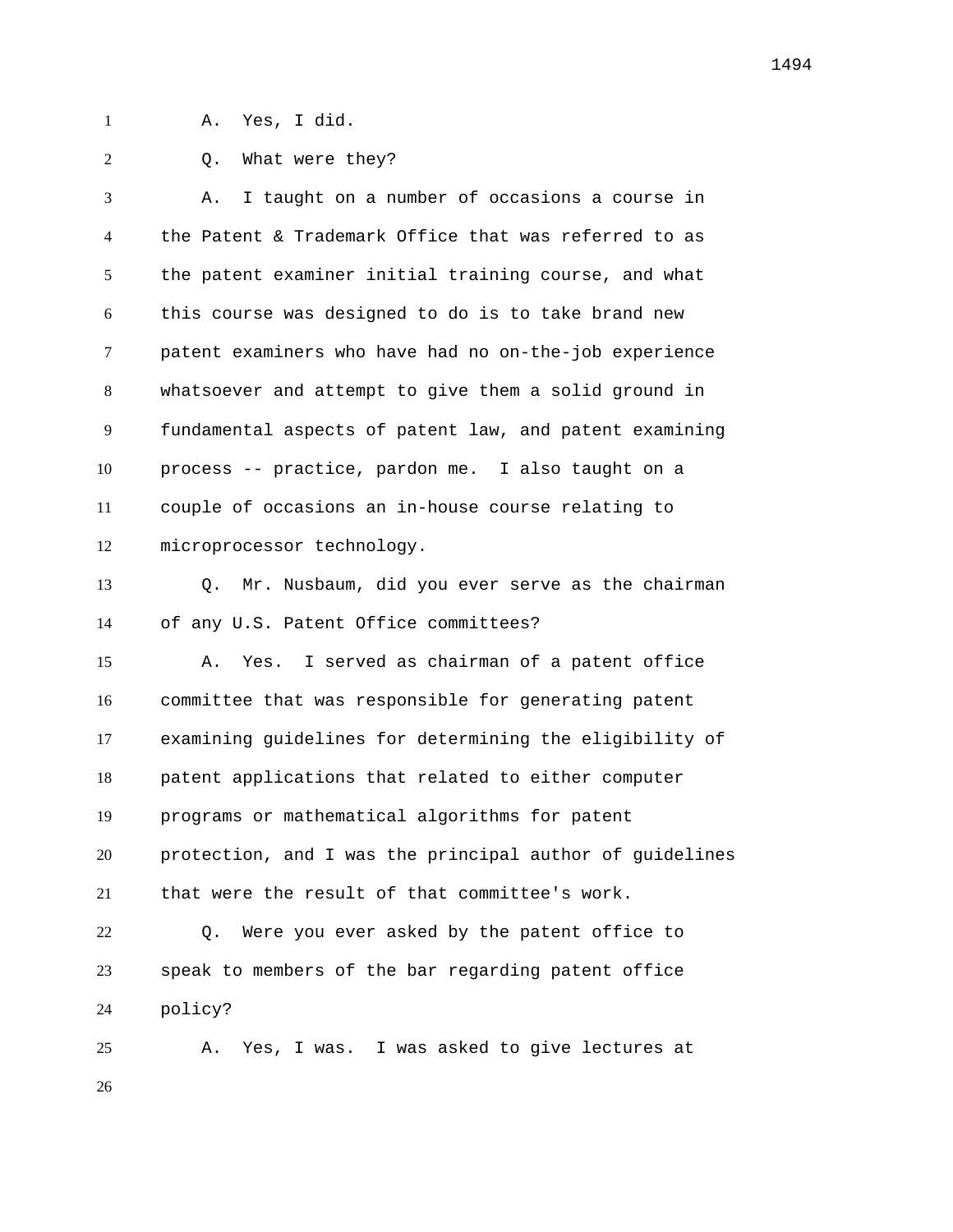various symposiums and bar committee meetings relating to the examination of computer-related applications focusing on the eligibility of computer software for patent protection, and adequacy of disclosure issues as well. Q. When did you leave the patent office? A. I left the patent office in July of 1986. Q. And what did you do following that? A. I joined my present law firm, and have been working there ever since. Q. Could you please describe your current law practice. A. I am actively involved in prosecuting patent applications in the high-tech electronics area. I've written numerous original applications. I've drafted responses to communications from the Patent & Trademark Office in hundreds of patent applications. I've been very actively involved in drafting for clients invalidity and noninfringement opinions over the years. And I've also been involved in testifying in numerous patent litigations, pardon me. Q. About how many patent litigations have you previously testified in? A. I've testified as a patent expert in I believe 11 trials and I've testified by deposition in numerous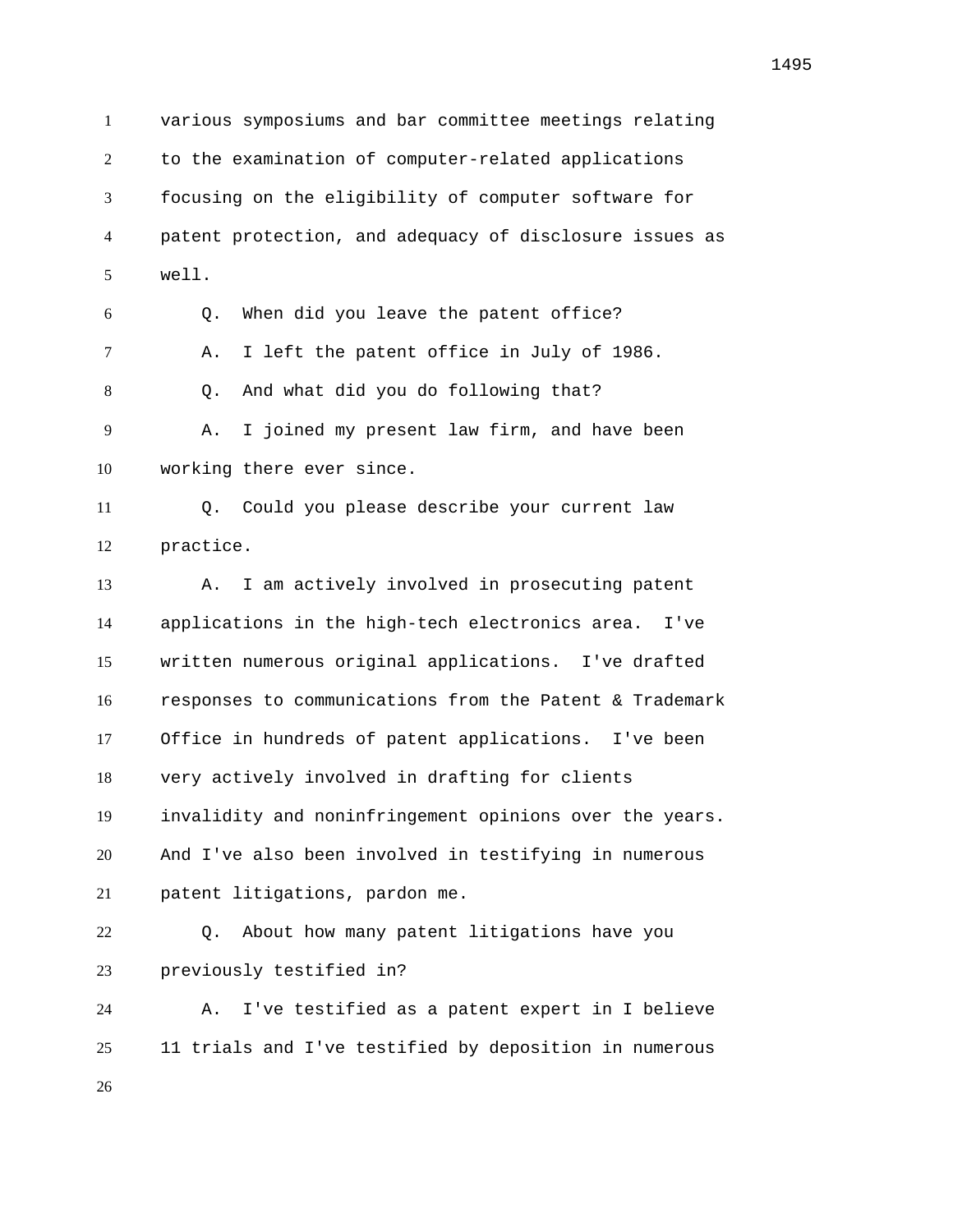other litigations.

| 2  | Okay, thank you.<br>0.                                   |
|----|----------------------------------------------------------|
| 3  | Your Honor, at this point I would like to ask            |
| 4  | the Court to recognize Mr. Nusbaum as an expert in       |
| 5  | patent office practice and in patent law.                |
| 6  | JUDGE McGUIRE: Mr. Stone, any voir dire?                 |
| 7  | MR. STONE: No, Your Honor. Not as to those two           |
| 8  | topics.                                                  |
| 9  | JUDGE McGUIRE: Okay. So noted.                           |
| 10 | BY MS. MICHEL:                                           |
| 11 | Mr. Nusbaum, what is a patent?<br>Q.                     |
| 12 | A patent is a government grant in the nature of<br>Α.    |
| 13 | a contract between the patentee and the United States    |
| 14 | Government. The United States Government gives to the    |
| 15 | patentee a right to exclude others from making, using,   |
| 16 | selling or offering to sell a claimed invention for a    |
| 17 | limited period of time. In return, the patentee gives    |
| 18 | to the United States public a disclosure of a claimed    |
| 19 | invention that satisfies the requirements of the patent  |
| 20 | laws and adds to the United States technological base.   |
| 21 | What are the main parts of a patent?<br>Q.               |
| 22 | The main parts of a patent include the written<br>Α.     |
| 23 | description of a claimed invention that's referred to as |
| 24 | the patent specification. The patent specification       |
| 25 | concludes with one or more patent claims and in most     |
| 26 |                                                          |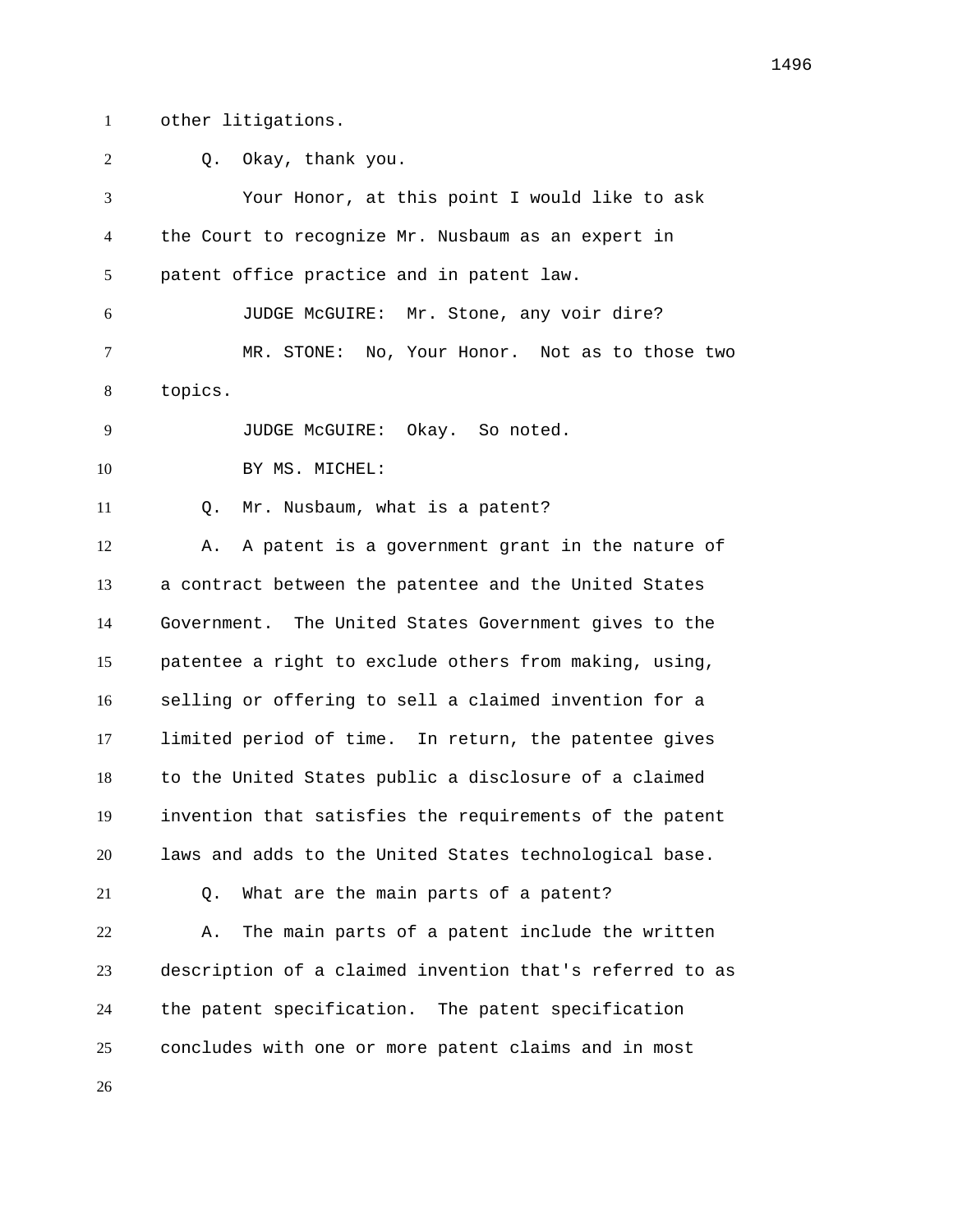electrical and mechanical patents, there are also almost invariably patent drawings as well.

 Q. What's the function of the patent claims? A. The function of the patent claims is to in a single-sentence, multiparagraph statement define the boundaries of an applicant's right to exclude others from making, using or selling. Much like a fence in regard to a parcel of real estate where the fence is laid down in accordance with a survey of some sort marks the boundaries of a parcel in real estate, the claims mark the boundaries of a claimed invention. And what falls within the bounds of the claim invention, the patentee has the right to exclude the others from making, using or selling or offering to sell, and what falls outside the bounds, the patentee has no such rights.

 Q. You analogize the claims to a fence, are there ways in which claim language is not like a fence? A. Yes. A fence, particularly one as I mentioned that's backed up by a survey, there's typically little question as to the bounds of the parcel of real estate. On the other hand, the words in a claim are written in the English language and patent litigations typically involve controversies as to the meaning of the claim language.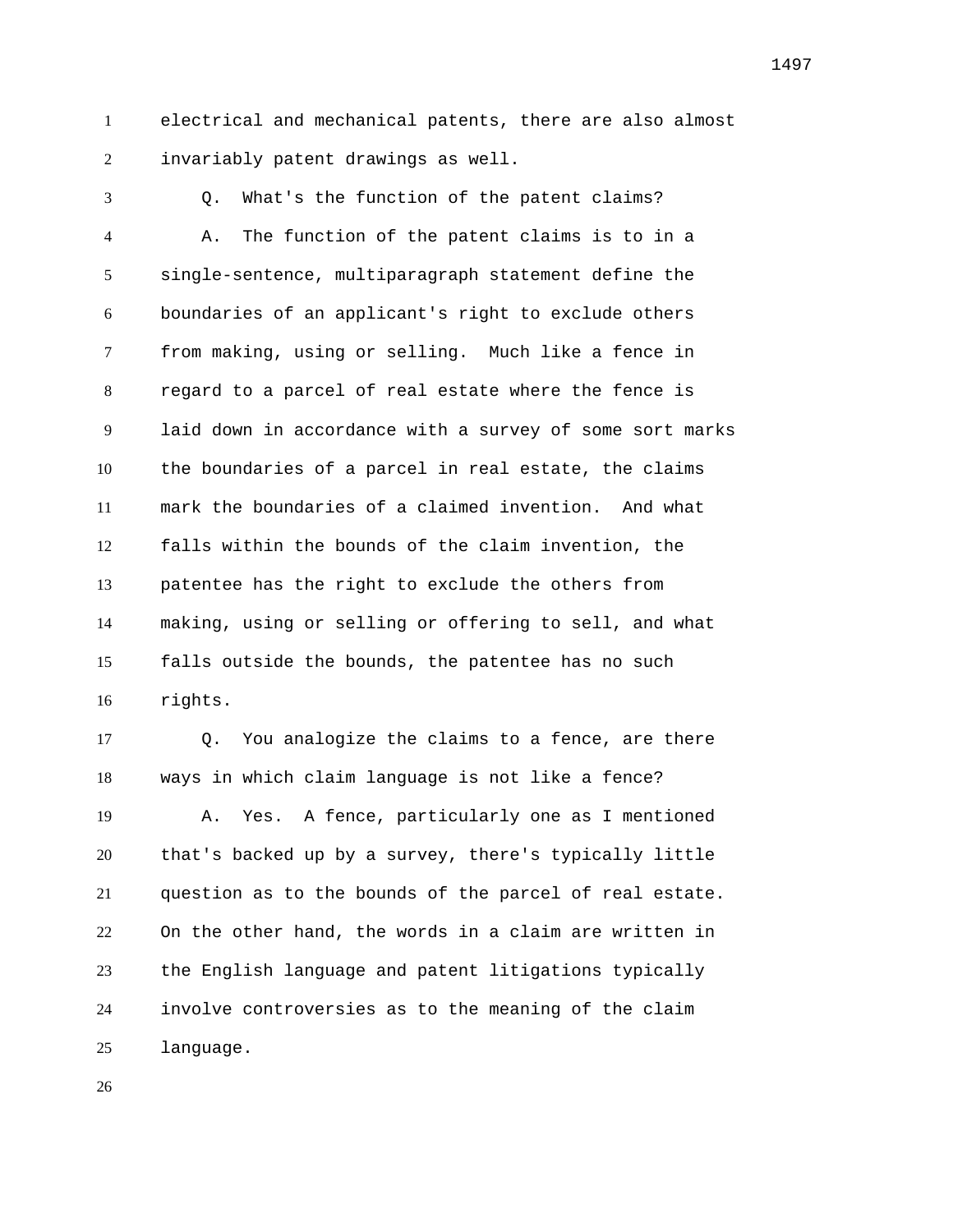Q. Would you please explain how a patent examiner examines a patent application?

 A. A patent examiner reads and studies an original patent application disclosure and -- including the claims, and the patent examiner does that in order to make sure that the disclosure satisfies the disclosure requirements of the patent law and to gain an understanding of the claimed invention.

 The patent examiner then does a search of the prior art that he or she has access to within the Patent & Trademark Office. The patent examiner then compiles all the various objections and rejections that he or she may have in a communication, and that communication is referred to as an official action. The examiner then sends that official action to a patent applicant, typically through the patent applicant's patent attorney.

 Q. How does the patent applicant typically respond to the office action?

 A. Well, what the patent applicant does is to respond to each and every objection and rejection that was raised by the patent examiner, either by telling the examiner that, examiner, you're just wrong, for identified legal and technical reasons. The patent applicant may choose to amend, for example, the patent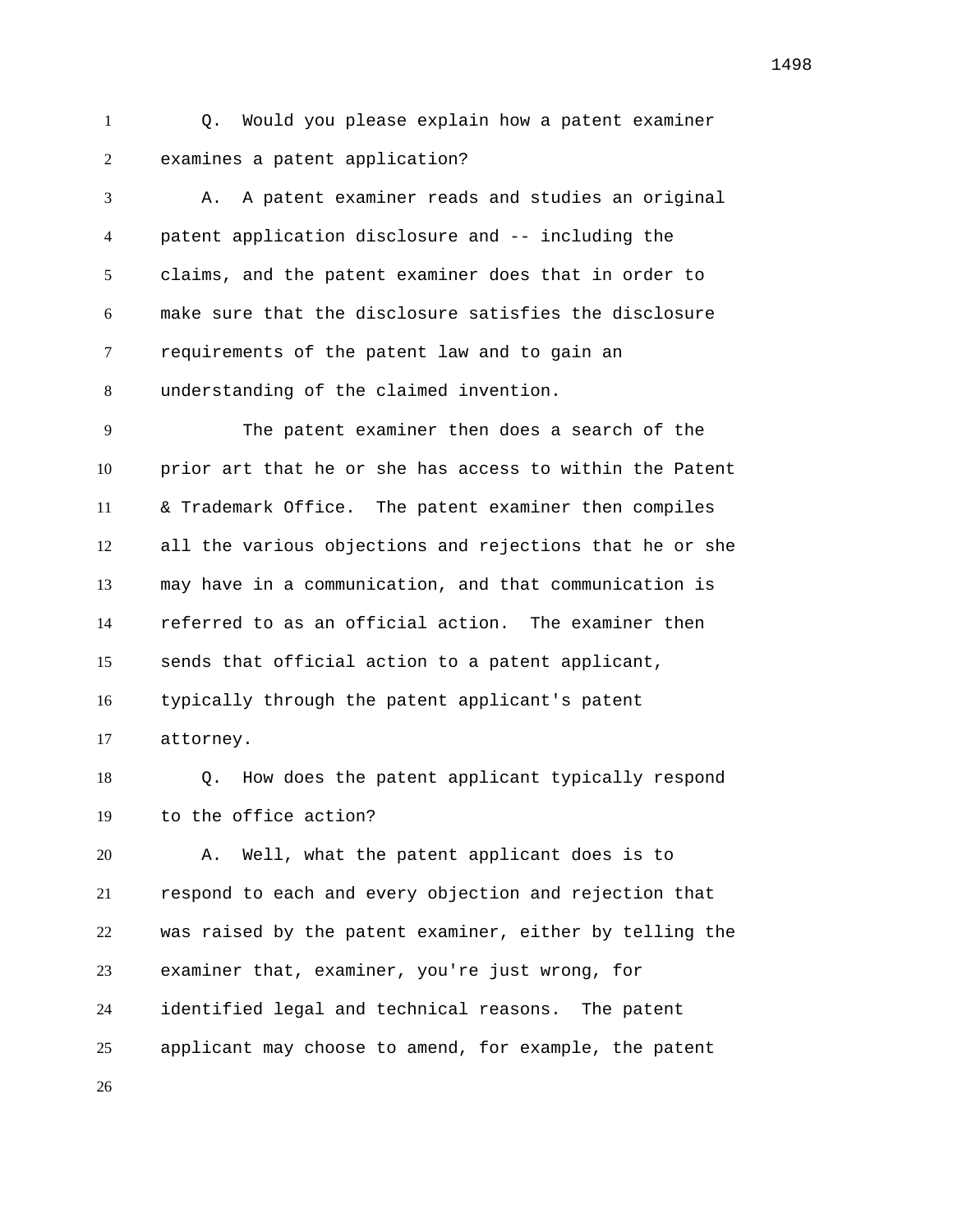application claims, and then this response will be sent in to the Patent & Trademark Office for the examiner's consideration.

 Q. And what will an examiner typically do after receiving that response?

 A. The examiner may be convinced by the arguments that are presented, and at that point, allow the patent application, if he or she has the requisite authority, or alternatively, the examiner may choose to reject again, which typically is a final rejection, the patent application restating the grounds of rejection.

 Q. If the examiner finally rejects the patent applications, what options does the patent applicant have at that point?

 A. The patent applicant has an option of filing a continuing application, an applicant has an option of appealing to the Patent & Trademark Office's Board of Patent Appeals and Interferences, the body that I was a member of.

 Q. I think we'll talk about continuing applications again a little later. And what is the prosecution history of a patent application?

 A. The prosecution history of a patent application is the patent office's file that's maintained during the examination process. It includes the original patent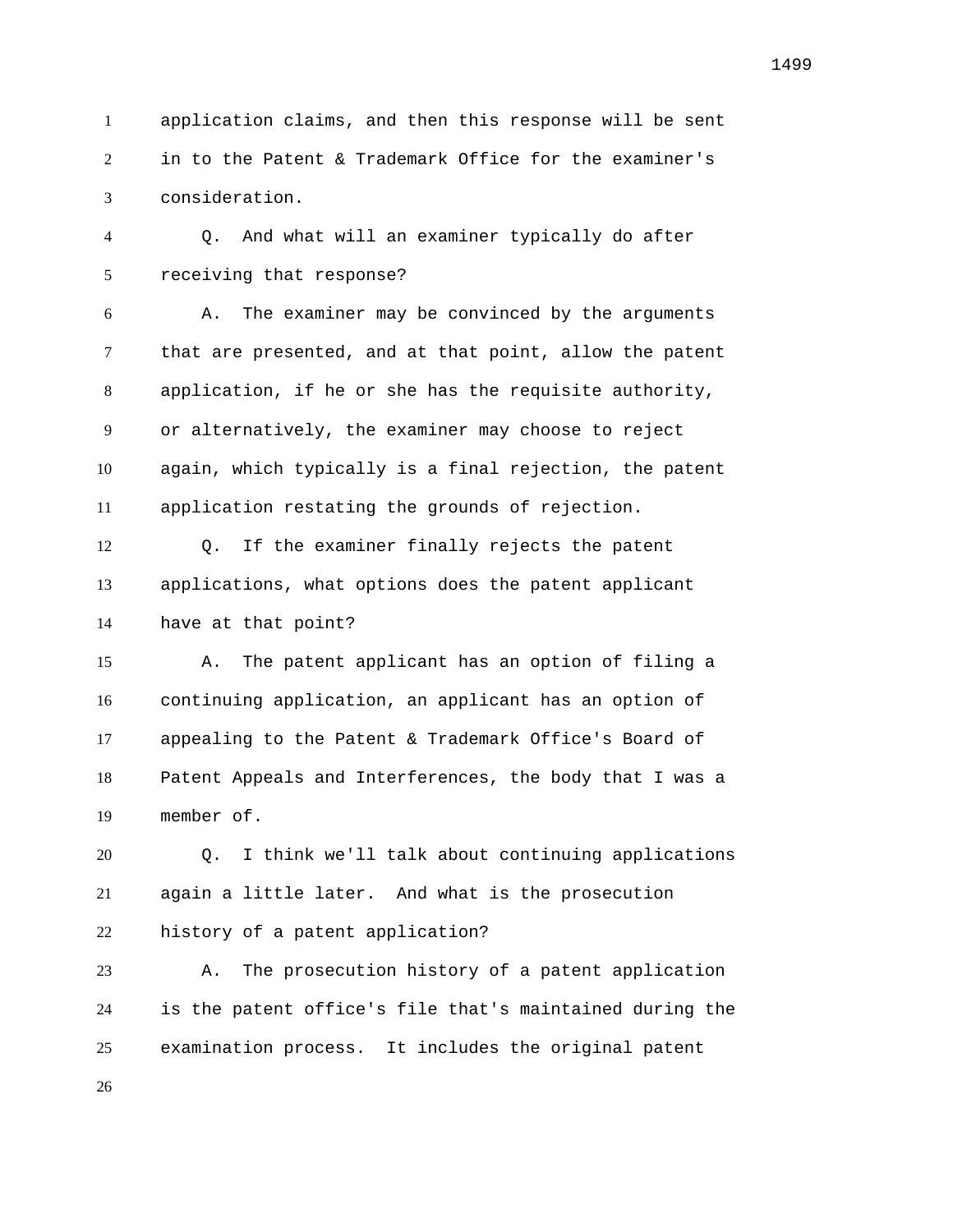application and it's a compilation of all the

 communications that are exchanged between the patent examiner and a patent applicant, either leading to the abandonment of that particular patent application, or to the issuance of that patent application.

 Q. Let's talk a little now about the requirements for patentability. What requirements for patentability does an examiner most commonly rely on when he rejects an application?

 A. A patent examiner most commonly relies on disclosure, requirements for patentability, adequacy of disclosure, claimed definiteness requirements, requirements for patentability over the prior art, that is to say that patent application claims must be both new and non-obvious variations of the prior art. Q. You mentioned prior art, what is prior art? A. That's actually quite a complicated question to answer fully. Prior art is defined by a section of the patent law 35 USC 102 and the various subparagraphs, and prior art most commonly may include properly dated

 United States patents or publications. Prior art, though, can also include commercial products that have been offered for sale or in public use more than one year prior to filing a patent application. Prior art can include the prior work of another that has not been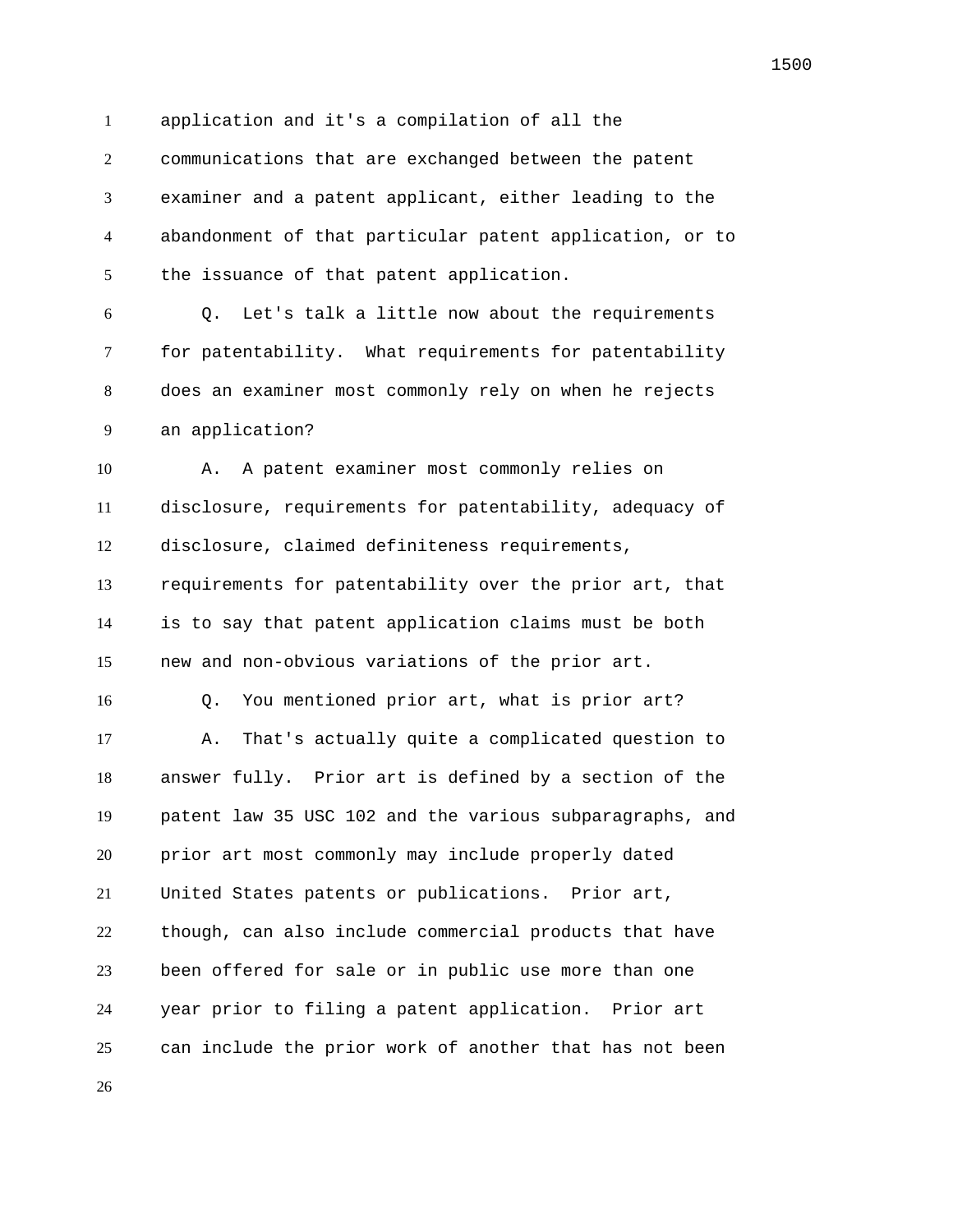abandoned, suppressed or concealed, but at the risk of oversimplification, prior art may be thought of in general as prior technological developments that are public, that are at least prior to a patent application's filing date.

 Q. What's the impact on patentability if the prior art subject matter falls within the scope of a patent claim?

 A. If the prior art falls within the scope of a patent claim, then that claim is invalid. It's fundamental notion of patent law that you can't patent what's old. You can't get a right to exclude others from subject matter that already belongs or exists in the public domain.

 Q. You also mentioned that examiners consider the adequacy of the disclosure. What are the requirements for the adequacy of the disclosure?

18 A. There are three requirements for adequacy of disclosure. There's a so-called enablement requirement, a written description requirement, and a best mode requirement. With respect to the enablement requirement, it's necessary that a patent application be set forth in such full, clear, concise and exact terminology that a person skilled in the art is enabled to make and use the claimed invention without having to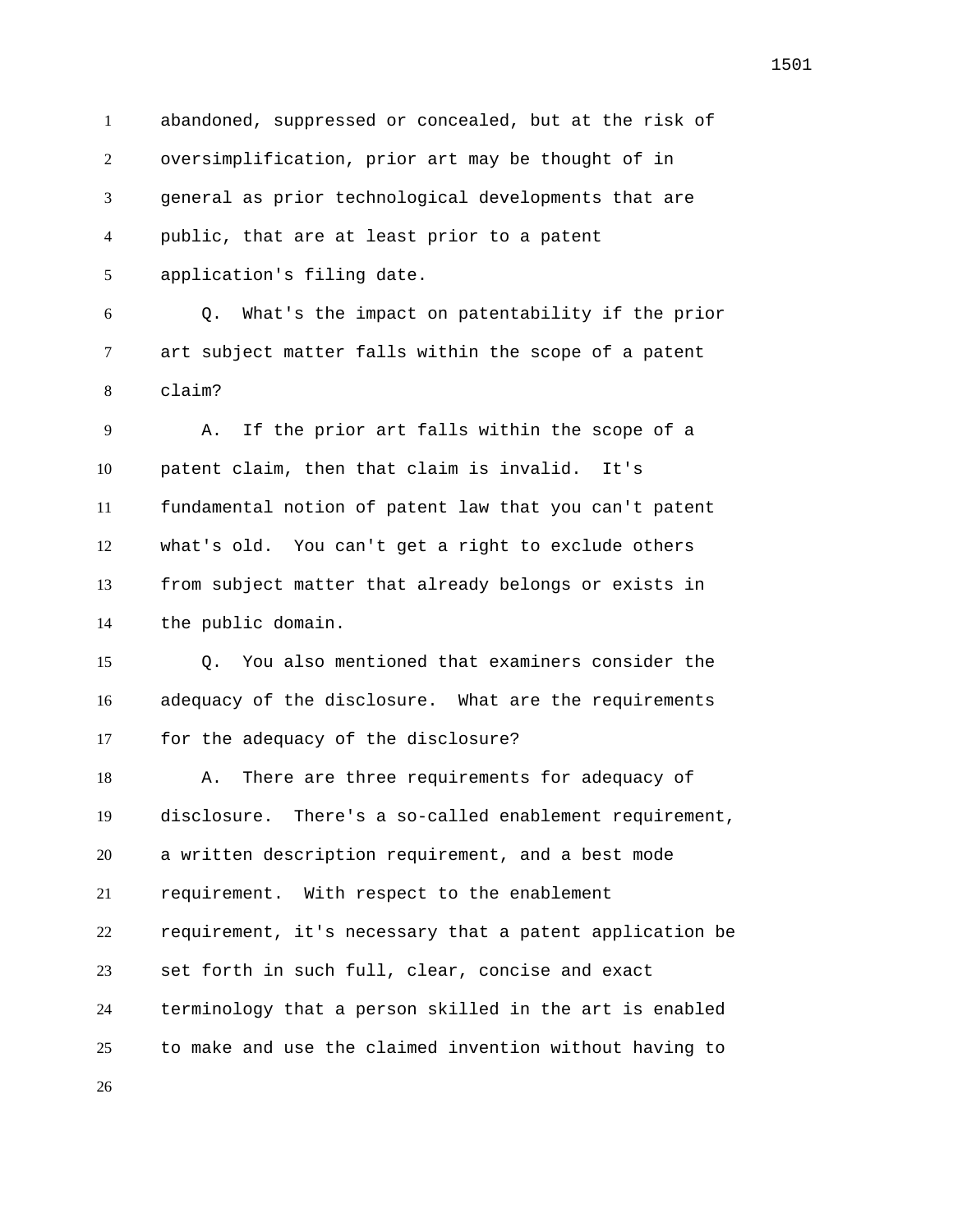resort to undue experimentation.

| $\overline{c}$ | With regard to the written description                      |
|----------------|-------------------------------------------------------------|
| 3              | requirement, it's necessary that an original patent         |
| 4              | application disclosure provide support for later added      |
| 5              | claims subject matter, and what's meant by that is that     |
| 6              | it's necessary that the originally filed disclosure         |
| 7              | evidence that a patent applicant was in possession of       |
| 8              | the later claimed invention, as of the original filing      |
| 9              | date.                                                       |
| 10             | With regard to the best mode requirement, if a              |
| 11             | patent applicant has a contemplated best way of             |
| 12             | implementing a claimed invention, that must be disclosed    |
| 13             | in a patent application.                                    |
| 14             | You also mentioned that examiners consider the<br>$\circ$ . |
| 15             | definiteness of the claims. What are the requirements       |
| 16             | for the claims to be definite?                              |
| 17             | Claims are required by statute to particularly<br>Α.        |
| 18             | point out and distinctly claim the invention. And that      |
| 19             | requirement is satisfied if the words of a claim            |
| 20             | circumscribe a particular area with a reasonable degree     |
| 21             | of precision and particularity such that the bounds of      |
| 22             | the invention are reasonably precise.                       |
| 23             | Is it common practice for patent examiners to<br>Q.         |
| 24             | reject patent application claims as being indefinite?       |
| 25             | Yes, it's extremely common for patent examiners<br>Α.       |
|                |                                                             |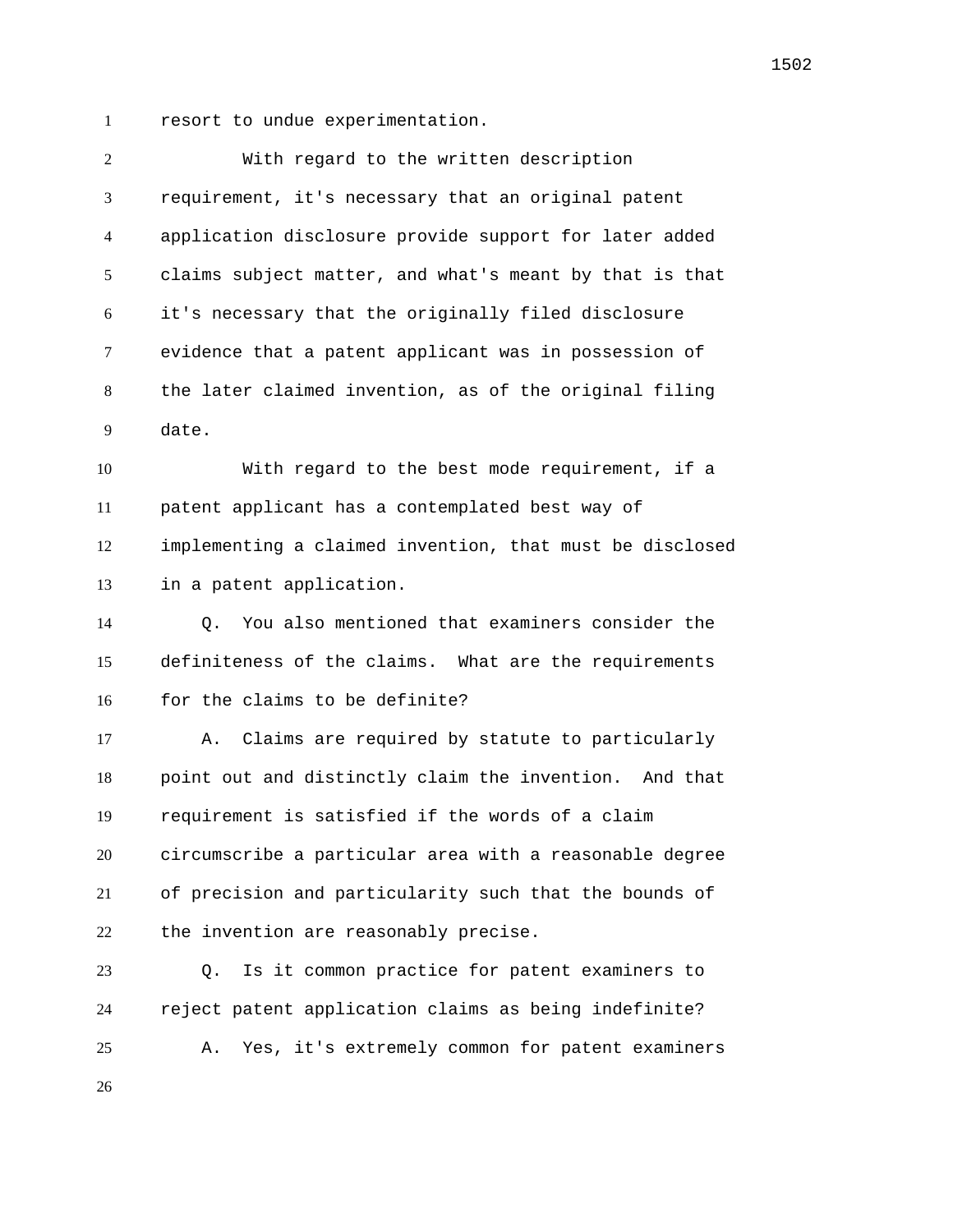in an official action to reject claims based on indefiniteness. I hesitate to indicate a particular percentage, but it wouldn't surprise me if as many as 75 to 90 percent of cases where there is a rejection, that there will be an indefiniteness rejection. It's extremely common is the message I'm trying to give.

 Q. Well, what in your opinion is the significance of this practice in the patent office?

 A. The significance of this practice is that patent examiners are trained that a patent application is much like a work in progress, where -- with respect to the claims. Where there's originally filed claims, and examiners are claimed to work with patent applicants to ultimately end up with patent application claims that are reasonably precise. And examiners are encouraged to raise issues with respect to indefiniteness of patent application claimed language, and in order to make the claim language more precise. Patent examiners often have their own personal preferences with respect to how they like claim language to read. And they will often raise a rejection as a claim being indefinite in order to get a patent applicant to change claim language in order to include their personal preference.

 What an examiner's rejection based on indefiniteness does not mean is that a particular patent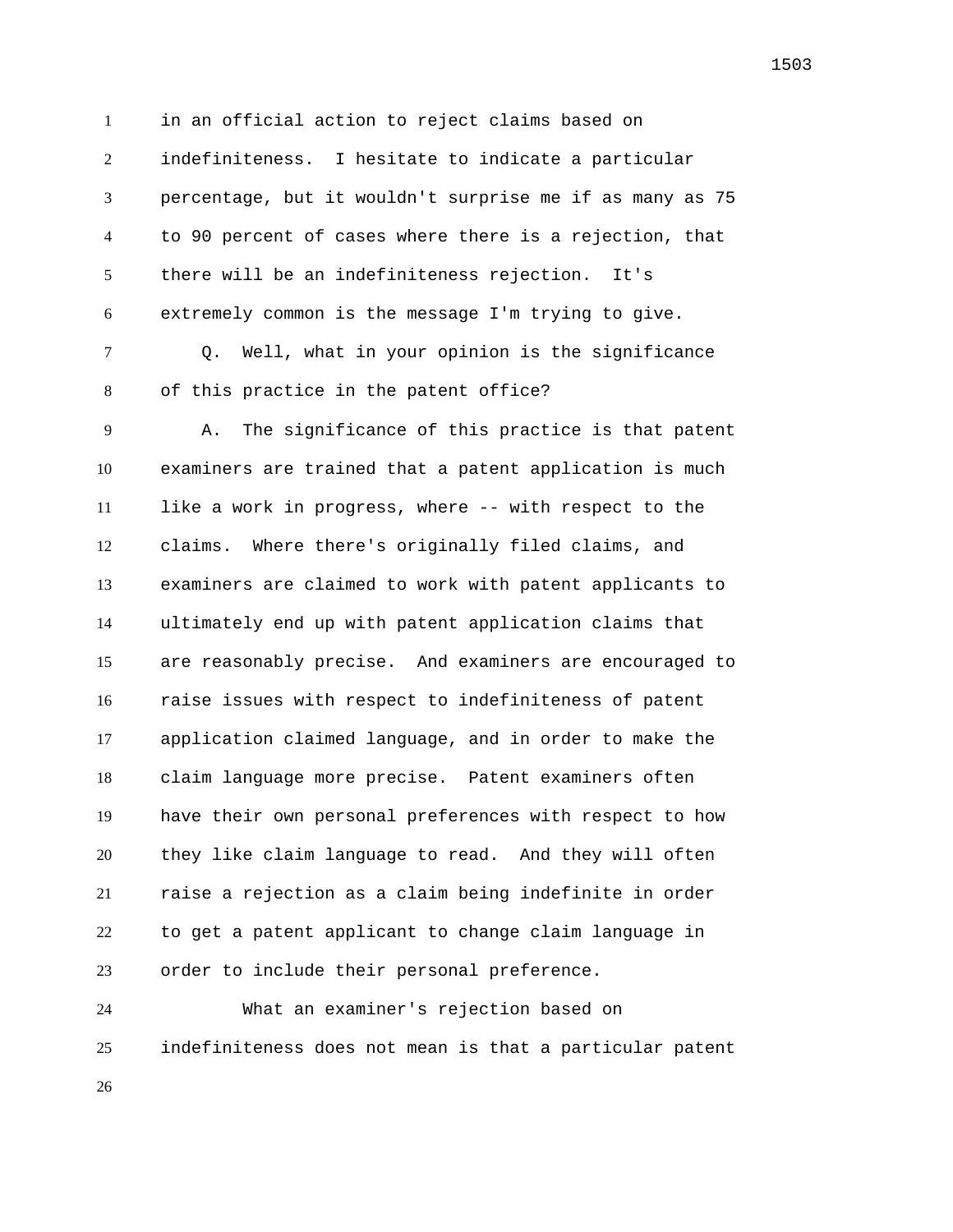application claim is fatally flawed in that it violates this statutory requirement that the claims particularly point out and distinctly claim an invention. It's actually relatively rare, although it does happen, that claims are ultimately found to be indefinite, and invalid because of that.

 Q. Mr. Nusbaum, do patent examiners operate under any time constraints?

 A. Yes. Patent examiners do operate under time constraints. Every examiner in the Patent & Trademark Office is assigned a productivity quota defining the average time they have to spend on an average patent application.

 Q. Did you personally have a productivity quota when you were examining applications in the computer system art?

A. Yes, I did.

Q. What was that?

 A. When I was a primary patent examiner, my productivity quota was 23.4 hours, and what that means is that I was responsible for reviewing the patent application and claims, searching the prior art, drafting a first office action, reviewing examiners' responses, all the work that needed to be done, this is for an average patent application, was supposed to be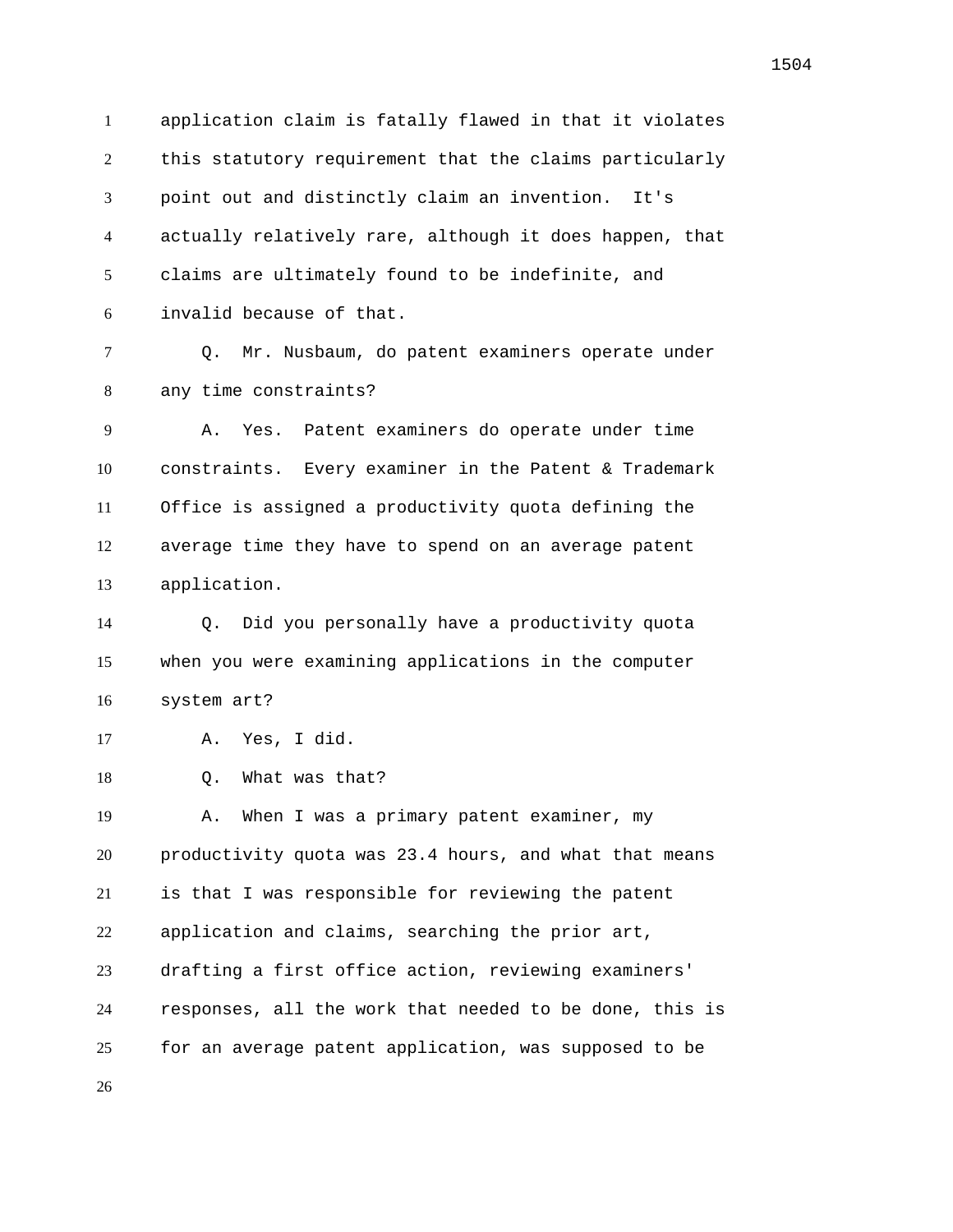done in that period of time.

 Q. We're going to turn now to the Rambus patent tree. We have both a blow-up exhibit to set on an easel, and also smaller copies for everyone to follow. I think we will mark it as a demonstrative. What are we up to? JUDGE McGUIRE: I believe it will be DX-14 if I'm not mistaken. MR. STONE: I believe that's right, Your Honor. MS. MICHEL: Your Honor, may I approach and hand you a copy of the exhibit, also? 12 JUDGE McGUIRE: Please. (DX Exhibit Number 14 was marked for identification.) MS. MICHEL: Your Honor, do you have any preference as to where we place an easel with a blow-up on it? We are going to have several such demonstratives today. JUDGE McGUIRE: Maybe right over here where I can see it and it can also be seen by opposing counsel. MS. MICHEL: Thank you. Well, we have to make sure he can see it as well, and the witness. 23 MS. MICHEL: Yes. BY MS. MICHEL: Q. Well, luckily we all have small ones of DX-14.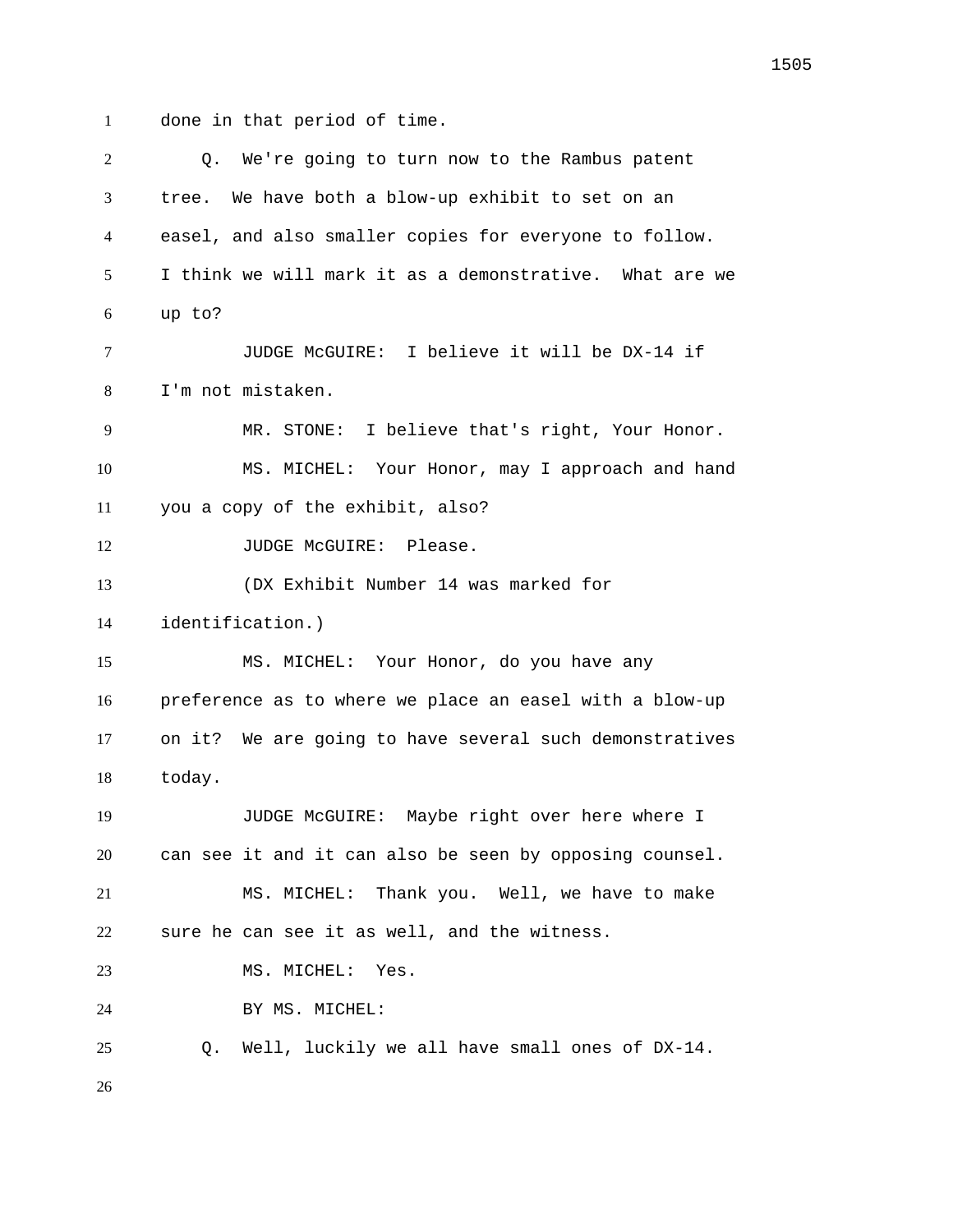So, I think that we will also be able to refer to those, Mr. Nusbaum, as we talk about this. Mr. Nusbaum, I would like you to now look at this family tree. Do you recognize this exhibit which has been designated as DX-14? A. I do recognize this exhibit, but I have to confess that I have great difficulty reading it. JUDGE McGUIRE: You aren't the only one. THE WITNESS: The interior of the blocks here. MR. STONE: We can stipulate to that. JUDGE McGUIRE: But we'll just do what we have to do, go ahead and proceed and -- MS. MICHEL: Your Honor, I think we actually won't need to read the smaller numbers on there, it's more to get the lay of the land. 16 JUDGE McGUIRE: All right, go ahead. 17 BY MS. MICHEL: Q. So, I will proceed as-is, and if it becomes an issue, then we'll work it out then. Mr. Nusbaum, how do you recognize this exhibit? A. I received what I believe to be a substantively identical version of this Rambus patent tree from various employees at the FTC, together with materials that enabled me to verify its accuracy. MS. MICHEL: Your Honor, I understand that the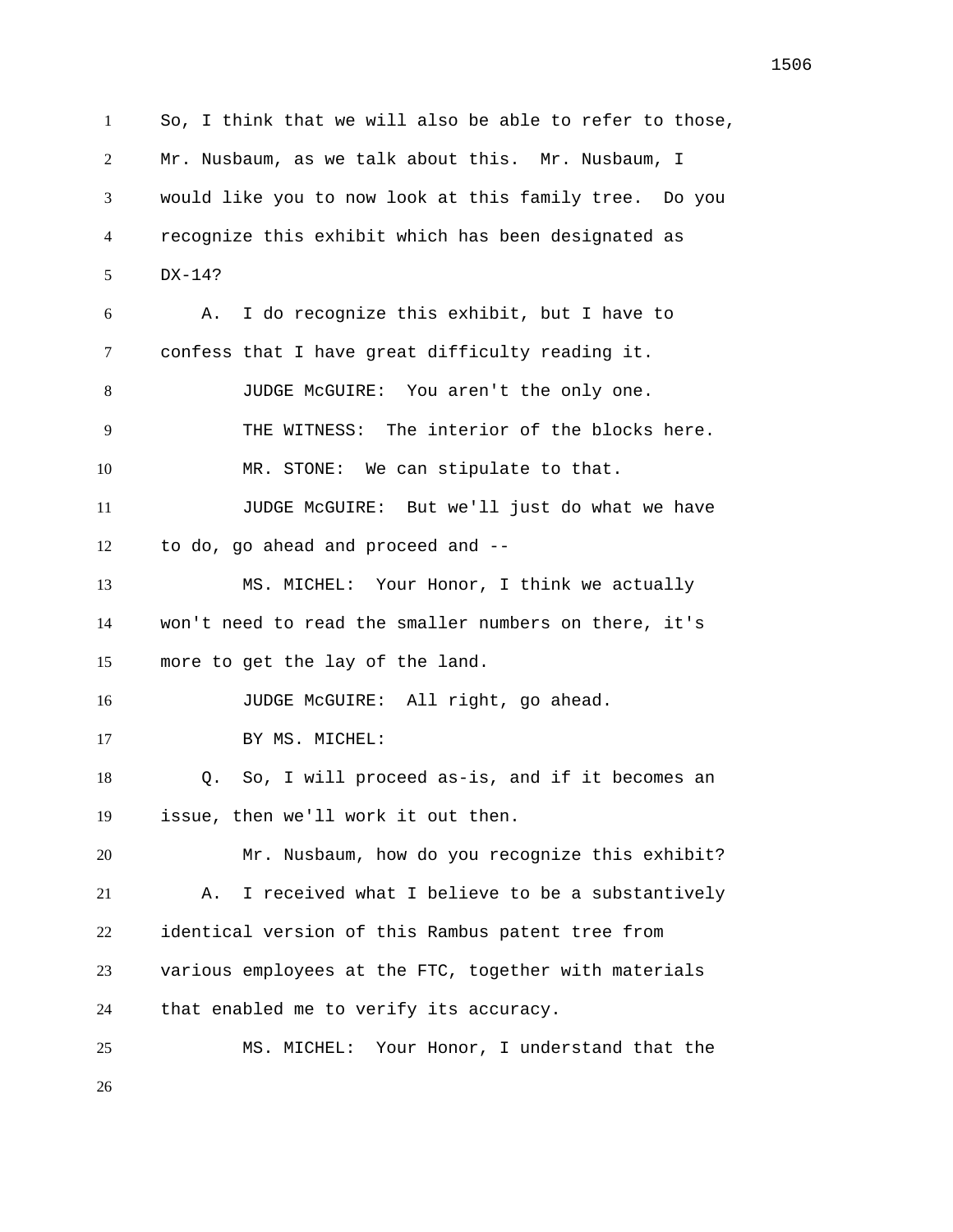parties have stipulated to the accuracy of the tree.

JUDGE McGUIRE: Mr. Stone, is that correct?

MR. STONE: Yes, Your Honor.

JUDGE McGUIRE: Okay, so noted.

BY MS. MICHEL:

 Q. Mr. Nusbaum, please describe just very generally what the exhibit shows.

A. It may help if I can approach the exhibit.

JUDGE McGUIRE: Yeah, go ahead.

 THE WITNESS: What this Rambus tree shows is in the upper left-hand corner of the tree, the very first filed Rambus patent application is designated which is application 07/510,898. This application was filed on April 18th, 1990. Every patent application and issued patent that's represented on this chart flows from this single first filed patent application.

17 On the right-hand -- along the right-hand margin of the exhibit is the year 1990, which is lined up with the filing -- the year of filing of the originally filed Rambus application, and then down the right-hand margin, the various years are indicated through 2003.

 All the patent applications that -- well, first of all, the patent applications are indicated in this chart, if you take a look at the key, in blue. The patents, on the other hand, which matured from patent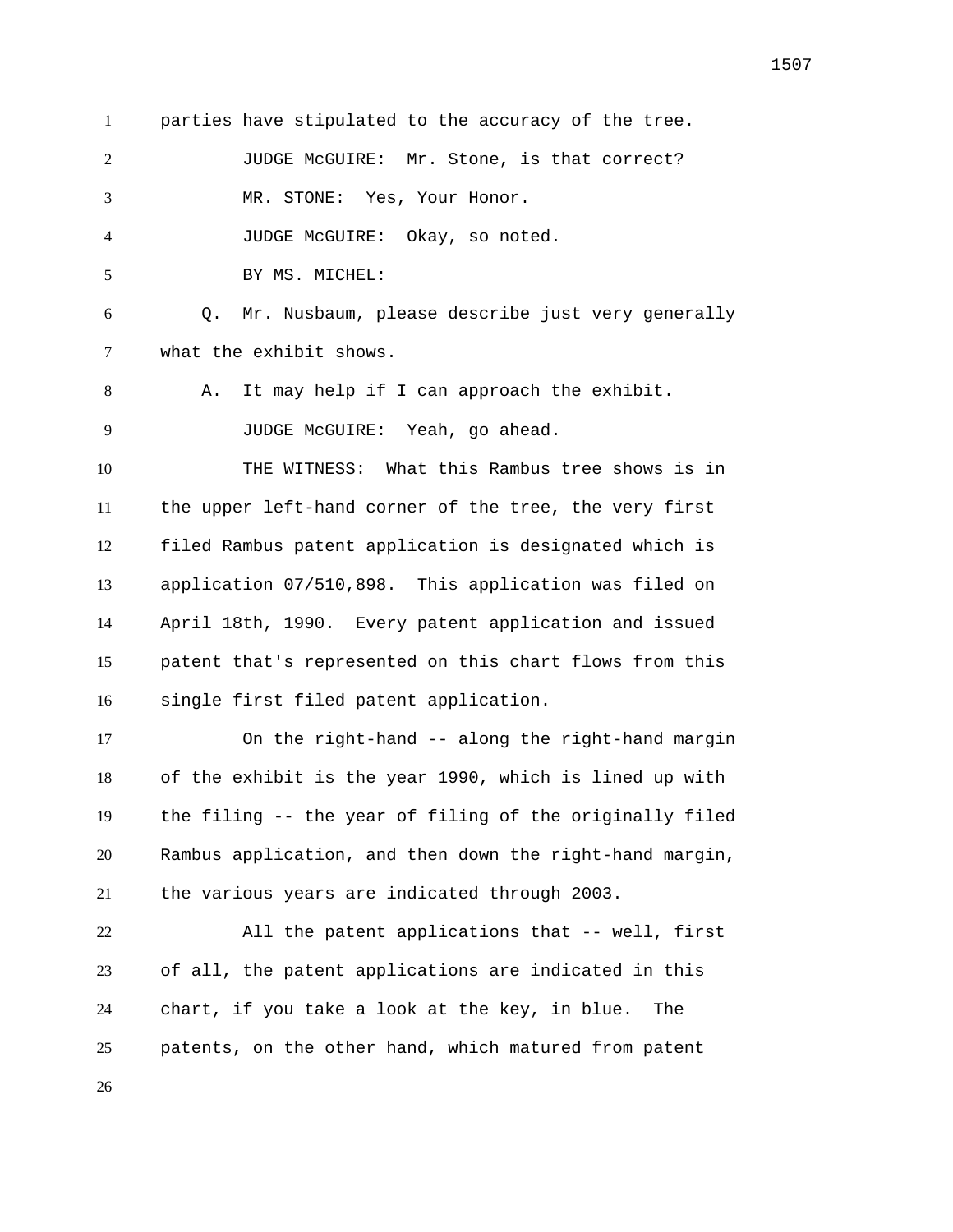applications to which they are linked on this tree are indicated in yellow, by a yellow rectangle, and the patents that have been asserted by Rambus in patent litigation are indicated by yellow rectangles circumscribed by red. In the middle of this chart is a date indicating June '96 with a red dotted line, and this is the date that the FTC is alleging that Rambus ceased becoming a member of JEDEC. 10 BY MS. MICHEL: Q. Mr. Nusbaum, I believe you said the patent applications shown on the chart flow from the '898 application. Can you explain what you meant by that? A. Yes. Each of these applications is either what's referred to as a continuation application or a divisional application of the originally filed patent application. Q. Okay, thank you. You can have a seat, please. You just mentioned continuation application. What is a continuation application? A. A continuation application is a patent application that names one or more of the inventors of a prior patent application that was filed during the pendency of the prior application. What I mean by pendency is while the prior application was pending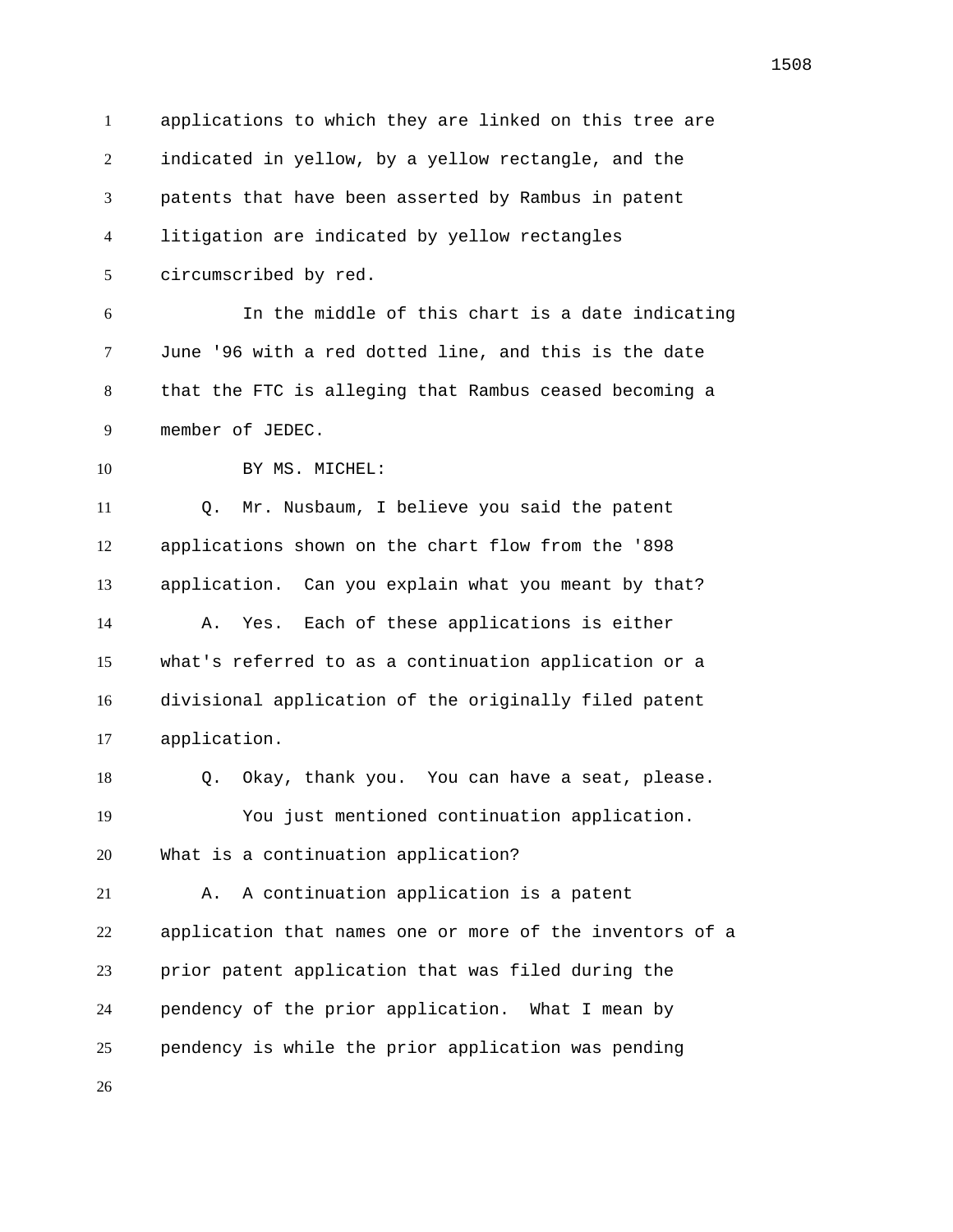before the Patent & Trademark Office, that is to say, before the prior application was abandoned or that it became a patent, typically -- oftentimes a continuation application is generated by copying the originally filed application, because a continuation application is not permitted to add any so-called new matter to the patent application.

 Q. What is the significance with regard to the filing date of a patent application for the fact that it is a continuing application?

 A. Presuming that the requirements of a particular statute are satisfied, a continuing application will be able to gain the benefit of the filing date of the parent application. So, with respect to the later filed applications, to the extent that a debtor receiving the filing date of the parent application, they will be accorded a filing date of April 18th, 1990.

Q. What is a divisional application?

 A. A divisional application is much like a continuation application in that it's an application which names one or more of the inventors of an identified prior application adds no new matter to the disclosure of the parent application, but in the case of the continuation or divisional application, what a divisional application does is it carves out certain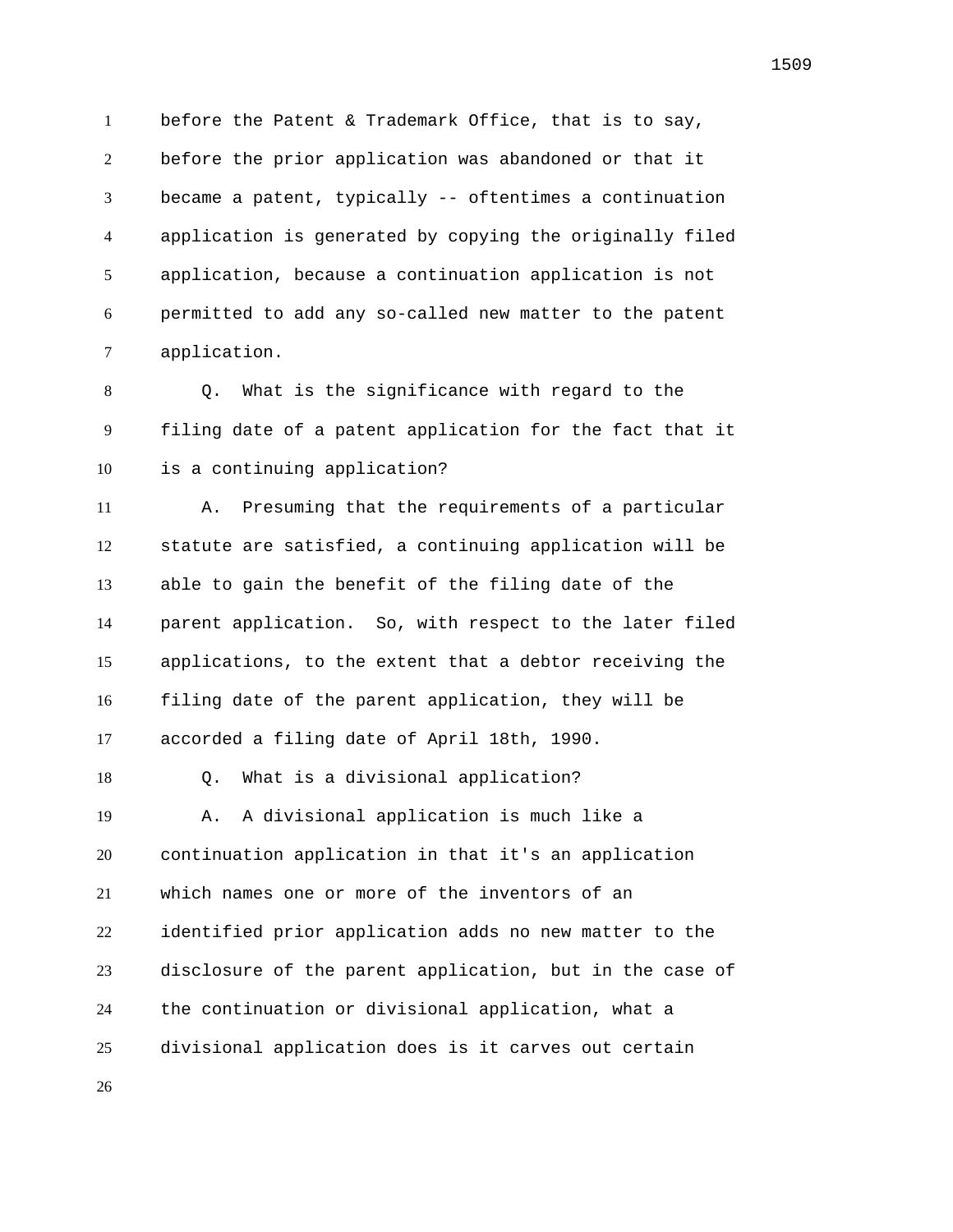claims subject matter that is present in the current application, and that subject matter is filed with the divisional application.

 JUDGE McGUIRE: Now I'm confused, again, just so I'm clear as to these two types of applications, you know, what's the chief distinction between the two that you have just testified on?

 THE WITNESS: The chief distinction is that a divisional application will typically arise when a patent examiner looks at a parent application and decides that there's multiple inventions, multiple claimed inventions. And what the examiner does is sends a communication to the patent applicant that's called the restriction requirement, and requires the applicant to elect one of these groups of inventions. The applicant will prosecute in the original parent application the chosen or elected group of inventions. To those groups of inventions that aren't elected, the applicant may choose to file divisional applications which are directed to these different groups of claimed inventions that were not elected, or not chosen.

 JUDGE McGUIRE: Is it fair to say that they are in their own right claims that emanate, you know, from a founding application? Are they claims within themselves?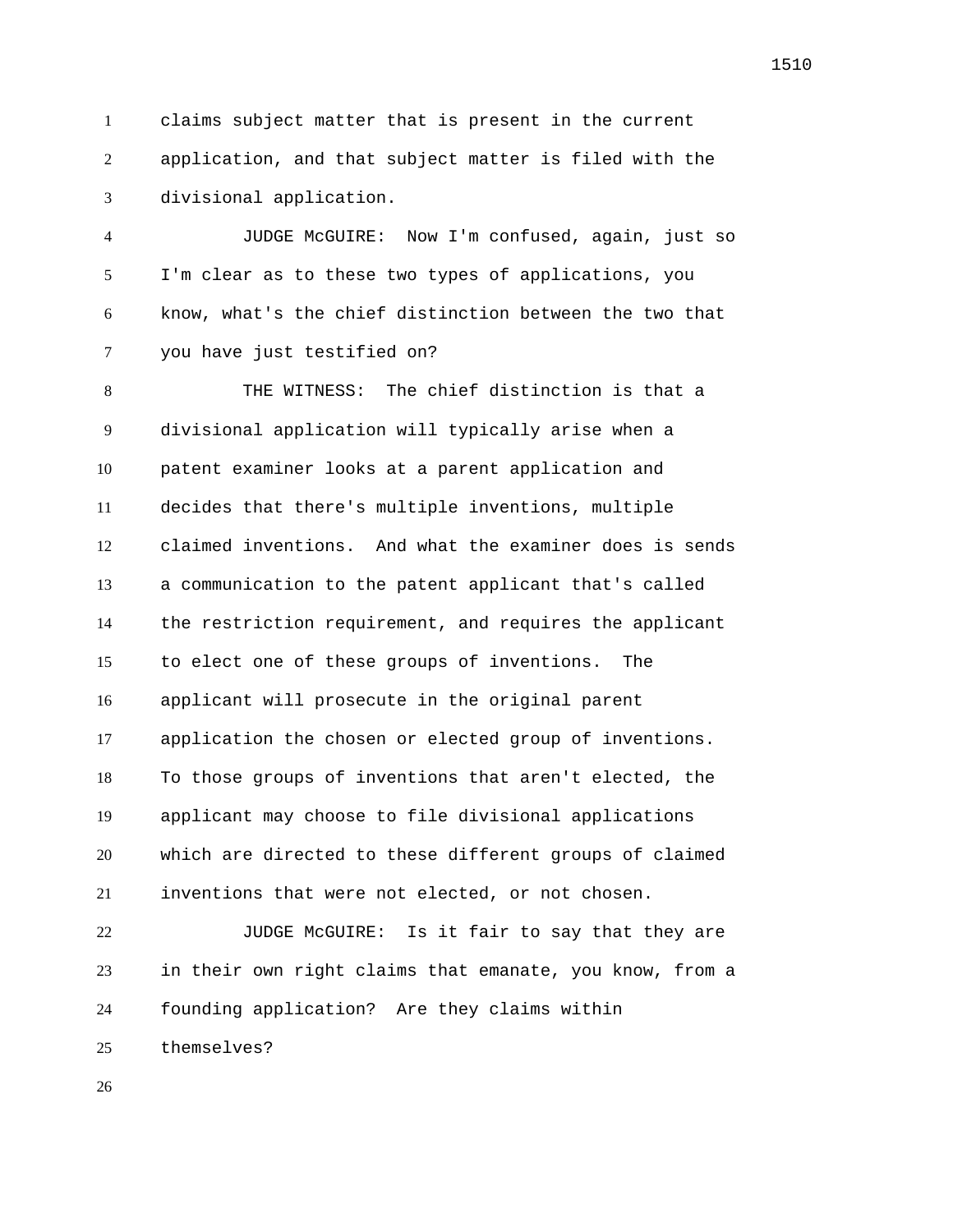THE WITNESS: Yes. That's correct. For example, an examiner may say that in an original application their claims 1 to 5 define one group of inventions and 6 to 10 define an independent and distinct group of inventions, and the examiner may -- the applicant may choose to prosecute in the original case claims 1 to 5, the applicant would then later file a divisional application that would be restricted to claims 6 to 10. JUDGE McGUIRE: Okay. All right, go ahead. 11 BY MS. MICHEL: Q. Did Rambus receive a restriction requirement during prosecution of the '898 application? A. Yes. Rambus during the prosecution of the first filed application received an 11-way restriction requirement. Q. And just very generally, what was Rambus' response to that restriction requirement? A. Rambus chose to prosecute one of those 11 groups of claims in the originally filed '898 application, and then Rambus on I believe it was March 5th, 1992, filed 10 divisional applications. And if you see the first -- the line of 10 applications that are aligned by 1992, those are the 10 divisional applications that were filed on March 5th, 1992.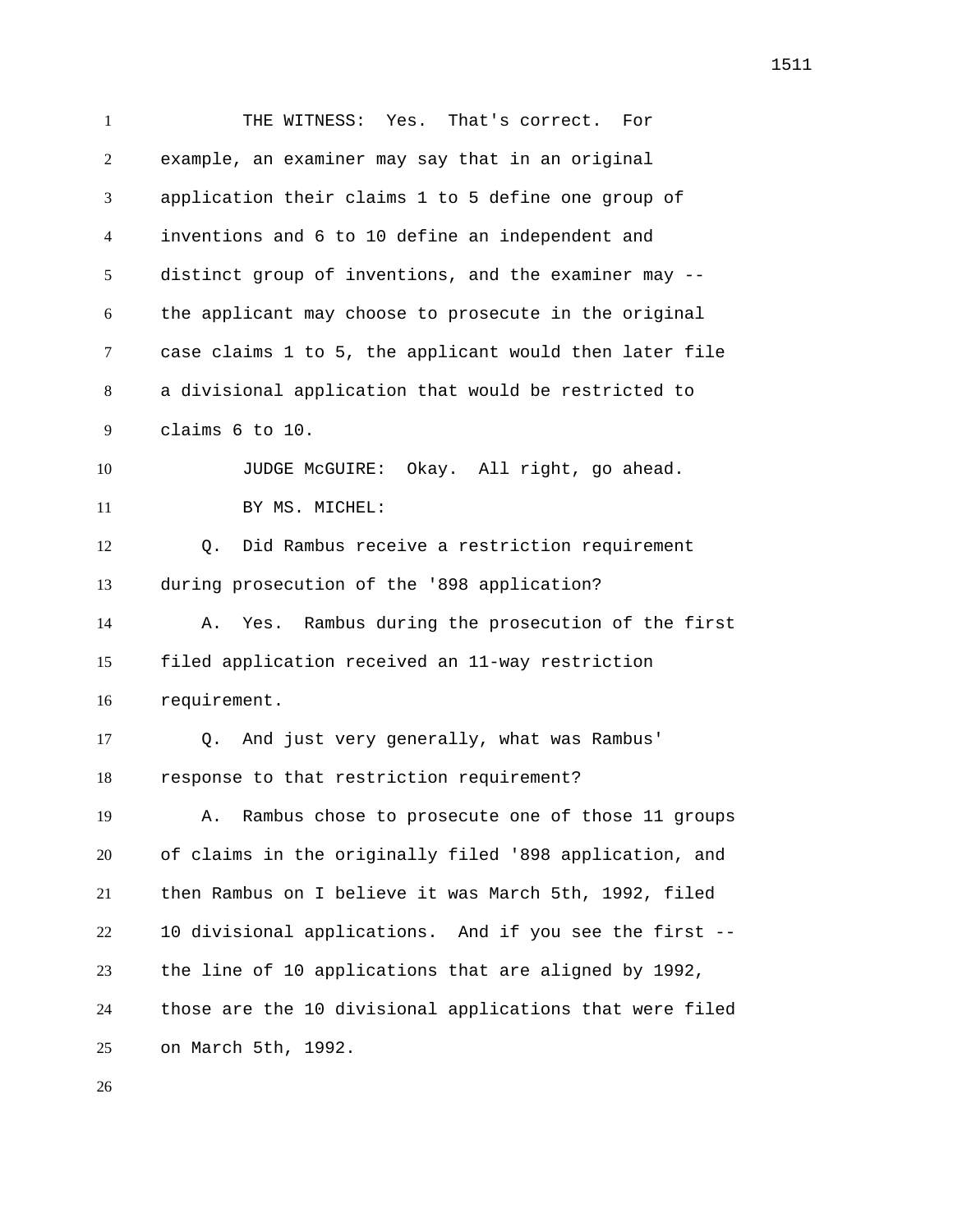Q. In terms of identifying prior art, what's the significance that the applications on the Rambus patent tree are continuations on divisionals?

 A. Presuming that the original application satisfies the disclosure requirements that I identified, the three disclosure requirements, and then if, for example, we're dealing with a patent application that unfortunately I can't identify specific applications due to my inability to read this, but let's just presume that a patent application, and there were some here that were filed in 1995. So, the individual filing date for that application, the actual filing date for that application is some time in 1995.

 And then let's presume that there was a publication that arose of that exact same claimed invention in 1993. Let's presume it was an applicant's -- the applicant's own publication, or it could have been somebody else's publication, any kind of disclosure.

 The examiner would not be able to rely on that prior art disclosure as being prior art, presuming that the application was entitled to the benefit of the original filing date, what the examiner would have to find would be a prior art publication that at least predated what I believe to be April 18th, 1990.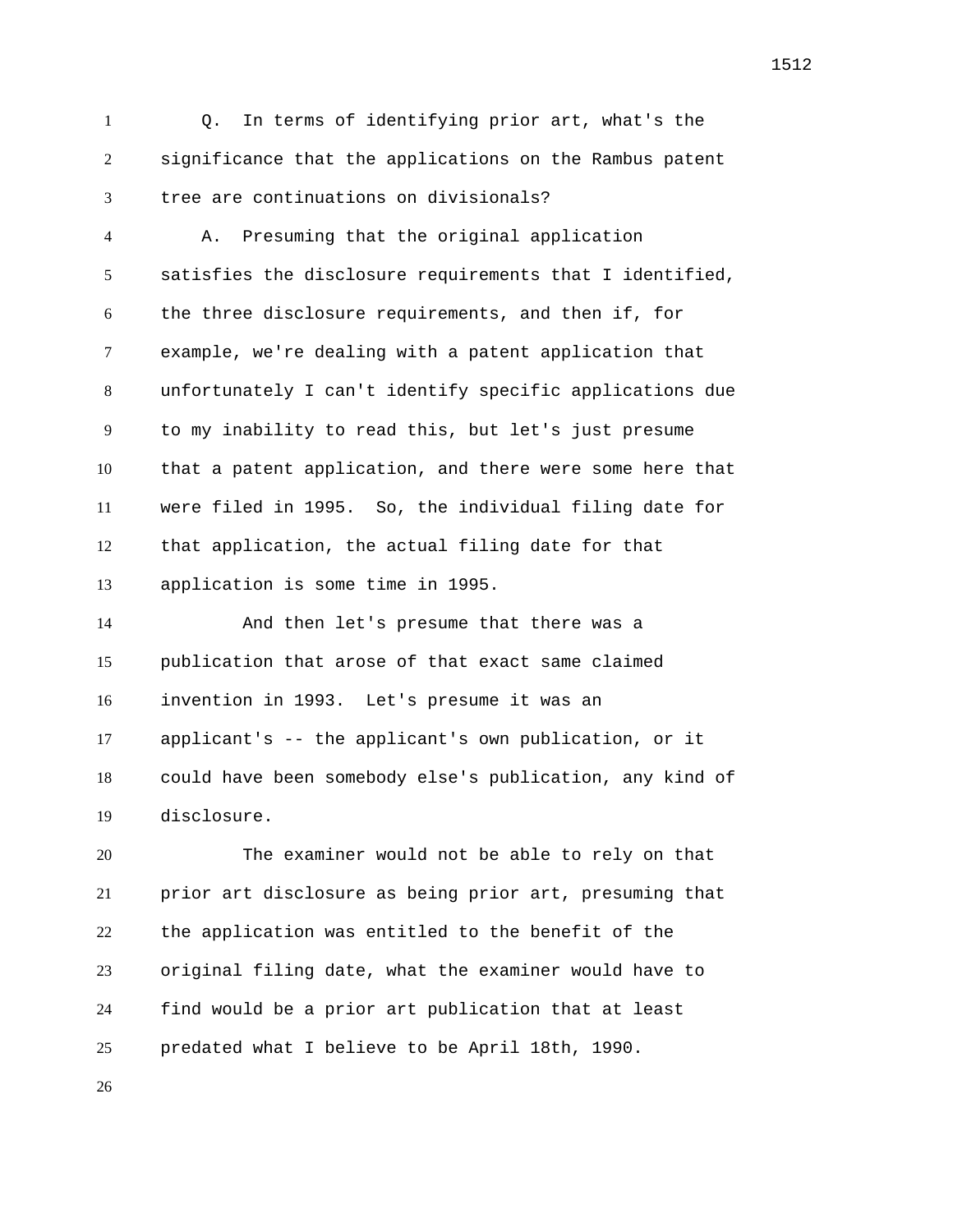Q. Okay, why would an applicant typically file a continuation application?

 A. A patent applicant would file a continuing application for a number of different reasons. A patent applicant might receive a final rejection from a patent examiner, and decide that rather than appealing the final rejection to the board of appeals, that they would be better served by submitting further arguments to this same patent examiner. That could be done by filing a continuation application, paying a new government filing fee, and starting a process anew. Also, continuing applications are filed to permit an original application to issue into a patent, and to seek claims that are of a different scope than the prior application. And in this fashion, build up a patent portfolio. Q. Can events in the prosecution of a parent patent application impact a continuing application? A. Yes. They surely can. With respect to commonly disclosed subject matter between a parent application and a continuing application, and in the case of the continuation application, there's an exact correspondence between the two specifications, typically, that the parent application and continuation

application prosecution is treated as being a continuous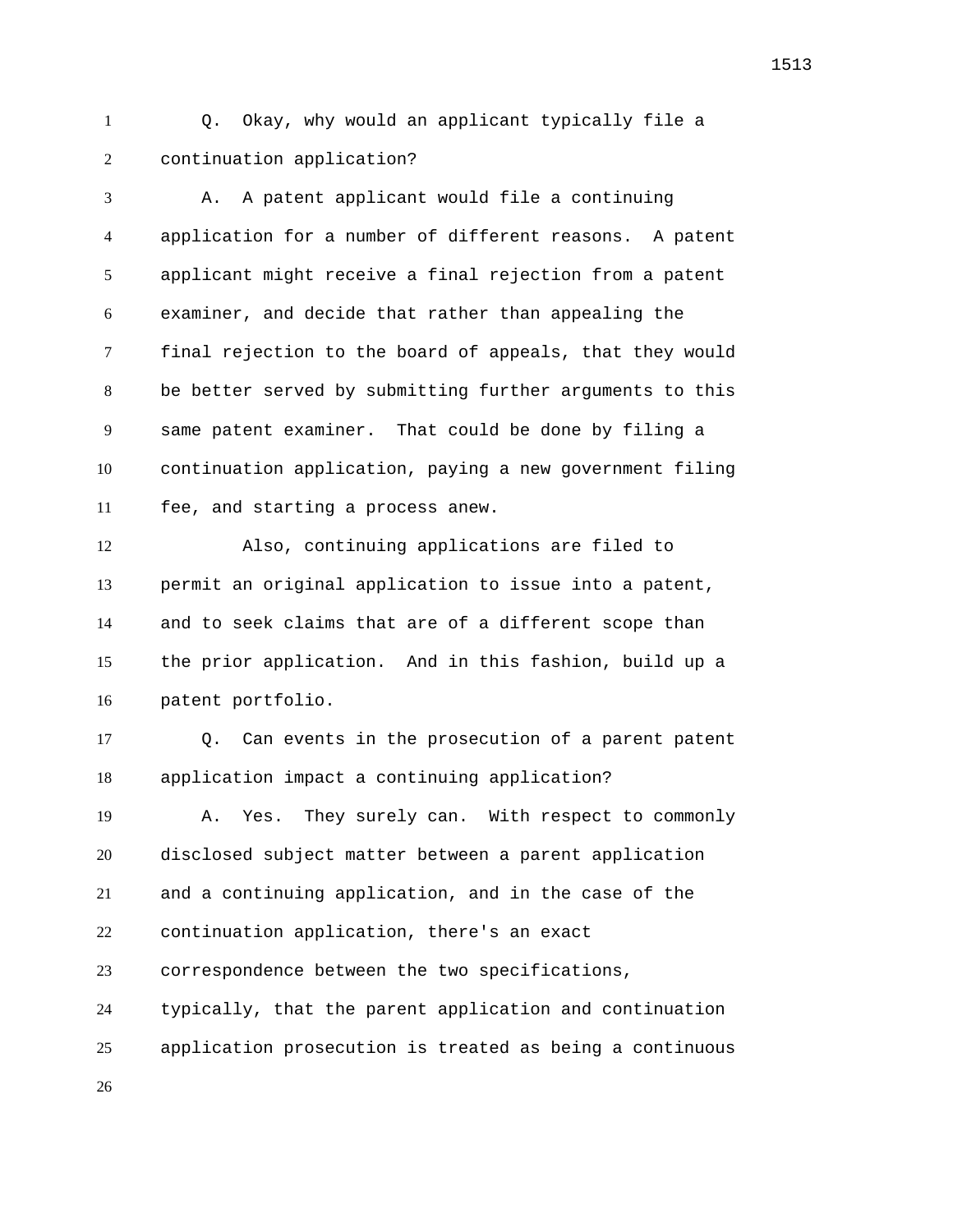transaction before the Patent & Trademark Office. So, the parent application prosecution may well be used, for example, to continue the claims of the continuing application. Q. I would like to turn now to CX-1451, and it's the '898 patent application. Mr. Nusbaum, do you recognize this exhibit? A. Yes, I do. Q. And what is it? A. This exhibit is the -- is a copy of the originally filed Rambus patent application that I pointed to that was in the upper left-hand corner of the Rambus patent tree, through which all the other patent applications flowed. MS. MICHEL: Your Honor, we're going to distribute copies. Would you like a full copy of this exhibit? 18 JUDGE McGUIRE: Is it going to be on the ELMO? When you say copies, of what? MS. MICHEL: The application itself is about 150 pages. We'll be looking at some specific pages. JUDGE McGUIRE: No, I do not need a specific set. I can just view it off the ELMO. MS. MICHEL: I think we will, however, distribute copies to opposing counsel, if they wish.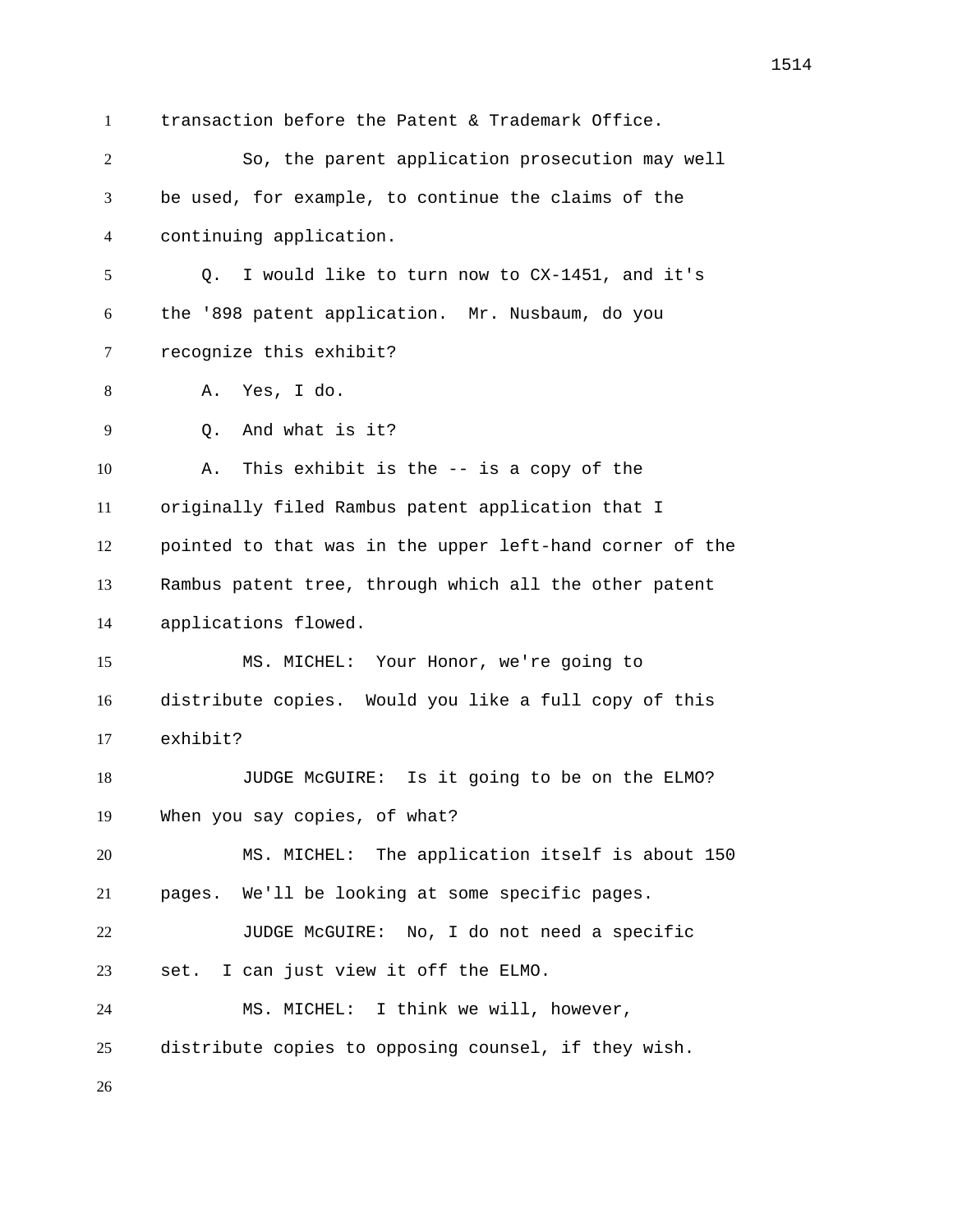1 JUDGE McGUIRE: Yes, they would like that. BY MS. MICHEL: Q. Mr. Nusbaum, how many original claims were submitted with this application? A. There were 150 original claims submitted with this patent. Q. All right, and where are they located in the document? A. Patent application claims are always towards the end or at the end of the patent specification, and in this case, if you look at page 63, the typewritten 63, which denotes page 63 of the specification, through page 124, are the original claims, the 150 original claims. Q. Okay, I would like to start by looking at claim 1. With reference to claim 1, could you just explain to us the different components of a patent application. A. You mean the different components of a patent application claim? Q. Oh, I'm sorry, yes, excuse me. Could you just please give us a general explanation of the different components of a patent claim and use claim 1 as an example to illustrate the point. A. Yes. Claim 1 is an example of a claim, and it begins -- it's a single sentence, it begins with a capital letter and ends with a period. The portions of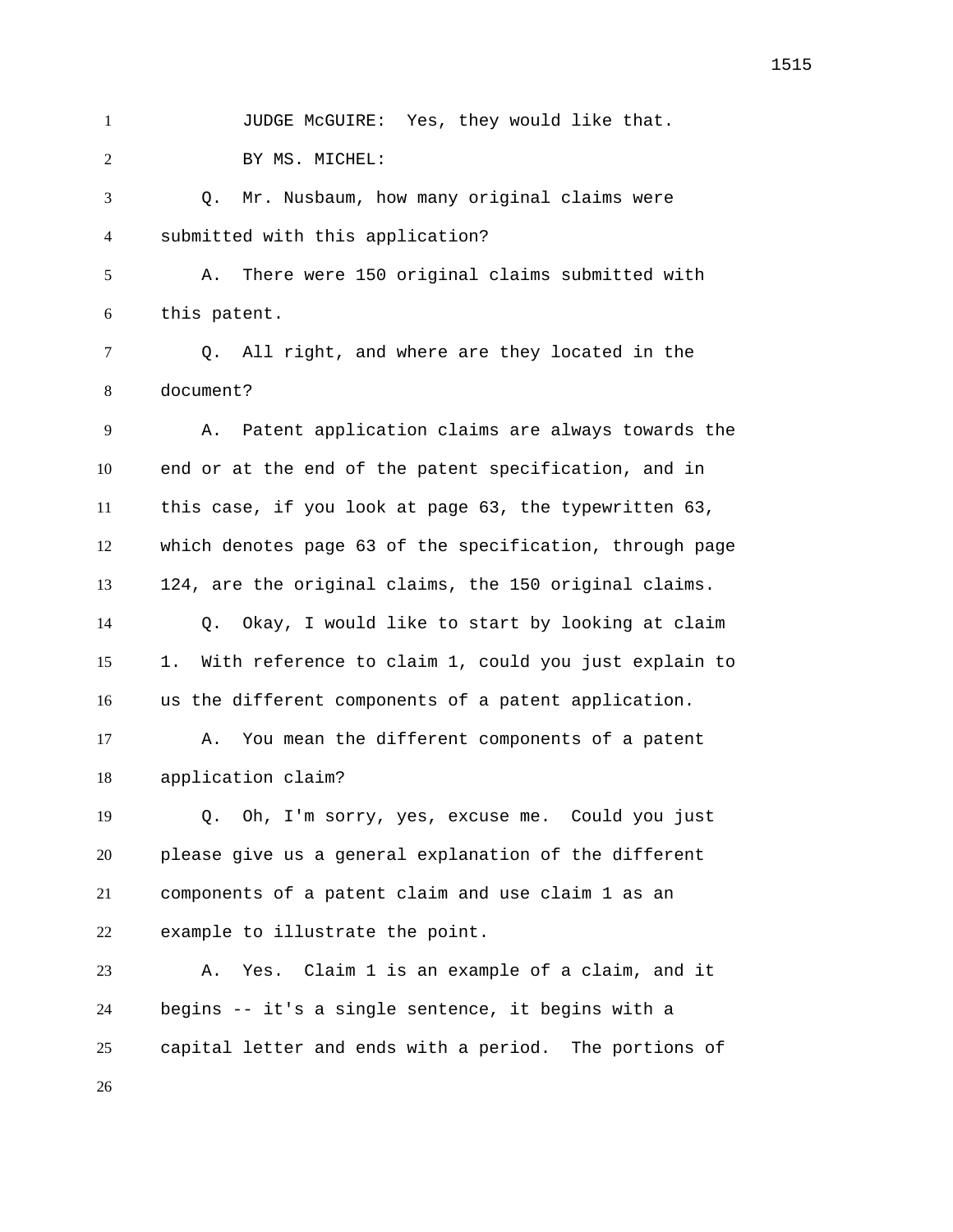a claim include the claim preamble, which is oftentimes very easy to spot in a claim, because there's a transition word "comprising" that denotes the end of the preamble, and in this case, the preamble is "a memory subsystem comprising." This sets -- the claim preamble sets forth the environment of the claim. It typically is considered to be a limitation of the claim to the extent that it breathes life and meaning into the claim, which it will if it's linked with elements in the body of the claim.

 The term "comprising" is a transitional term that is referred to as being open-ended. That means that in order to be covered by this claim, you need to have the elements that are recited in the claim, but you can have untold other elements as well, because the term "comprising" is open-ended.

 The remainder of the claim that begins with "two memory devices connected in parallel to a bus," through the period, is referred to as the body of the claim, setting forth the various elements and indications of the claim.

 Q. Thank you. Now, may we please see claims 1 and 2 up on the screen. Mr. Nusbaum, please explain the difference between independent claims and dependent claims.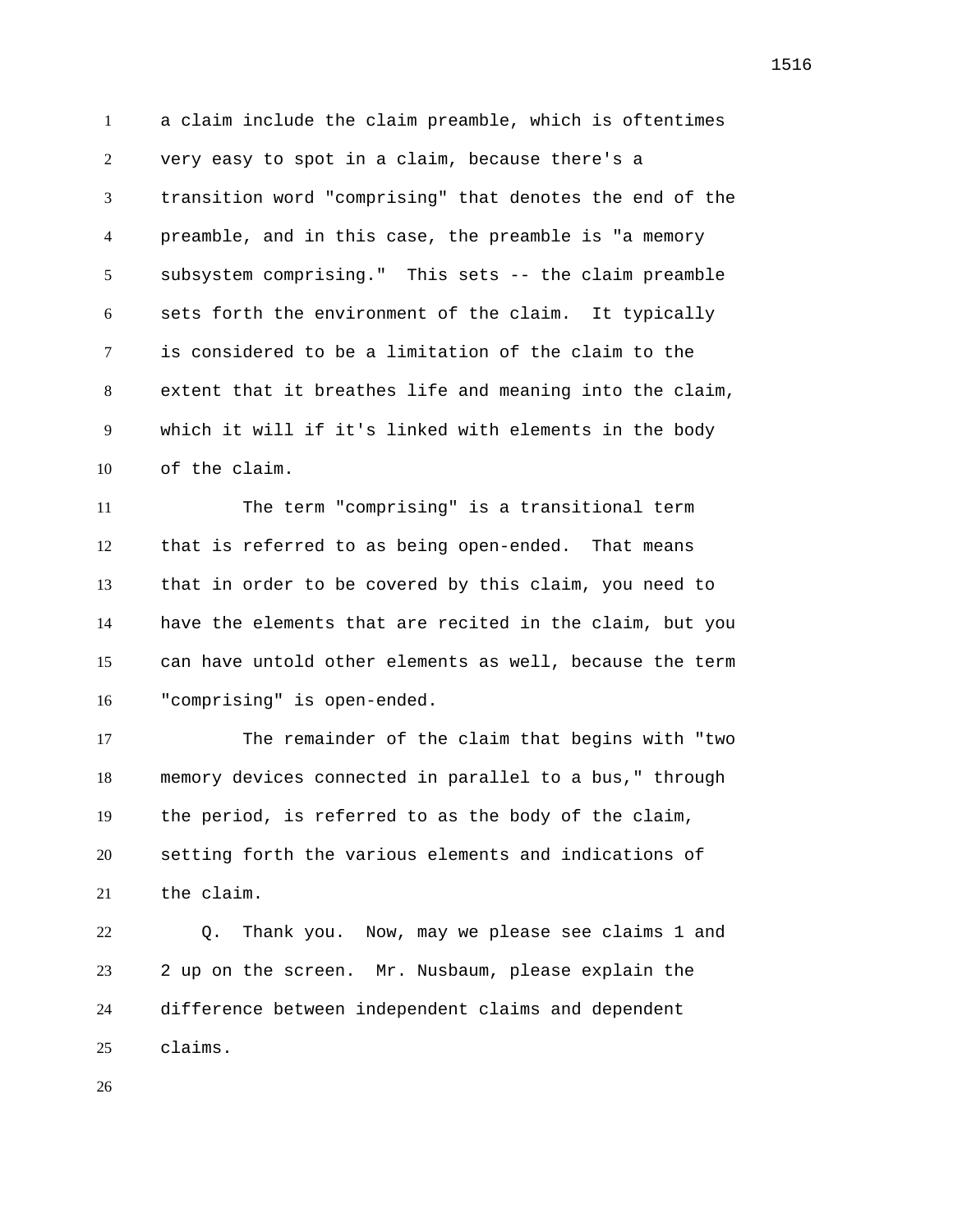1 A. Claim 1 is an example of an independent claim. It stands on its own, it doesn't refer to any other claim. It's independent. On the other hand, claim 2 is a typical example of a dependent claim. It reads, "The memory subsystem of claim 1," and what that means is that you can treat claim 2 as if all the limitations of claim 1 were physically incorporated into claim 2, but claim 2 is dependent upon claim 1, and therefore it's referred to as a dependent claim.

 Q. How are patent examiners trained that claims should be interpreted with respect to the patent application?

 A. Patent examiners are trained that claims are not to be read in a vacuum, but rather that they must be interpreted in light of the patent specification. At the same time, patent examiners are also trained that they are not to import limitations from the patent specification into the claim that are not otherwise present in the claim.

 Q. Is there a claim interpretation standard that patent examiners are required to use?

 A. Yes, there certainly is. The claim interpretation standard that patent examiners are required to use is the broadest reasonable interpretation consistent with the specification.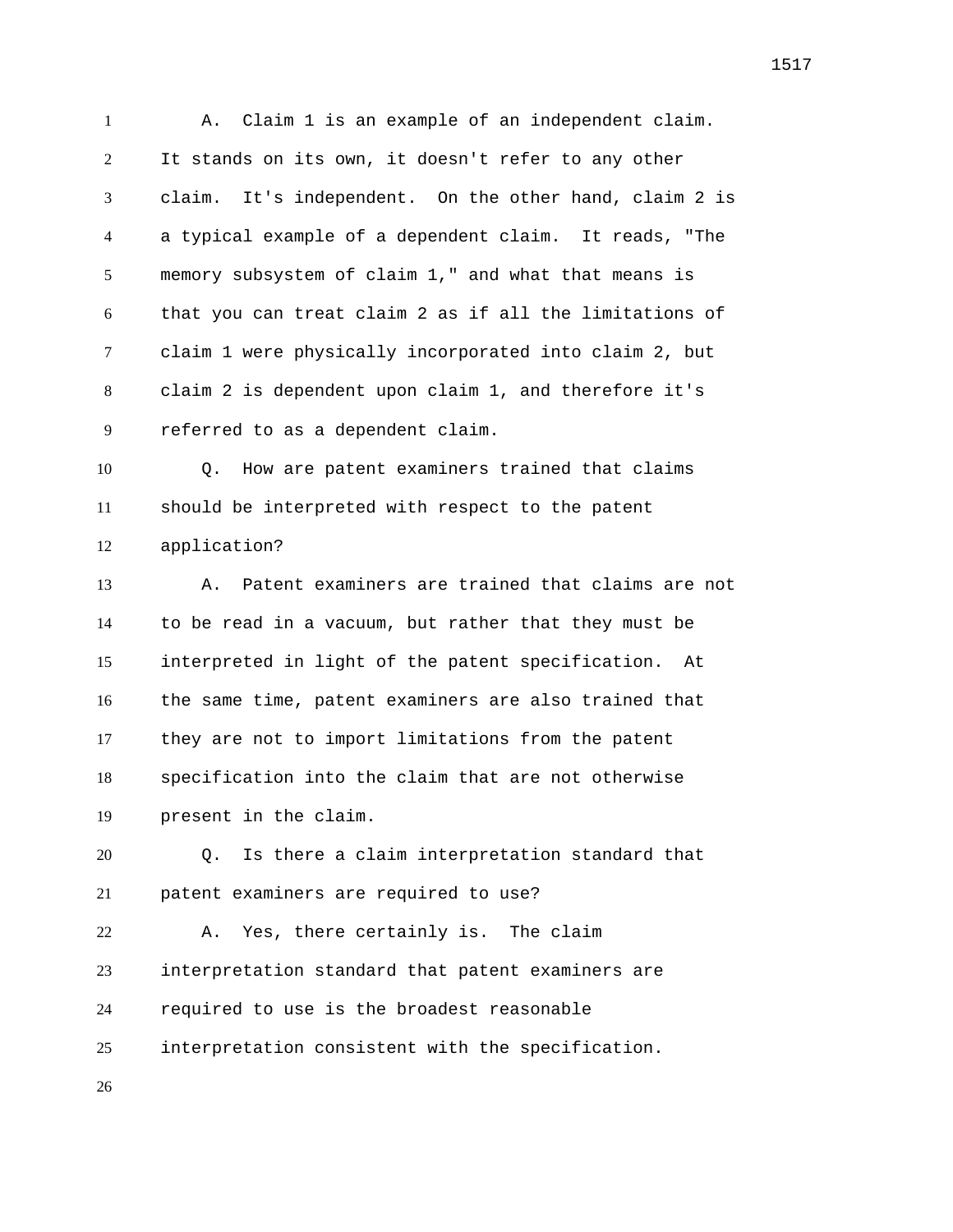Q. Could you please explain for us what that means? A. Yes. The broadest reasonable interpretation standard that examiners are required to employ means that examiners are to view claimed terminology as broadly as they reasonably can view the terminology. For example, if there's a claim limitation that calls for a plurality of devices, and in the patent specification there are ten devices shown, the broadest interpretation of that terminology would be two or more. The examiner is trained not to be focused on the fact that the specification talks about 10. Similarly, with the term "memory device," the specification may describe certain types of memory devices, such as DRAMs or SDRAMs, but an examiner in interpreting memory device would look far more broadly at the term "memory device," and be trained to keep in mind to be looking for any type of memory device.

 Q. Why is this claim interpretation approach used in the PTO?

 A. This claim interpretation approach is used in the Patent & Trademark Office because it's very important that once a patent issues, and is asserted in a litigation, that a patentee doesn't assert an interpretation of a claim that's actually broader than what the patent examiner was using when he was searching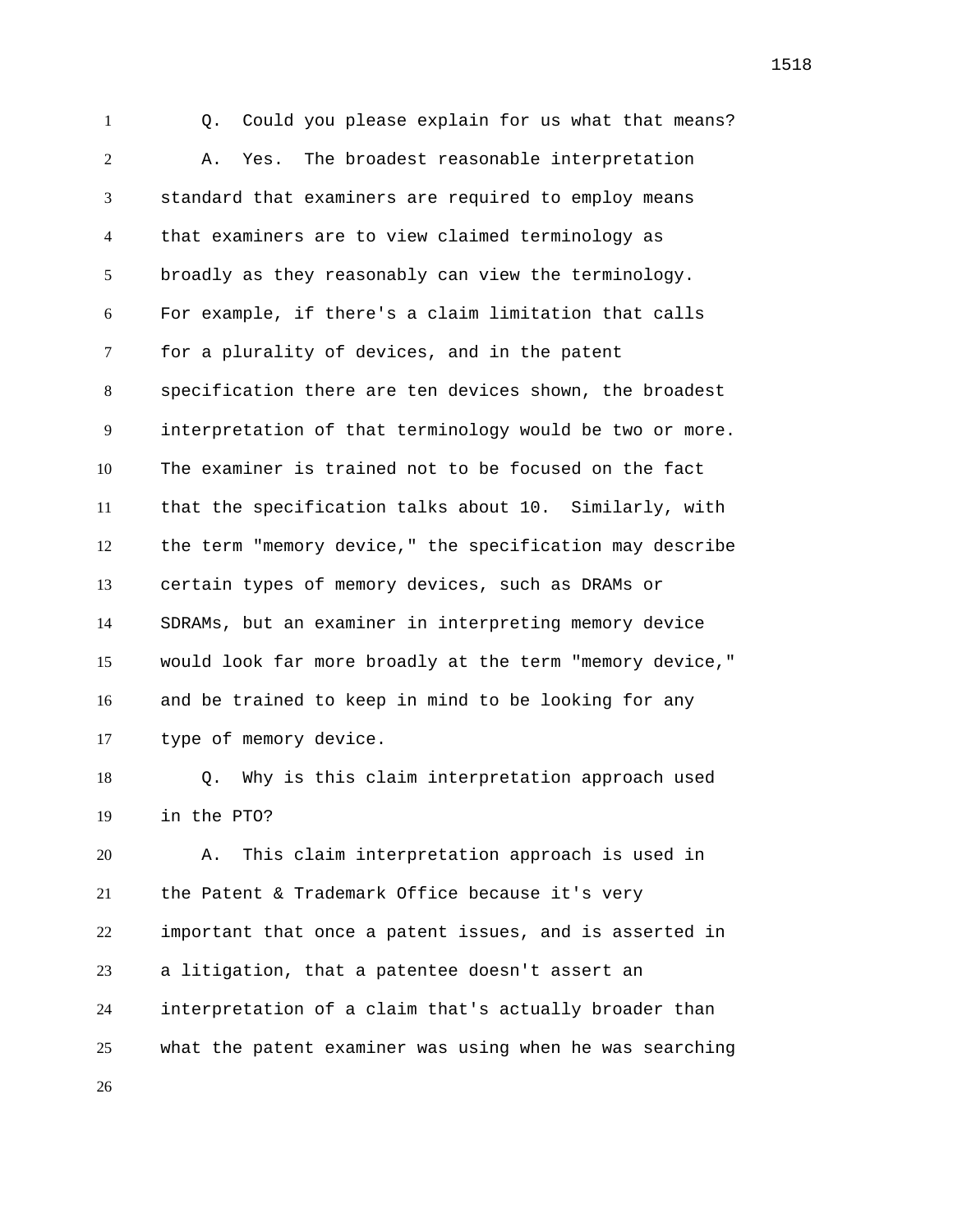for the prior art in determining patentability with respect to the prior art.

 If this standard were not employed, then, and examiners were viewing claims too narrowly and an applicant or patentee were to follow and interpret the claim broadly, what really may happen is that a patentee may be asserting a claim that an examiner, if he had a broader view, would recognize would be unpatentable over the prior art. Q. Switching gears, are there any limitations of claim 1 that are essentially repeated in the majority of the 150 claims? A. Yes, there definitely are. Q. With reference to claim 1, what are those limitations? A. In the context of referring to a bus, that carries substantially all address, data and control information, there's a limitation that said bus containing substantially fewer bus lines than the number of bits in a single address, and said bus carrying device-select information, without the need for separate device-select lines, connected directly to individual memory devices. Q. Which of the 150 claims contain those limitations? Generally.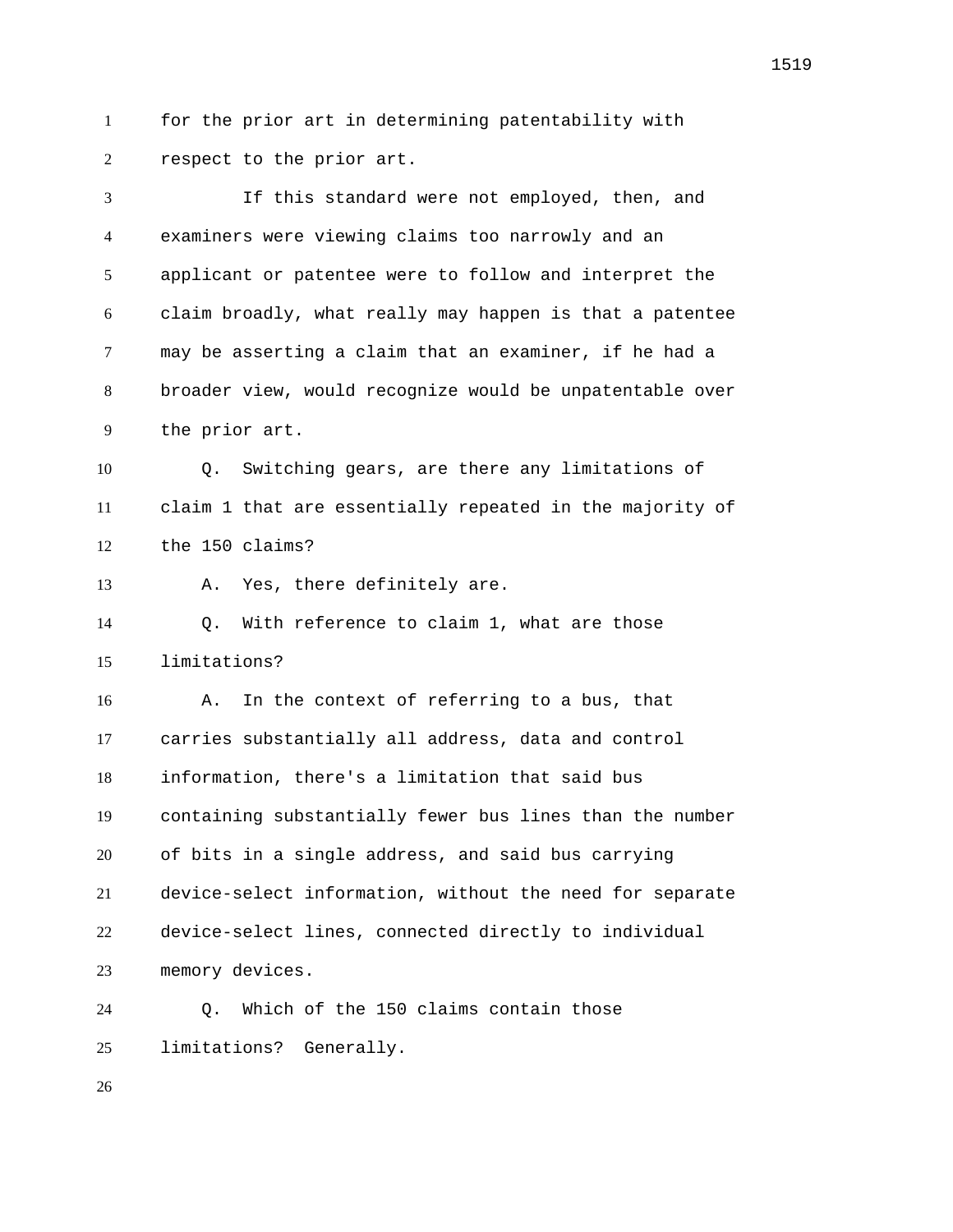A. There are 20 independent claims among the 150 claims in this application. Eighteen of those 20 claims include at least one of these two what I'll refer to as multiplex bus limitations. Of those 18 independent claims, 16 of the independent claims include both those limitations.

 Q. Do you recall which claims do not contain those limitations?

 A. Yes. Claims 73 to 81 do not contain those limitations, and claims 91 to 94. There's two independent claims in those groupings, claim 73 is an independent claim, and claim 91 is an independent claim. Q. Let's come back to that. First, looking at the limitation of claim 1, which recites, "Said bus containing substantially fewer bus lines than the number of bits in a single address," does the '898 patent specification describe that phrase? A. Yes, it does. Q. And do you recall where? Or can you give us an example? A. Yes. If one turns to the summary of the invention. In the context of describing the present invention as opposed to an exemplary implementation,

 this is on page 7 of the specification, the summary of the invention.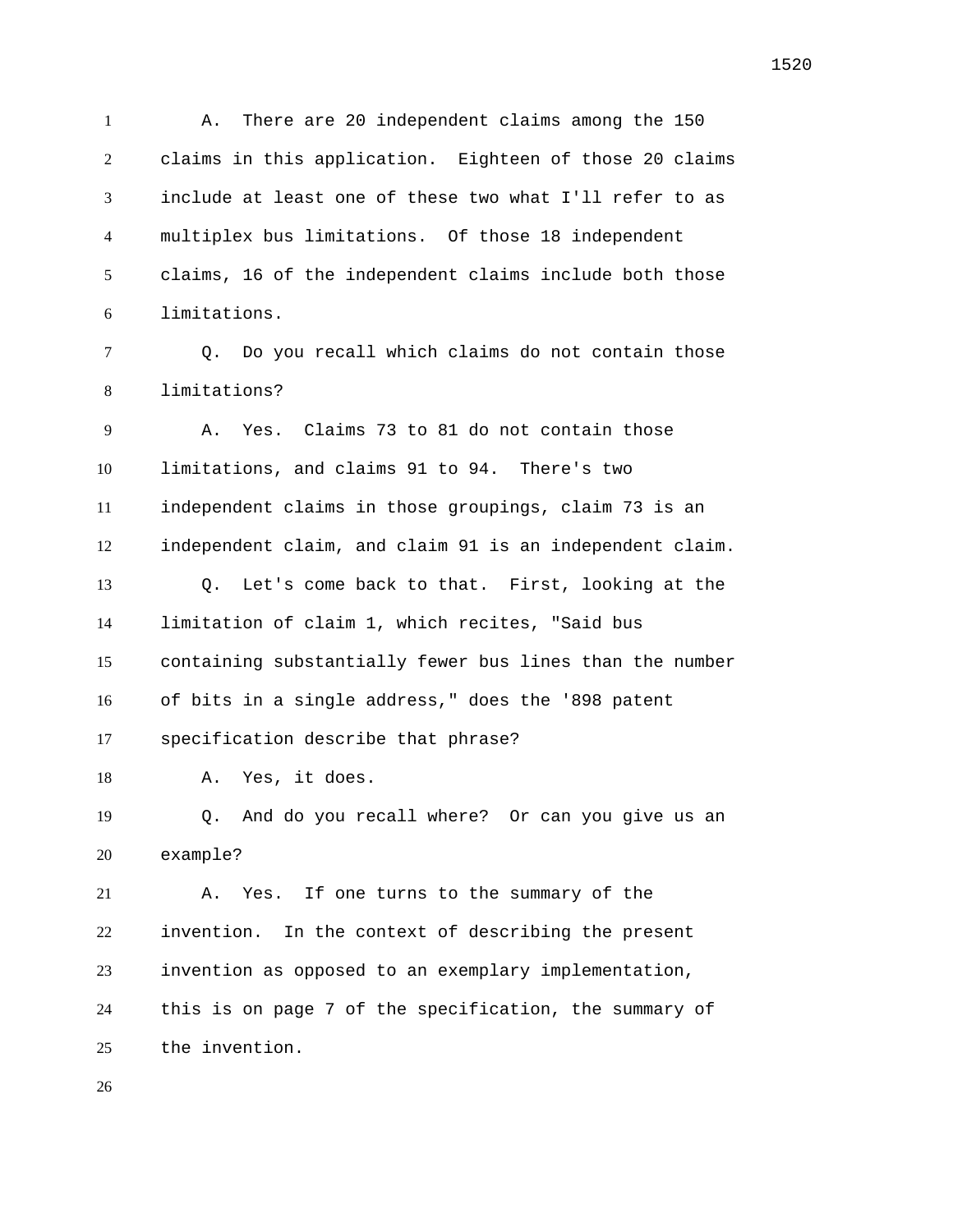Q. Okay.

 A. It's stated that "The present invention includes a memory subsystem," and there's a discussion of the bus carrying substantially all address, data and control information. And then it's stated in lines 16 and 17, that "the bus has substantially fewer bus lines than the number of bits in a single address." Additionally, with respect to characterizing the buses having very few lines, towards the end of page 7, there's an indication that, "The new bus," going over to the next page, "Includes clock signals, power and multiplexed address, data and control signals." And then it's stated, "In a preferred implementation, 8 bus data lanes and an address valid bus line carry address, data and control information for memory addresses up to 40 bits wide." So, there is an example there of the bus lines being substantially less than the number of lines in a single address. Q. Does the detailed description of the invention section of this patent application provide any examples describing the phrase "substantially fewer bus lines than the number of bits in a single address?" A. Yes. If one turns to the very first sentence of the detailed description of page 11 of the specification.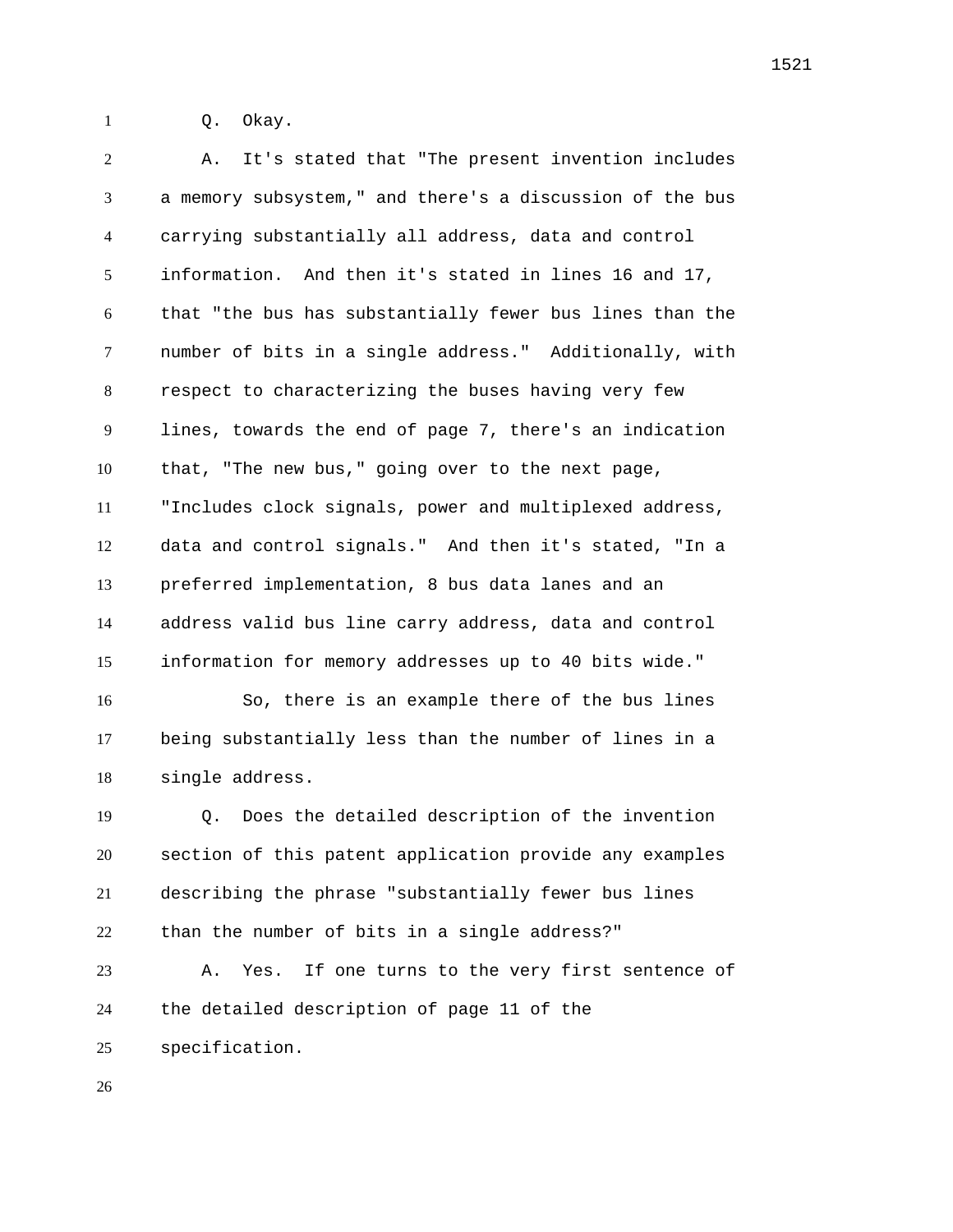Q. And I believe that's page 13 in the exhibit. A. There's an indication that "The present invention is designed to provide a high-speed multiplexed bus for communication." There is an indication in lines 22 to 23 that, "The bus consists of a relatively small number of lines," once again this theme of small number of lines connected in parallel to the bus. And then, at page 14 of the exhibit, at page 12 of the spec, there's a further example where it's indicated that, "Using the organization described herein, very large addresses (40 bits in the preferred implementation) and large data blocks (1024 bites) can be sent over a small number of bus lines (8 plus one control line in the preferred implementation.)" 15 BY MS. MICHEL: Q. Now turning to the other implementation of claim 1, which you identified, which I believe you said stated the bus carrying device-select information without the need for device-select lines, does the '898 patent specification describe that phrase? A. Yes, it does. Once again, at page 9 of the exhibit, and the summary of the invention, and once again in the context of describing the present invention as opposed to an exemplary implementation, the present invention is described as including, and this is in line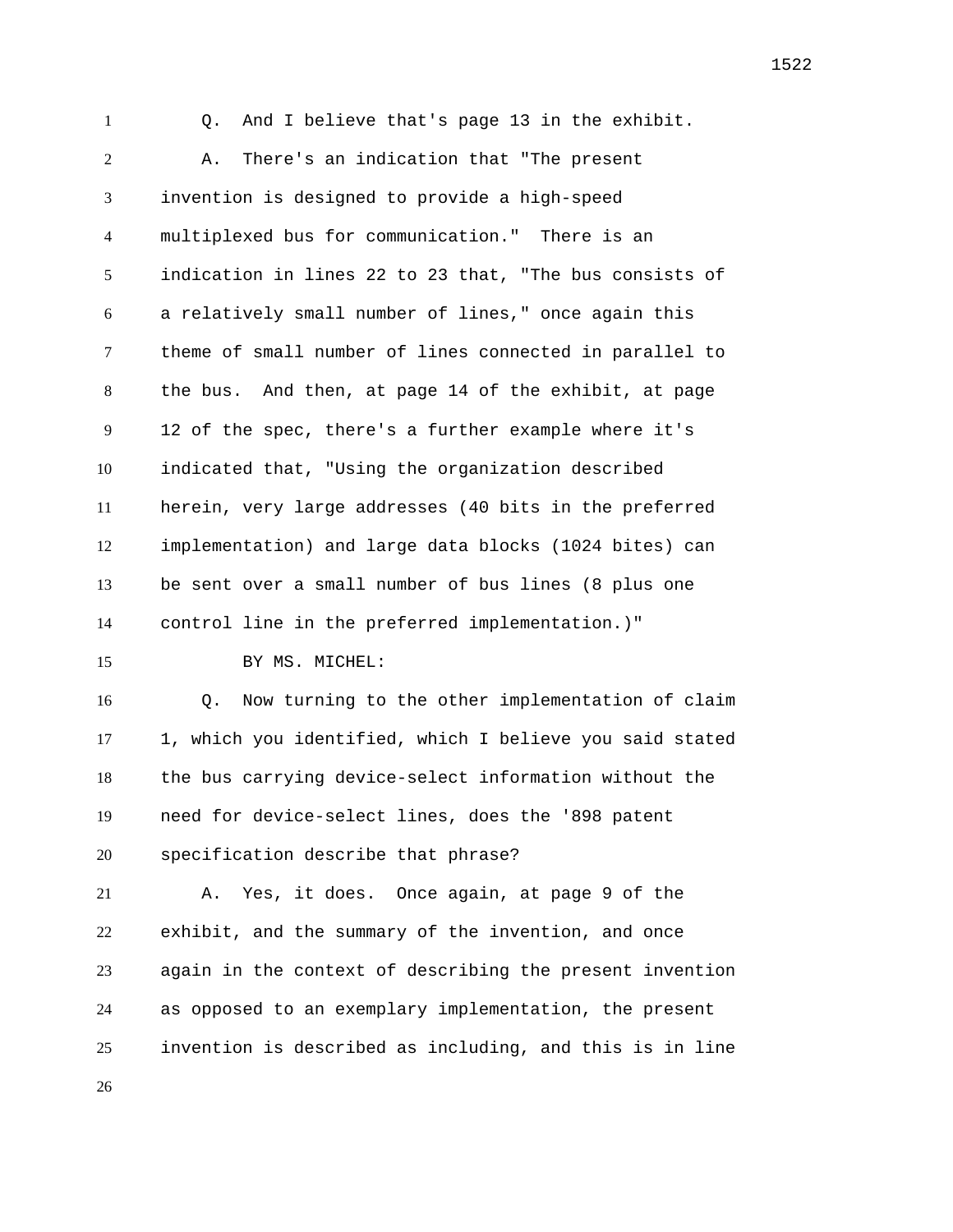17 through 19, that, "The bus carries device-select information without the need for separate device-select lines connected directly to individual devices."

 Q. Does the detailed description section of the application also mention this phrase?

 A. Yes, it does. At page 14 of the exhibit or page 12 of the specification. There's an indication that "there is no need for separate device-select lines, since device-select information for each device on the bus is carried over the bus."

 Q. Let's go back to claim 73. And I believe that's at page 89 of the exhibit. Mr. Nusbaum, I believe you stated that claim 73 does not contain either of the two limitations that we've been discussing. What,

generally, does that claim cover?

 A. Claim 73 covers a bus subsystem that is directed to a so-called loop clocking system and it specifically states that there is a clock generator that's connected to the first end of a bus clock line to generate early clock signals, and then in the next paragraph, there's an indication that there is a signal return means at the second end of said bus clock line to return said early bus clock signals to said first end of said bus as corresponding late bus clock signals.

And this -- there is a dependent claim that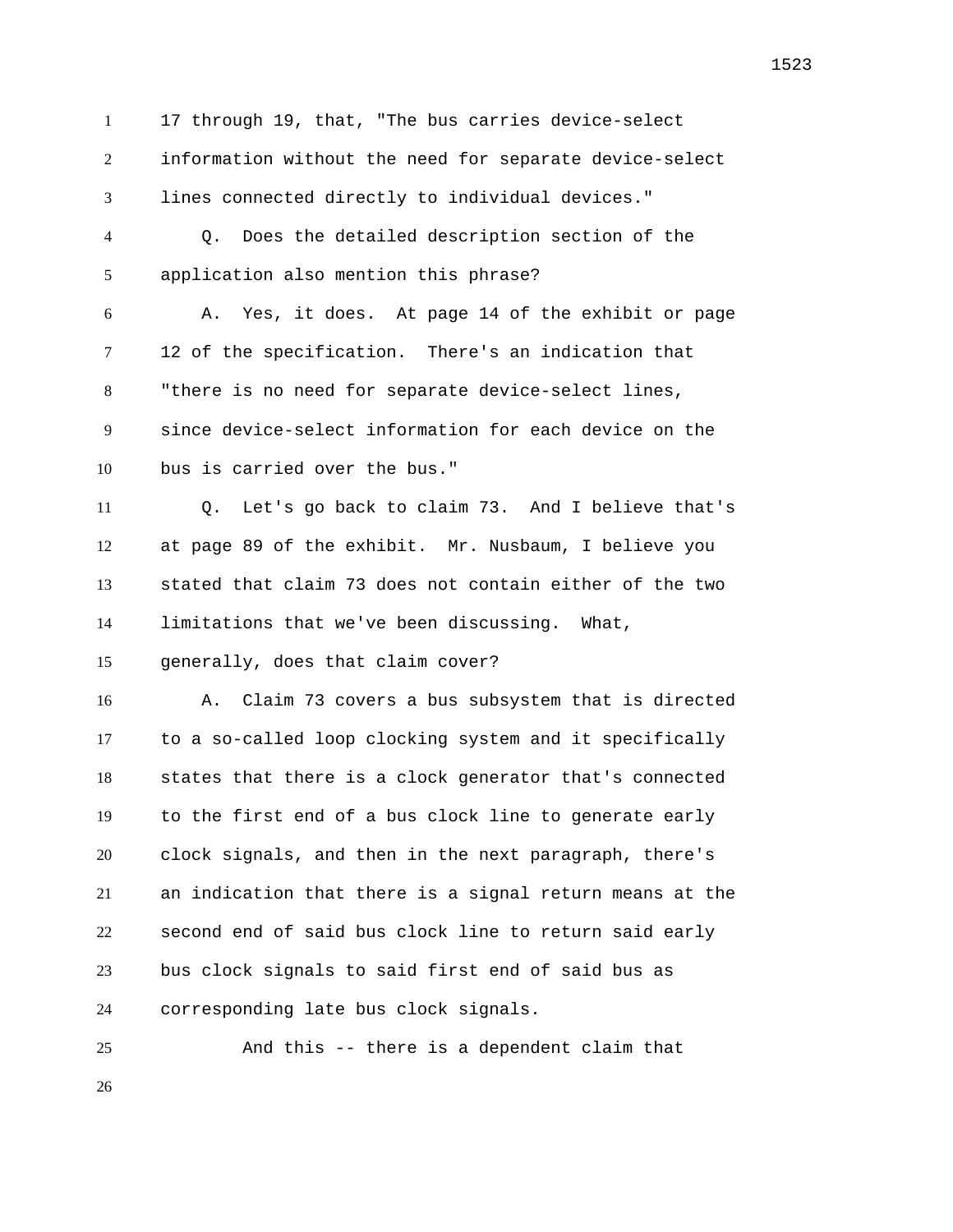indicates more specifically what this system covers in a dependent claim context, and that is claim 78, which indicates that "A semiconductor device has an internal device clock generating means to derive the midpoint time between set early and corresponding late bus clock signals and to generate an internal device clock synchronized to said midpoint in time." So, the result is that there is an average clock signal that is generated.

 Q. If you will now please turn to claim 91. You mentioned that this claim also does not contain the two limitations that we discussed. What generally does this claim cover?

 A. Claim 91, as indicated, in the claim preamble, is directed to a package, the package contains a semiconductor die, and the next paragraph there's an indication that the package comprises a plurality of bus connecting means for connecting to a plurality of external bus lines. There are some other limitations, but at the end of the claim there's the requirement that "each of the external bus lines can be connected to said corresponding connecting area on the semiconductor die by bus connection means that are positioned along a single side of the package."

 MS. MICHEL: Your Honor, I would like to request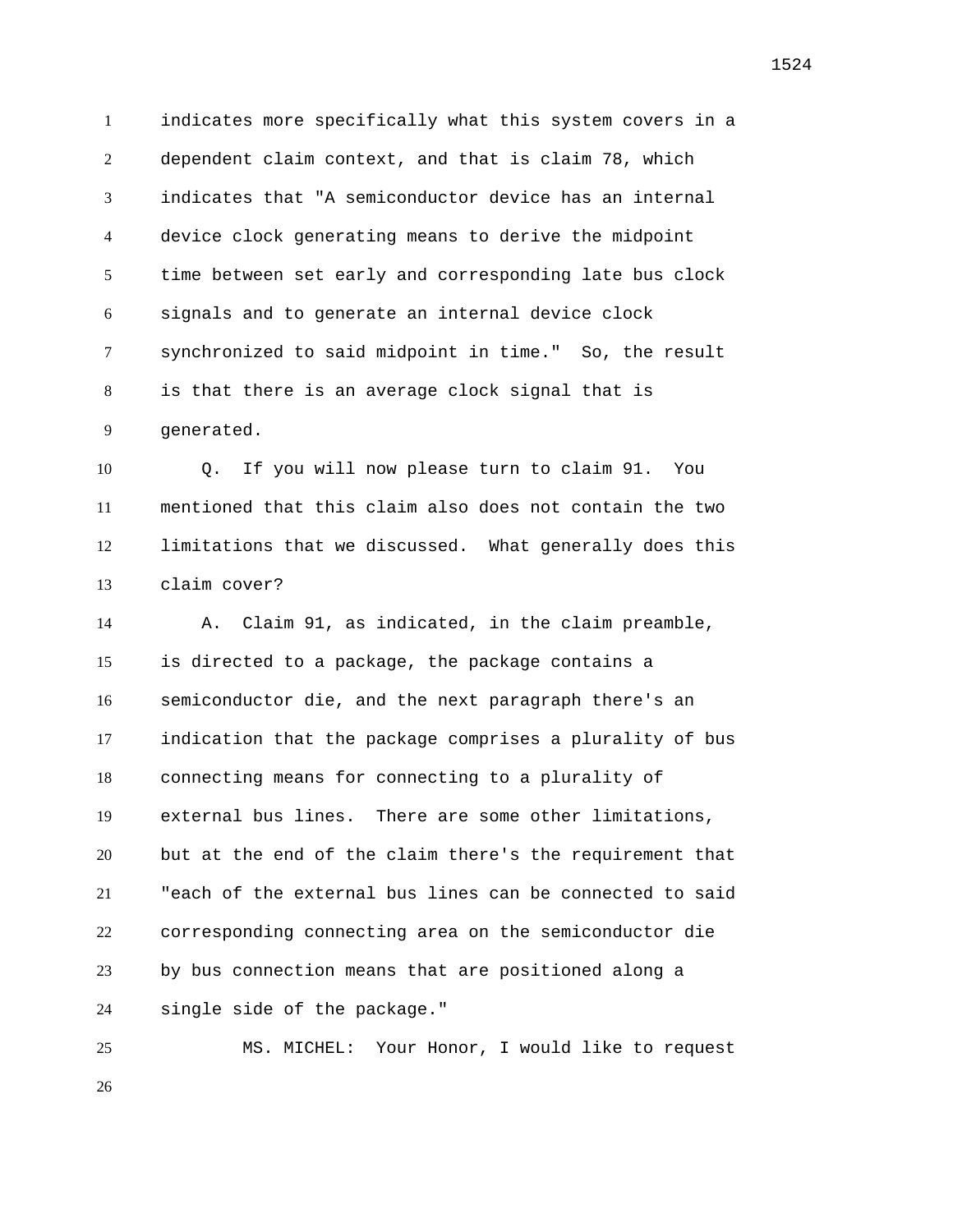at this time that CX-1451 be entered into evidence. JUDGE McGUIRE: It won't be entered, just marked. I mean, if you want to make it a CX exhibit, I would consider entering it, but as a DX, I'm not entering those, they're just -- they're part of the record, but they're not entered into evidence. MS. MICHEL: I understand, Your Honor. I'm actually referring to the '898 patent specification. JUDGE McGUIRE: I'm sorry, I thought you said the DX. 11 MR. STONE: No objection. 12 JUDGE McGUIRE: No objection, so entered, I apologize. MS. MICHEL: And that's CX-1451. (CX Exhibit Number 1451 was admitted into evidence.) 17 JUDGE McGUIRE: Okay. 18 BY MS. MICHEL: Q. Mr. Nusbaum, have you become familiar with JEDEC SDRAM standard release 4 work? A. Yes, I have. Q. How has that occurred? A. I received from various employees at the FTC a copy of the JEDEC standard configurations for solid state memories, JEDEC standard number 21C, Release 4,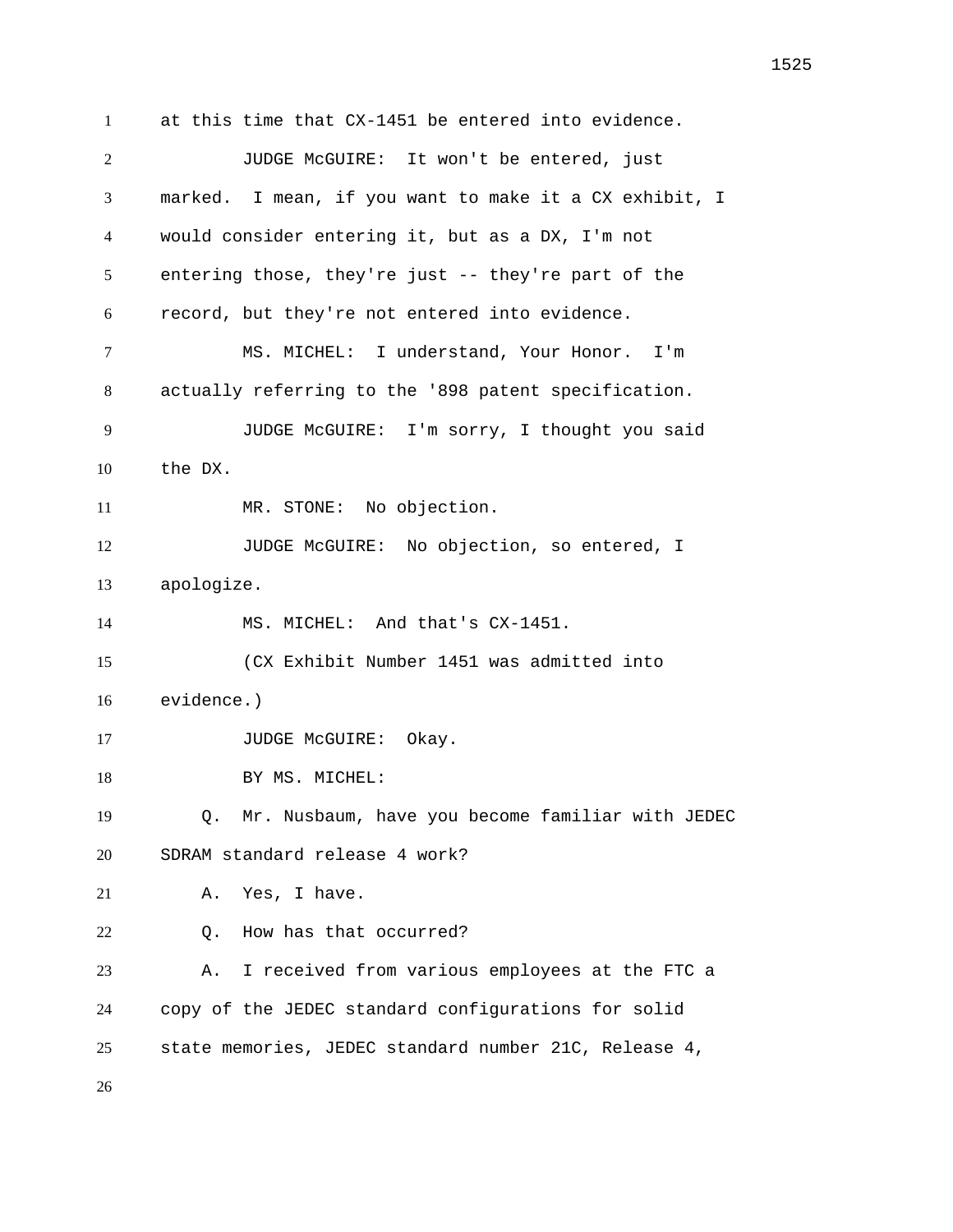that was published in November of 1993, that's marked JX-56-001. And I studied this document focusing on the SDRAM features. I discussed these features with Dr. Jacob, the FTC's technical expert. I also received various documents relating to JEDEC proposals relating to phase locked loop PLL features and dual edge clocking features. And I also discussed those with Dr. Jacob. I also heard testimony from Mr. Rhoden regarding both the standard and the proposals. I read testimony by Mr. Williams relating to a block diagram, I think it's identified as DX-4, that relates to casting of latency in a mode register. Q. Based on that review and your understanding of patent law, do you believe that any of the original 150 claims in the '898 patent application cover JEDEC- compliant SDRAMs? A. No, I don't believe any of the original claims cover JEDEC-compliant SDRAMs. MR. STONE: Your Honor, this is the subject of a stipulation that we've already entered into. I'm not sure if Ms. Michel feels the need to put into evidence as to things we've stipulated to already or not. MS. MICHEL: Your Honor, I think the explanation, especially with regard to the original 150 claims, is particularly helpful and important to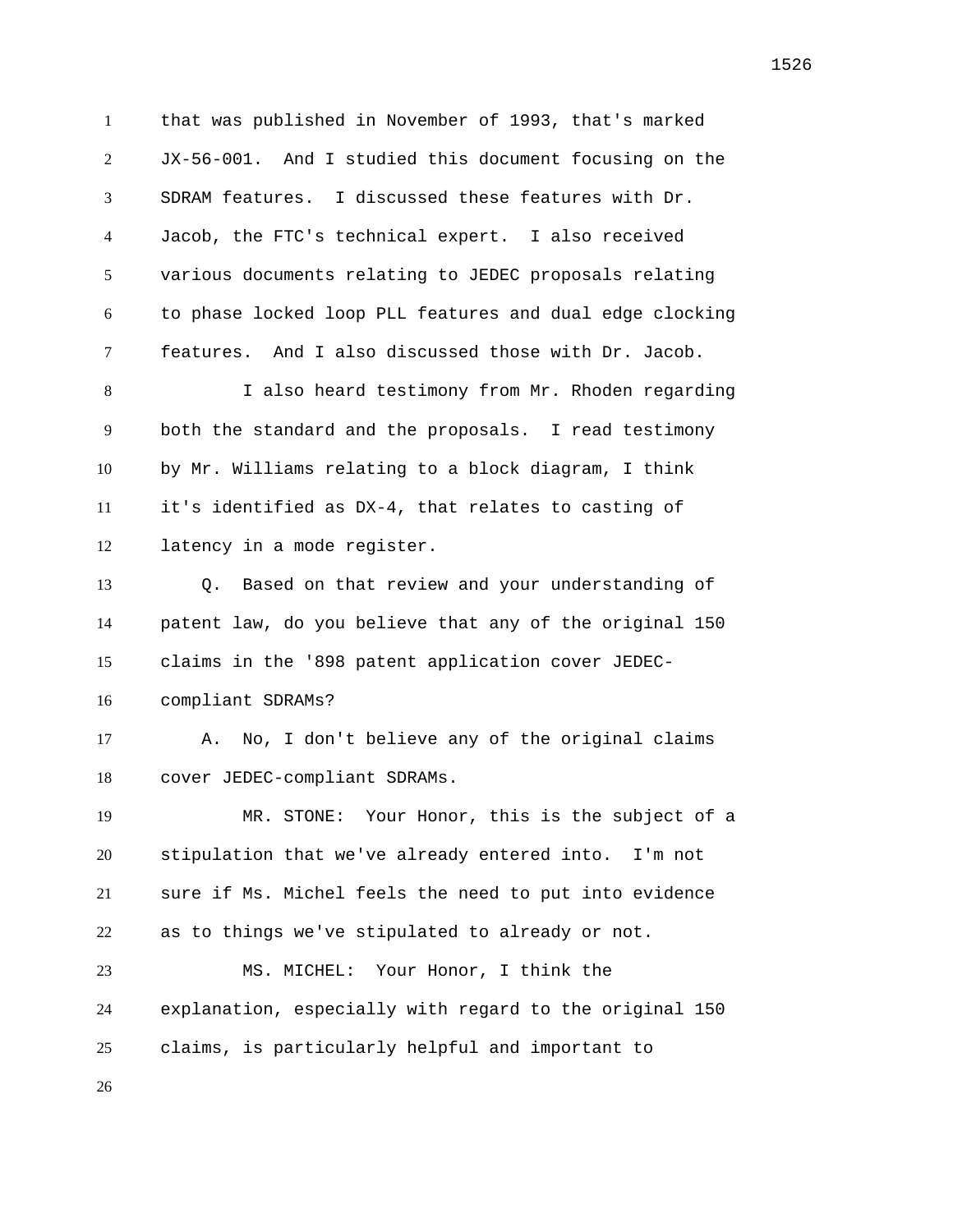complaint counsel's case.

 JUDGE McGUIRE: All right, then I'll entertain. MR. STONE: Your Honor, my point is it's not in dispute.

 JUDGE McGUIRE: It's not in dispute, but as an aid to the court, I will entertain the answer. Go ahead.

8 BY MS. MICHEL:

Q. Thank you.

 Mr. Nusbaum, could you explain, please, the basis for your belief that the original 150 claims do not cover JEDEC-compliant SDRAMs?

 A. Yes. With respect to the 18 out of the 20 independent claims, that is all claims except for 73 to 81, and 91 to 94, as I testified, there are claim limitations of one out of the two multiplex bus related limitations that I identified. More particularly, there's a limitation in the context of a bus that carries substantially all address data and control information, that that bus contain substantially fewer bus lines than the number of bits in a single address. Looking at Mr. Rhoden's presentation, one could see a wide bus that did not have substantially fewer bus lines than the number of bits in a single address. Additionally, with respect to the second so-called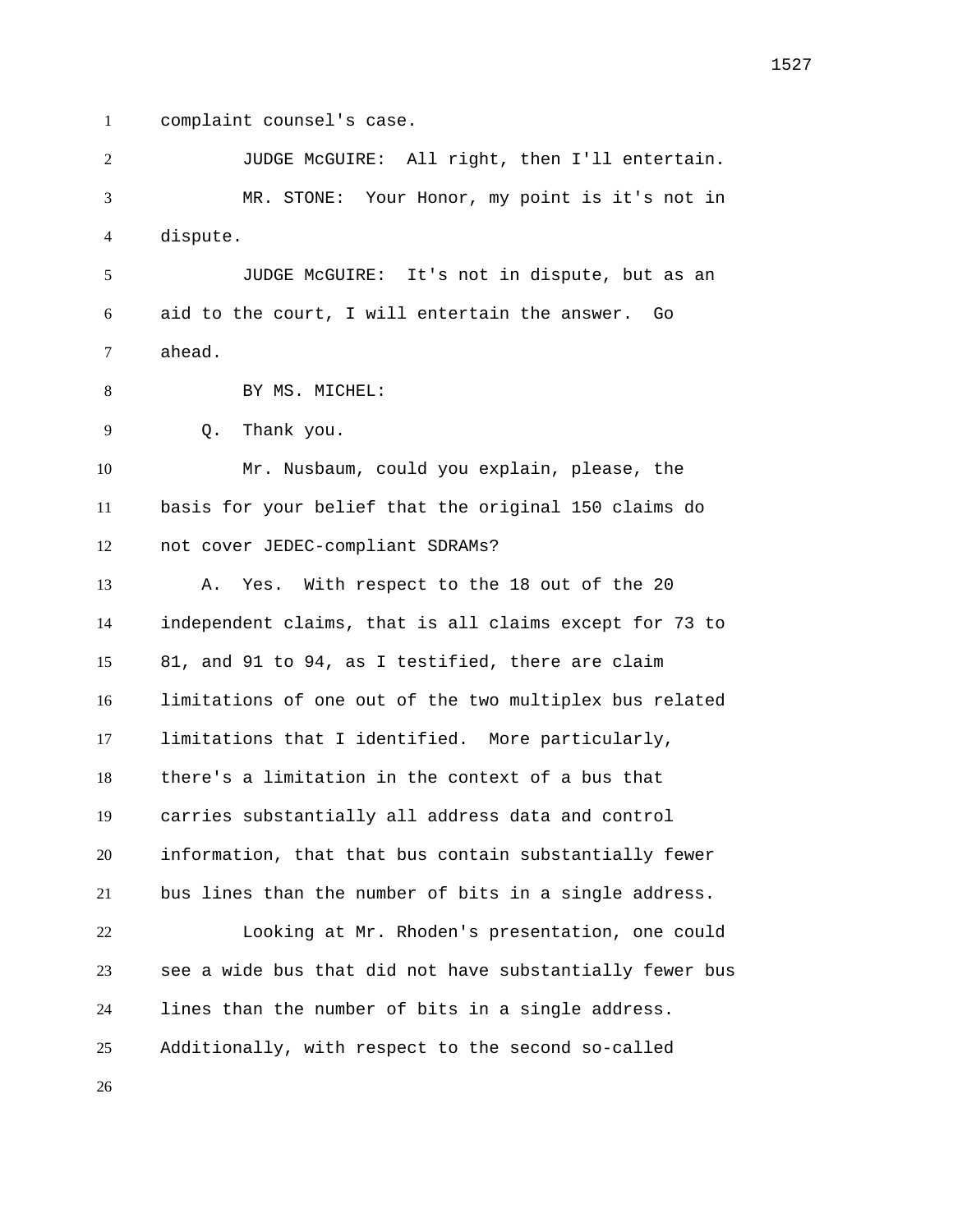multiplex bus limitation, there's a requirement that the bus carrying device-select information, without the need for separate device-select lines that are connected directly to individual memory devices. Well, as we saw in the JEDEC presentations by Mr. Rhoden and also by Mr. Williams, that there's chip select lines that are involved in a JEDEC-compliant SDRAM that are indeed connected directly to individual memory devices.

 So, with respect to 18 out of the 20 independent claims, in all claims but 73 to 81 and 91 to 94, those limitations form a basis for why they cannot cover a JEDEC-compliant SDRAM.

 Turning to claim 73 to 81, these claims are directed to this looped clocking scheme which result in the generation of an average clock signal, an imaginary clock signal, and it's my understanding that that clocking scheme is not employed in a JEDEC-compliant SDRAM.

 Claims 91 to 94, the only remaining claims, are directed to, as I just testified, a package where the connection means positioned along a single side of the package. These claims claim a package which are possible by virtue of the narrow bus that is disclosed in the Rambus patent application. For example, at page 42 of the specification, it's indicated that by using a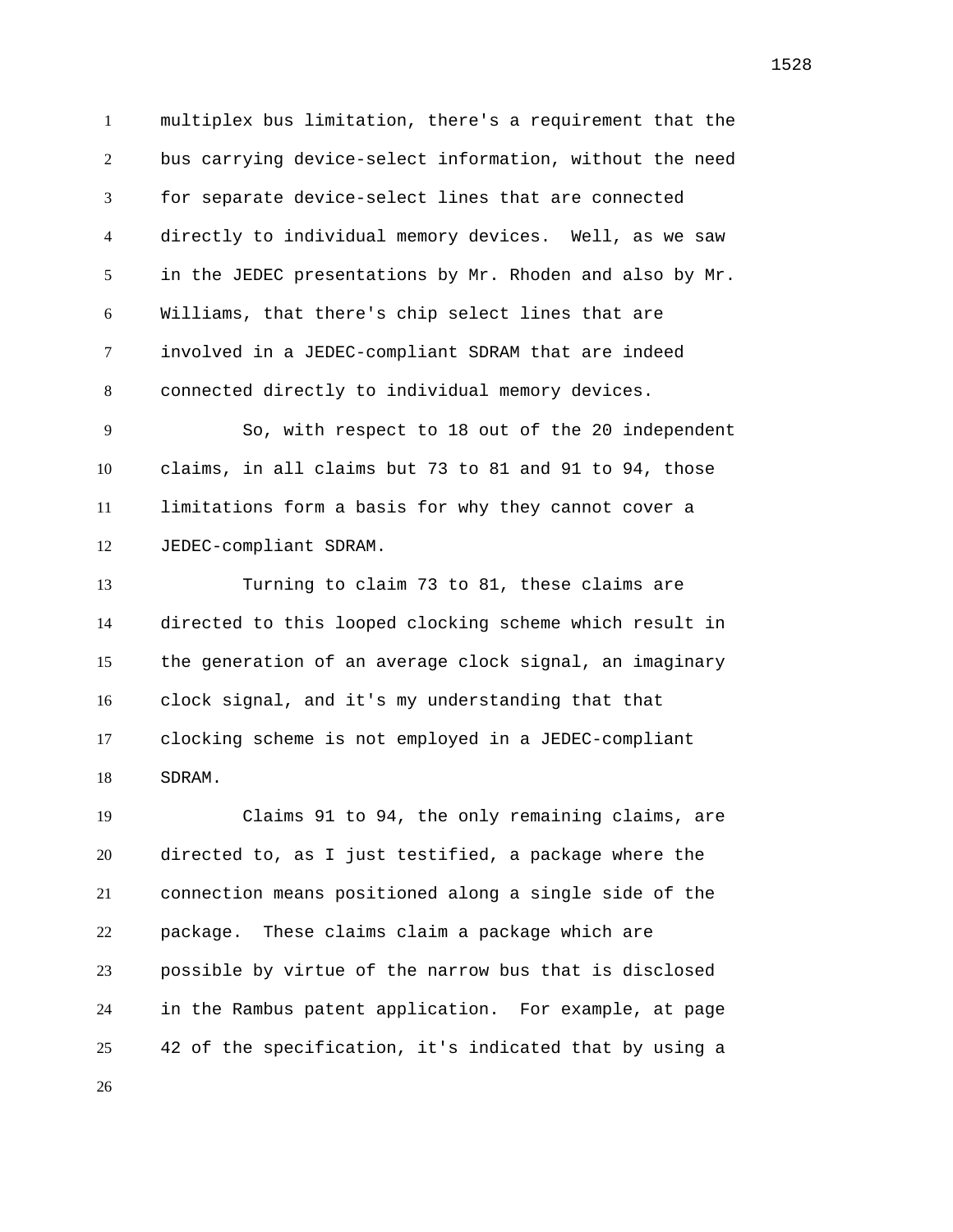narrow bus, the pin count for an arbitrarily large memory device can be kept quite small, and then it's indicated that as a result of this, off device connections can be implemented on one single edge of the memory device, and that's -- that is what's claimed in 91 to 94, and it's my understanding that that packaging is not utilized in any JEDEC Release 4 compliant SDRAM. Q. Would a reasonable patent attorney prior to filing and drafting a patent application having 150 original claims be expected to have conferred with the inventors of the application? MR. STONE: Your Honor, there's no basis for testimony about what a reasonable patent attorney would have done in terms of conferring with the inventors. It's not an issue in this case, it's not a proper subject for expert testimony. There either were or there were not such conversations. If they bear on this case, they can certainly ask the inventors or ask the attorneys. There's no basis for someone to come in and say whether an attorney would or would not confer with the inventor. It's not an issue in the case and it's not a proper subject for testimony. 23 JUDGE McGUIRE: Ms. Michel? MS. MICHEL: Your Honor, I would like to respond. Actually, Rambus has made as part of its case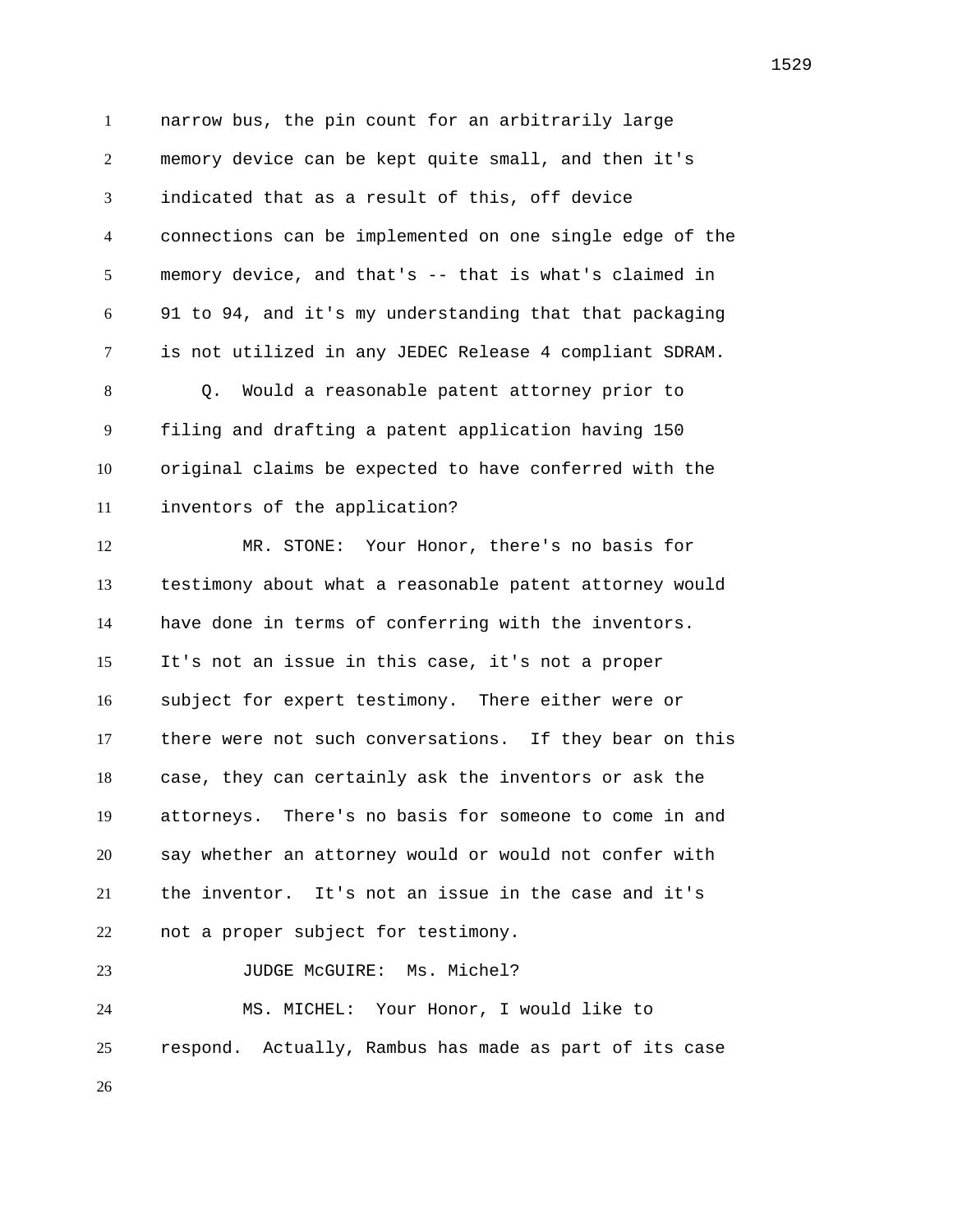what a reasonable patent attorney or engineer would have understood about the original patent application, which was public as of 1993 or earlier. And I believe that testimony from an expert like Mr. Nusbaum about how a reasonable patent attorney would have viewed that patent application is, in fact, relevant to that issue.

 MR. STONE: Your Honor, that's not the issue we've put in the case, but even if it were the issue that we put in the case, that doesn't go to the question of whether inventors would confer with their patent attorney, and that's the question pending. And in this case, it's a matter of fact. They either did confer or they didn't confer, there will be opportunities for them to inquire, they have inquired, it's in the depositions that they've designated.

 JUDGE McGUIRE: Are you saying that this inquiry is along two lines, one is whether the inventor, you know, should be conferring with the patent attorney, and whether a reasonable -- we're talking about two different things here, I want to be sure.

 MR. STONE: I think Ms. Michel -- my objection to the pending question is that the witness was asked would a reasonable patent attorney confer with the inventor, in the course of preparing the application. And as to that, this is not a case about whether the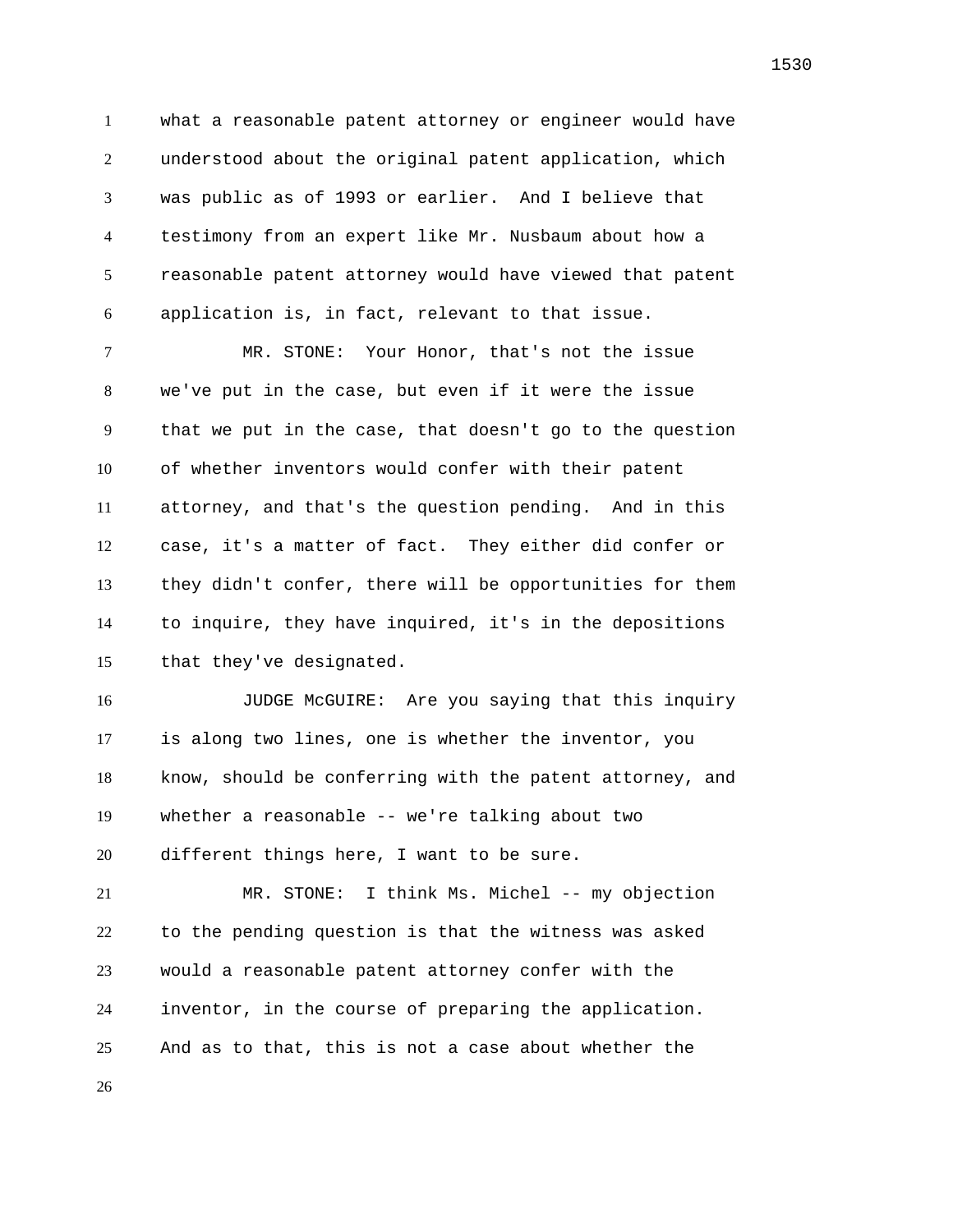lawyers did or did not carry out what they're required to do by whatever the standard of care is, and in this case, if they did confer or didn't confer, that would be a matter of fact. There's no purpose for having opinion testimony as to whether an attorney should or should not talk to the inventors.

 MS. MICHEL: Your Honor, perhaps I can rephrase the question in a way that alleviates the objection.

JUDGE McGUIRE: Okay, go ahead.

10 BY MS. MICHEL:

 Q. Mr. Nusbaum, would a reasonable patent attorney reading the '898 application and the original 150 claims have expected the patent attorney involved in the application to have conferred with the inventors?

 MR. STONE: Your Honor, there are two part objections. I mean, first, there's still no reason for whether somebody would assume that you have conferred with the inventors or not. Secondly, this witness does not have expertise, and I do request an opportunity to voir dire him. He has not been established as an expert on what attorneys would do upon reading patent applications. And what they would think. He testified at his deposition that he has never been asked, that he can remember to look at a patent application and conclude from that the scope of claims that might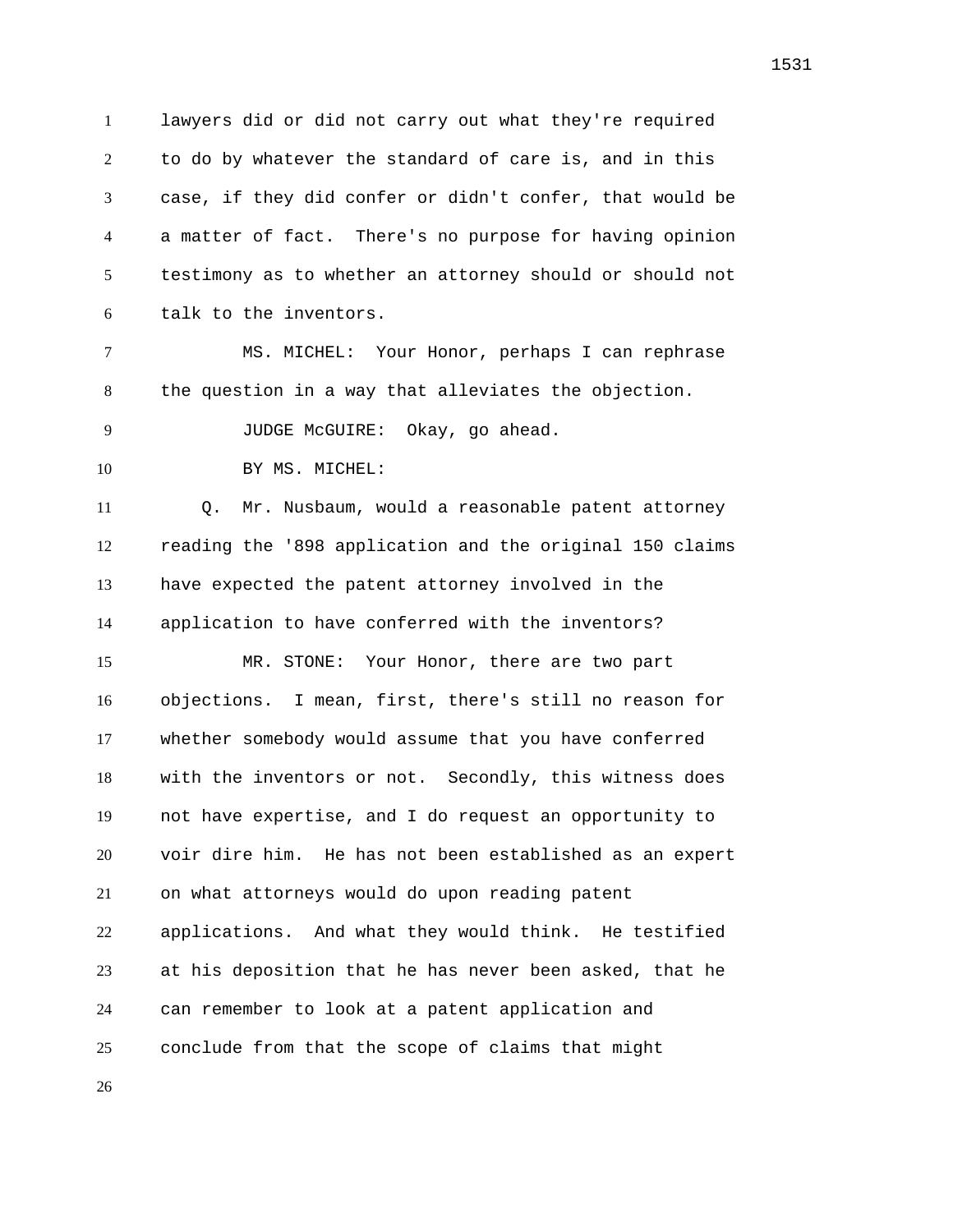ultimately issue.

 JUDGE McGUIRE: Well, now he has been qualified as an expert in two areas, patent law practice and patent law. So, I would assume that under either of those criteria, he should be allowed to answer that inquiry. MR. STONE: No, because this is neither a question of patent law, this is not an issue of patent law, he has talked about the law, this is an issue about what people would do upon seeing an application. JUDGE McGUIRE: How about patent law in the practice? MR. STONE: No, this is not the practice of patent law. This is something that most often is done as the facts will bear out by engineers. It's not the practice of patent law. He doesn't as part of his practice conduct investigations where he looks at published patent applications and tries to advise people on the ultimate scope of claims that may issue. And he was asked this at his deposition, he says I can't remember ever having done it. So there's no -- 22 MS. MICHEL: Your Honor -- JUDGE McGUIRE: I'll give you a chance, Ms. Michel, let him finish. MR. STONE: So, there is no basis in his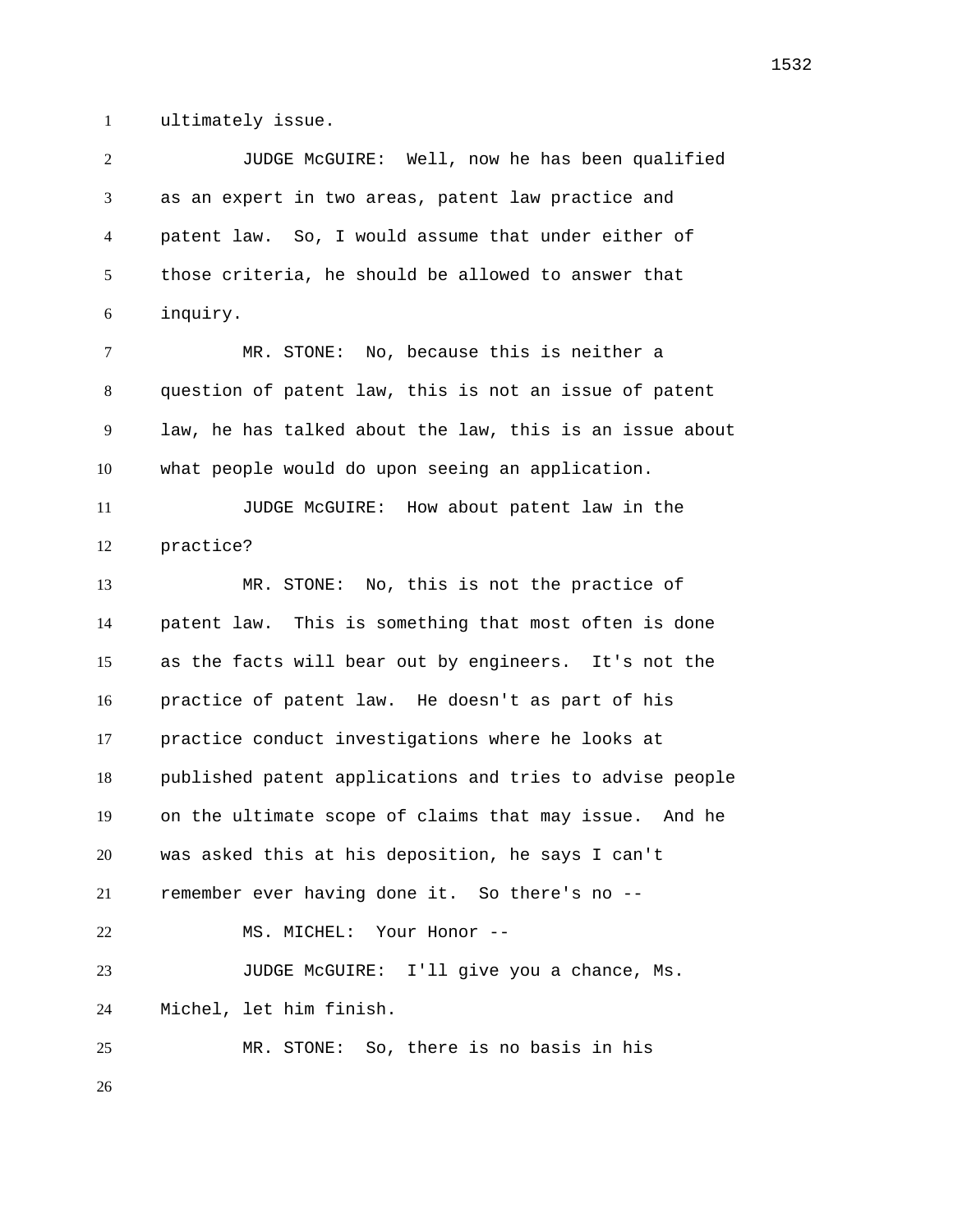expertise or his experience to offer this opinion. JUDGE McGUIRE: All right, Ms. Michel? MS. MICHEL: Your Honor, I think Mr. Stone's reading much more into the question than actually exists. I am not asking Mr. Nusbaum to testify to anything about claims that might come out of the specification, and nor will I in the following questions. The question was simply directed towards how a patent attorney seeing the original '898 specification, which was public at one point, would understand about a consultation. I think that the follow-up question will go to that. JUDGE McGUIRE: I will entertain the objection, I will overrule the objection. You can take it up on cross examination, if you please. MS. MICHEL: Could I ask the court reporter to read back the question I asked. 18 (The record was read as follows:) "QUESTION: Mr. Nusbaum, would a reasonable patent attorney reading the '898 application and the original 150 claims have expected the patent attorney involved in the application to have conferred with the inventors?" THE WITNESS: Yes. I -- MR. STONE: Your Honor, all he's been asked to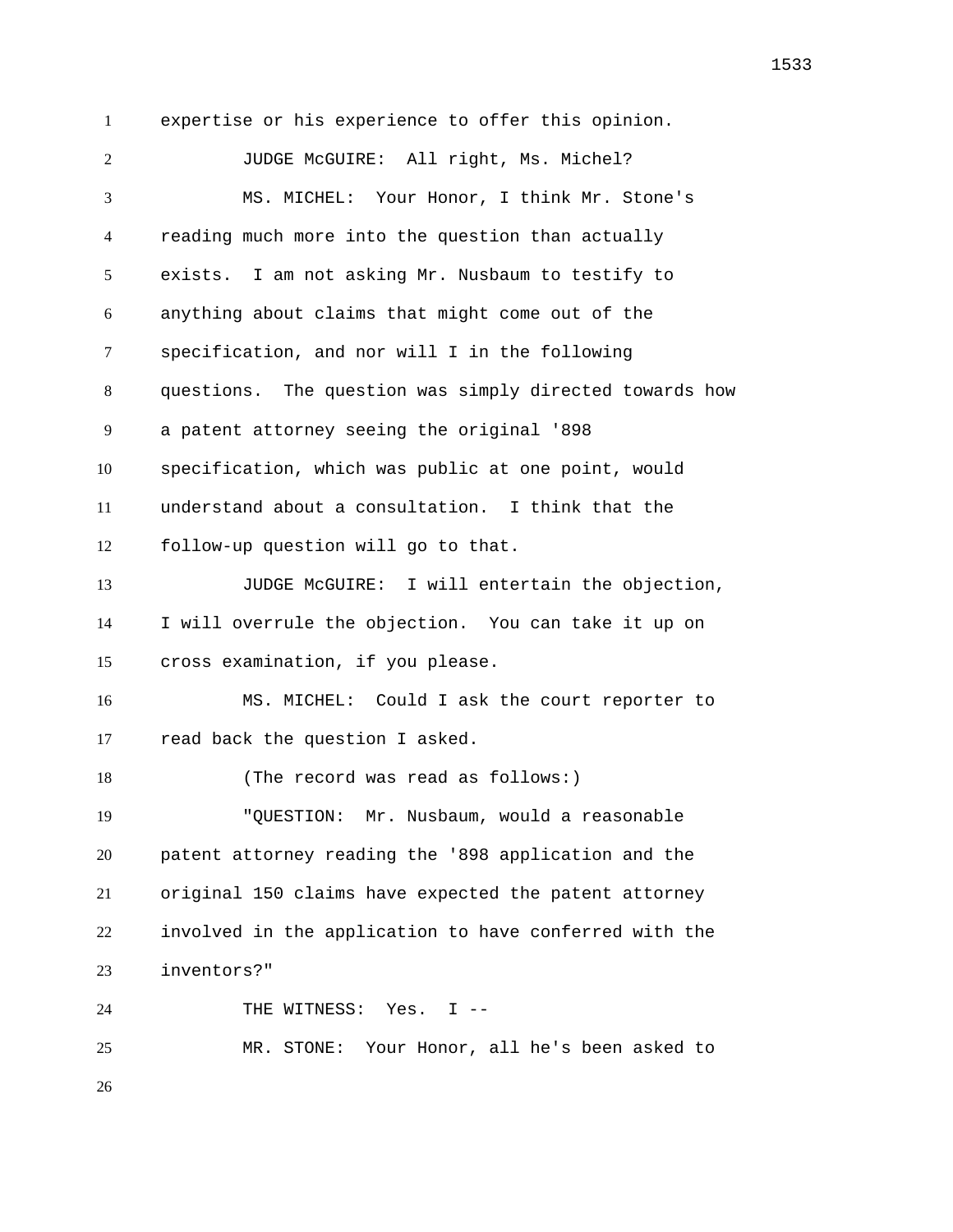do is answer that yes or no. He has not been asked to give an explanation, and I move to strike if he goes beyond that. I think he should be limited in this area to carefully answer the questions as posed. JUDGE McGUIRE: Sustained. Go ahead, Ms. Michel. BY MS. MICHEL: Q. Why is that? MR. STONE: Your Honor, again, he's now giving us his opinion that you would expect the inventor would have talked to his lawyer. Fine. He has no basis for expressing an opinion as to why nothing in his experience suggests that. It's not something he's ever done. He has never made a study. He has no -- he's never made a study of how many times -- JUDGE McGUIRE: Well, maybe at this point you should conduct any voir dire and let's see what's in his experience. MR. STONE: Okay, I appreciate that, Your Honor. JUDGE McGUIRE: So we can avoid having to continue on this line. I think this is a good time to do that and then maybe we can establish some facts. VOIR DIRE EXAMINATION BY MR. STONE: Q. Mr. Nusbaum, have you ever conducted a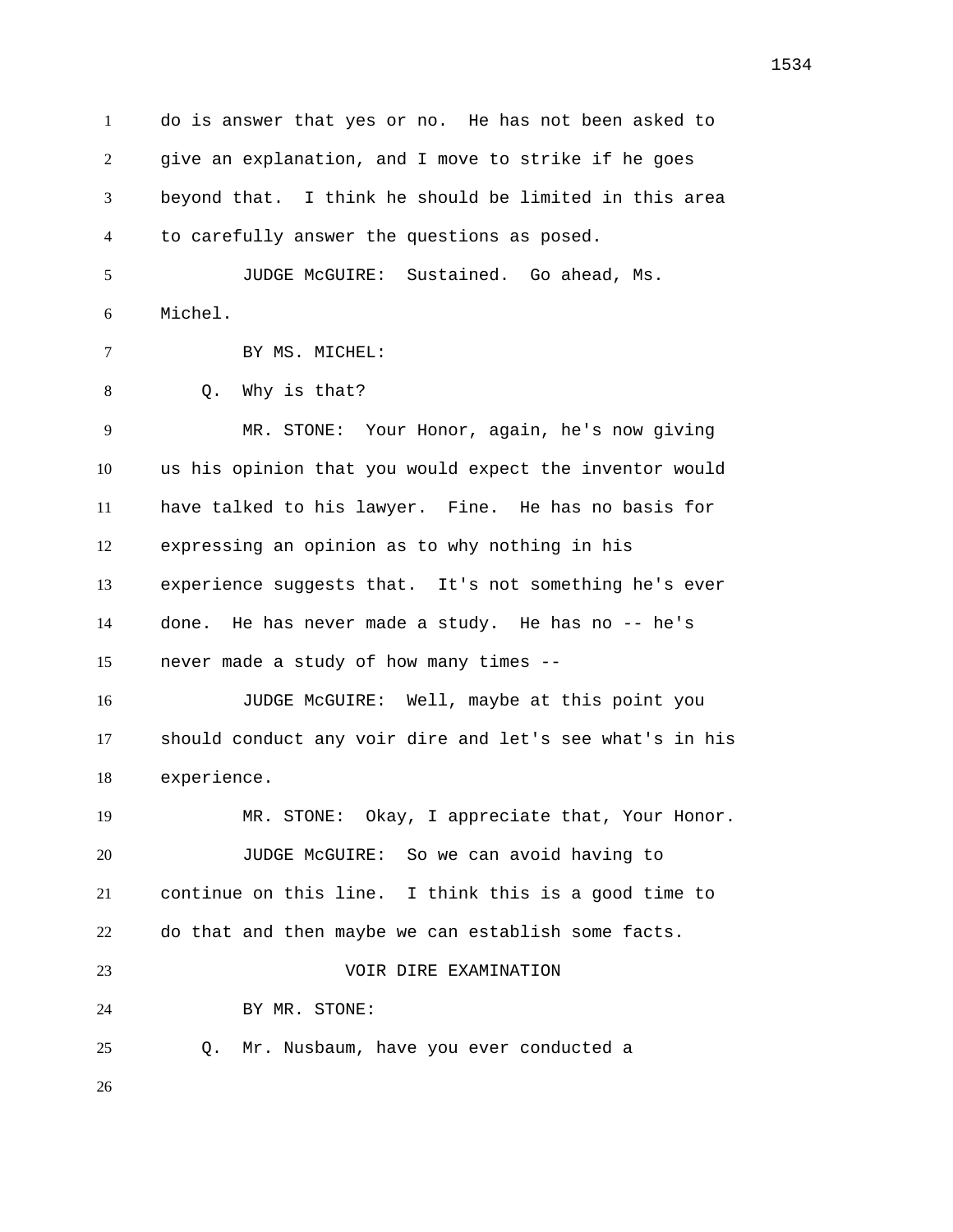statistical study to determine how many inventors confer with their attorneys before patent applications are filed?

 A. No, I have never conducted any such statistical study, nor am I aware that any exists.

 Q. Is there any requirement of the patent office that a patent attorney certify amount of time he has spent talking to the inventor before he files an

application on his behalf?

A. Of course not.

 Q. Can a patent attorney write an application and submit it to the patent office consistent with the rules of conduct, without meeting and conferring with all the inventors?

A. It is possible, yes.

 Q. And in your experience, have you ever set up two stacks of patent applications, those that have been written without conferring with the inventors and those that have been written after conferring with the inventors and performed some sort of study that lets you look at those applications and determine from their content whether the attorney did or did not confer with the inventors?

 A. No, I have never set up such a stack or made such a study.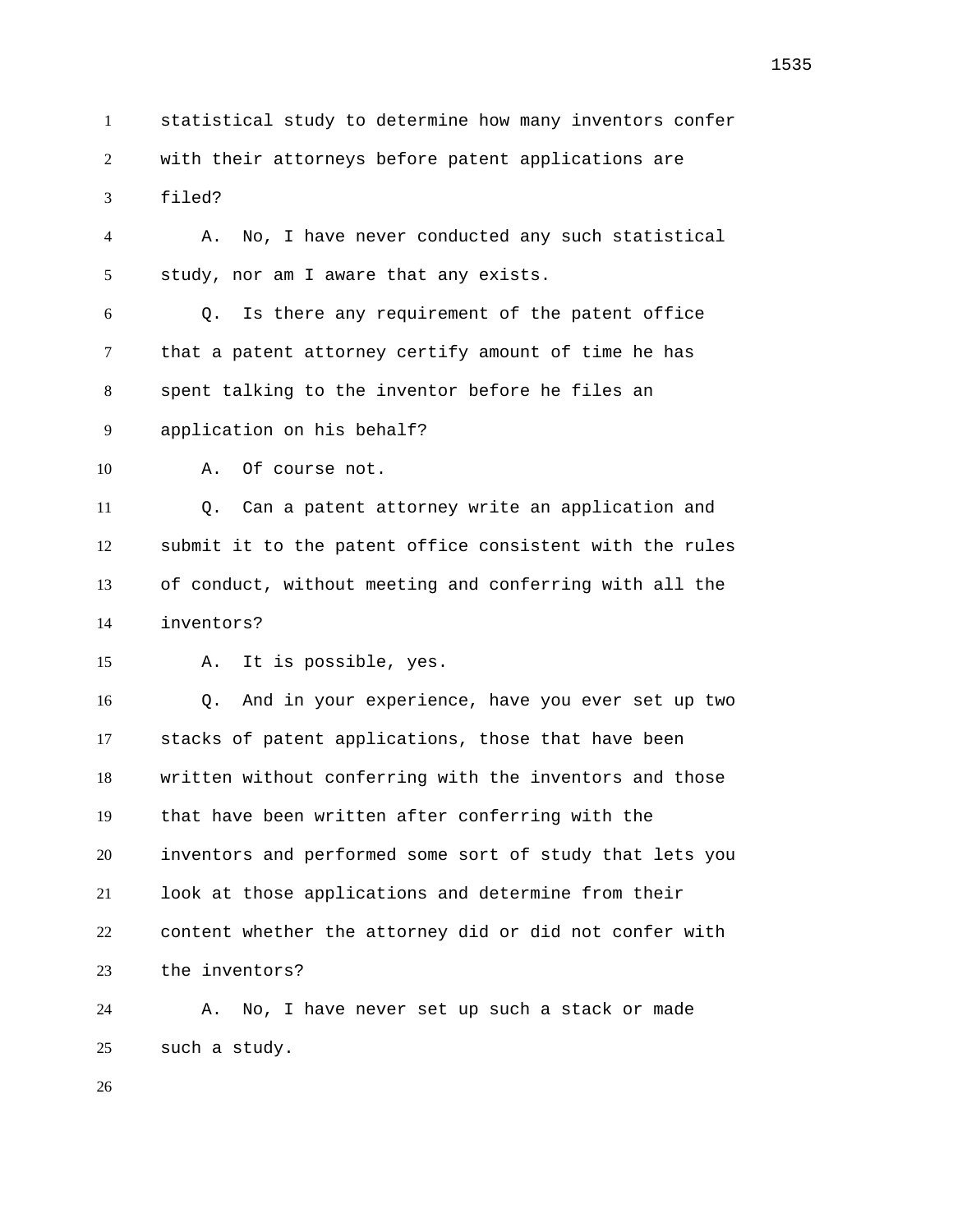Q. And in your practice, you've always conferred with the inventors before filing, have you not? A. Where I've drafted original applications, I have conferred with the inventors when they were available. Q. Have you ever seen an application, an original application, where you knew it had been drafted without any consultation with the inventors? A. When you say without any consultation with the inventors, I'm not quite sure what you mean. Consultation by whom? Q. By the attorney. Have you ever seen an original patent application where you knew it had been drafted by the patent attorney who filed it, without any consultation with the inventors? A. That happens from time to time. Q. And can you tell by looking at that application whether the consultation had or had not occurred? A. There's no way of knowing just based on that information. MR. STONE: Thank you. JUDGE McGUIRE: All right, Mr. Stone, did you want to do any follow-up argument, having conducted voir dire? MR. STONE: Yeah, I think, Your Honor, the final question was, there's no way by telling by looking at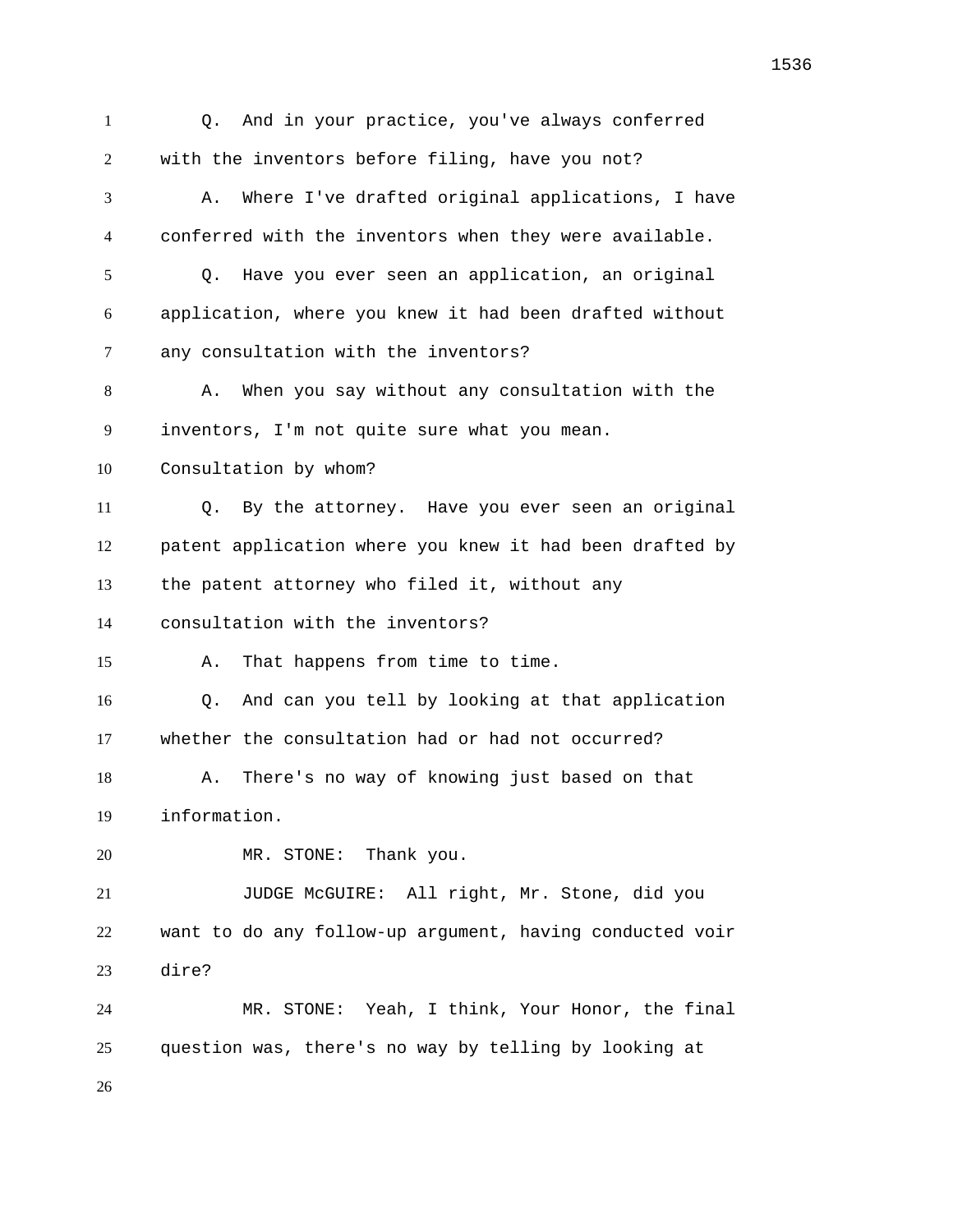the application whether the inventor had consulted with the lawyer who prepared it or not. He says there's no way of knowing. And I think that establishes that there's no basis for him to express an opinion by looking at the '898 application as to whether you would assume that there had or had not been such consultation. JUDGE McGUIRE: Again, I am going to let you take that up on any cross examination. I think that's where that ought to lie. Go ahead, Ms. Michel. FURTHER DIRECT EXAMINATION 11 BY MS. MICHEL: Q. Mr. Nusbaum, why is it that a reasonable patent attorney reading the '898 application and 150 claims would assume that the attorney drafting those 150 claims had conferred with the inventors? A. If one takes a look at the '898 patent application, the written specification tracks from page 1 to 62, and that written specification is the written specification that resulted in all of the other specifications on that patent tree. The claims that were drafted in this case go from pages 63 to 124. So, there was approximately 60 typewritten pages of claims as well. A massive effort went into drafting those claims. And as a matter of patent practice, a patent attorney is obliged to gain the best understanding that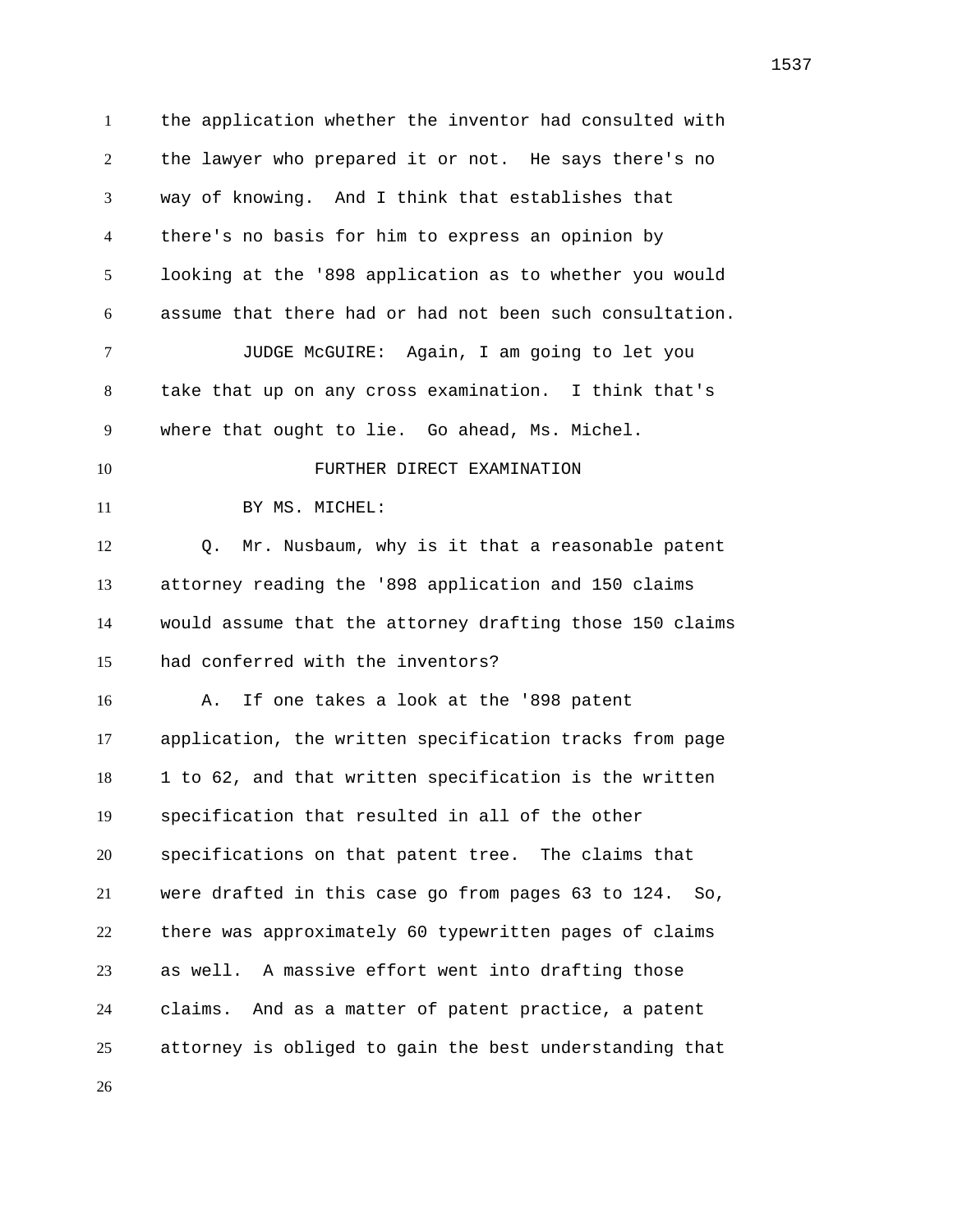he or she can in order to make sure that claims are formulated that give an applicant the protection that the applicant merits when considered in light of the prior art that the patent -- that the inventor is aware of, as well as the patent counsel.

 And in light of the massive effort that was undertaken, it's at least my presumption that a reasonable patent practitioner would have conferred with the inventors to get the benefit of the inventors' insight as to what the unique aspects were of the invention, in light of the prior art.

 Q. Does the '898 patent application provide any indication to a reasonable patent attorney reading that application that the claims were drafted with prior art in mind?

 A. Yes. At page 3 of the specification, that's the typewritten 3, there's a section called Comparison with Prior Art, and there is a discussion of somewhere on the order of 14 patents from pages 3 through the top of page 6 of the specification.

 Q. In your view, would a reasonable patent practitioner reviewing the '898 patent application have presumed that the original claims included unnecessary limitations?

 MR. STONE: Objection, Your Honor. Again, this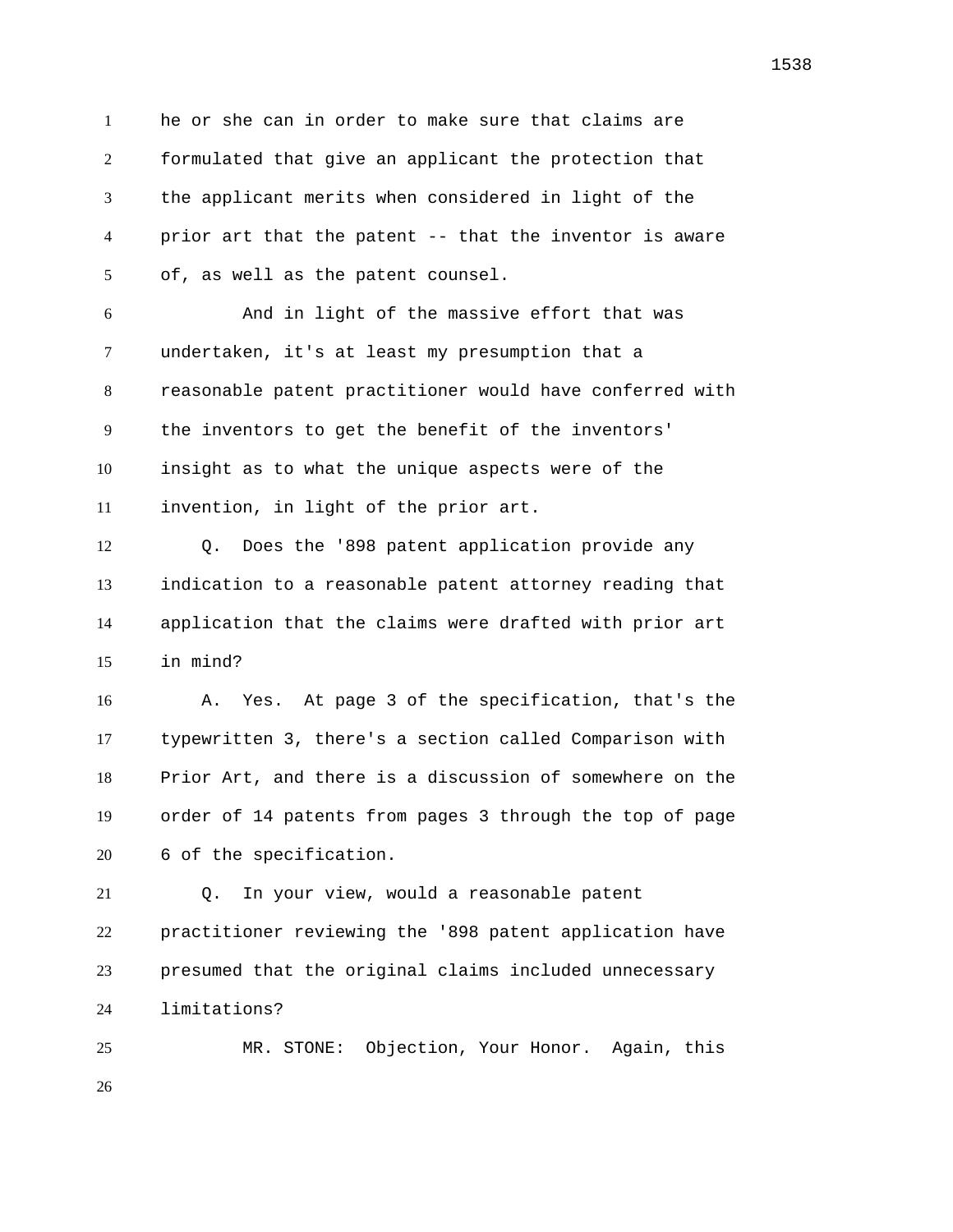is a topic of which this witness has never expressed any experience or expertise as to whether looking at someone else's application you could draw inferences as to what the lawyer drafting the application had in mind. He never testified that that's something that he's done in his experience, it's outside his area of expertise. JUDGE McGUIRE: I think that's your same opposition that you just made, Mr. Stone, that was overruled. So, I'm going to overrule this one as well. 10 BY MS. MICHEL: 11 0. Would you like the question read back? A. I think I have it. In my opinion, a reasonable practitioner would not have presumed in this particular case that there were unnecessary limitations in the original claims. The original claims are permeated, as I previously testified, by two multiplex bus limitations that we went over that appear in 18 out of the 20 independent claims. In wrestling with when those limitations are likely to be unnecessary limitations, in the summary of the invention, those two limitations in the very first paragraph of the summary of the invention are characterized as being the present invention and are identified expressly, those two limitations. They're not characterized as merely being exemplary implementations.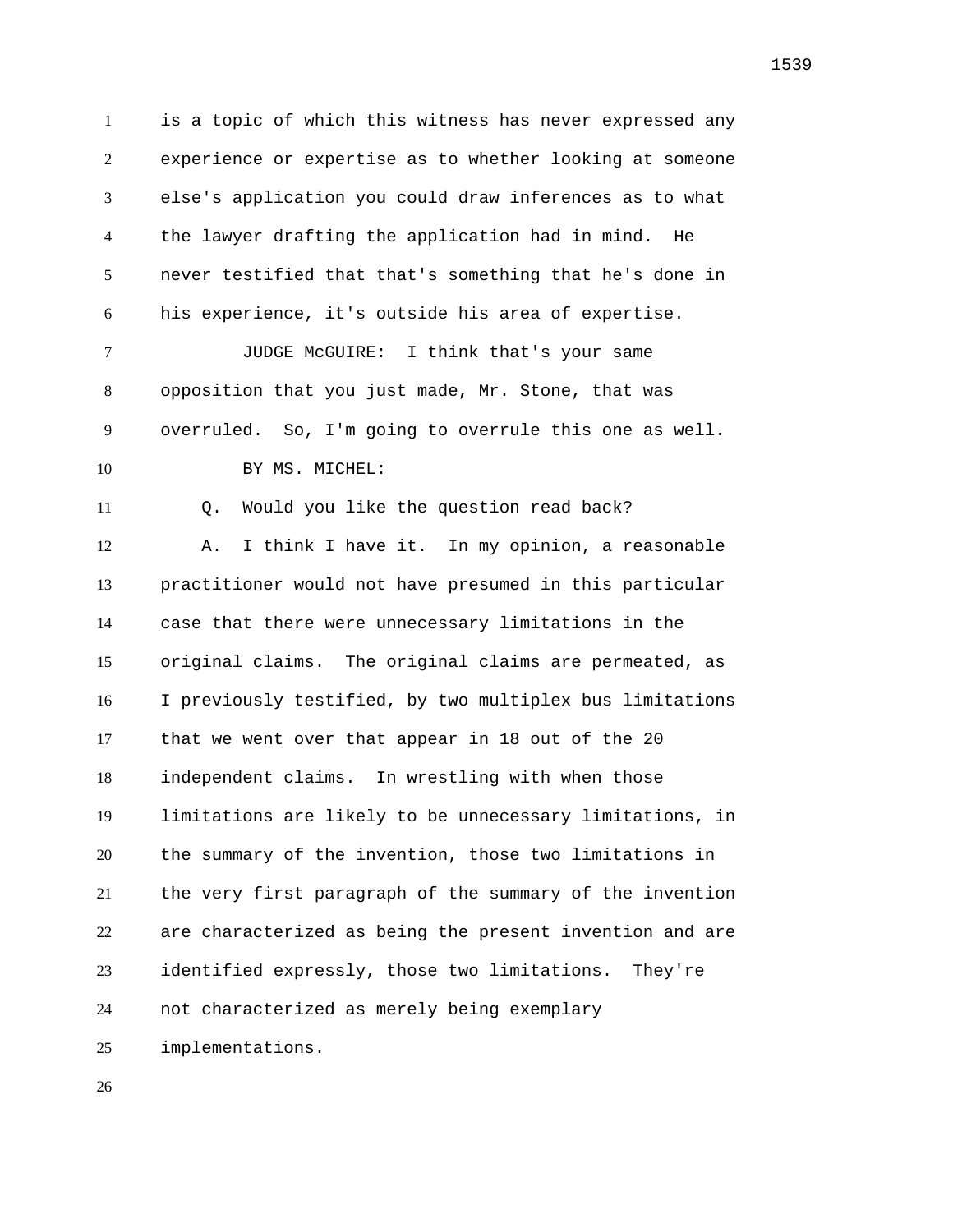So, they are featured limitations that I don't believe would be regarded or be presumed to be unnecessary that could be eliminated. Additionally, because of the very large number of claims, 150 claims, and the associated massive effort that would have been presumed to have gone into those claims, including the analyzing the prior art, in my view, a reasonable practitioner would not have presumed that there were unnecessary limitations. Q. Have you formed opinions about certain of those applications that were pending before the patent office prior to June 1996? A. Yes, I have. Q. Please just generally state your opinion with regard to those applications. JUDGE McGUIRE: All right, I'm going to ask you to -- that question is a little too broad. I want you to be more detailed in the question. I don't want a long narrative answer here to such a broad question. 20 BY MS. MICHEL: Q. I'll withdraw that question. Mr. Nusbaum, have you identified any Rambus patent applications that in your opinion contain claims covering the programmable burst length and programmable cast latency features of JEDEC-compliant SDRAMs, and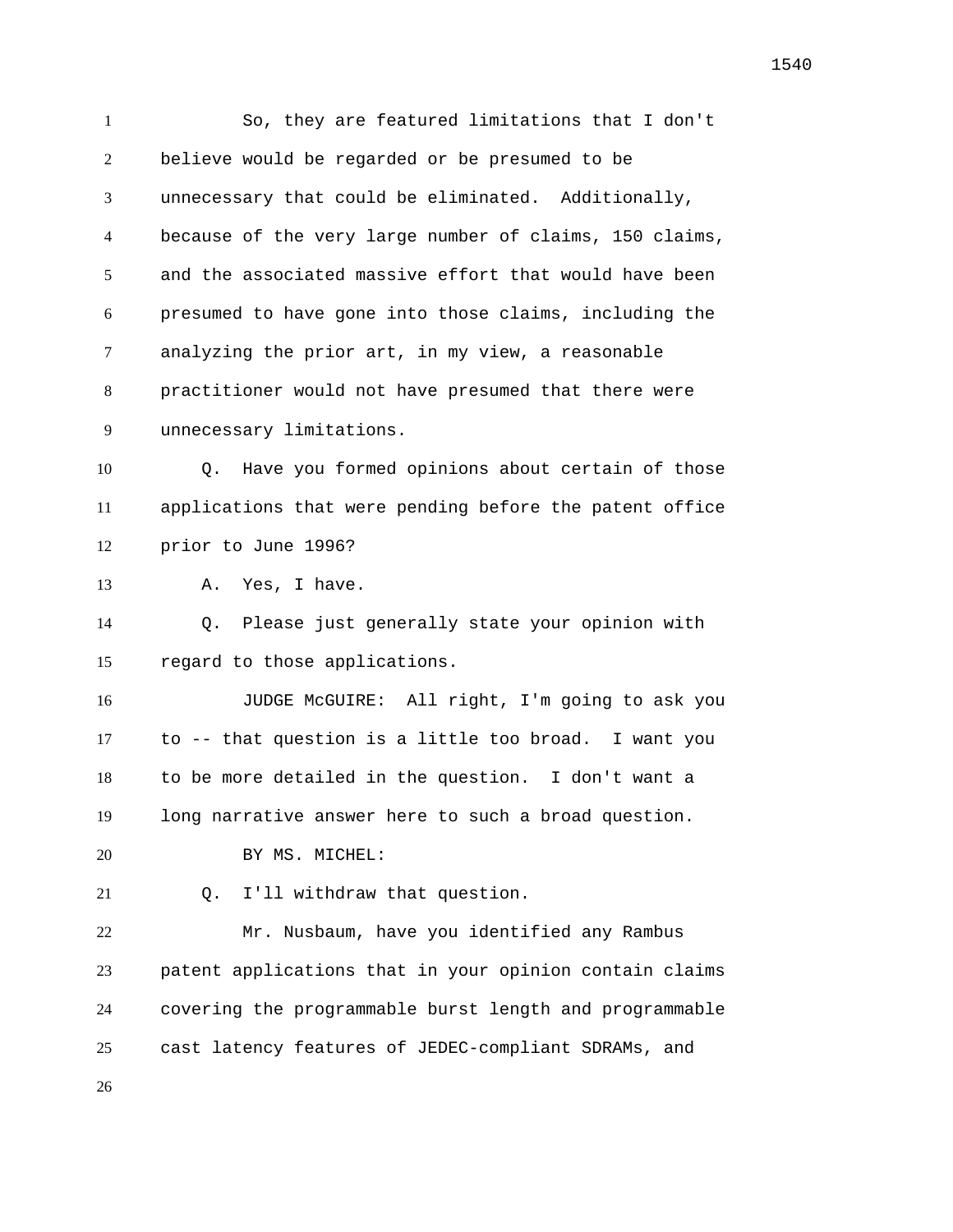I'll limit that question to Rambus patent applications pending prior to June 1996.

A. Yes, I have.

 Q. Which patent applications have you identified as such?

 A. I have identified application 847,961 as an application that includes claims that cover cast latency -- programmable cast latency and burst length, and I have identified application 469,490 as including claims that cover programmable cast latency.

 Q. Do you see on the screen the first page of Exhibit CX-1504.

 A. Would it be possible if I could take a short break?

 JUDGE McGUIRE: Sure, let's take a five-minute break.

 (Whereupon, there was a brief pause in the proceedings.)

JUDGE McGUIRE: This hearing is now in order.

Counsel, you may proceed.

21 BY MS. MICHEL:

 Q. Mr. Nusbaum, I would like to ask you to refer to Exhibit CX-1504, which is a prosecution history, and the first page of it is up on the screen.

Do you recognize this exhibit?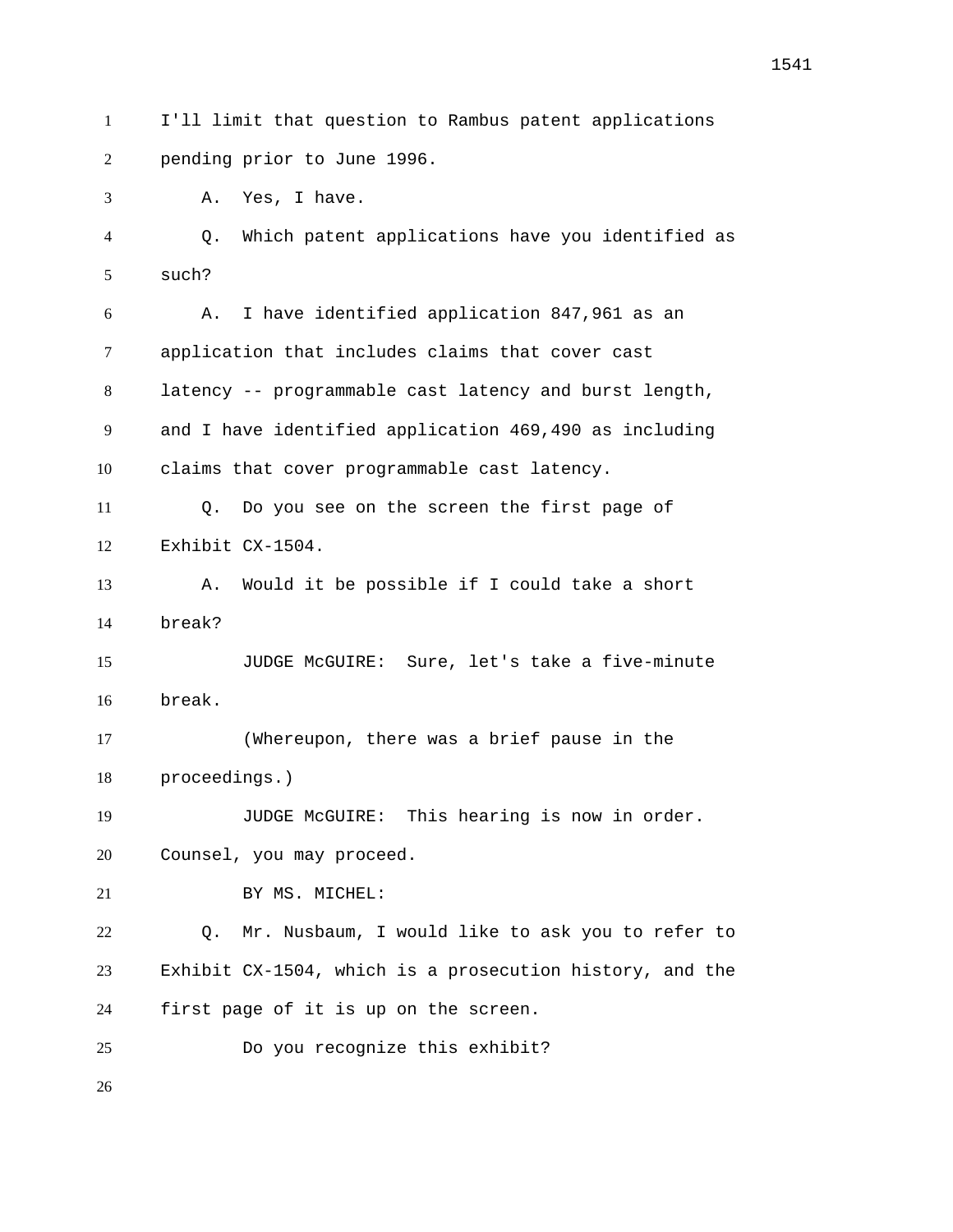A. Yes, I do.

 Q. Will you please just generally describe what it is?

 A. This is the prosecution history of Rambus U.S. serial number 08/910,810, and it includes within it the prosecution history of the applications that I identified, application 847,961, and application 469,490. Q. When was the '961 application filed? A. The '961 application was one of the ten divisional applications that I identified, and it was filed on March 5th, 1992. Q. And what is the relationship between the '961 and the '898 applications? A. As I indicated, the '961 application is a divisional application of the parent '898 application. Q. Did the original claims of the '961 application cover SDRAMs that were compliant with JEDEC Release 4 standard? A. No, they did not. Q. Could you please explain why they did not. A. The original claims in the '961 application were claims 95 through 104 of the original claims, and as I previously testified, claim 95, for example, included

the two multiplex bus limitations that I identified, and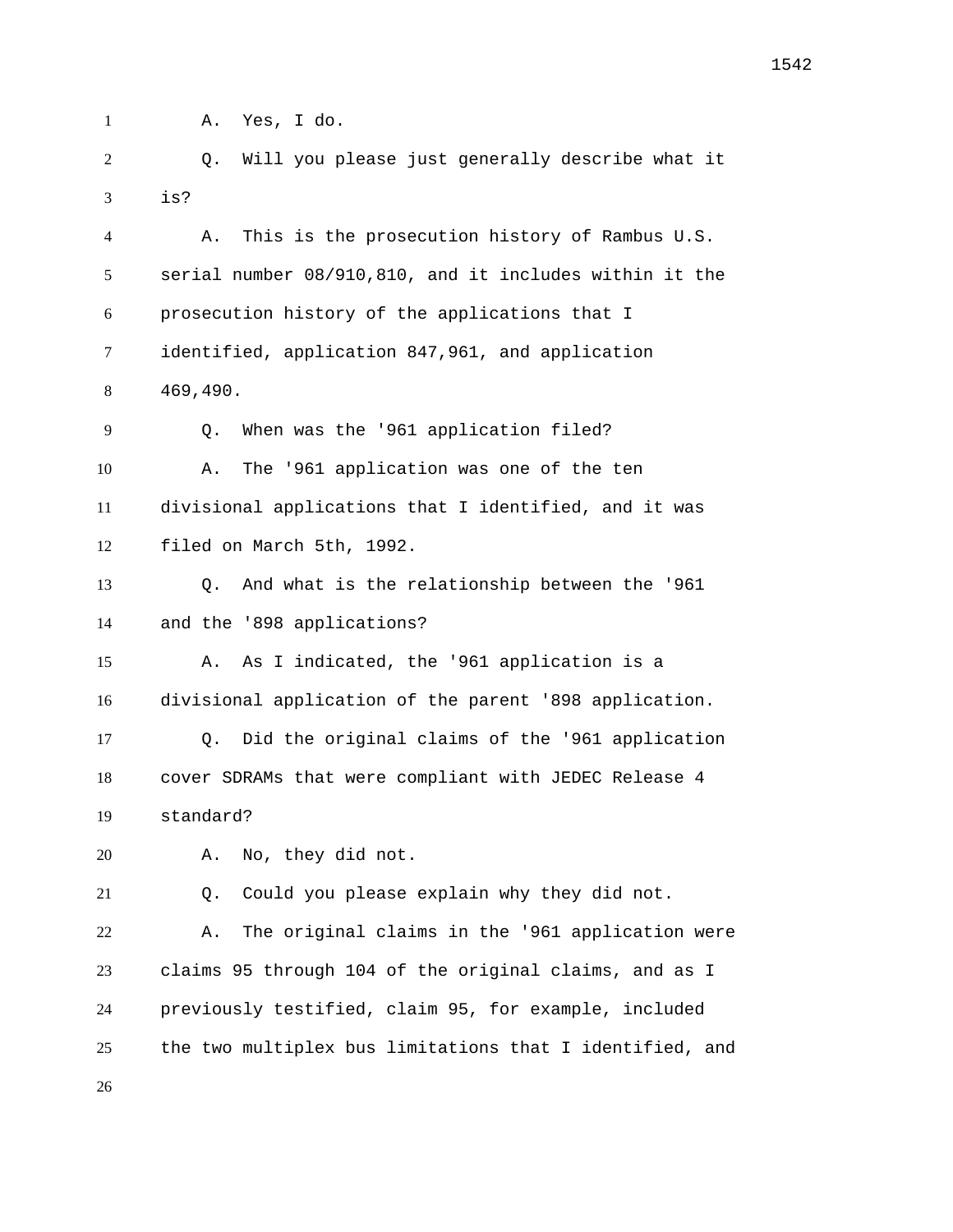that is to say that the bus has substantially fewer bus lines than the number of bits in a single address and without the single direct line connected to individual semiconductor devices, and then in addition claim 95 required that there be at least one modifiable identification register that uniquely identifies a device, and that is in addition a limitation that's not required by JEDEC-compliant SDRAM. Q. And turning to claim 103, why is it that claim 103 did not carry a JEDEC-compliant SDRAM? A. Claim 103 in the context of referring to a bus that carries substantially all address, data and control information, includes one of those two multiplex bus limitations that I referred to previously, that the bus has substantially fewer bus lines than the number of bits in a single address. Q. Did Rambus replace these original claims at some point? A. Yes, Rambus did. Q. When was that? A. In a January 6, 1995 amendment, those claims were replaced. Q. And I believe that's at page 216 of the exhibit. JUDGE McGUIRE: Is that a term of art in patent law or should I just construe that in its every-day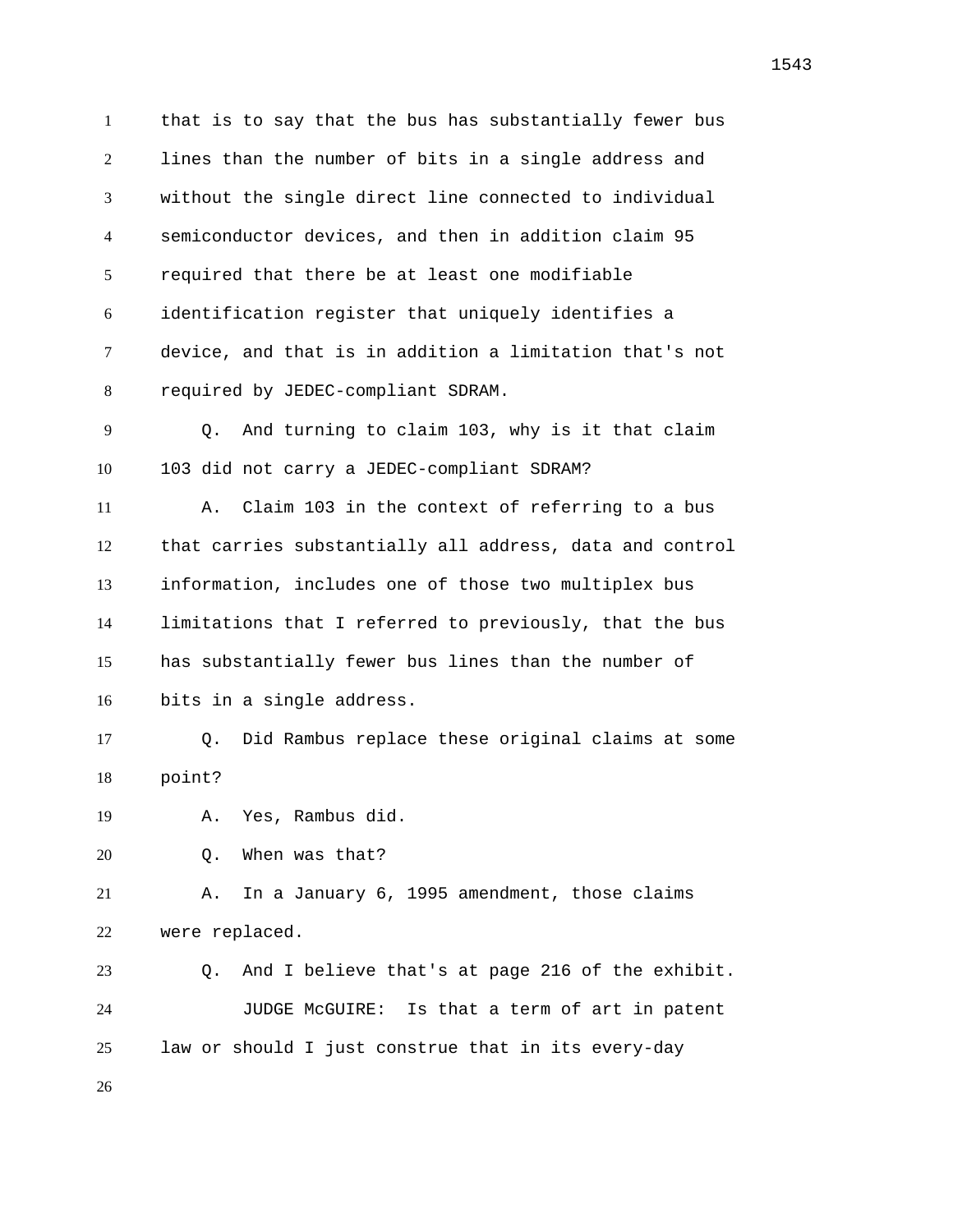meaning when you say a claim has been replaced? THE WITNESS: Actually the original claims were cancelled and the term of art replaced is used in its ordinary sense, they were replaced with other claims. JUDGE McGUIRE: All right. BY MS. MICHEL: Q. Since filing the '961 application in March 1992, had Rambus made any changes to the application prior to this January 1995 amendment? A. No, there had been no prior changes to the claims before this January 6, 1995 amendment. Q. Does the amendment itself give any indication of what prompted Rambus to file it? 14 A. On the face of the amendment, the first page, there is an indication that this amendment is -- in the very first line -- "In response to the office action," that is an office action from the Patent & Trademark Office, "mailed September 6, 1994." Q. Was that the first office action issued by the examiner in the '961 application? A. Yes, it was. Q. In your opinion, which of the claims added in the January 6, 1995 amendment covered JEDEC-compliant SDRAMs? A. Claim 160 and claim 164, as well as claims 151,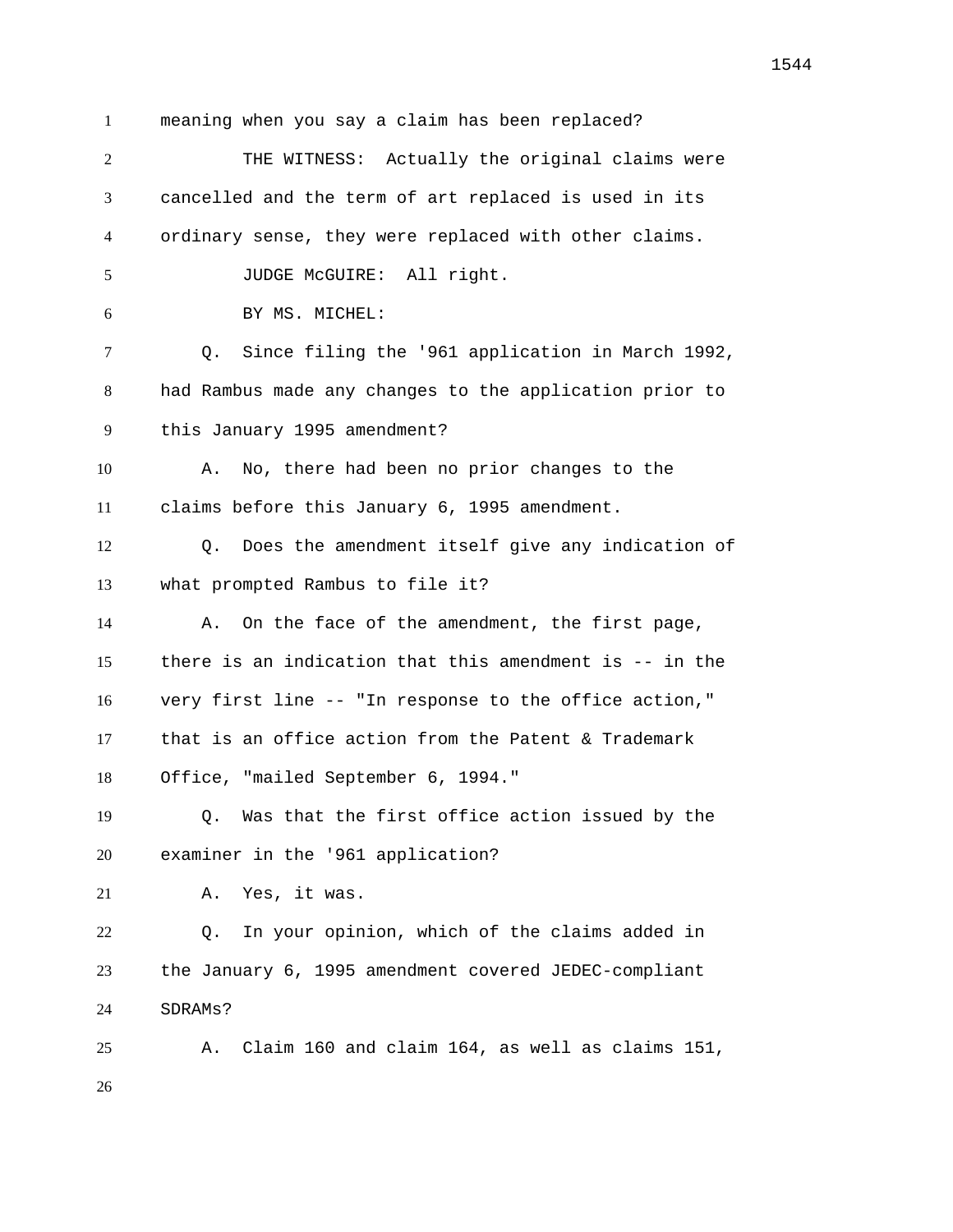159, 165 and 168.

 Q. Let's start by looking at claim 160. I believe that's at page 221 of the exhibit. How does claim 160 compare to original claim 103?

 A. Claim 103, as I just testified to, had the limitation of -- well, I better turn to 103 so I don't misquote the language. Had the limitation of "a bus that has substantially fewer bus lines than the number of bits in a single address."

 If one looks through claim 160, there's no such limitation that the claim had been broadened in that regard, and that the limitation with respect to the bus just indicates that it's a memory storage system including a bus, there's no such narrow bus limitation.

 In addition, claim 103 referred to an access time register. The claim 160 was broadened so as not to be limited to an access time register, but as one can see, beginning at line 5, "At least one register that's operative to store information, specifying a manner in which the semiconductor device is to respond."

 Q. You also mentioned claim 164, what's the relationship between claim 164 and claim 160?

 A. Claim 164 is a dependent claim, and it is -- it is dependent upon claim 160, and as I previously testified, it should be treated as if all the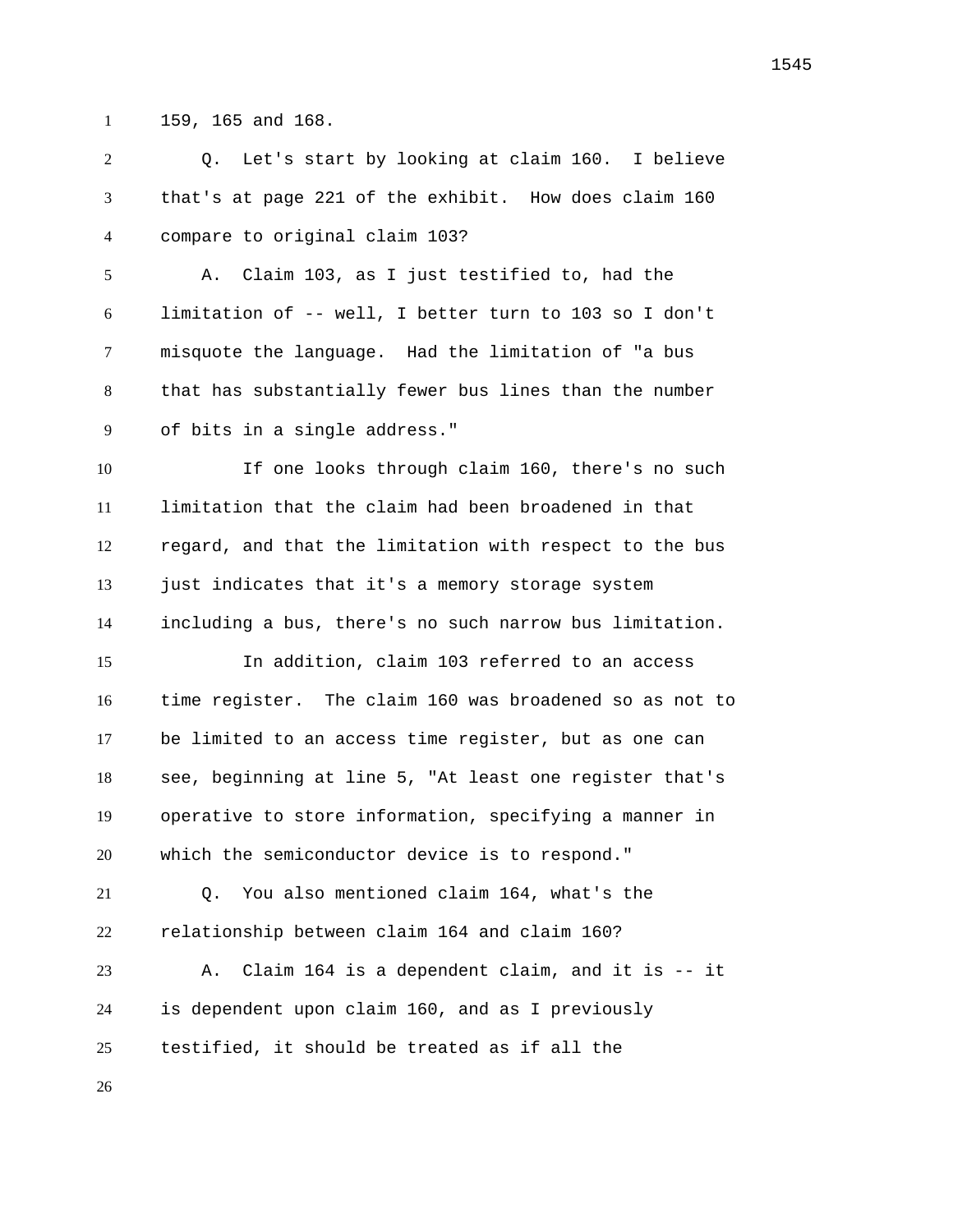limitations of 160 are incorporated into 164.

 Q. Mr. Nusbaum, I would now like to ask you to turn to JEDEC Release 4, it's been previously marked as JX-56. And in particular, if you will turn to the exhibit page 114 that's Bates 7793.

 What's your understanding of what is shown here? A. What's shown on this page, as indicated by the title of the page, is the SDRAM Mode Register aspect/feature of the JEDEC Release 4, and there's a number of characteristics of this mode register that are specifically enumerated. One is that the register is located on the SDRAM chip, and it's indicated -- there is an indication that its purpose is to store mode of operation data, so it determines what mode the SDRAM is operating in. There's an indication that the data is written after power-on and before normal operation, so my understanding is that this register is permitted to be programmed, and that it is written and it's programmed during a configuration time period to determine the mode of operation.

 And then more specifically there is an indication of what the data in this mode register relates to, and then it's listed as burst length, burst type, and cast latency. And there is an indication that while operating in one mode, and for example burst of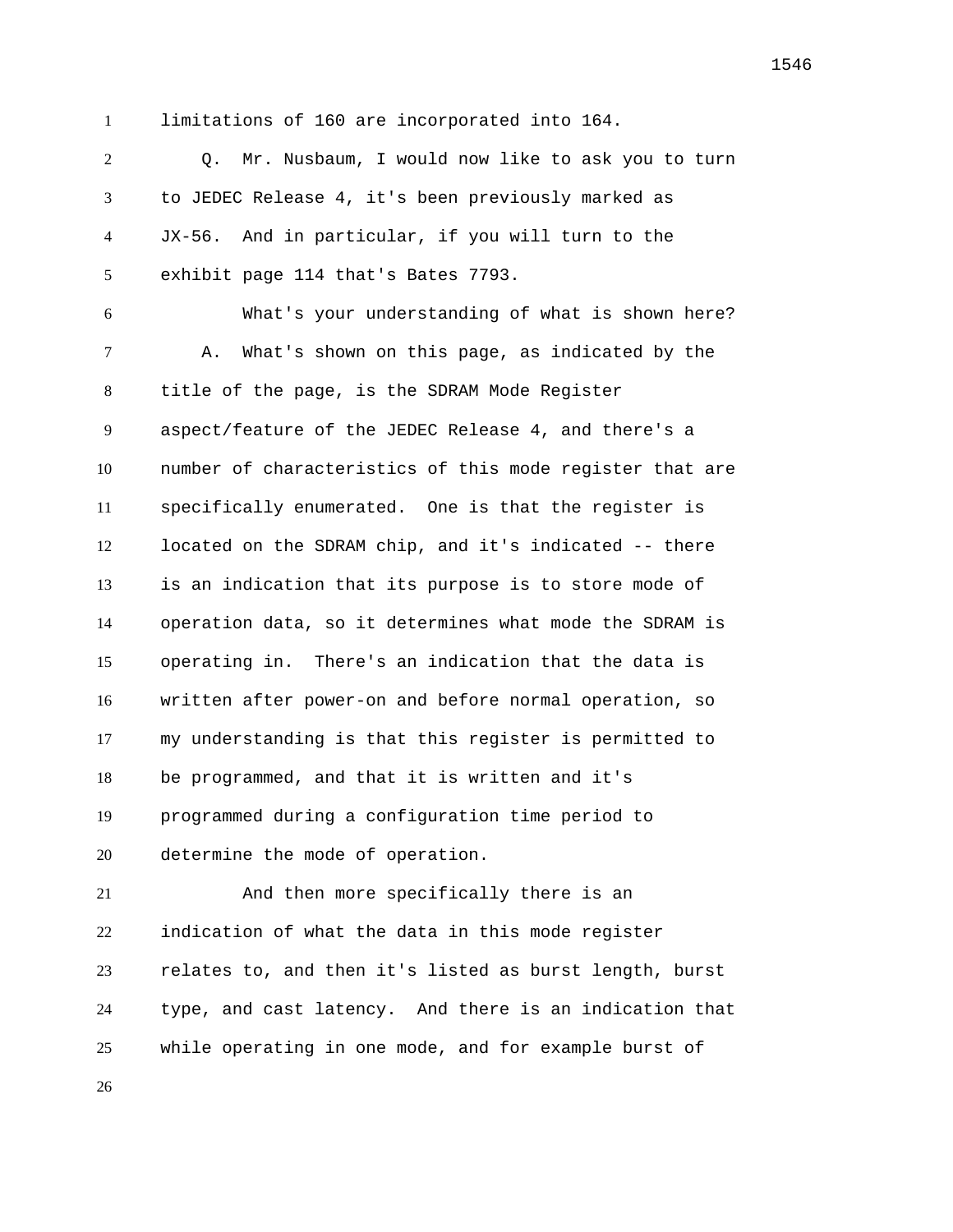four in sequential addresses, it can change to burst of eight in interleaved address modes, so that indicates the matters in which the SDRAM may respond to requests. With respect to the writing of data, there's an indication two pages further in this Release 4 that indicates that data is written via the address bus. MS. MICHEL: Your Honor, we're going to be using several demonstratives in the coming testimony, and I would like to hand our copies of the demonstratives to both you and opposing counsel. 11 JUDGE McGUIRE: Go ahead. 12 MS. MICHEL: Thank you. 13 BY MS. MICHEL: Q. Mr. Nusbaum, let's turn to block diagram demonstrative previously been marked as DX-4. Your Honor, I think it should be the first one in the stack of block diagrams that I gave you. JUDGE McGUIRE: I'm sorry, it's been marked as what, DX-4? MS. MICHEL: It had been previously marked during Mr. Williams' testimony as DX-4. 22 JUDGE McGUIRE: Okay. 23 BY MS. MICHEL: Q. Mr. Nusbaum, please explain your understanding of what DX-4 shows.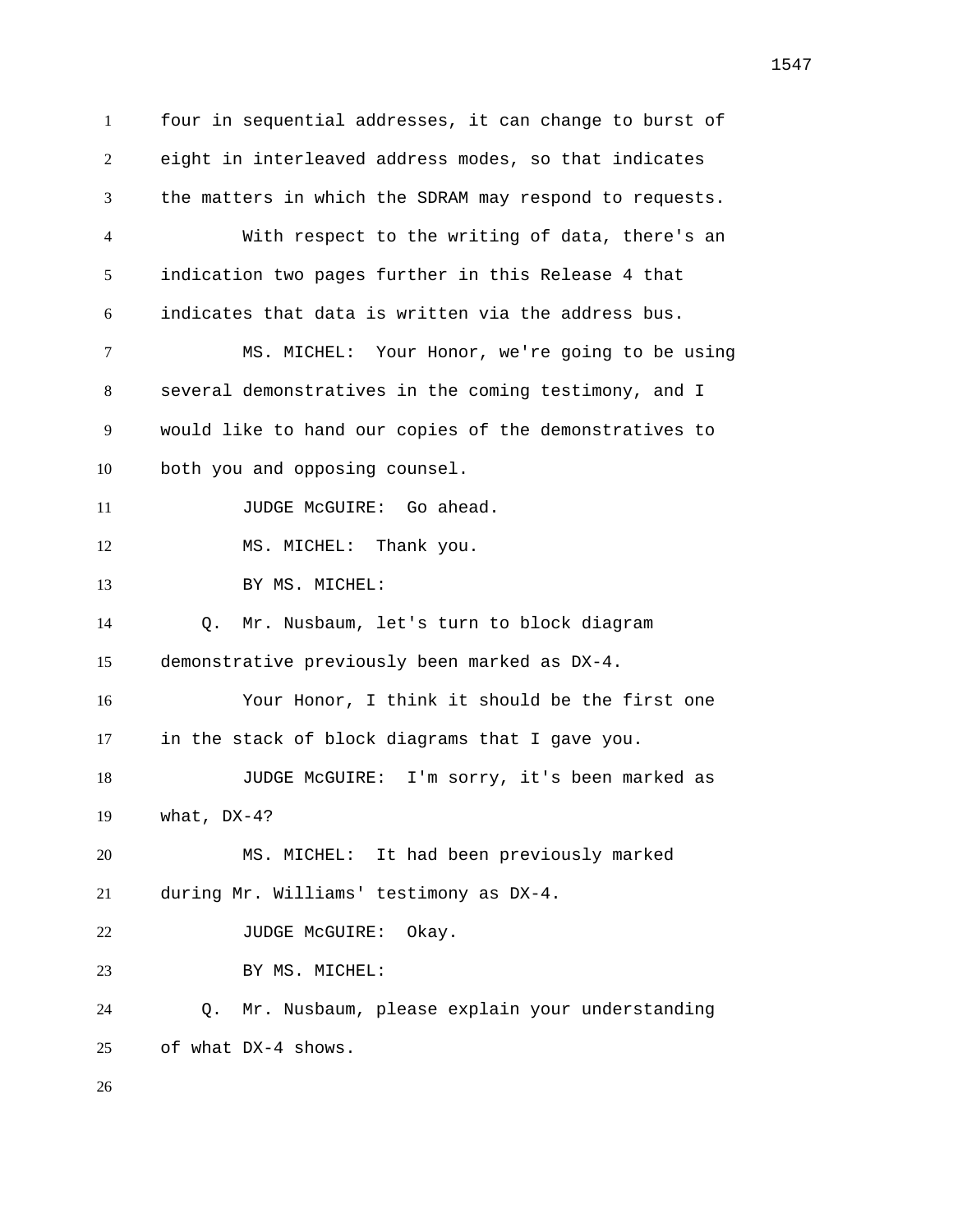A. DX-4 is a block diagram that I prepared, and whose accuracy was confirmed by Dr. Jacob, who did make some minor labeling changes with respect to certain of the buses that are shown. And the bottom portion of this figure was extracted from Dr. Jacob's expert report that just shows a JEDEC Release 4 style SDRAM memory system, and it shows a memory controller that's communicating with two DRAM modules through an address/command bus, a data bus, and a chip select bus, indicating that it's chip select 1 and 2, where the chip select lines will select one of the modules and the DRAMs in that module for operation.

 The block diagram also indicates by the address or command bus that various fields in a mode register are written to and there's a quote, "After power-on and before normal operation." That's from the mode register page we just looked at from Release 4, and as I also testified, Release 4 also indicates that the data is transmitted over the address bus.

 The exploded view from DRAM 1 was intended to be a replication of the programmable SDRAM mode register from JX-56-0114, and if one looks about a third of the way down the page of JX-56-0114, one can see the mode register that has these burst length, burst type, and latency mode fields that have been labeled respectively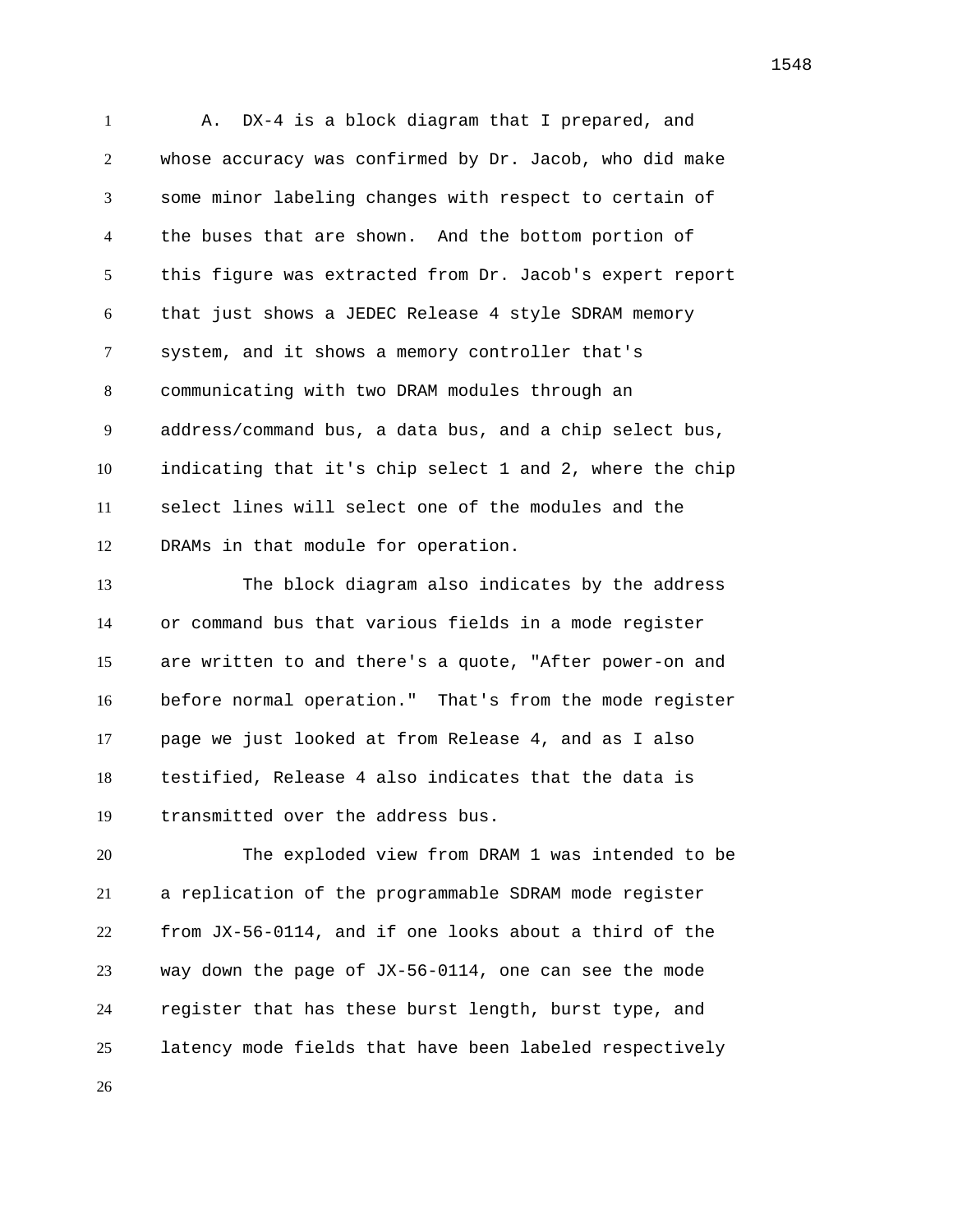as specifying burst length for read and write requests, specifying burst type for read and write commands, and specifying the timing of DRAM array response to a read command in regard to the latency. Q. Now, Mr. Nusbaum, I would like you to explain the basis for your opinion that claims 160 and 164 cover SDRAMs compliant with the JEDEC Release 4 standard. 8 A. I have prepared a claim chart that may be helpful in my demonstrating that. MS. MICHEL: Your Honor, I will put the chart on the board, but also everyone has a smaller size of it. 12 JUDGE McGUIRE: Do we have a copy of that up here? MS. MICHEL: Yes, it should be the top chart. JUDGE McGUIRE: We will label that as DX-15. 16 MS. MICHEL: Yes, thank you. (DX Exhibit Number 15 was marked for identification.) MS. MICHEL: Your Honor, is this location acceptable? JUDGE McGUIRE: That's fine, and I've got it here, too. 23 BY MS. MICHEL: Q. Mr. Nusbaum, if you would like to please explain your opinion with reference to the claim chart.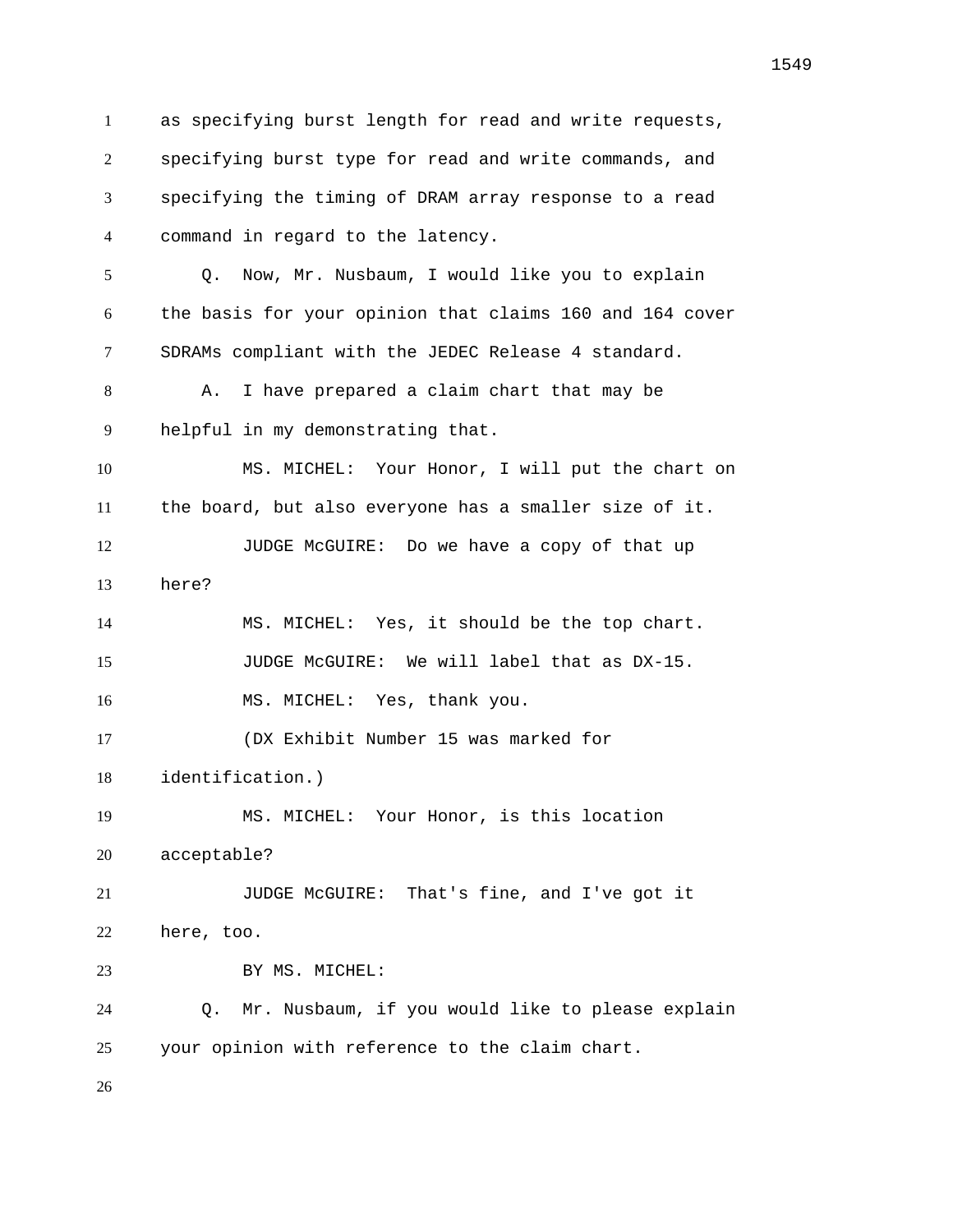1 A. May I step down and --

 JUDGE McGUIRE: Yeah, go ahead. All right, now, again, I am going to ask you to clarify that I have a question when you say please explain your opinion, what opinion are you asking him to express as to the claims that you have otherwise mentioned, I believe 160 and 164.

8 BY MS. MICHEL:

 Q. At this time, I ask Mr. Nusbaum to only explain his opinion with regard to claims 160 and 164, and in particular, why those claims cover an SDRAM compliant with the JEDEC Release 4 standard.

 JUDGE McGUIRE: Okay, Mr. Nusbaum, you may proceed.

 THE WITNESS: What this claim chart shows is in left-hand column, the limitations of claim 160 from the patent office amendment that we were just looking at. And 164, that's in the left-hand column.

 In the right-hand column, is labeled JEDEC Standard Release 4, which is short for an SDRAM that's compliant with JEDEC Standard Release 4.

 One determines or demonstrates that a claim literally covers a product by demonstrating that every limitation in the claim finds a counterpart in some aspect of the product. Now, the product can have a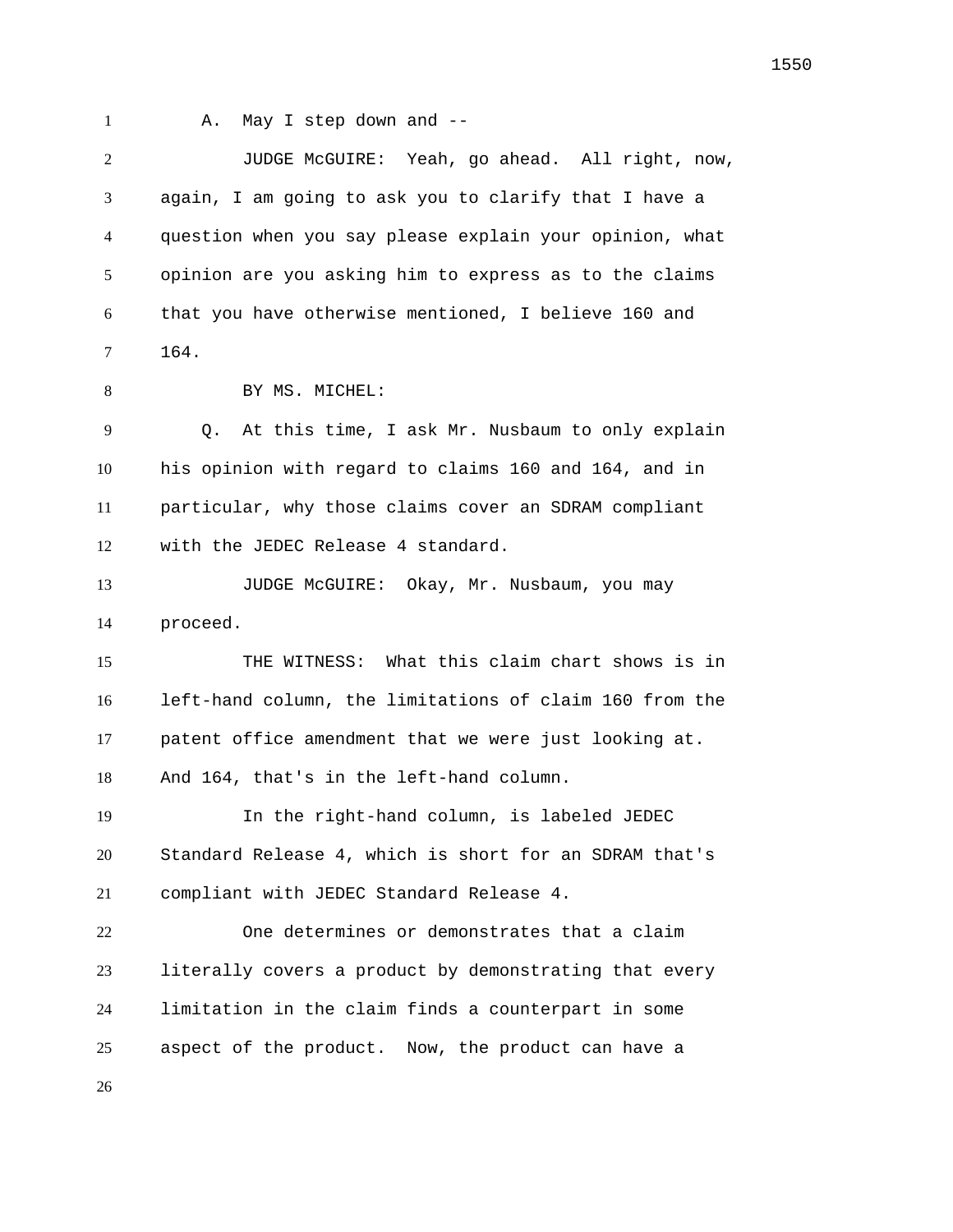multitude of other features, but if the claim has this open-ended language comprising it, but there must be each feature that's claimed in the product in question.

 Now, I've given this claim language its broadest reasonable interpretation as must be done for application claims in the Patent & Trademark Office. Starting with "in a memory storage system," the JEDEC Release 4 standard talks about, "Configurations for solid-state memories," focusing on SDRAMs, and it may be handy to have the block diagram in front of you as well to reference in this analysis, but it's clear that we're dealing with a plurality of DRAMs, or systems with the plurality of DRAMs.

 And so clearly there's a memory storage system. That system includes a bus. If one looks at the JEDEC standard, there is various indications of address, data and control lines in the various DRAM block diagrams. One can look at DX-4, the block diagram, and see a number of different buses all to claim what requires of a bus, we have that.

 The next limitation is a semiconductor device. The semiconductor device corresponds as indicated in the chart, to any one of the SDRAMs in a standard, they're semiconductor devices. Also, because each module contains a number of DRAMs which are semiconductor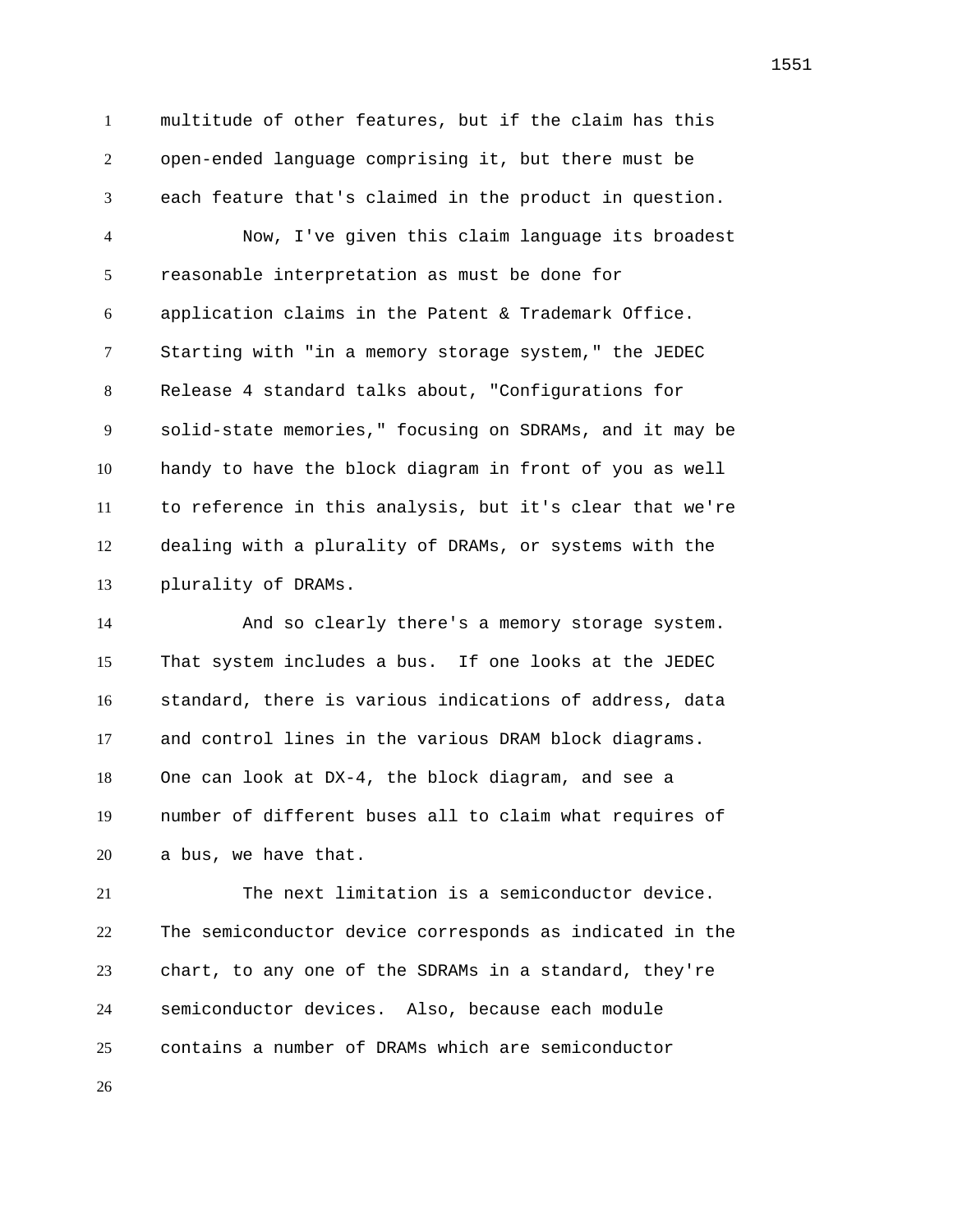devices, the modules are semiconductor, or may be viewed as semiconductor devices as well.

 The device has to be configurable by a device that's external to the semiconductor device, and the standard provides for changing the modes of operation by virtue of changing a mode of operation, and further in this case by changing the mode of operation before normal operation, the device is being configured.

 Then we get to the body of the claim. The body of the claim requires at least one pin for coupling the semiconductor device to the bus. One can look at any of the many DRAM block diagrams that are in the standard and the SDRAMs or DRAMs have pins which makes it possible for them to be connected to the address, data and control bus.

 Now we come to at least one register. That at least one register, giving that claim language its broadest reasonable interpretation, that one means at least one or more. That's met by one. If you've got one register that satisfies these limitations, you've got this one-to-one mapping that's required. And for the counterpart to this, at least one register, I have identified the SDRAM mode register.

 Now, the SD -- the limitation of at least one register, what it has to do by virtue of this claim is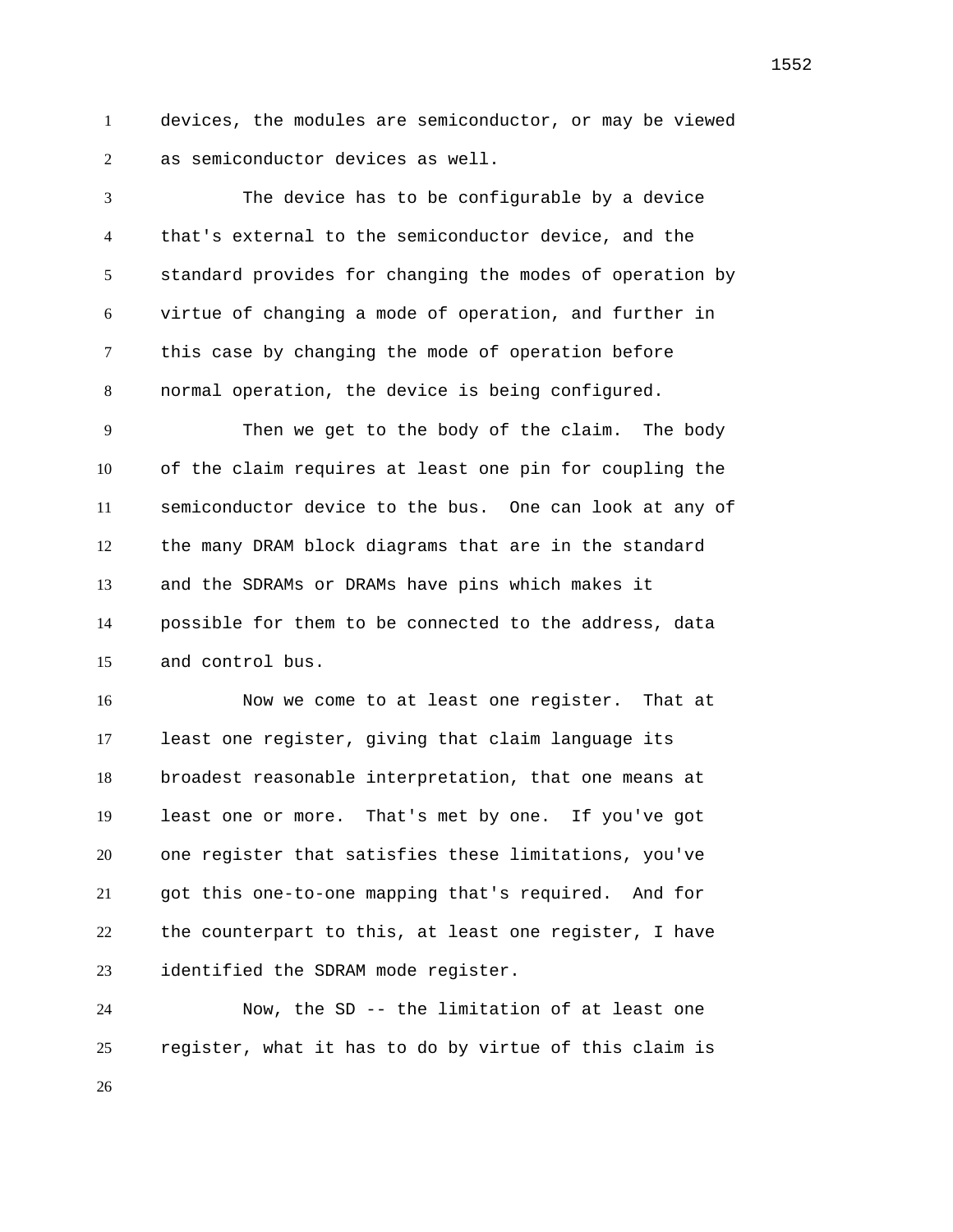that it has to store information that specifies the manner in which the semiconductor device is to respond. Now, that's broad -- that's broad language, broader than the original claim 103 that just referred to access time register.

 And in the mode register, as one can see in the block diagram, and as also one can see from the standard itself, that the register stores burst length, burst type, or latency information. In order to satisfy this limitation, all that is necessary is to have one manner of responding.

 So, if we were to presume that all this mode register had was burst length, there would be correspondence that would cover the register that -- and that's really all that needs to be shown. In this particular case, there are three distinct manners of responding, any one of which would establish that there is the requisite correspondence that I believe there is. And what this information has to do is specify the manner in which the semiconductor device responds to the transaction request. We saw in the animation that depending upon how the cast latency field was set, that the semiconductor device responds in the fashion staying with the burst length field.

 Then what's required is that the information has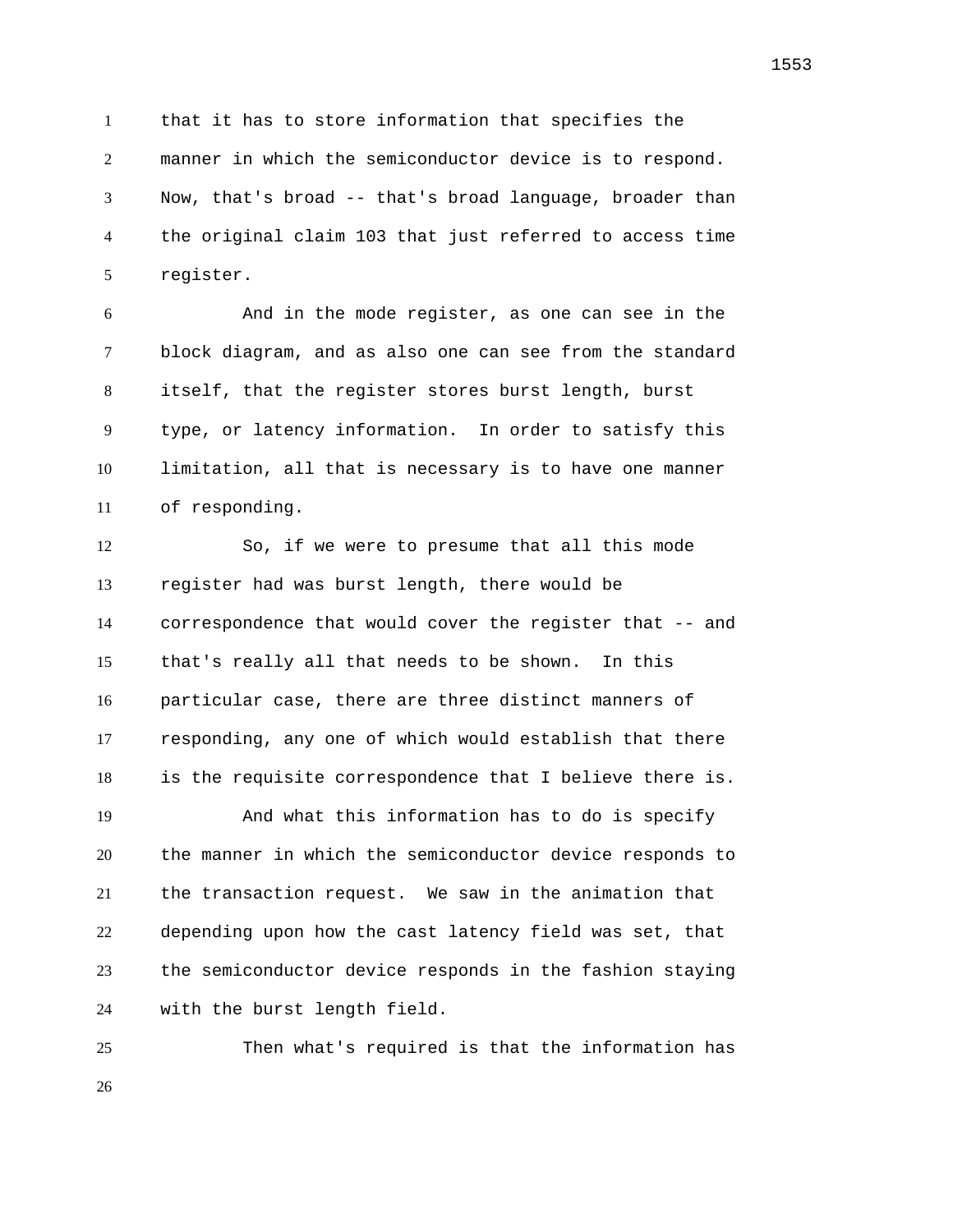to be received by the semiconductor device from the bus when the semiconductor device is configured. That information by virtue of the standard is indicated as being the latency mode burst type, burst length information is transmitted over the address bus, so it's received from the bus and it's received, and this is a quote from JX-56-114, the mode register page we looked at, that "Data is written after power-on, but before normal operation." So, it was during the configuration time period.

 The semiconductor device stores the information received from the bus lines in the register during configuration. We know that's the case, that's the purpose of the information being written, so that it may be stored in the mode register.

 And then, finally, the semiconductor device has to respond to transaction requests in the manner specified by the information stored in the register. Again, during the animation, and we saw that depending upon how the cast latency bits were set, there would be a number of clock cycles that one would wait before information was transmitted, but beyond that, in the -- in Release 4 itself there is an indication that depending upon the setting of bits in the register that the burst of four, or in sequential addresses a burst of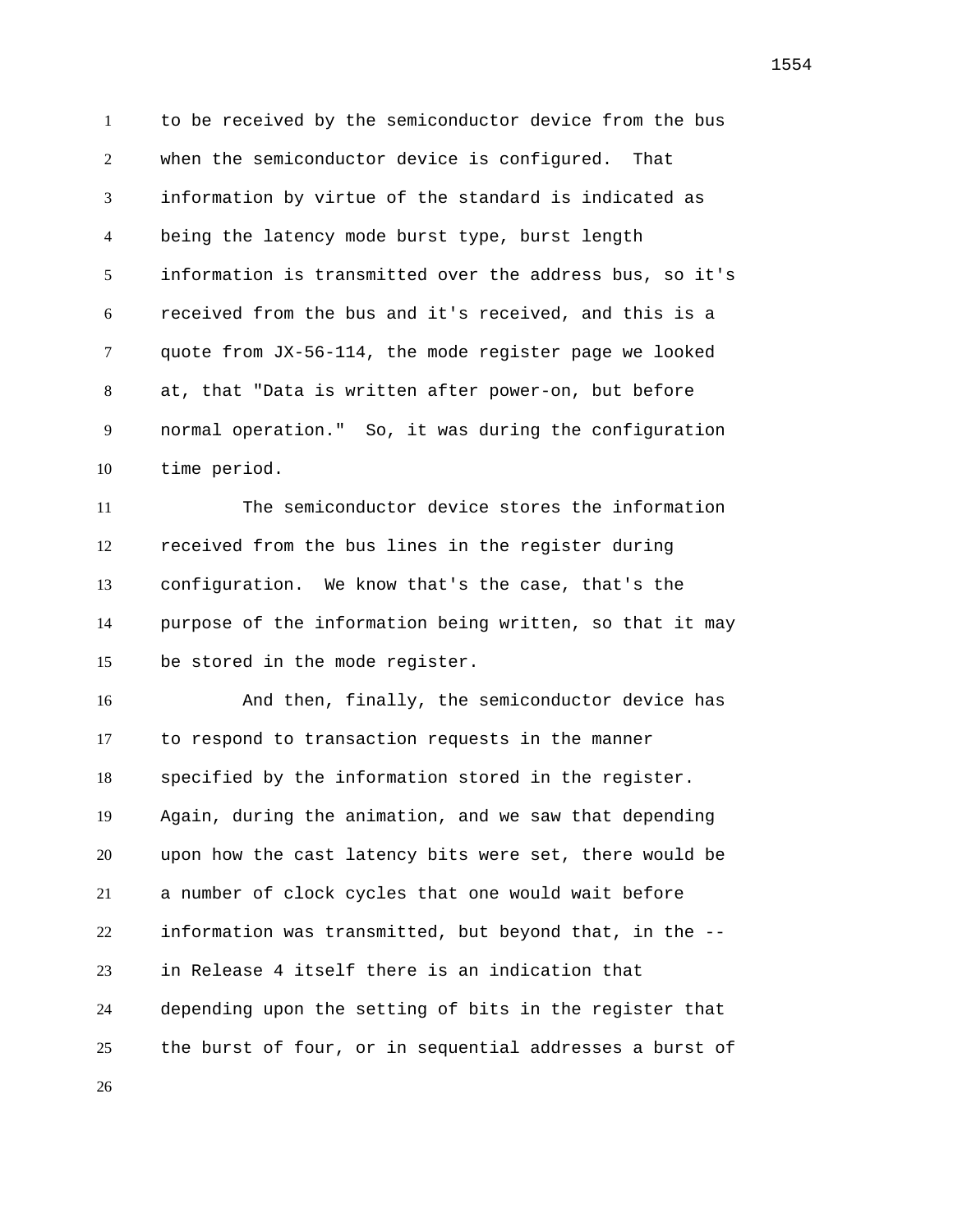8, in an interleaved mode are examples of responses that follow.

 Now, claim 164 is dependent upon claim 160, so it includes all these limitations, but what it adds, it gets more specific. And it says, now, the register doesn't merely specify a manner in which the semiconductor device is to respond, it gets more specific, and identifies what that manner is. It expressly says that the register is an access-time register and the information is a value indicative of the access time for the semiconductor device, where the access time -- where the semiconductor device being operative to wait for the access time before using the bus in response to a transaction request specifying the semiconductor device.

 So, this now more particularly just zones in on 17 the cast latency field where the field of -- the latency field of the SDRAM mode register defines values which are indicative of the programmable access time and, as we saw in the animation, causes the SDRAM to wait for the access time before using the bus in response to a read request.

```
23 BY MS. MICHEL:
```
 Q. Okay, thank you. If you would like to take a seat, unless Your Honor has any questions.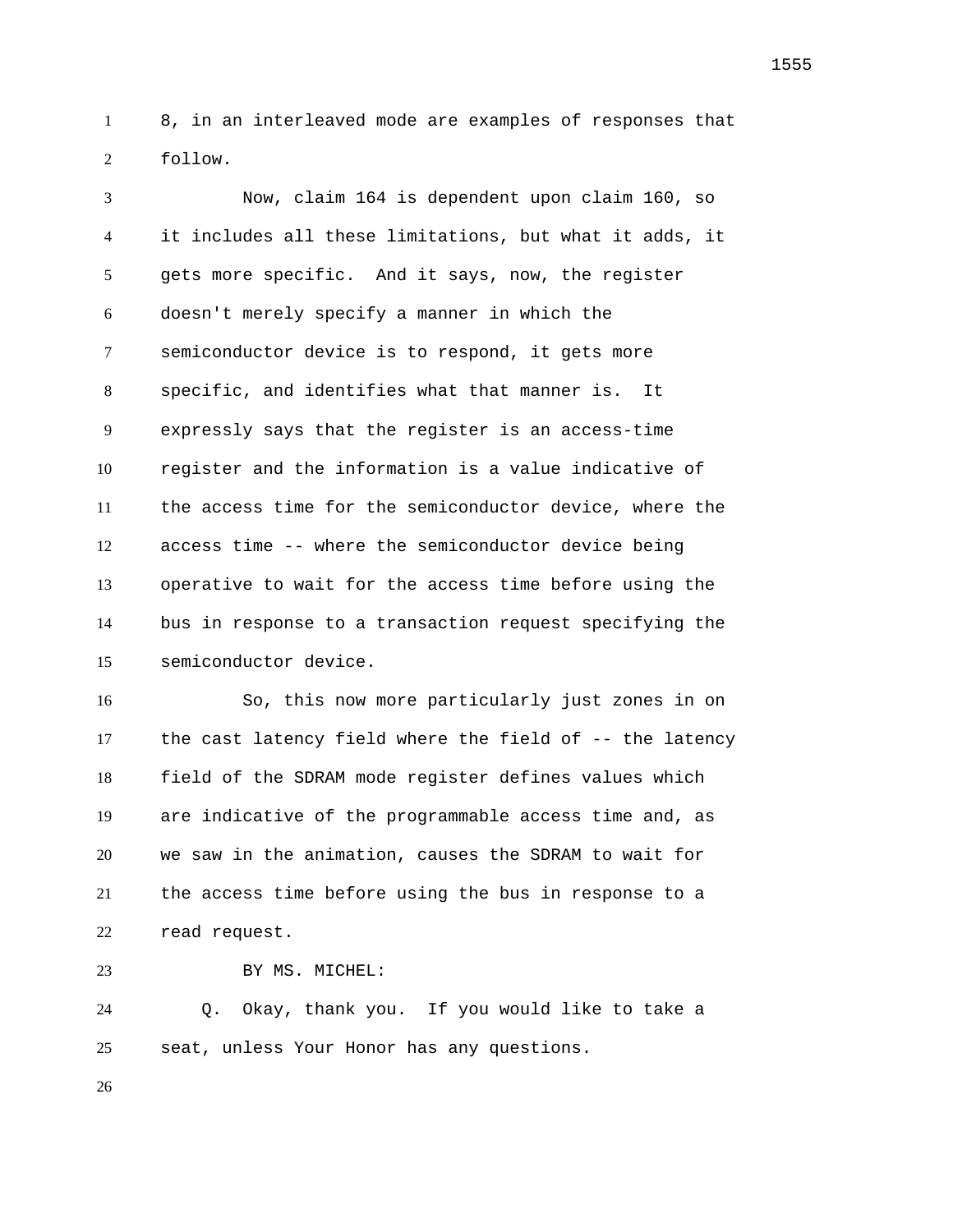JUDGE McGUIRE: No, I do not have any questions. BY MS. MICHEL: Q. If you would like to take your seat, Mr. Nusbaum, also, as you walk back there, if you could please take a pen and indicate the location of the '961 application on the patent tree in back of you. A. I have no pen. Q. I'm sorry, there are markers right in back of your seat. A. (Witness complied.) Q. That's fine, thank you. And Mr. Nusbaum, could you please tell us which application you've just circled. A. I don't know if anybody can see the circle. Q. That's all right. Make another color, great. A. This is application serial number 07/847,961. Q. Referring again to claim 160, and if you would like to refer to -- JUDGE McGUIRE: You are just now getting those out, huh? MR. STONE: I've been getting by without reading this chart, up until now. JUDGE McGUIRE: Better than I am. I'm sorry, Ms. Michel, go ahead. 25 BY MS. MICHEL: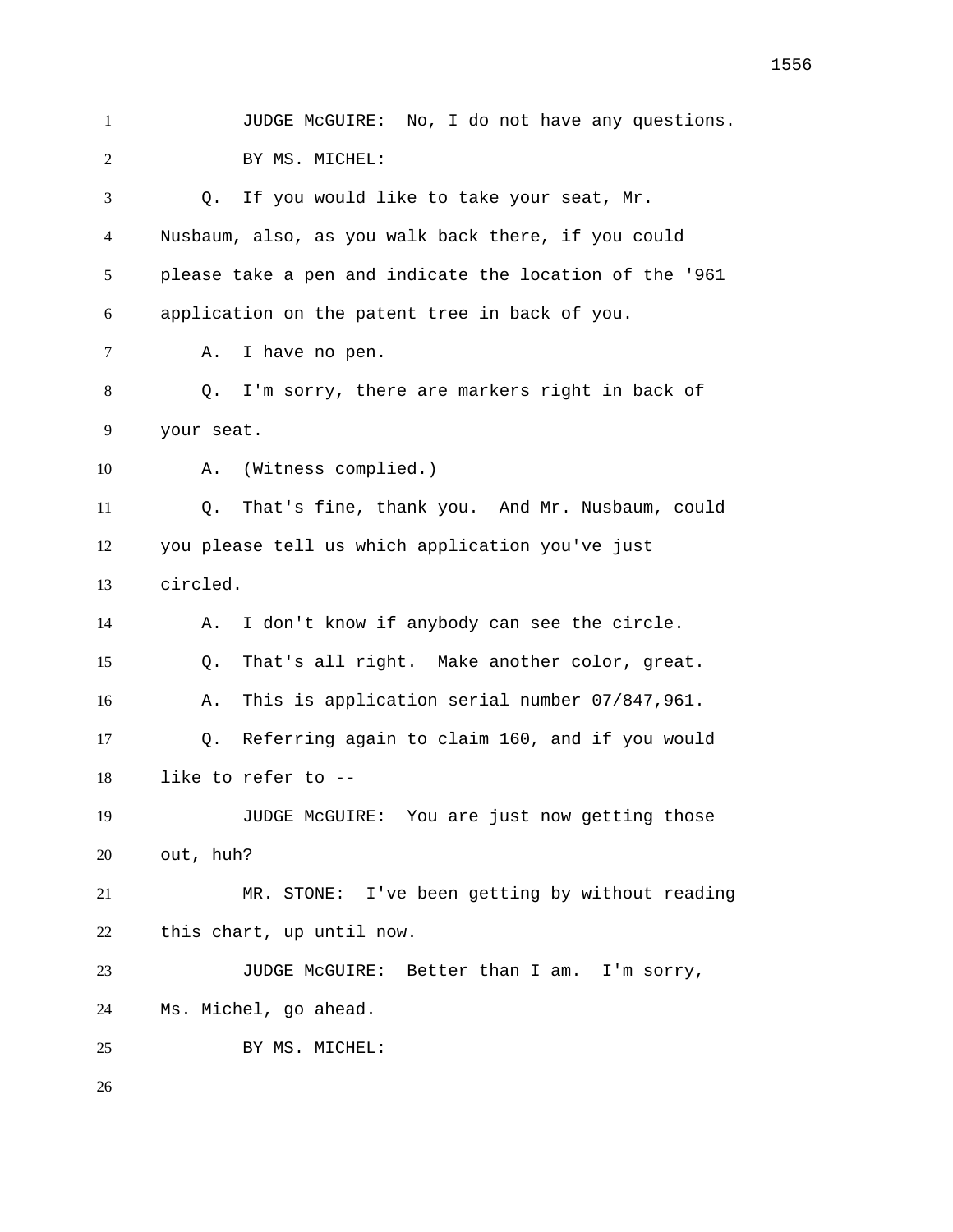Q. Mr. Nusbaum, referring to claim 160, that claim contains the phrase "a semiconductor device having that is," do you see that phrase? A. Yes, I do. Q. What approach did you take in interpreting that phrase? A. In my view, the language "having" is a result of a typographical or word processing error where the drafter did not delete that terminology, that the -- in my opinion, this phrase should be read as if the claim were amended to connect that typographical/word processing type error, so that the language reads, "A semiconductor device that is configurable by a device that is external to the semiconductor device," and there is precedent to support interpreting the claim as if it were amended to correct such a typographical -- such an apparent typographical word processing type error. Additionally, with respect to the language "having," it may be viewed as introducing the characteristic that the semiconductor device has, such that the semiconductor device has the characteristic that it is configurable by a device. The terminology does not add any verbiage that defines any limitation, and to the extent that it would be argued that it leaves the claim open-ended, the very nature of the term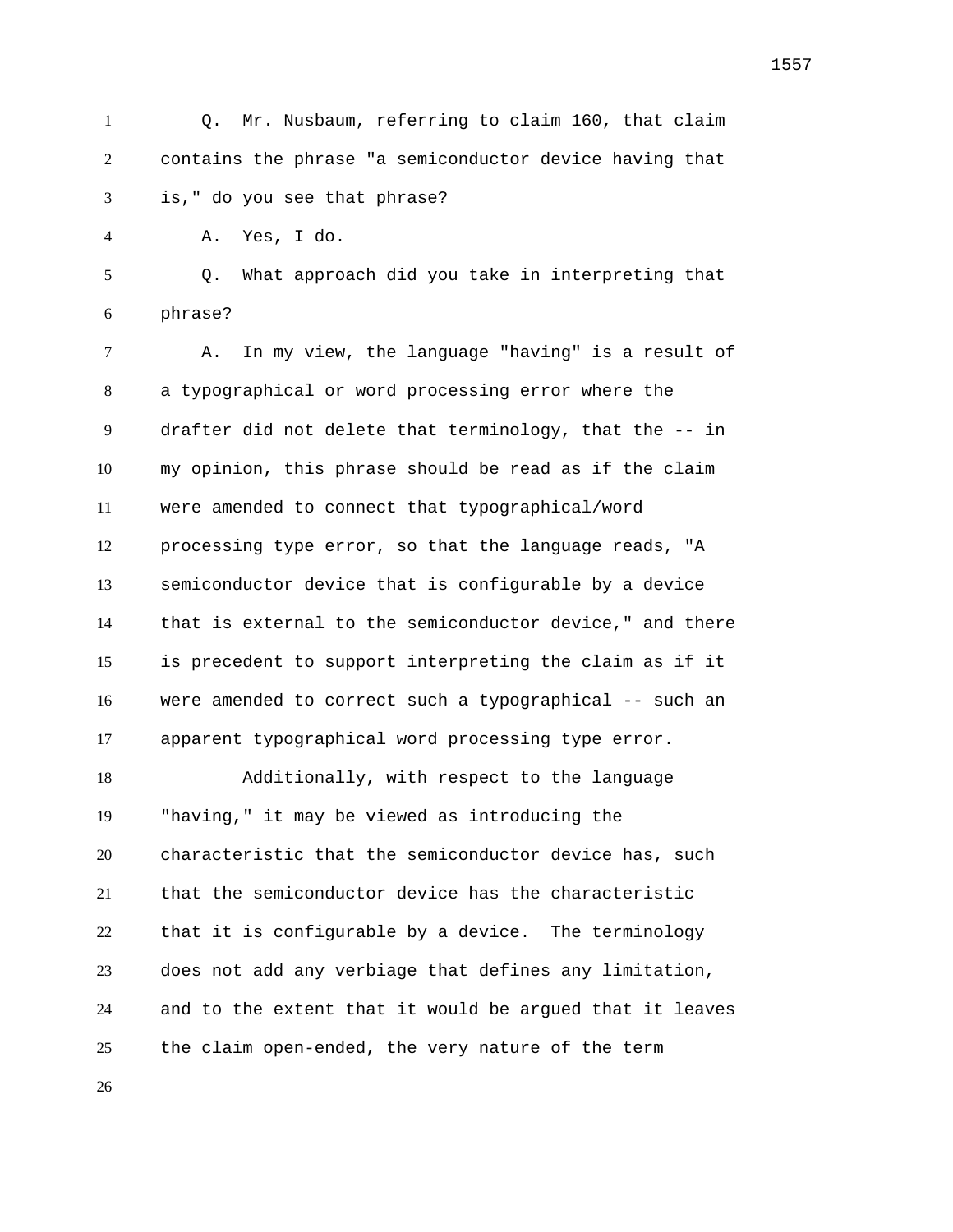"comprising," as I testified, is open-ended terminology, which means that if an accused product has all the features required by the claim, it could have a multitude of other features, and it matters not. Q. You said there was precedent, could you explain what you meant by that? A. There is a court of customs and patent appeals case in re: Herman, in which the court followed the board of appeals lead and treated certain language in a claim that was believed to be an obvious typographical error as if it were amended to correct that. There is also a District Court case out of Kentucky that I'm aware of, the name escapes me, but it is a case in which a claim included by what was believed to be an obvious typographical error the word "into," and the court chose to interpret that language as "to," instead of "into." Q. In interpreting claim 160, how did you interpret the terminology "transaction request?" A. I interpreted "transaction request," consistent -- first of all, I gave that language its broadest reasonable interpretation, which is the framework that one must operate in, and I have given that interpretation an interpretation that is consistent with the interpretation that Rambus interpreted that language in the Rambus v. Infineon litigation. And also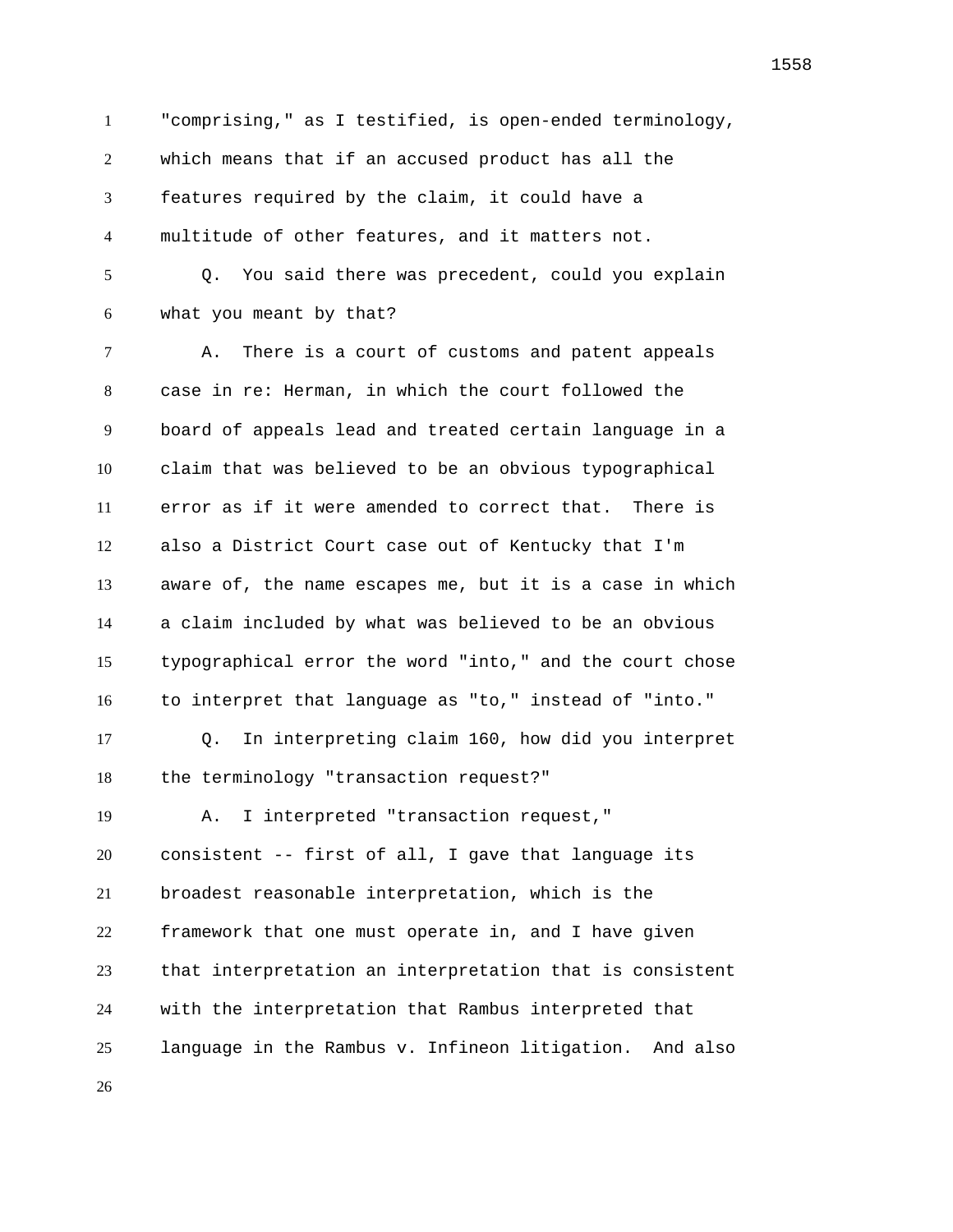it's consistent with the interpretation -- the interpretation that I've used -- is consistent with the interpretation that the court of appeals used in its Rambus appeal. Q. If we could look at the interpretation from the brief, please, it's CX-1877. Mr. Nusbaum, is this the definition to which you referred? A. Yes, it is. Q. And how did you interpret the phrase "transaction request specifying the semiconductor device," which is the last raised in claim 164? I apologize if I cut you off. A. Well, first of all, as a preface to explaining that, the interpretation of "transaction request" that I have given is a transaction request is an instruction to perform one of a set of possible memory operations, such as writing data to or reading data from specified memory cells of the memory." JUDGE McGUIRE: All right, that's fine, go ahead. 21 BY MS. MICHEL: Q. And then let me re-ask, how did you interpret the phrase "a transaction request specifying the semiconductor device," which is the last phrase in claim 164?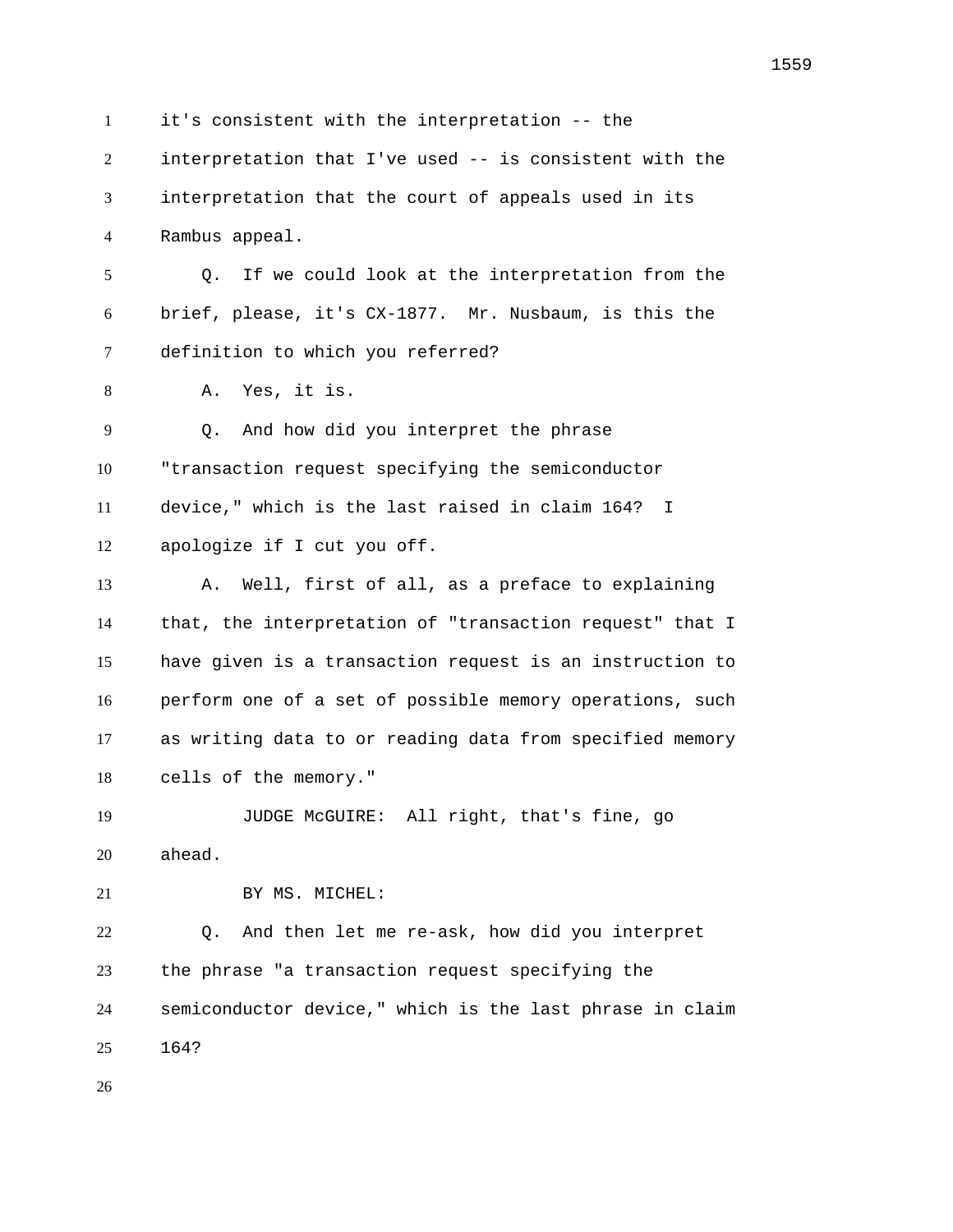A. Again, I interpreted "transaction request specifying the semiconductor device" giving that language its broadest reasonable interpretation. At the end of the day, we know that a semiconductor device is specified somehow, because it would be impossible to read from or write to a DRAM unless it was specified. I have interpreted transaction request specifying the semiconductor device as being broad enough to cover the JEDEC-compliant SDRAM Release 4 whether a transaction request is interpreted so as to include within the request itself a chip select signal that in the JEDEC memory system identifies a semiconductor device such as a module with the DRAMs in there, or alternatively, even if one were not to interpret transaction request as including the chip select line, but alternatively interpreted the chip select line as being something separate, because the transaction request such as a read request is issued at a precise point in time with respect to a chip select signal that specifies a particular module.

 By virtue of the fact that the transaction request has this precise relationship in time with the chip select signal, that by virtue of the transaction request being issued at the same time, that also is an example of a transaction request specifying a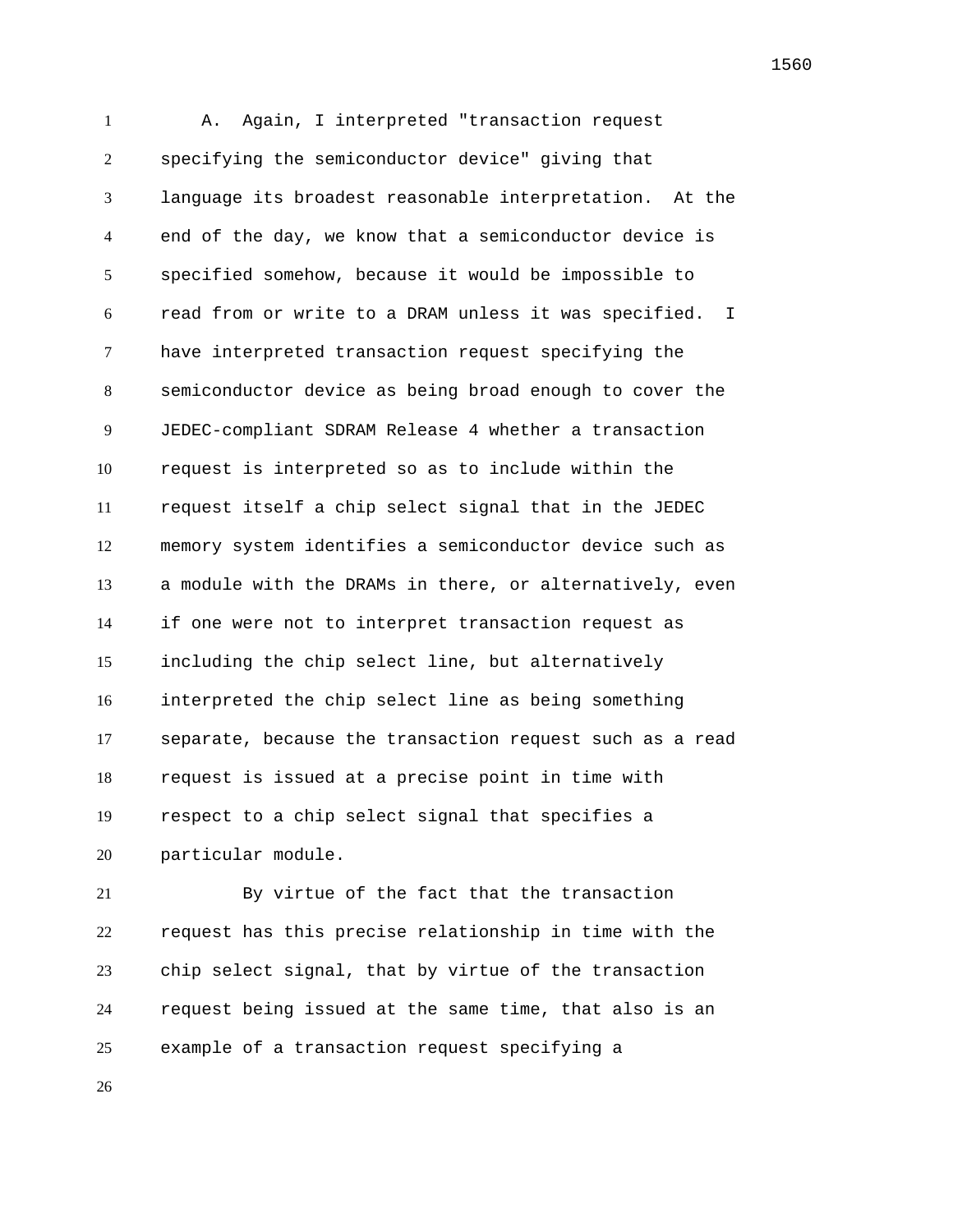semiconductor device by virtue of the time of appearance of the transaction request, which coincides with the chip select line being in a state enabling a particular module.

 Q. I would like to refer again to claim 160, it might be easiest to look at the claim chart. Does that claim require a device identifier?

 A. No, it does not. There is nothing in claim 160 whatsoever that either calls -- that calls for any kind of device identifier. There is a limitation that at least one register is operative to store information specifying a matter in which the semiconductor device is to respond.

 Q. Are you aware that the Federal Circuit has stated that claims in the '961 application were limited to device identifier features?

A. Yes.

 Q. Do you believe that the court would have based that statement on the claims made by claim 160?

 MR. STONE: Excuse me, Your Honor, I don't believe this witness has the basis for opining what the basis -- I don't believe he has a basis for determining what the court based that on.

24 JUDGE McGUIRE: Sustained.

BY MS. MICHEL: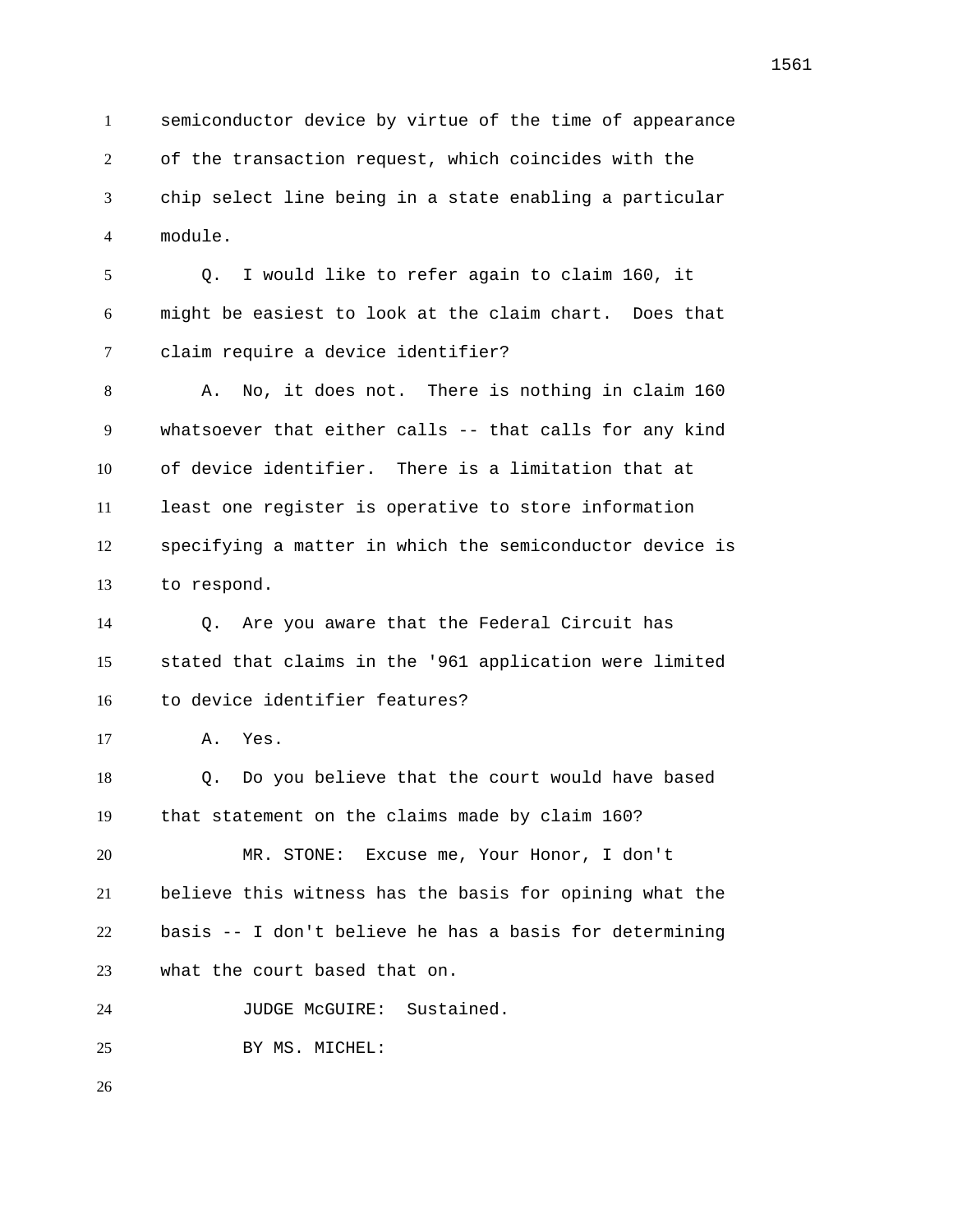Q. Does claim 164 require a device identifier feature?

 A. No, it does not. Q. Do any of the claims added in the January 1995 amendment recite device identifier features? A. Yes, they do, there are claims that recite device identifier features. In, for example, claim 161. This is a claim that's dependent upon claim 160, which requires that the register is an identification register, and the information is an identification number that uniquely identifies the semiconductor device. So, that's an example of a claim that claims an identification feature. Q. Does the fact that the claim 161 contained this feature suggest anything about the interpretation of claim 160? A. Yes. It suggests that claim 160 should not be interpreted to include a limitation that is included independently. It should not be interpreted to cover or be directed to what is set forth in claim 161. Q. Mr. Nusbaum, I believe you also stated that claims -- that claim 151 would cover an SDRAM used in

compliance with JEDEC SDRAM -- JEDEC Release Standard 4.

Is that right?

A. That's correct.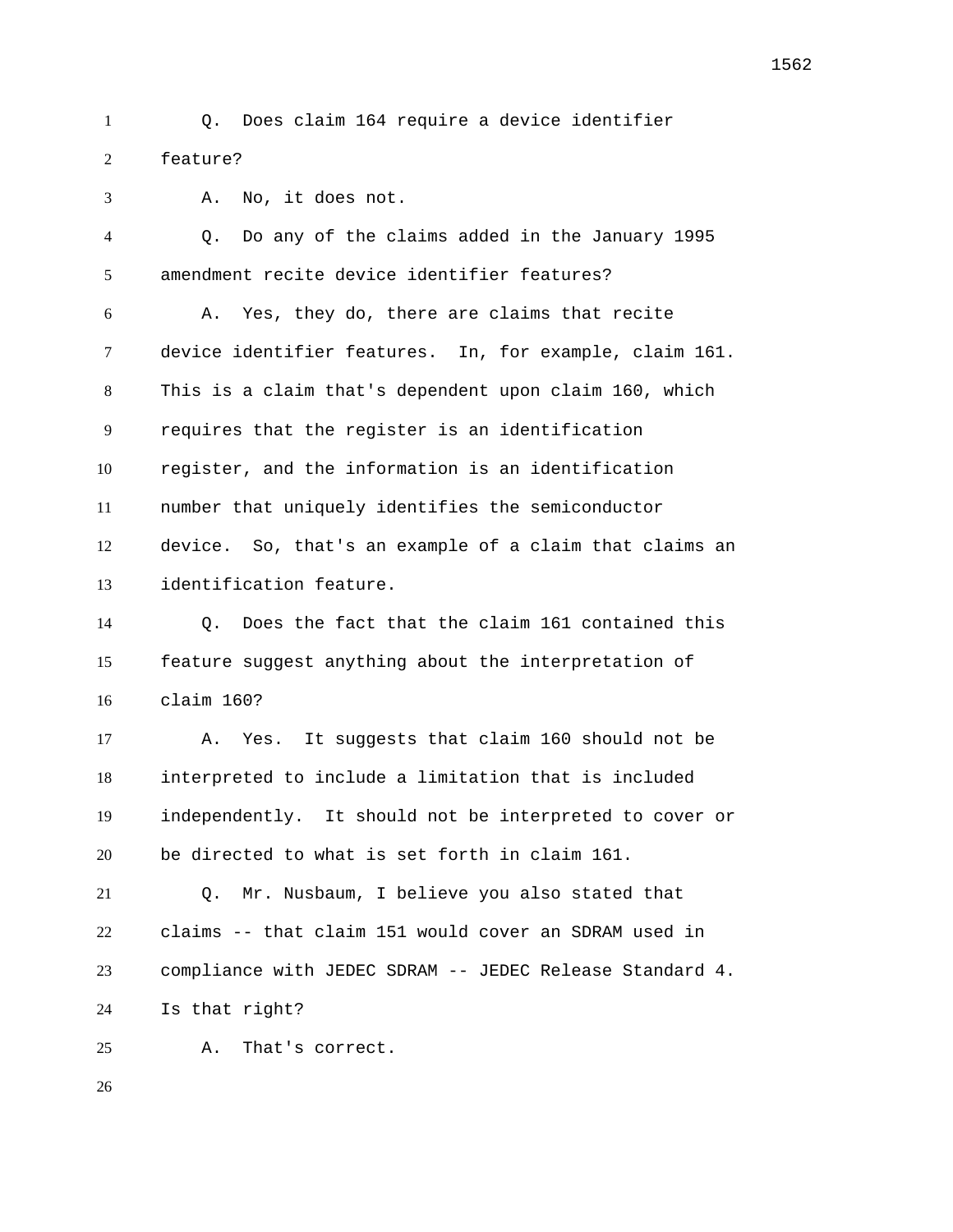Q. And could you please explain your basis for that opinion that claim 151 would cover SDRAM compliant with Release 4? I believe we have a demonstrative to use with this explanation, which we don't have the blow-up, but I think we're going to get it on the screen. The demonstrative claim for claim chart 161. JUDGE McGUIRE: Do you have that as well for hard copy purposes? MS. MICHEL: Yes, I believe that should be on the second page of the hand-out I handed out. JUDGE McGUIRE: Has that already been marked, the one you're talking about? MS. MICHEL: No, Your Honor, I believe we should mark this exhibit as DX-16. JUDGE McGUIRE: DX-16, and perhaps you could tell us again what that depicts for the record. MS. MICHEL: DX-16 is a claim chart. JUDGE McGUIRE: It's the same claim chart that we had before that we marked as DX-15? MS. MICHEL: DX-16 is a claim chart for claim 151 of application number 847,961. 22 JUDGE McGUIRE: I've got you now. MS. MICHEL: I believe it may have been the third sheet. JUDGE McGUIRE: I would be happy just to mark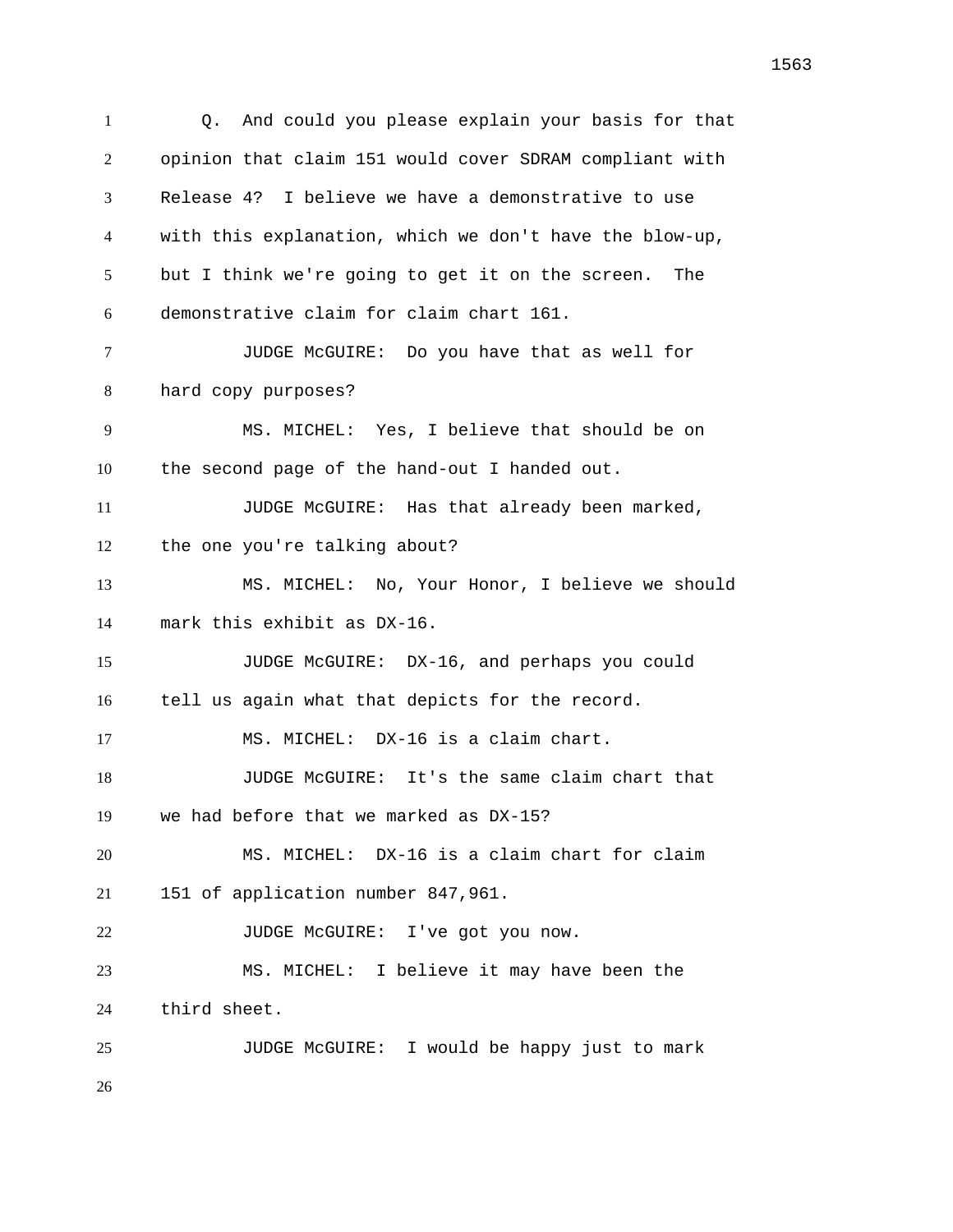this whole thing as DX-15 instead of every page. I mean, that's going to get out of bounds by the time we conclude this trial. MS. MICHEL: Yes, Your Honor, that would be fine. We also have blow-ups of some of the charts, and as long as that doesn't cause -- JUDGE McGUIRE: Well, that's fine. It seems to me it's part of this overall package. Do you have any comment on this, Mr. Stone? MR. STONE: No, Your Honor, I have four pages, five pages, I'm sorry, of claim charts, and if we mark the five pages of claim charts as DX-15, I think that's fine. 14 JUDGE McGUIRE: Right. MR. STONE: And then the block diagrams, the first one was marked as DX-4, but I believe there's going to be three more block diagrams. 18 JUDGE McGUIRE: Three pages of DX-4. MR. STONE: This we could possibly mark as DX-16. JUDGE McGUIRE: It's already been marked as DX-15, and now you are referring to page 2 of DX-15, correct, for claim 151? MS. MICHEL: That's right, Your Honor, I believe it may be page 3 on my copy.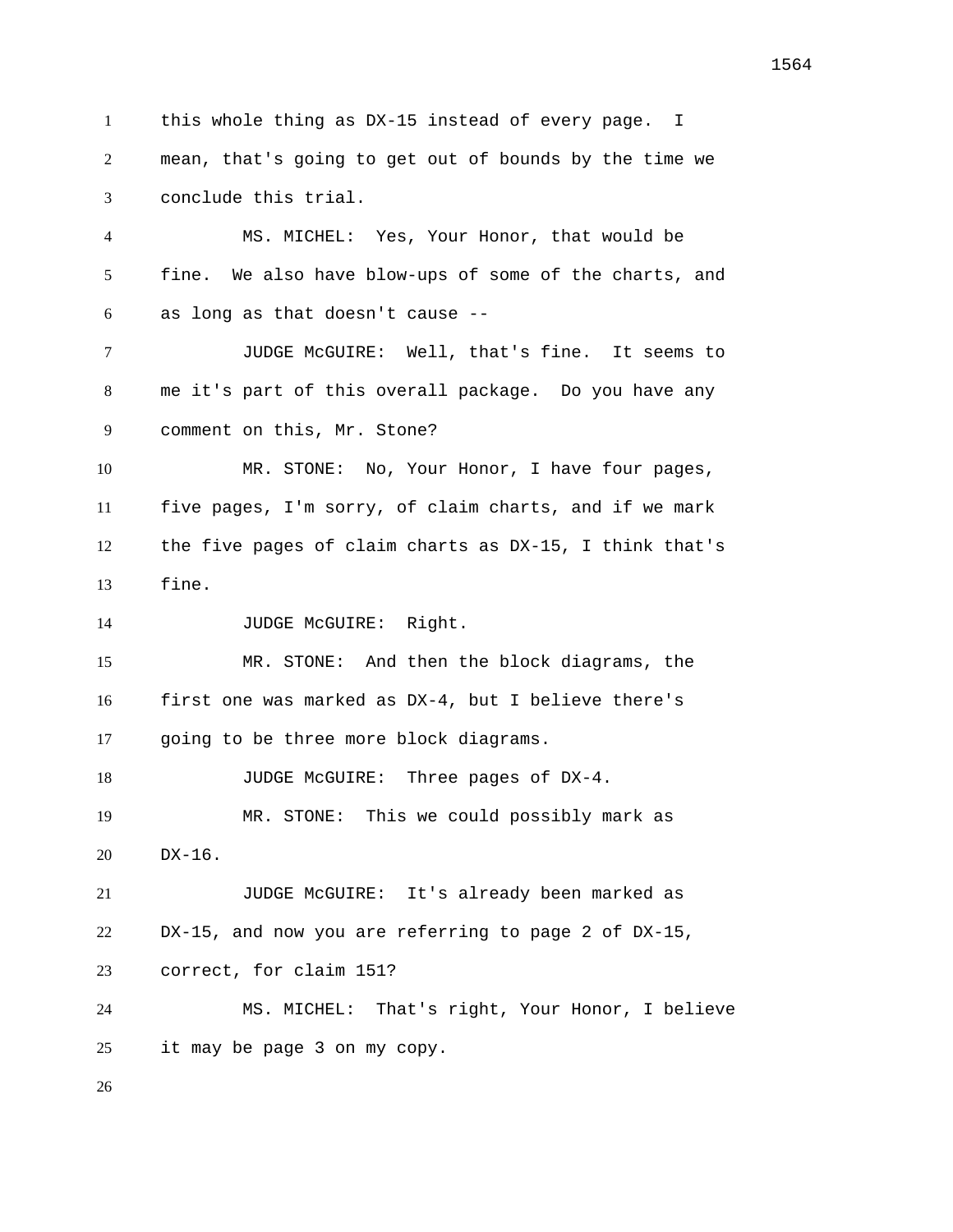JUDGE McGUIRE: Page 3, okay. All right, page 3. MS. MICHEL: Your Honor, may I approach the witness and hand him more water? 5 JUDGE McGUIRE: Yes, please. THE WITNESS: Thank you. JUDGE McGUIRE: I hope that's only water you're giving him. BY MS. MICHEL: Q. All right, Mr. Nusbaum, if you could please explain for us with reference to the claim chart previously marked DX-15, your opinion that claim 151 of the '961 application would cover an SDRAM compliant with the JEDEC Release 4. A. Yes. Once again, what we have in this claim chart is in the left-hand column, claim 151 of application 847,961, and it's important to get the right application, because there are a lot of claim 151s in these various applications. In the right-hand column of this chart is JEDEC Standard Release 4, which relates to SDRAMs that are compliant with JEDEC's Standard Release 4. And in order to demonstrate that this claim covers the JEDEC-compliant SDRAM or SDRAM system, it's necessary to show that each and every limitation in the claim on the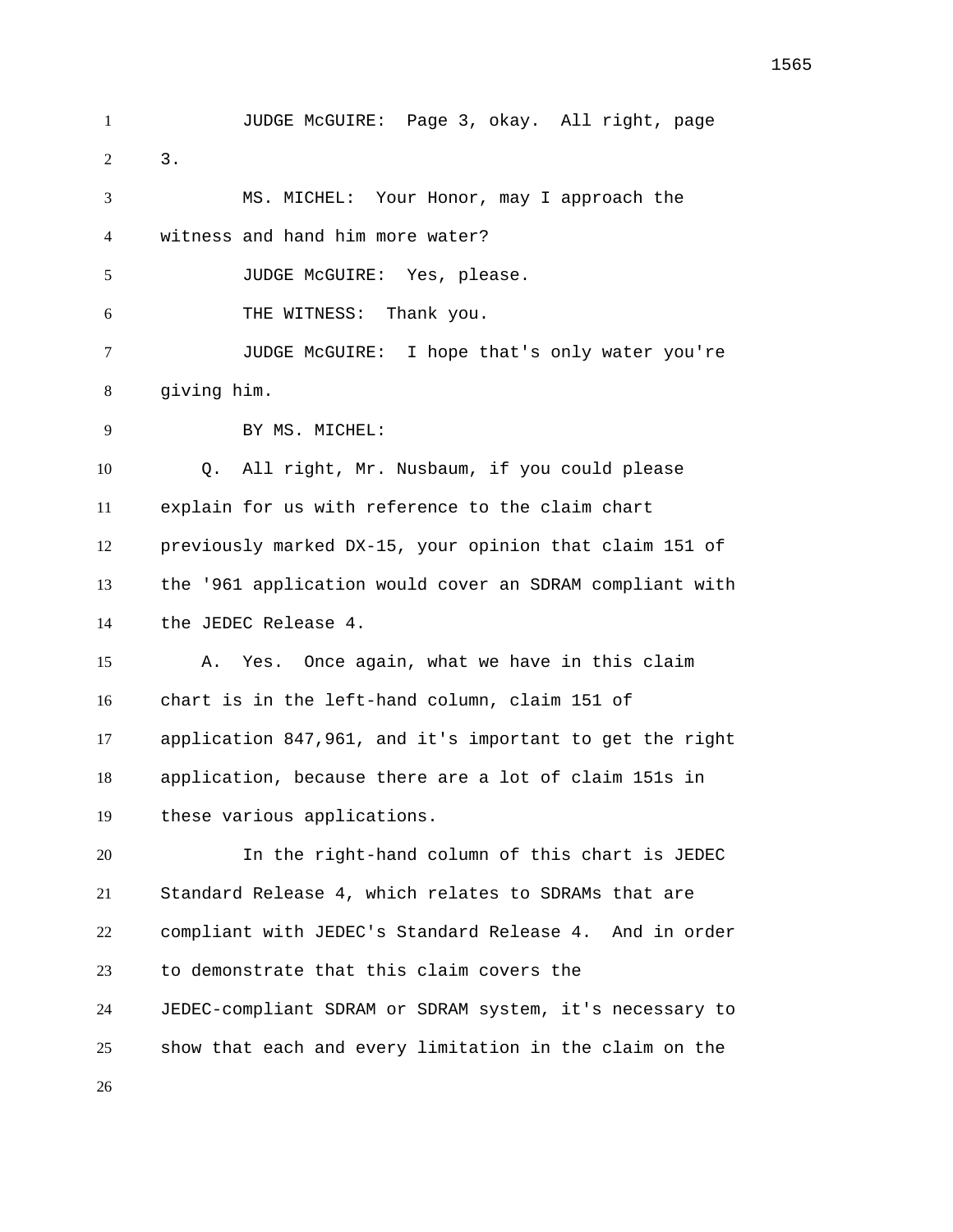left-hand side finds a counterpart in such a system on 2 the right-hand part of the chart.

 And for this purpose, it is helpful to have a visual aid of the block diagram DX-4 in front of you, because it does show a system that it's important to focus on.

 With regard to the computer system that is recited in claim 151, this system is formed by the combination of JEDEC-compliant DRAM modules such as module 1 and module 2 that's shown in the block diagram, together with the memory controller that's shown in the block diagram, or alternatively, you could take the system in the block diagram and put it into its typical PC context, where the memory controller would be coupled to the central processing unit of a personal computer. Either way, you have a computer system.

 What follows from that is a limitation that the bus includes bus lines for carrying data. It's clear that this feature is met, we have address data control lines, certainly there is data lines that carry data in the JEDEC counterpart.

 We have then a bus master that's coupled to the bus. Well, if one looks at the block diagram, as was explained in or by Mr. Rhoden, we've got a memory controller that is the sole interface between let's say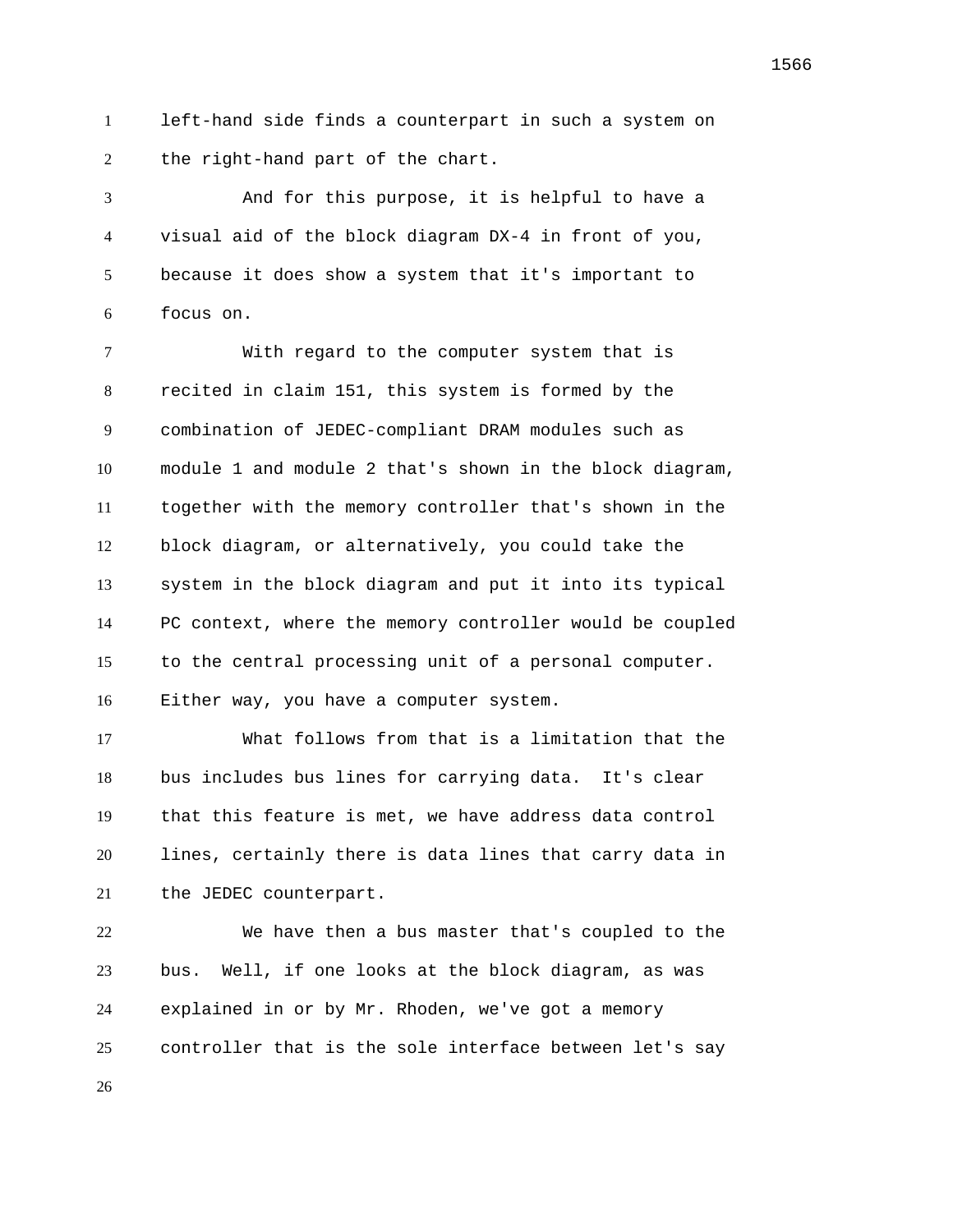a central processor and a PC, and these DRAM modules. The memory controller is that which controls the bus between the memory controller and the DRAMs, and it is a bus master, it seizes control of this bus. Then what's required are plurality of semiconductor devices that are coupled to the bus, and in this instance, any one of -- any of the SDRAMs in the standard is a semiconductor device. Such DRAMs are typically used in a module, and each of these modules, as I testified before, may also be viewed as a semiconductor device. So, we clearly have a plurality of semiconductor devices. Then we have each semiconductor devices comprising, and then what follows are limitations with respect to at least one register operative to store information specifying a manner in which the semiconductor device is to respond, and from that point in the claim, through the end of the claim, the language is certainly -- it's not identical, but it's very similar to claim 160. The only difference is that the -- in terms of what's being configured, there's a reference to, "By virtue of the register being set that the bus is configured." And the counterpart to this bus being configured is that by virtue of the various modes that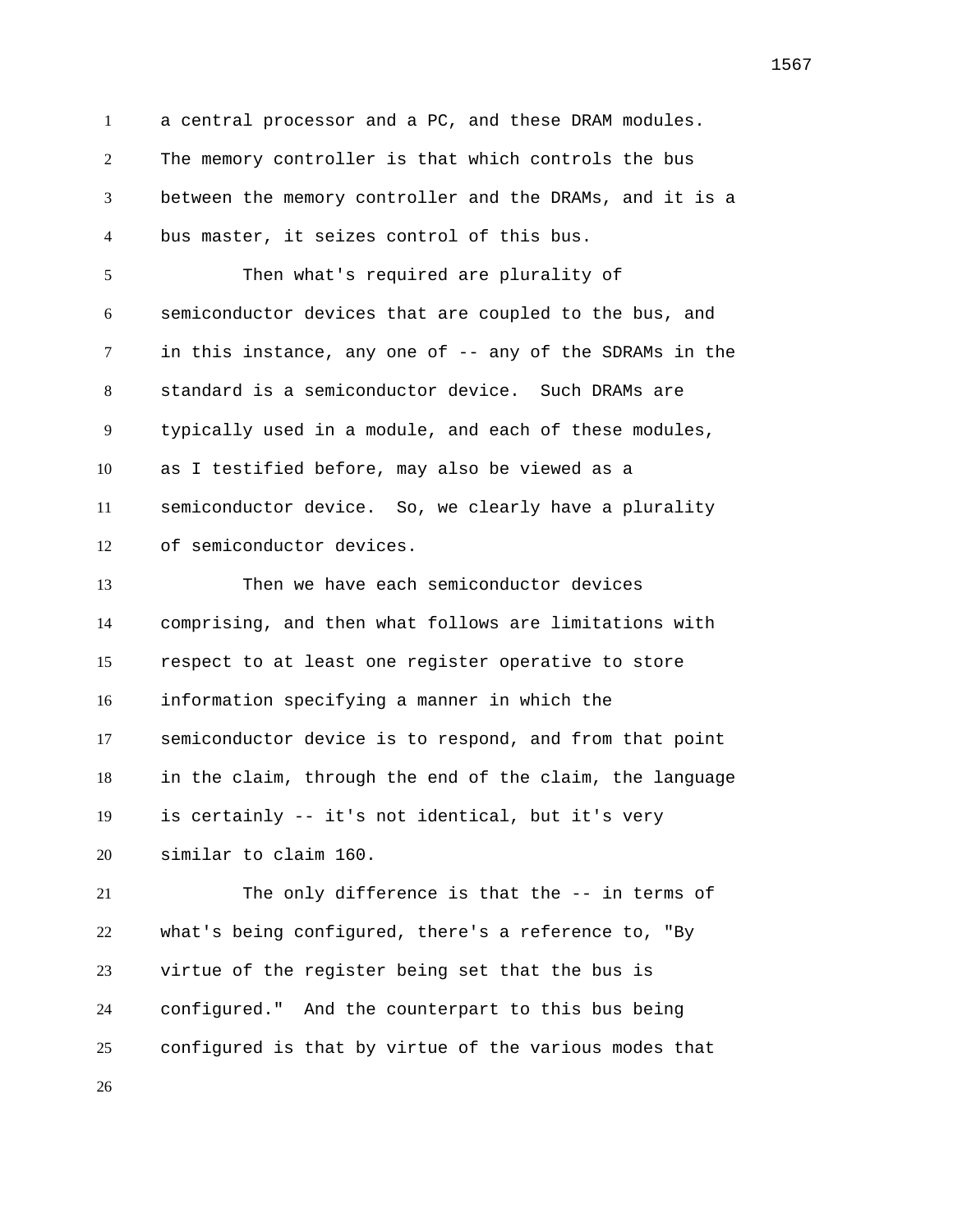are defined by the SDRAM mode register, the time at which information is transmitted over the bus changes. So, as we saw in the animation, depending upon how the cast latency field is set, the timing of information being transmitted over the bus changes. And so the communication protocol for the bus is changed or configured. And other than that characterization, the limitations are very similar, and for the reasons that I explained with respect to claim 60, these limitations are satisfied as well. There's a counterpart to each and every limitation in this claim, in the system that I've described. Q. I believe you also mentioned claim 159. Is that right? A. Yes. Q. And if we could look at claim 159, which is at CX-1504 at page 221. MR. STONE: Your Honor, I believe claims 159 and 168 that were mentioned by the witness as claims that he has opinions on today were not discussed in either his report or his rebuttal report. I think we can probably deal with them here today, but it's possible if he raises things that we couldn't have anticipated, we may find a need for either a further deposition of the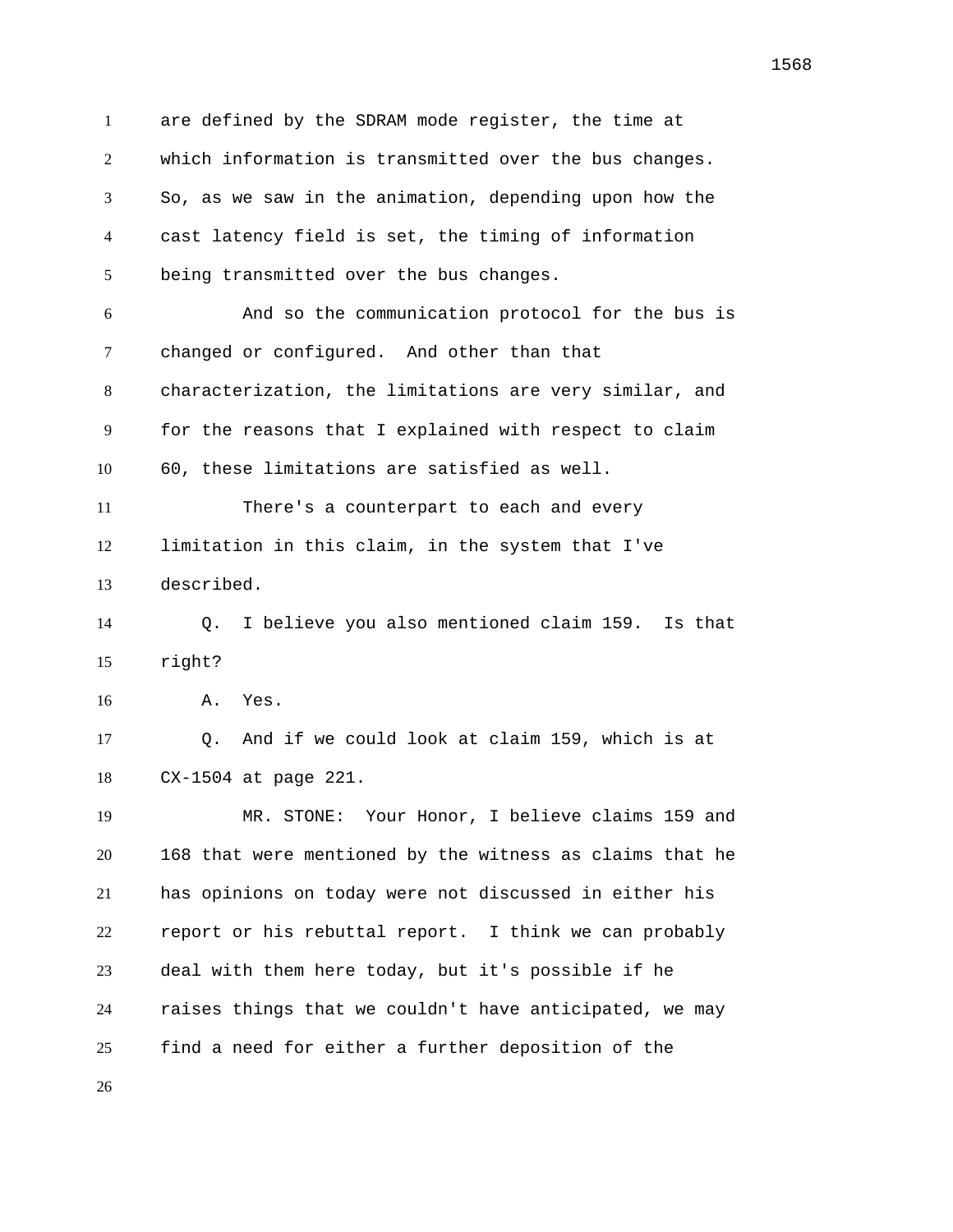witness or a possible delay in questioning him on these, because for some reason, I didn't find those in either of his reports. But I'm prepared to go forward on this with the caveat that I may want to ask you for leave if it turns out we're surprised. JUDGE McGUIRE: I'll give you that opportunity, Mr. Stone. 8 MR. STONE: Thank you, Your Honor. MS. MICHEL: Your Honor, both the claims that we are mentioned, 159 and 168, are in Mr. Nusbaum's rebuttal report at pages 10 and 11, and there was deposition testimony on both claims. JUDGE McGUIRE: Do you want to take a break? MR. STONE: Then I missed them, Your Honor. JUDGE McGUIRE: Do you want to take a break? MR. STONE: No, I'm fine. 17 JUDGE McGUIRE: Then you may proceed, Ms. Michel. 19 BY MS. MICHEL: Q. Mr. Nusbaum, I believe you see on the screen in front of you claim 159 from the '961 application. Could you please just very briefly explain your opinion that this claim would cover a JEDEC-compliant SDRAM. A. Yes. This claim, if one looks at the limitations, they're reminiscent of what we've already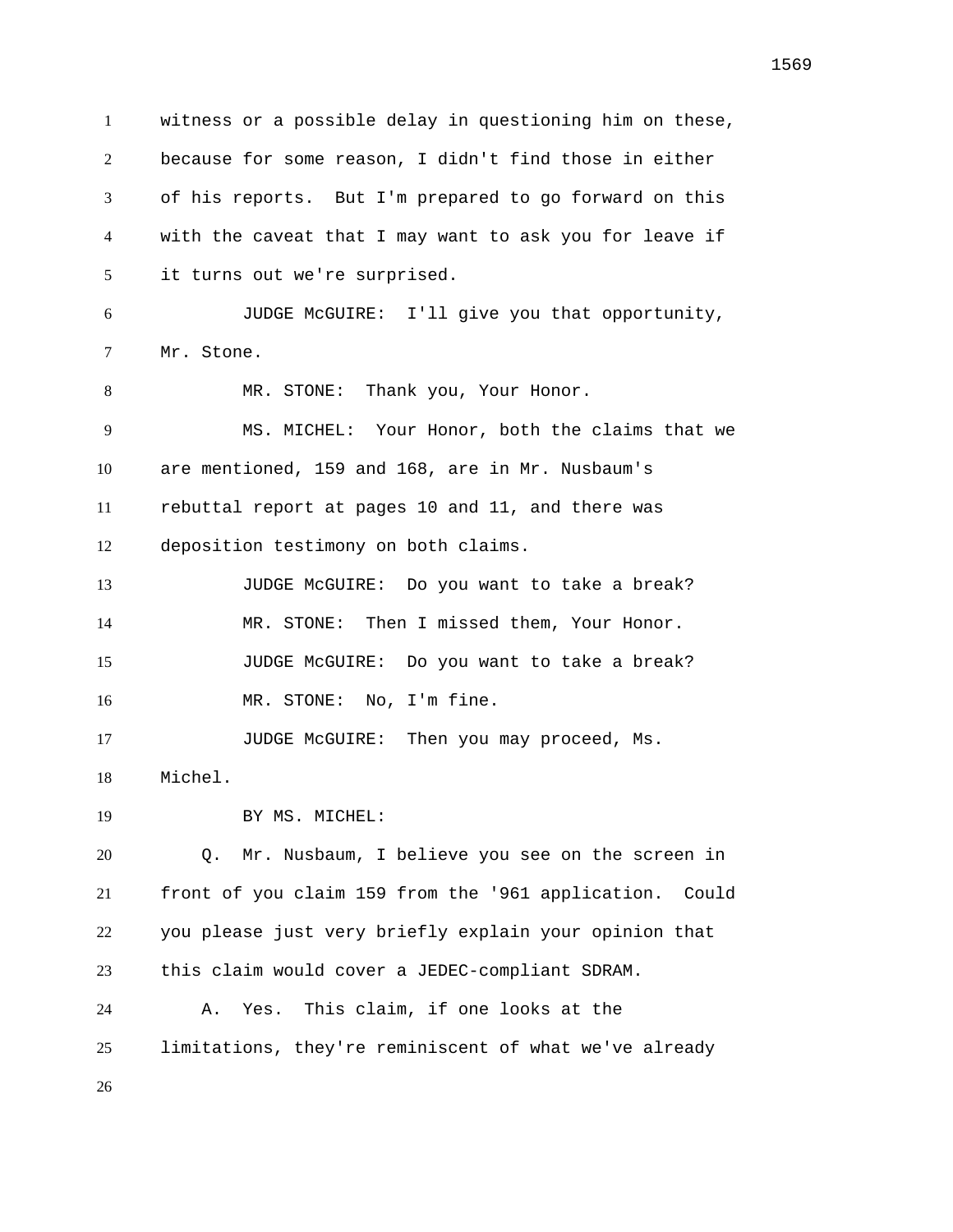talked about in claim 164, except now we're talking about in the context of the computer system of 151. So, this is a dependent claim on 151, and what's added is the register is an access time register operative to store value indicative of an access time for the semiconductor device. The semiconductor device being operative to wait for the access time before using the bus. This is precisely what I already went over with respect to claim 164, and it clearly finds a counterpart in the JEDEC system relying on the latency mode field of the mode register, as I have in the past.

 Q. Do claims 151 and 159 cover SDRAMs themselves? 13 A. Claims 151 and 159 are -- actually they cover a range of devices, including SDRAMs in a computer system context.

 Q. I believe you also mentioned claim 165, if we could see that, please. Could you please briefly explain what this claim covers and how it relates to JEDEC-compliant SDRAM.

 A. Claim 161 defines a method for configuring operation of a semiconductor device in a computer system, and what it is is it defines the inherent method of operating the system that I described in great detail with respect to claim 151, that is the computer system. And what it requires, there's two steps that are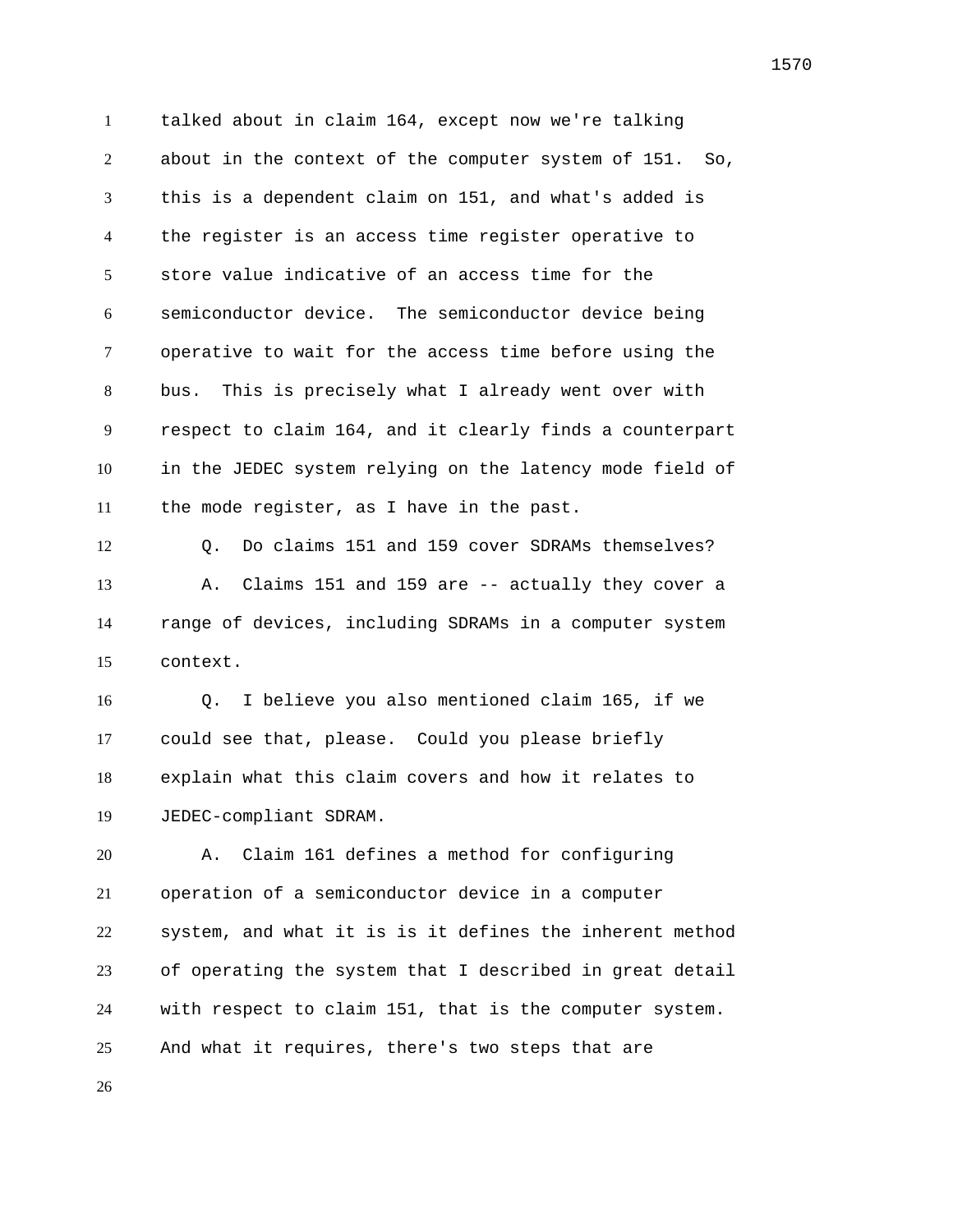required, outputting the value through the bus by a bus master that is coupled with a bus, where the value specifies the manner in which the semiconductor device is to respond to transaction requests, after the semiconductor device is configured.

 I have explained how there's a -- in accordance with the JEDEC standard, there is a value that's placed on the address bus that -- which is ultimately stored in the mode register, and there are multiple manners in which the semiconductor device, that is in this case the SDRAM, is to respond. Those values, as per the second step, are written to the SDRAM mode register, thereby conforming with the step of writing the value to a register in a semiconductor device.

 Q. And if we could please look at claim 168. Mr. Nusbaum, could you please explain your opinion regarding the relationship of claim 168 with JEDEC-compliant SDRAM.

 A. Yes, claim 168 is dependent upon the method of claim 165, and it is, again, analogous, although not identical, to the claim 164 that we looked at, but this time in method format. Claim 168 requires that the value specifies an access time for the semiconductor device, the method comprising the further step of the semiconductor device waiting for the access time before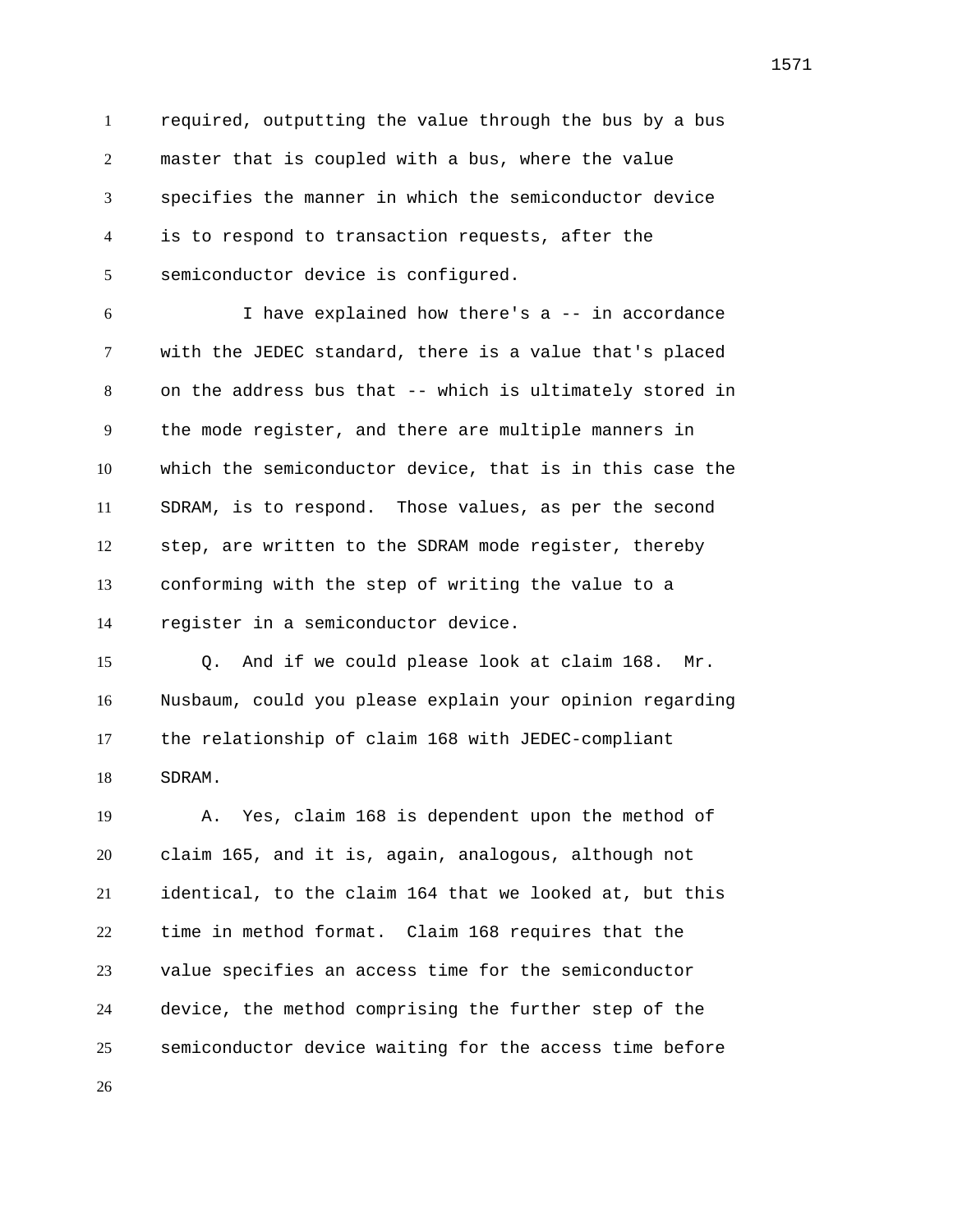waiting to respond to the access bus that requires the semiconductor device.

 So, this step will inherently flow from the result of loading the cast latency field, and we saw on the animation the waiting of the access time before using the bus. Q. Okay, Mr. Nusbaum, have you identified any other Rambus patent applications pending prior to June 1996 that in your opinion contain claims covering the programmable cast latency feature of JEDEC-compliant SDRAMs? A. Yes. Application serial number 469,490. Q. When was the '490 application filed? A. The '490 application was filed on June 6th, 1995. Q. What's the relationship between the '490 application and the '961 application that we just talked about? A. The '490 application is a continuation application of the '961 application. Q. Did Rambus file claims in the '490 application which are similar to claims in the '961 application? A. Yes, Rambus did. Q. And which claims were those? A. Those claims are claims 183 to 185.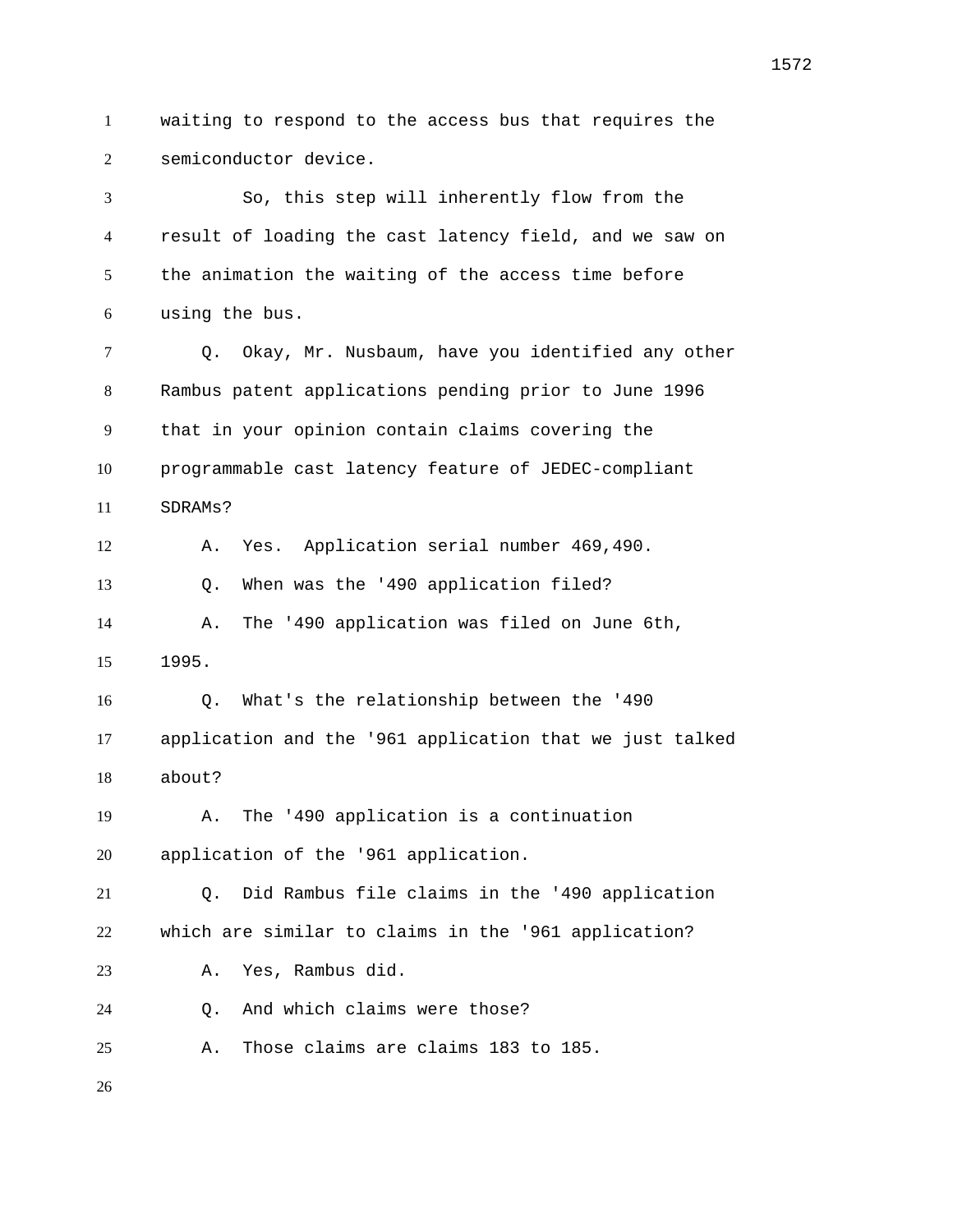Q. And did Rambus file those claims in the June 23rd, 1995 amendment? A. Yes, Rambus did. Q. Is the amendment -- is the document on the screen the amendment to which you just referred? A. Yes, it is. I referred to the date of the amendment by virtue of the certificate of mailing date that's June 23rd, 1995. Q. In your opinion, do claims 183 to 185 that you mentioned also cover the use of a SDRAM compliant with JEDEC Release 4? A. Yes, I believe they do. Q. Could you please explain the basis for your opinion with regard to how claim 184 of those three covers a JEDEC-compliant SDRAM. A. Yes, I would be glad to do that. I've prepared a blow-up exhibit, which will aid in that demonstration. Q. All right, we will be using a claim chart in the demonstrative previously marked DX-15. I believe it's at page 4 in my package. Mr. Nusbaum, Your Honor, may Mr. Nusbaum step down and approach the board? JUDGE McGUIRE: Yes, go ahead, Mr. Nusbaum. BY MS. MICHEL: Q. Thank you.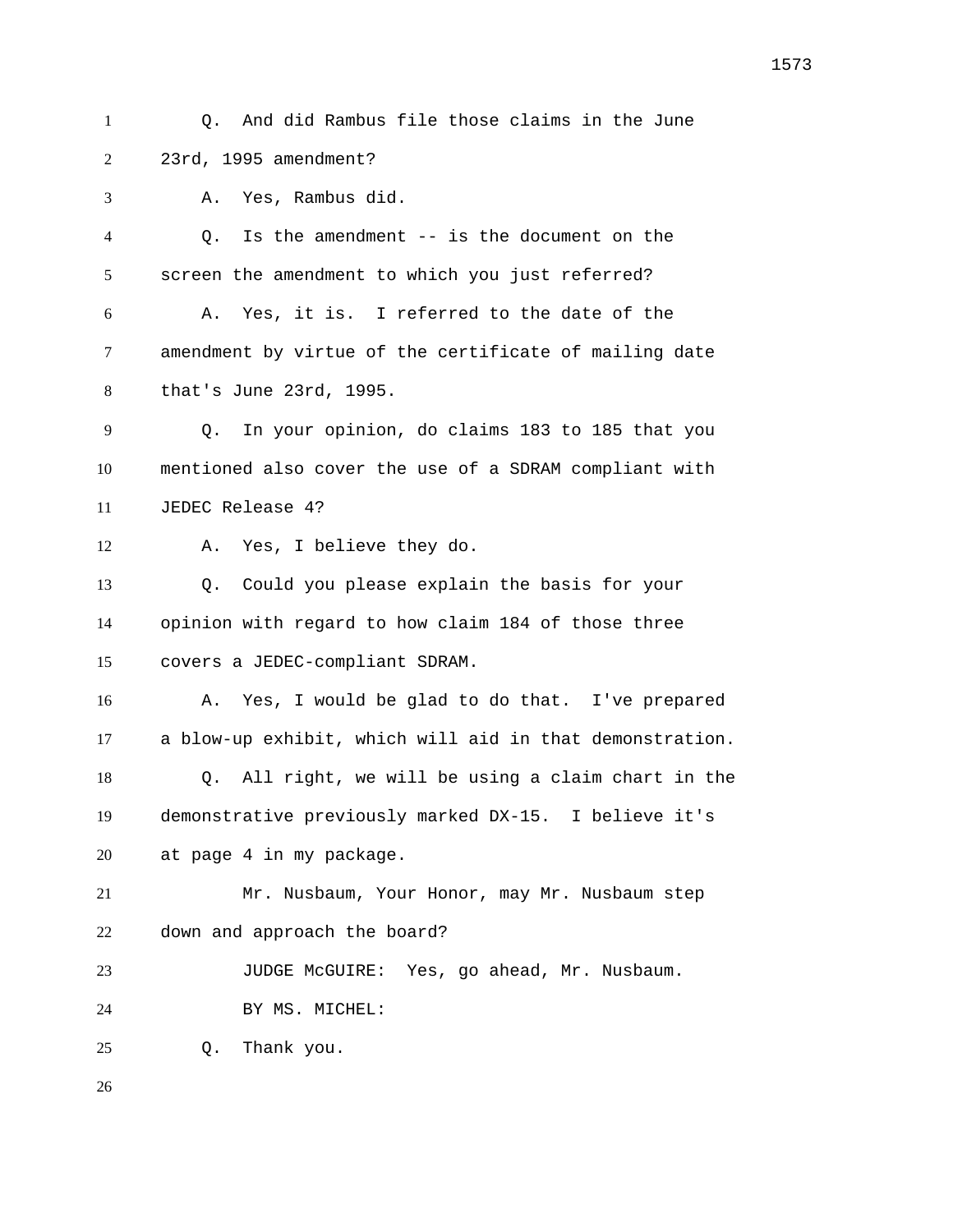A. Once again, in order to demonstrate that a claim covers a JEDEC-compliant SDRAM or any other product that's necessary to -- after giving claim in this case its broadest reasonable interpretation, find that there is a counterpart in the product you're comparing for each and every limitation in the claim. In order to demonstrate that the claim literally covers the product. With respect to a semiconductor device having an access time that's programmable, the SDRAMs in the Release 4 are semiconductor devices, and the programmable cast latency field provides that they have an access time that's programmable. Then what is required is at least one pin for coupling the semiconductor device to a bus, that must be present, it can be seen from many of the DRAM block diagrams in Release 4, I've identified one in this chart, and there are various DRAM pins that are coupled to address, data and control bus lines. Then what we have is in the final claim paragraph, at least one access time register was operative to store a value indicative of the access time for the semiconductor device. And this language, in this paragraph, is very reminiscent of what we looked at before, and this access time register finds correspondence in the SDRAM mode register, particularly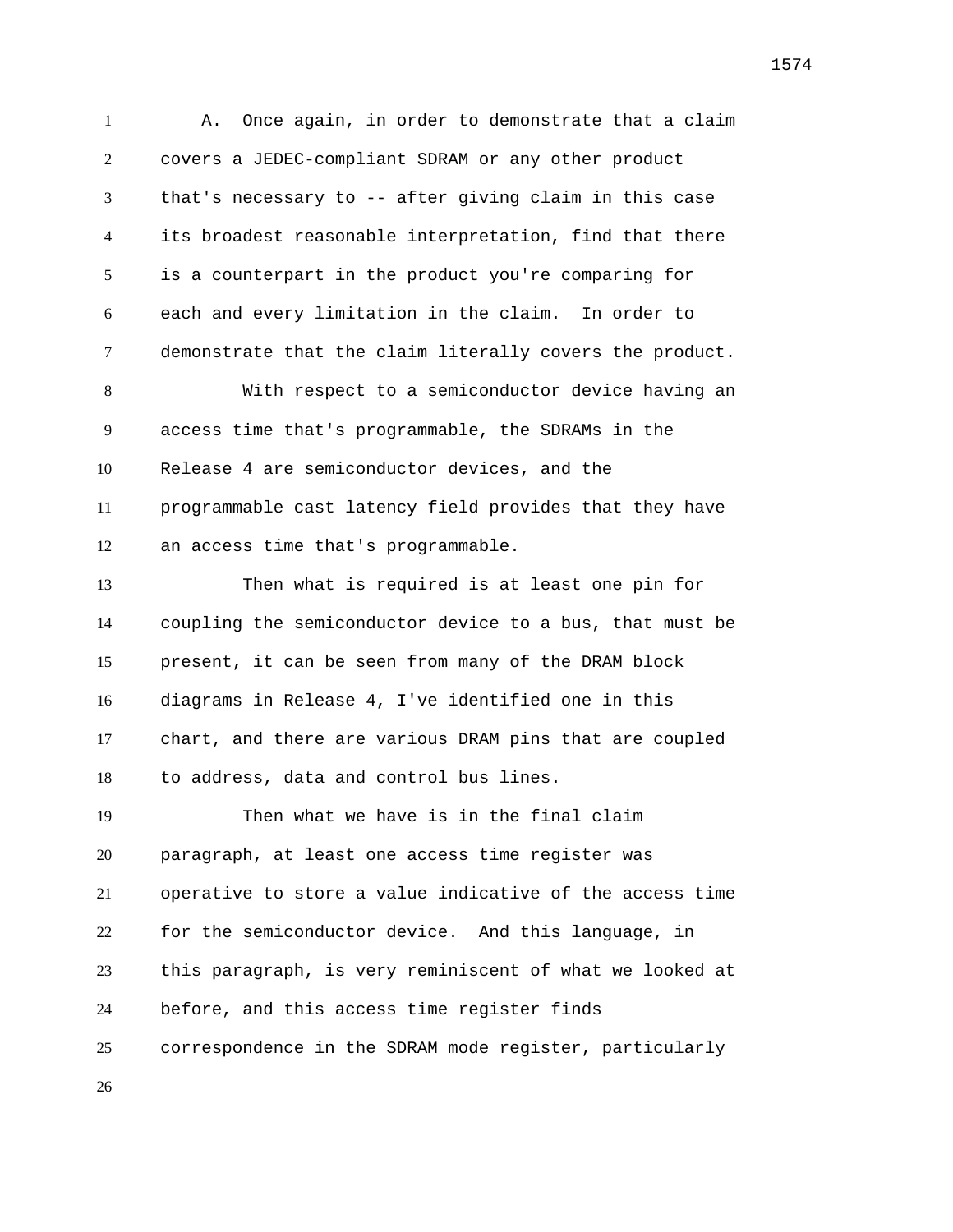noting the information that's stored there defining latency.

 The value has to be received by the memory device from the bus. This chart reads form the bus, but I believe that to be a typographical error that probably occurred on my end. The semiconductor device storing the value and in the access time register, the semiconductor device thereafter being operative to wait for the access time before using the bus in response to a request, specifying the semiconductor device. And once again, the values are stored in this cast latency field indicative of programmable access time that causes the SDRAM to wait for the access time before using the bus in response to a request, as we saw in the animation during Mr. Rhoden's testimony. Q. Thank you. You can have a seat. Will you please circle the '490 application on the Rambus patent tree. A. (Witness complied.)

 Q. If we could please show on the screen claim 183 from CX-1504. I believe it's approximately page 264 of the exhibit. Mr. Nusbaum, will you please just briefly explain your understanding -- your opinion regarding the relationship between claim 183 here and a JEDEC-compliant SDRAM.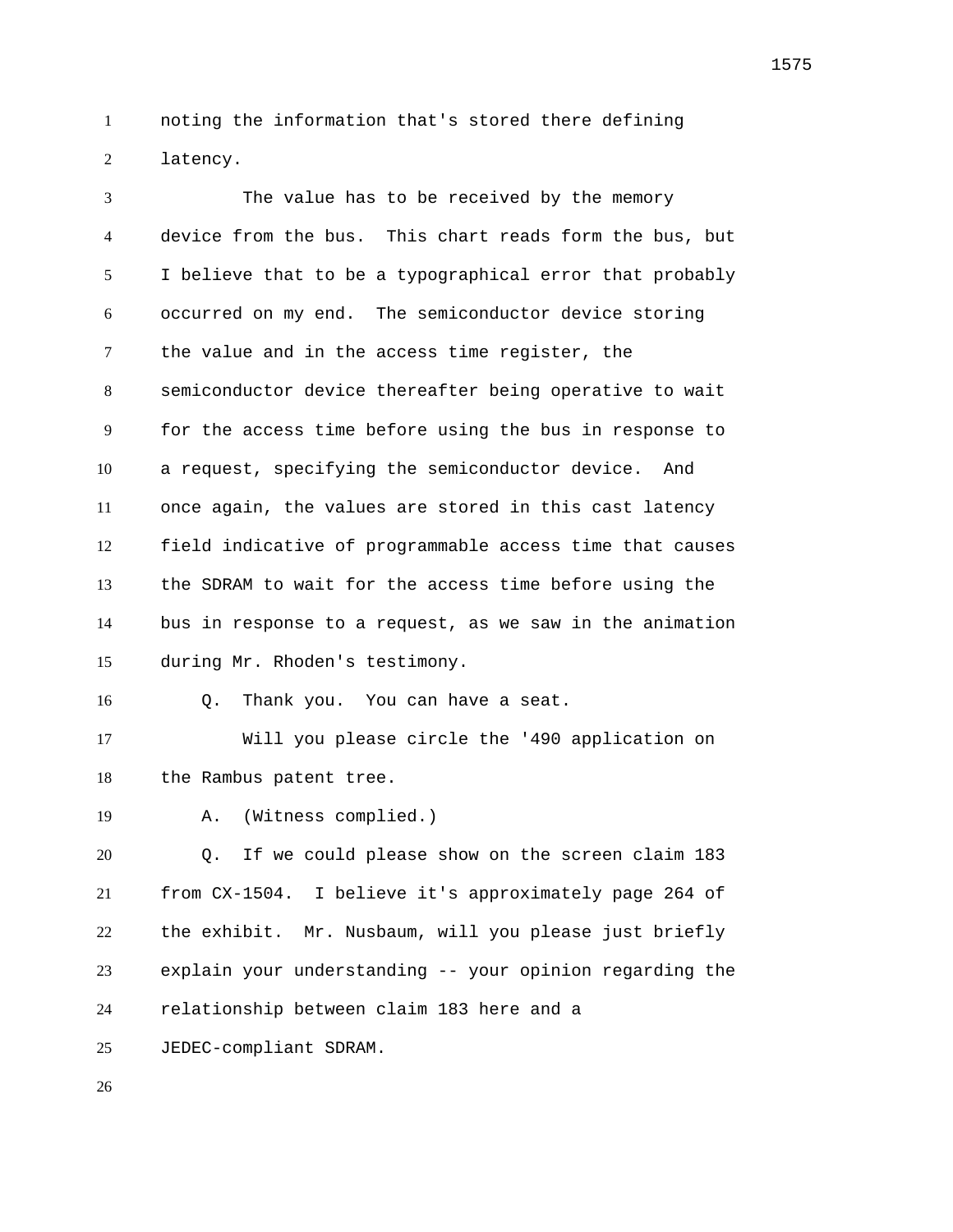A. Yes. Claim 183, as opposed to being directed to a semiconductor device, puts that semiconductor device into a system context, and what's claimed is a computer system that comprises a bus, a semiconductor device that includes an access time register, that stores a value indicative of an access time for the semiconductor device, and then a bus master that stores the value, again, of the access time ratio.

 Q. And if we could turn next to claim 185. If you could please briefly explain your opinion regarding the relationship of claim 185 to JEDEC-compliant SDRAM.

 A. Claim 185 defines a method for programming an access time of a semiconductor device, and claim 185 would define the inherent method of operating such a JEDEC-compliant device. For very much the same reasons that I've testified about previously, there's in the JEDEC-compliant operation, there's a value that is put on a bus, as I indicated, the address bus, by a bus master, which is the memory controller, and the value specifies an access time for the semiconductor device. The SDRAM is the semiconductor device, that value is received in the mode register of the SDRAM, that value as per the writing step is written to the mode register latency field, this is with respect to the access time information, and as we saw in the animation, the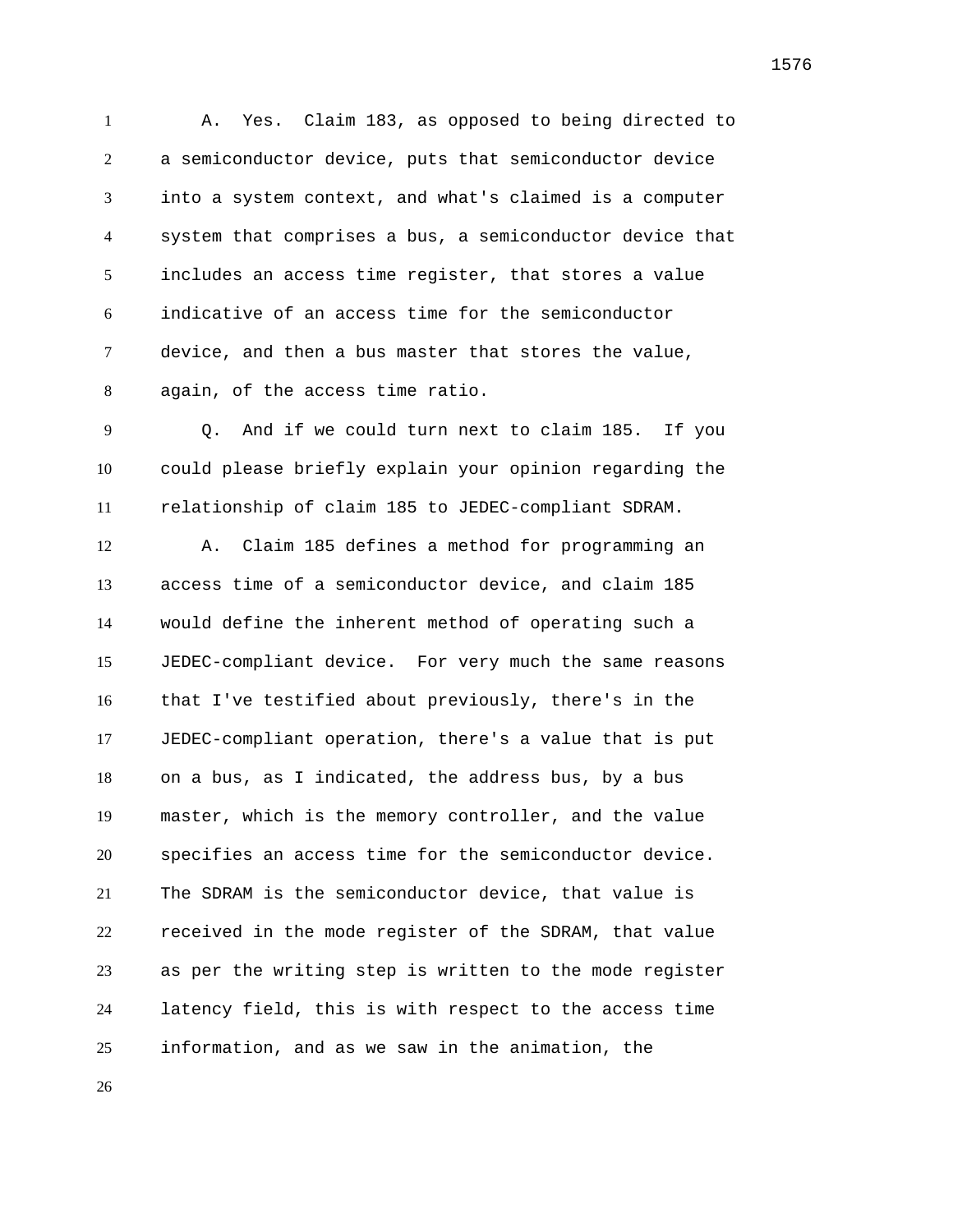semiconductor device, which in this case is the JEDEC-compliant Release 4 SDRAM, responds to requests that specify the semiconductor device by waiting the particular number of clock cycles before using the bus. Q. And how did you interpret the phrase "a request specifying the semiconductor device" that appears in claim 184?

 A. Precisely the same way that I interpreted that language in claim 164, that that language in terms of looking for correspondence in a JEDEC system is broad enough to cover a request or transaction request where a chip select signal is considered part of the transaction request, or whether it's not considered part, but rather by virtue of the chip select signals appearance on the chip select bus at a precise point in time with respect to a read request, that concurrence in time -- the appearance at that particular time of the request specifies the semiconductor device.

 Q. Did Rambus make any representations to the patent office as to what claims 183 to 185 covered? A. In the amendment in which claims 183 to 185 were presented to the Patent & Trademark Office, at page 12, there's an indication that, "Finally, new claim 183 claims the structural cooperation of computer system in which a bus master may program the access time of a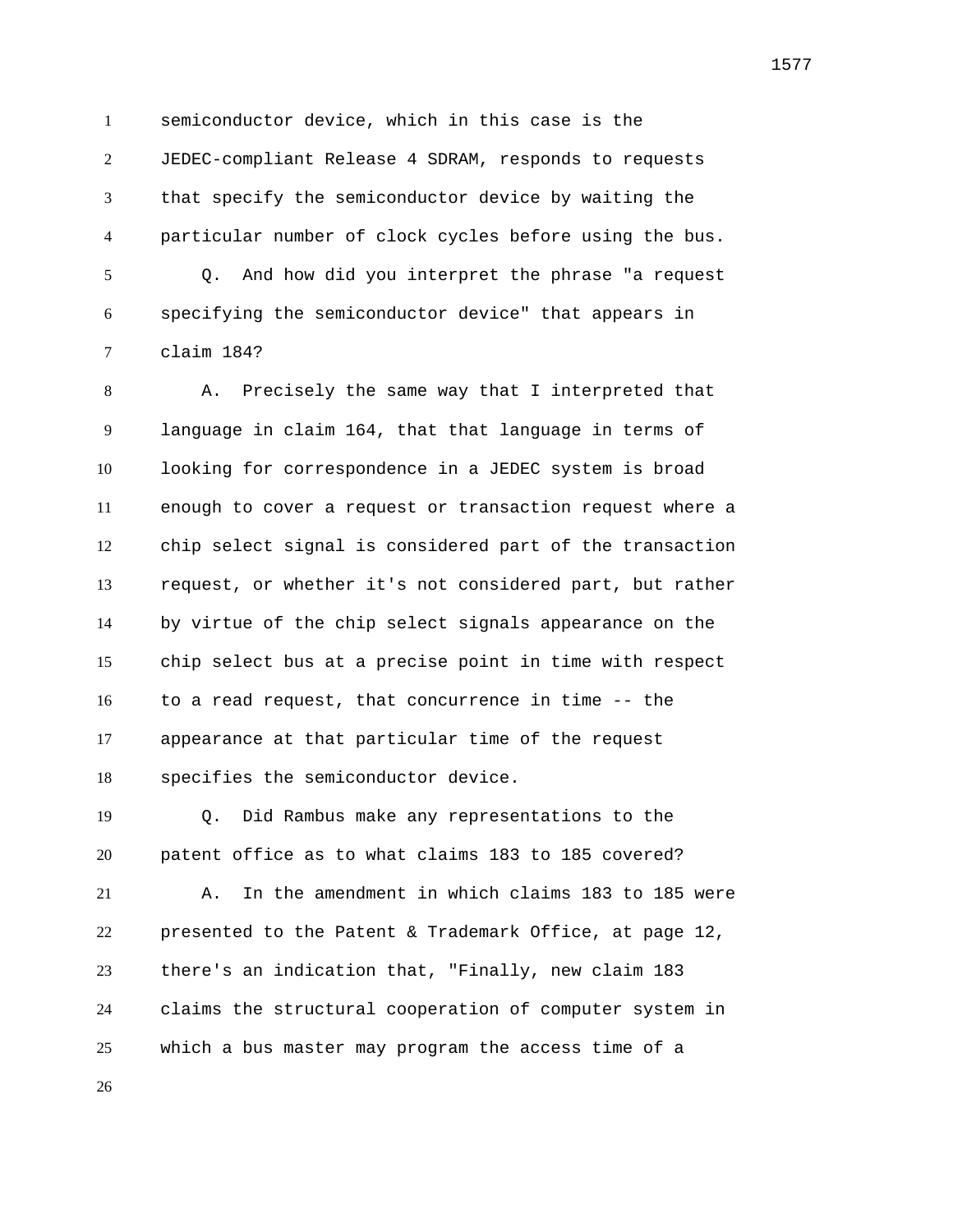semiconductor device coupled to the bus. A new claim 184 claims a semiconductor device having the programmable access time and new claim 185 claims a method whereby a bus master programs the access time of a semiconductor device coupled to the bus." Q. All right, and is the portion on the screen in front of you now the portion that you just read? A. That's correct. Q. What was the examiner's response to the June '95 amendment that contained claims 183 to 185? A. The examiner issued on November 27th, 1995, a restriction requirement, and what the examiner did in the restriction requirement is that he identified claims 169 to 175 as being drawn to a system and method of configuring devices by identification, and identified a group 3 which were claims 183 to 185 that were drawn to a system and method of configuring devices by access time. Q. Is the page of CX-1504 on the screen the first page of the office action issued by the examiner that you just referred to? A. Yes, it is. MS. MICHEL: Your Honor, we request that CX-1504, which is the prosecution history that we've just been discussing, be entered into evidence.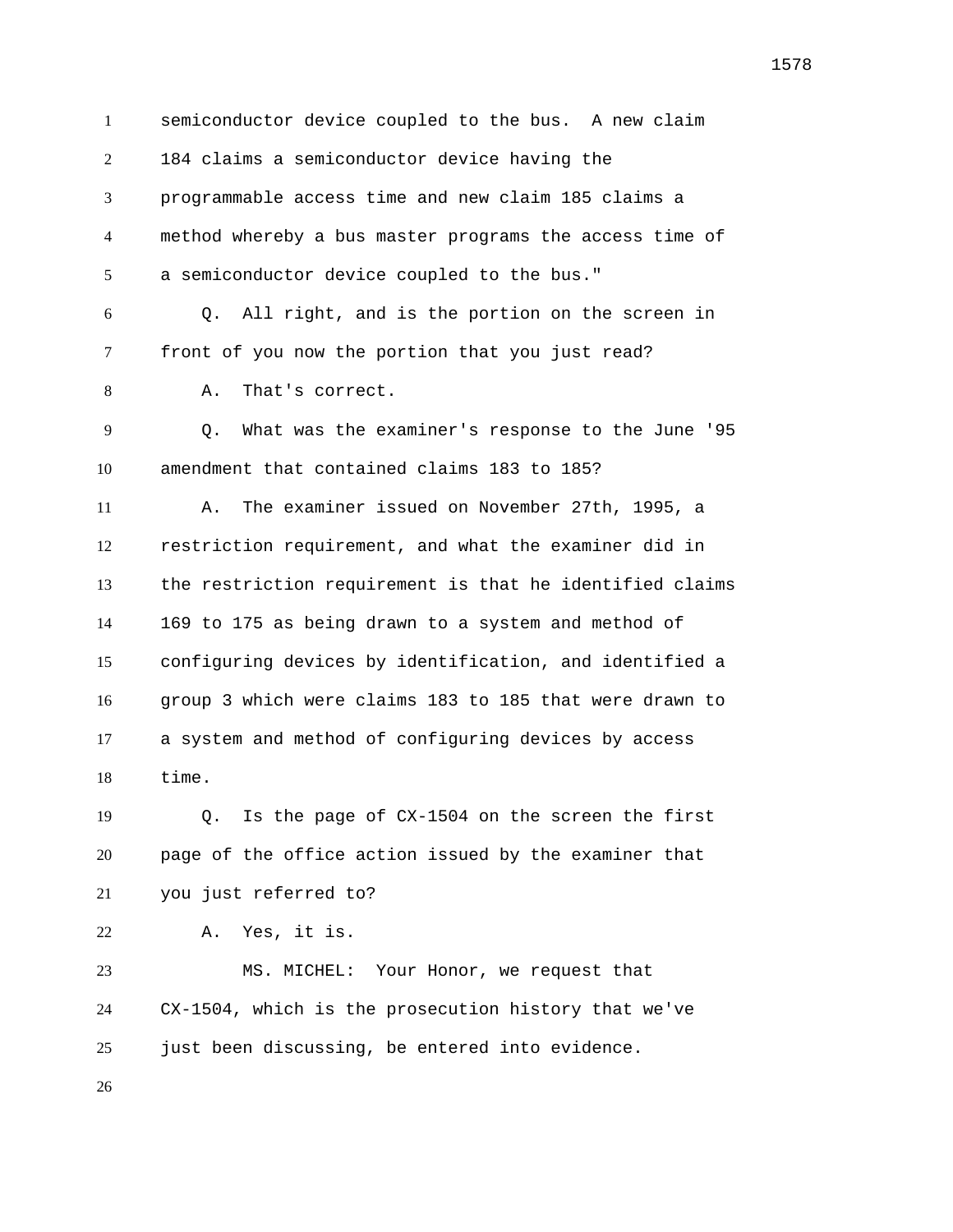1 JUDGE McGUIRE: Any objection?

MR. STONE: No objection.

JUDGE McGUIRE: So entered.

 (CX Exhibit Number 1504 was admitted into evidence.)

 MS. MICHEL: Your Honor, we are about to admit to a new topic, we have approximately 45 minutes left at this point.

 JUDGE McGUIRE: Would you like to take a break now or just go ahead and conclude with this witness on direct? I have no preference.

 MS. MICHEL: Mr. Nusbaum would like to take a break, Your Honor.

 JUDGE McGUIRE: Okay, well then he controls. Then let's say 12:30, why don't we break until 1:45, and then we'll be back in at that time and you can continue inquiring. Hearing adjourned.

18 (Whereupon, at 12:30 p.m., a lunch recess was taken.)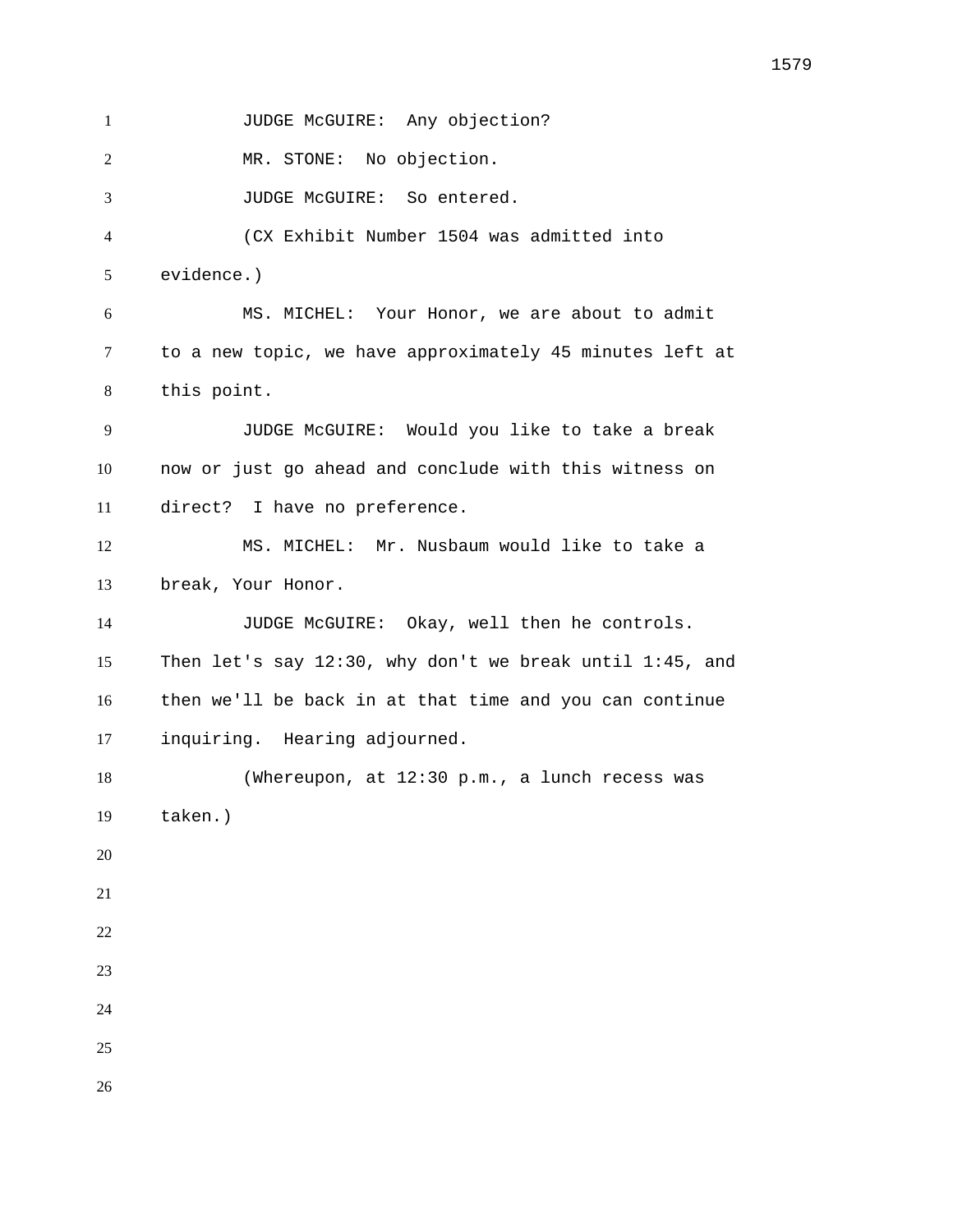| $\mathbf{1}$ | AFTERNOON SESSION                                      |
|--------------|--------------------------------------------------------|
| 2            | (1:50 p.m.)                                            |
| 3            | JUDGE McGUIRE: This hearing is now in order.           |
| 4            | At this time complaint counsel may proceed with its    |
| 5            | questioning of the witness, and there he is, okay. All |
| 6            | right, Mr. Nusbaum, you're still under oath, so would  |
| 7            | you have a seat, please.                               |
| 8            | BY MS. MICHEL:                                         |
| 9            | Your Honor, I would like to clean up one point<br>Q.   |
| 10           | from this morning. In particular, I would like to ask  |
| 11           | the witness to refer to Exhibit 183 of the '490        |
| 12           | application, which is currently on the screen.         |
| 13           | Mr. Nusbaum, could you please explain why it is        |
| 14           | your opinion that this claim covers a JEDEC-compliant  |
| 15           | SDRAM?                                                 |
| 16           | JUDGE McGUIRE: All right, now before you go            |
| 17           | into that, I'm not sure what you mean when you say a   |
| 18           | 183, is that in CX-183 or it's claim 183, right?       |
| 19           | MS. MICHEL: Your Honor, what is shown on the           |
| 20           | screen is claim 183 of the '490 patent application,    |
| 21           | which is $CX$ -- which can be found in $CX-1504$ .     |
| 22           | Okay.<br>JUDGE MCGUIRE:                                |
| 23           | BY MS. MICHEL:                                         |
| 24           | Mr. Nusbaum, if you could please explain your<br>Q.    |
| 25           | opinion regarding the relationship of this claim to a  |
| 26           |                                                        |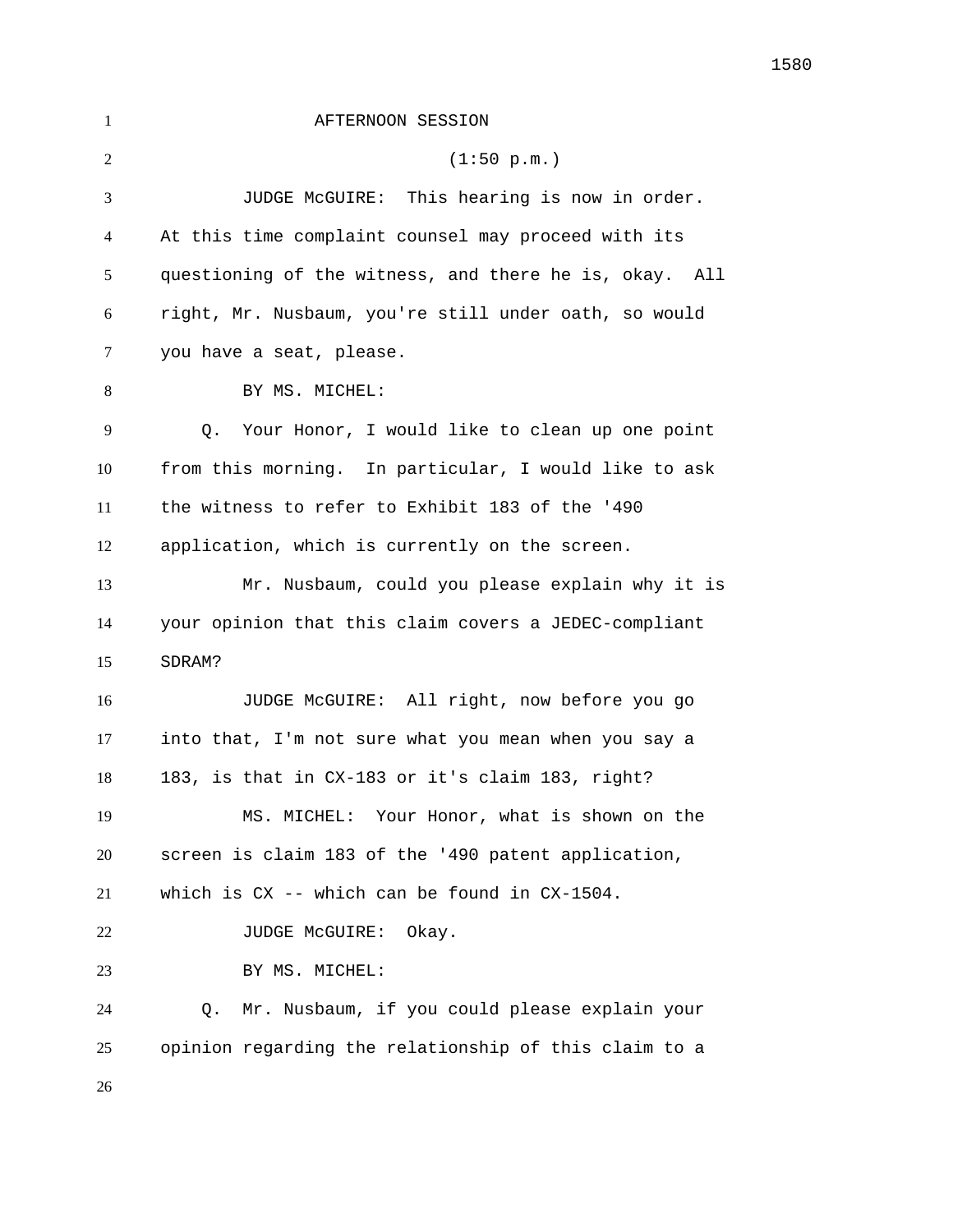JEDEC-compliant SDRAM.

 A. Claim number 183, for reasons that I went into in great detail this morning, covers a JEDEC Release 4 compliant SDRAM for a system for which it was designed to operate as -- and I'll just explain very briefly, as per the block diagram that I was using, DX-4, the computer system would indeed include a bus. The semiconductor device is the -- would correspond to the SDRAM. The semiconductor device comprising an access time register, for the reasons I went into in great detail this morning, there's a mode register which includes a latency field that corresponds to the access time register operative to store a value, and the bus master would correspond to the memory controller. The other limitations that are in the claim closely parallel limitations that I have testified about previously. There is a one-to-one correspondence between elements in this claim and a computer system using a JEDEC-compliant SDRAM.

 Q. And one other clean-up point, Your Honor, I would like to enter into evidence Exhibit CX-1877, that is the Markman brief by Rambus in the Rambus versus Infineon litigation to which Mr. Nusbaum relied on the definition of transaction request in that exhibit.

25 JUDGE McGUIRE: Objection?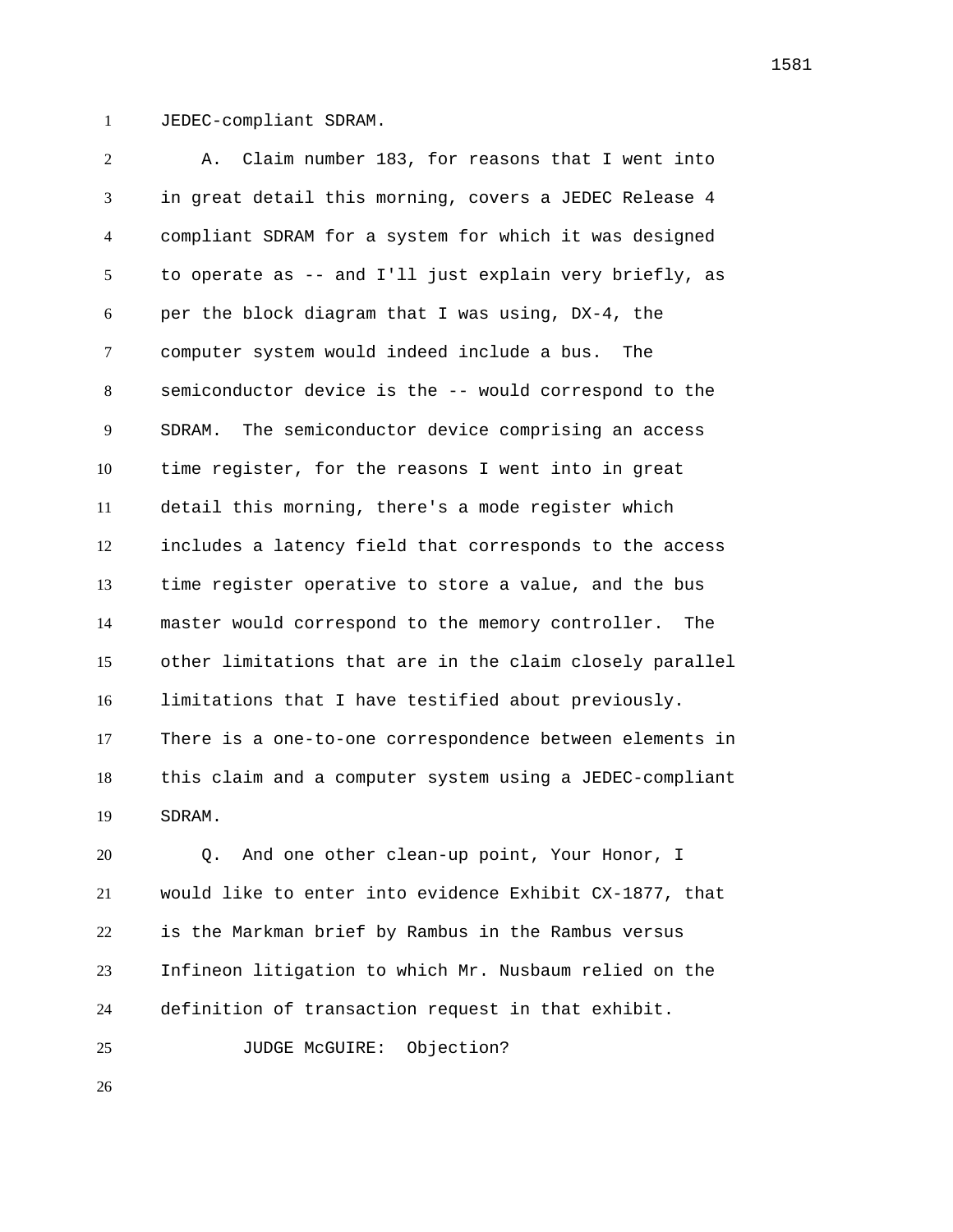MR. STONE: Your Honor, yes, I don't believe briefs properly should be admitted into evidence in that fashion. The court should take judicial notice of filings that are made in other proceedings, but I don't think there's any basis for introducing briefs into evidence as such. JUDGE McGUIRE: I agree, sustained. I'll take any notice of it, but I'm not going to enter it into evidence. 10 BY MS. MICHEL: Q. Mr. Nusbaum, have you identified any Rambus patent application pending before June 1996 which contains claims that in your opinion cover a phase locked loop related JEDEC proposal for SDRAM? A. Yes, I have. Q. Which patent application was that? A. It's patent application serial number 847,692. Q. What's the relationship between the '692 application and the original '898 application? A. The '692 application is a divisional application of the original '898 application. Q. When was the '692 application filed? A. I believe it was filed March 5th, 1992, although I can't read on my copy of the first page of the prosecution history.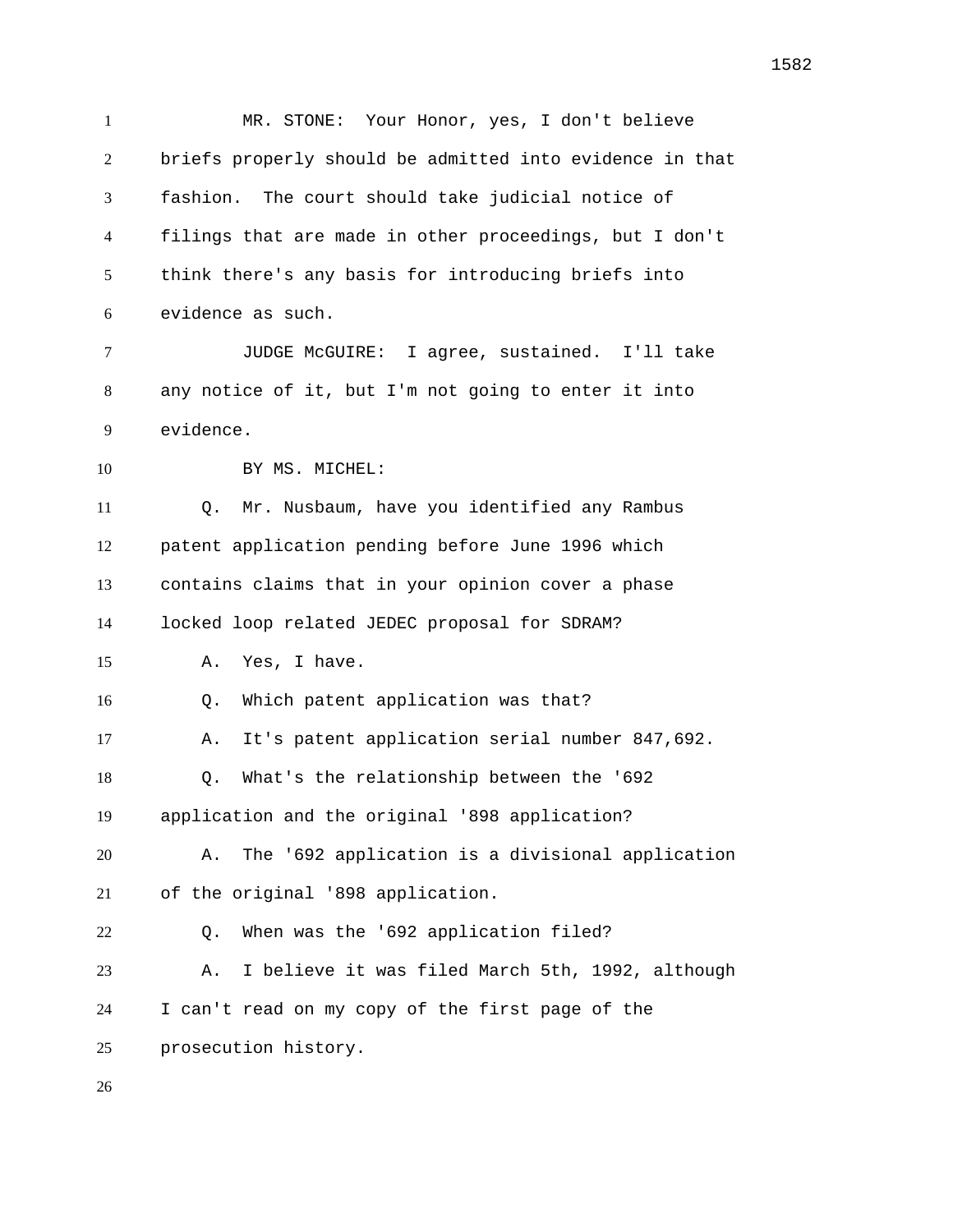Q. All right, I would like to ask you to refer now to the document on the screen, which is CX-1502. Do you recognize this exhibit? A. Yes, I do. Q. What is it? A. This exhibit is a copy of the prosecution history before the United States Patent & Trademark Office of Rambus U.S. Patent 5657481 which includes the prosecution history of the application I just identified, application 847,692. Q. Did the original claims in the '692 application cover a phase looped lock proposal for a JEDEC-compliant SDRAM? A. No, they did not. Q. Could you please explain why not. A. The original claims in application 847,692 included claims 73 through 81. Those claims I've commented on before and expressed the opinion before that they did not cover a JEDEC-compliant SDRAM, and what's defined in claim 73 is a bus subsystem in which there's a clock generator that's connected to the first end of a bus clock line to generate early clock signals, and signal return means at the second end of said bus clock line to returns at early bus clock signals to said first end of said bus as corresponding late bus clock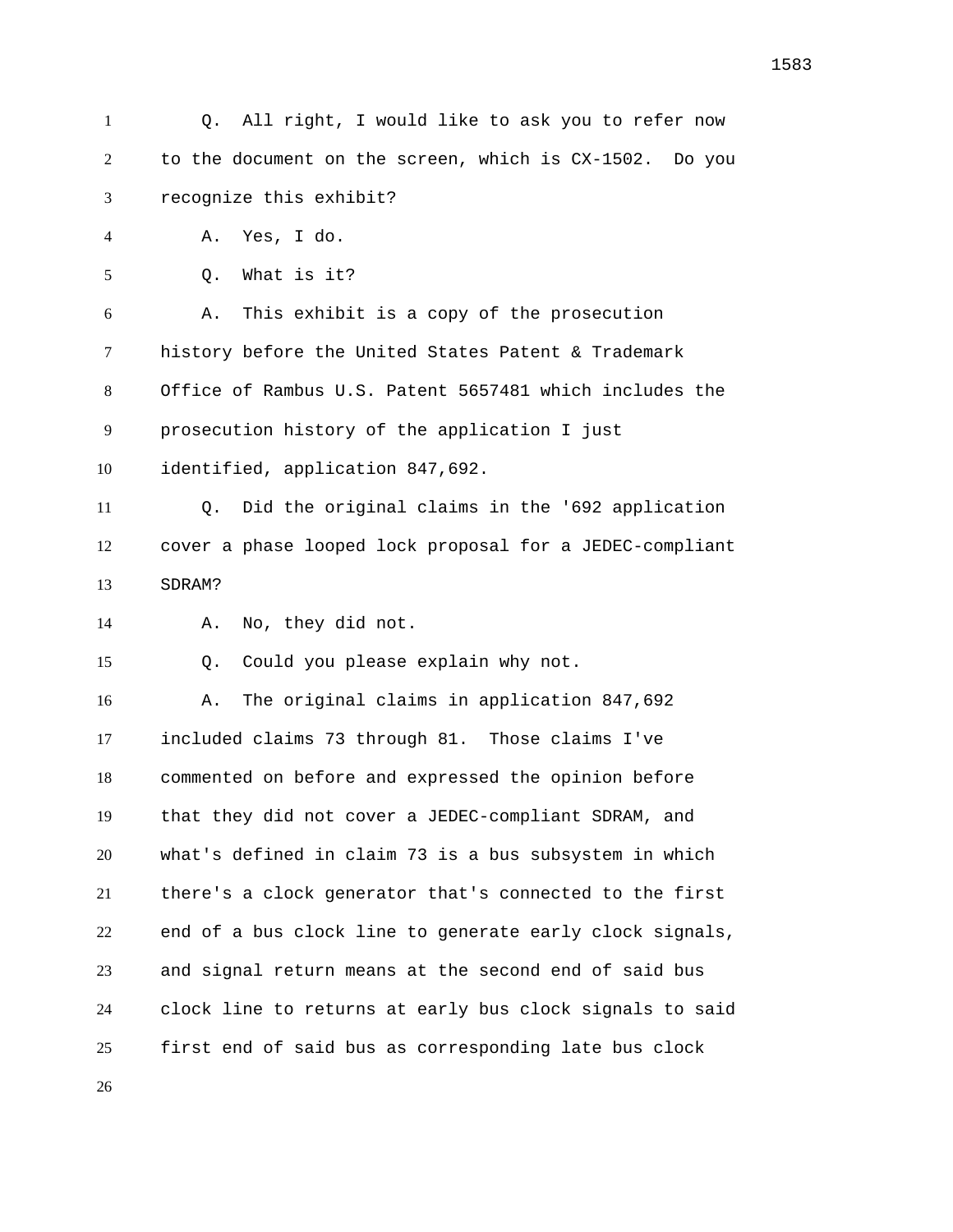signals, and this is the loop clock system that I've testified that it is not utilized in a JEDEC-compliant system. Q. Did Rambus at some point cancel the original claims and replace them? A. Yes. Q. And do you recall approximately when that was? A. That occurred on June 28th, 1993. Q. And did that occur in a preliminary amendment which I believe is at page 208 of the Exhibit 1502? A. Yes, it did. On page 4 of the preliminary amendment, to be specific. Q. In your opinion, do any of these claims in this preliminary amendment cover a PLL proposal for SDRAMs? A. Yes. Q. And which claim, in your opinion, meets that criteria? A. Claims 151 and 152, 166 and 167. Q. Is the claim 151 to which you just referred the claim now shown on the screen? A. That is correct. Actually, I better back up a second, the claims I identified, 151 and 167, were introduced in a subsequent amendment. I did intend to identify them, but not in the context of this amendment. Q. In what way does claim 151, now on the screen,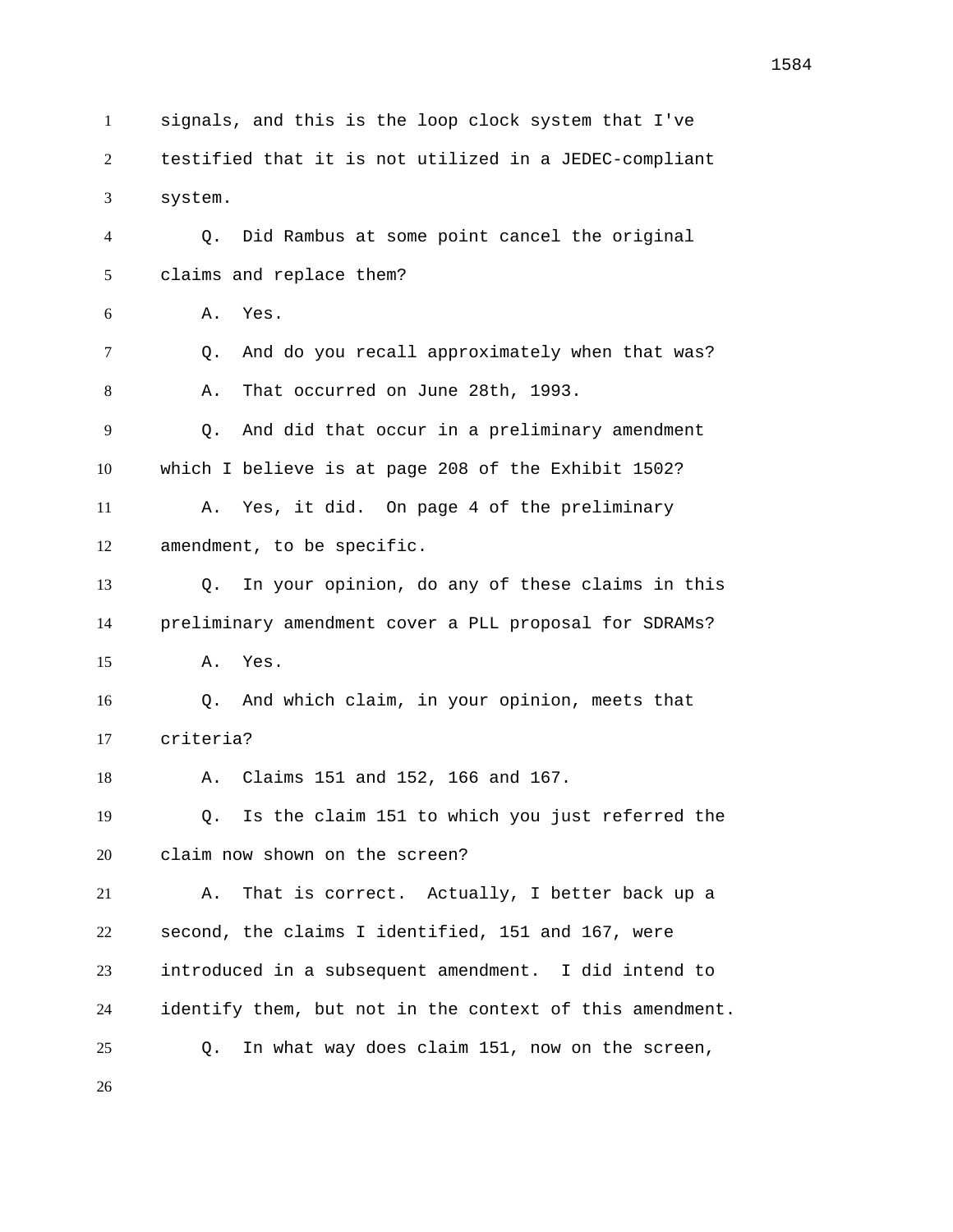differ from original claim 73?

| $\overline{2}$ | Claim 151 differs from claim 73 in a lot of<br>Α.        |
|----------------|----------------------------------------------------------|
| 3              | ways, all the limitations relating to the early clock    |
| $\overline{4}$ | signal and the signal return means have been eliminated. |
| 5              | There's a completely different device that's claimed     |
| 6              | that's unrelated to claim 73. And when one can see part  |
| $\tau$         | of the accommodation that's required is a phase locked   |
| 8              | loop, and then the acronym for the phase locked loop,    |
| 9              | PLL is defined as being part of the memory device.       |
| 10             | Was claim 151 as shown on the screen amended at<br>Q.    |
| 11             | some point?                                              |
| 12             | Yes, it was. It was amended in October of '95.<br>Α.     |
| 13             | Okay, let's take a look at that amended version<br>Q.    |
| 14             | of claim 151. Excuse me one moment.                      |
| 15             | Just generally, when an applicant amends a claim         |
| 16             | in an amendment submitted to the patent office, what is  |
| 17             | the significance in the fact that some lines in the      |
| 18             | amended claim are underlined?                            |
| 19             | The underlining of words in a claim and<br>Α.            |
| 20             | amendment -- in an amendment, are an indication that     |
| 21             | those words have been added to the claim.                |
| 22             | And what is the significance to the fact that<br>О.      |
| 23             | some words may be bracketed in an amended claim?         |
| 24             | The bracketed terminology is claim terminology<br>Α.     |
| 25             | that appeared in the earlier version of the claim that   |
| 26             |                                                          |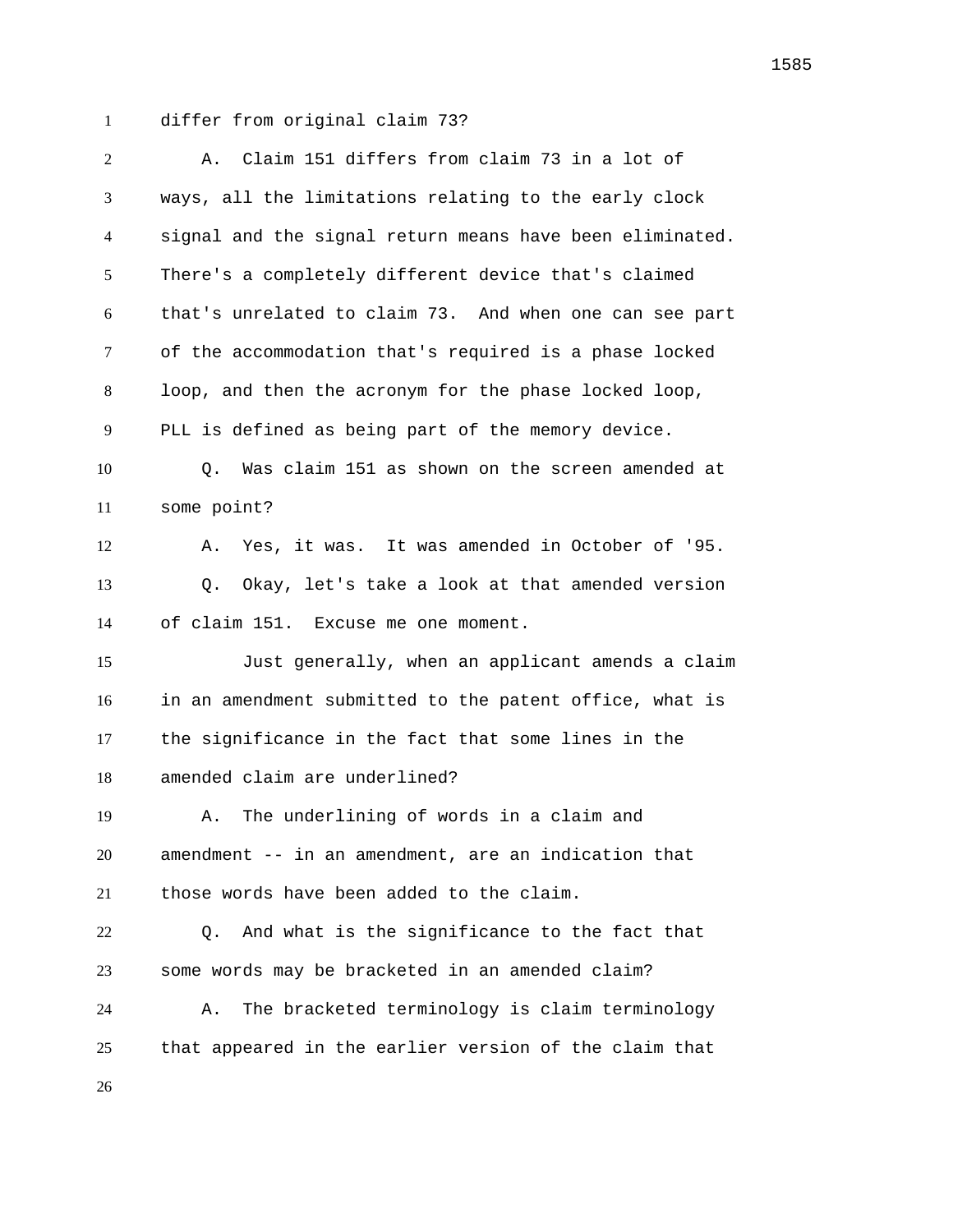has been deleted.

 Q. And is the version of claim 151 now on the screen the amended version to which you just referred? A. Yes.

 Q. How does it differ from the earlier version of claim 151?

 A. Well, it differs in a number of respects. The terminology at the very end of the claim, wherein the memory array, the clock signal receiving circuit, and the PLL, all reside on a single semiconductor chip has been added, and there have been other changes that have been made as well, such as the language performing has been -- performing memory operations has been changed to controlling memory operations.

 Q. Mr. Nusbaum, I would now like to ask you to refer to exhibit previously marked JX-21, it is a set of JEDEC minutes. Do you recognize that exhibit, JX-21?

 A. I can't say that I can read what's on the screen, but --

Q. There you go.

 A. Yes, these are JEDEC minutes of meeting number 72, the meeting took place on September 13th, 1994, and this exhibit includes an attachment that's designated attachment AA that includes a phase locked loop related presentation by NEC.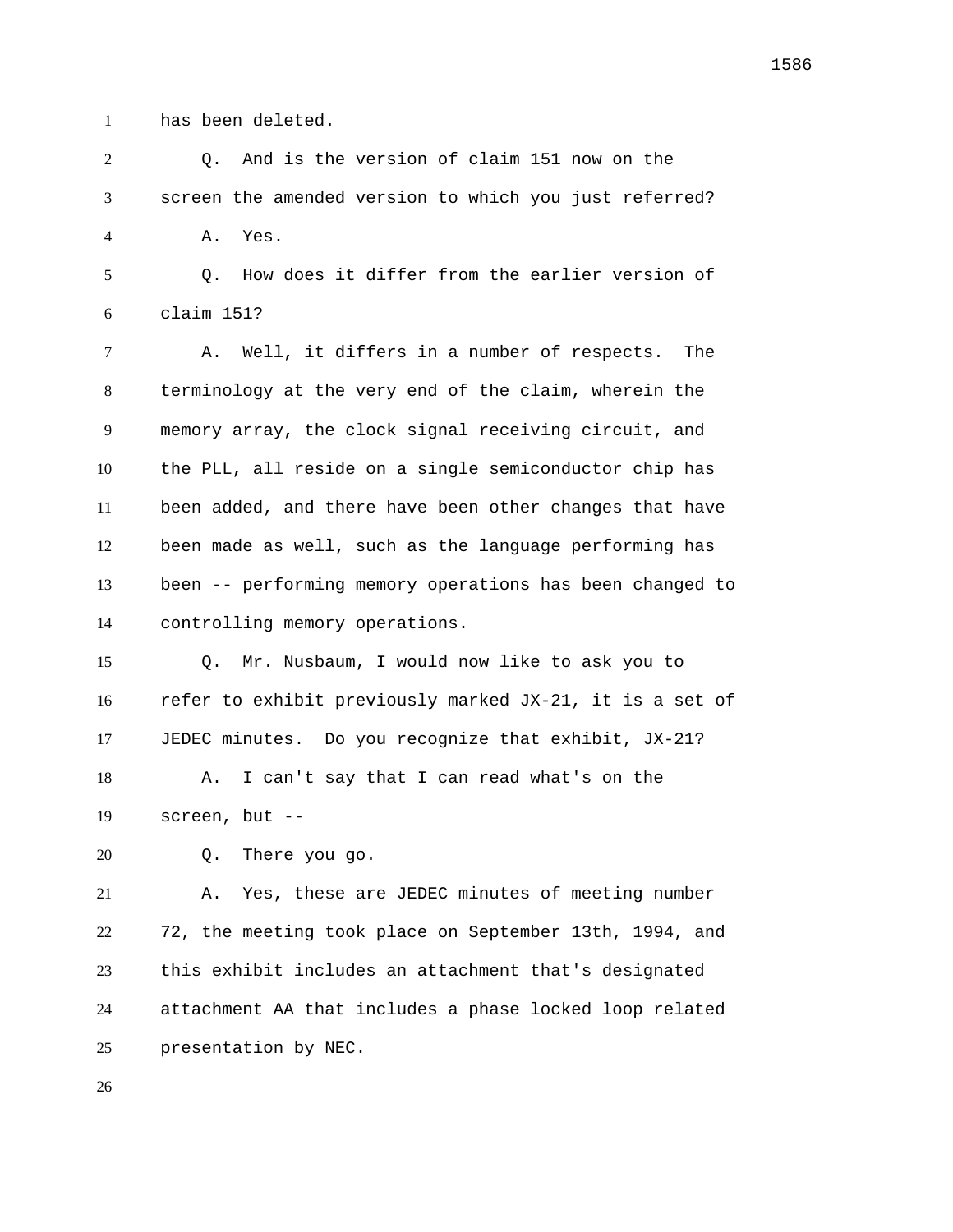Q. Did you review that proposal relating to phase locked loop?

A. Yes, I did.

 Q. In particular, with regards to the page of the proposal now shown on the screen, what's your understanding of what's shown here?

 A. The proposal that's shown here, just to put it in context, two pages earlier in the proposal, at least I believe it's two pages earlier, there is a -- there is a mode register shown for an SDRAM, so that we know that the proposal relates to SDRAM. This particular mode register has got a bit in position 11 that is a PLL enabler. And going back to the page that you directed my attention to, this page shows the details of the operation of the PLL enabled mode. There is an indication that this PLL is on-chip, because it says, "on-chip-PLL." There is a block diagram that shows SDRAM operation without PLL and then with PLL. And with respect to the operation with PLL, what's shown is an external clock signal that's coming in on the left-hand side, and there is an internal clock that's generated that's labeled ICLK. That's output from the PLL, as shown, and the PLL, phase locked loop, operates, as you can see, in the timing diagram, to synchronize in time the external clock signal that's shown with the internal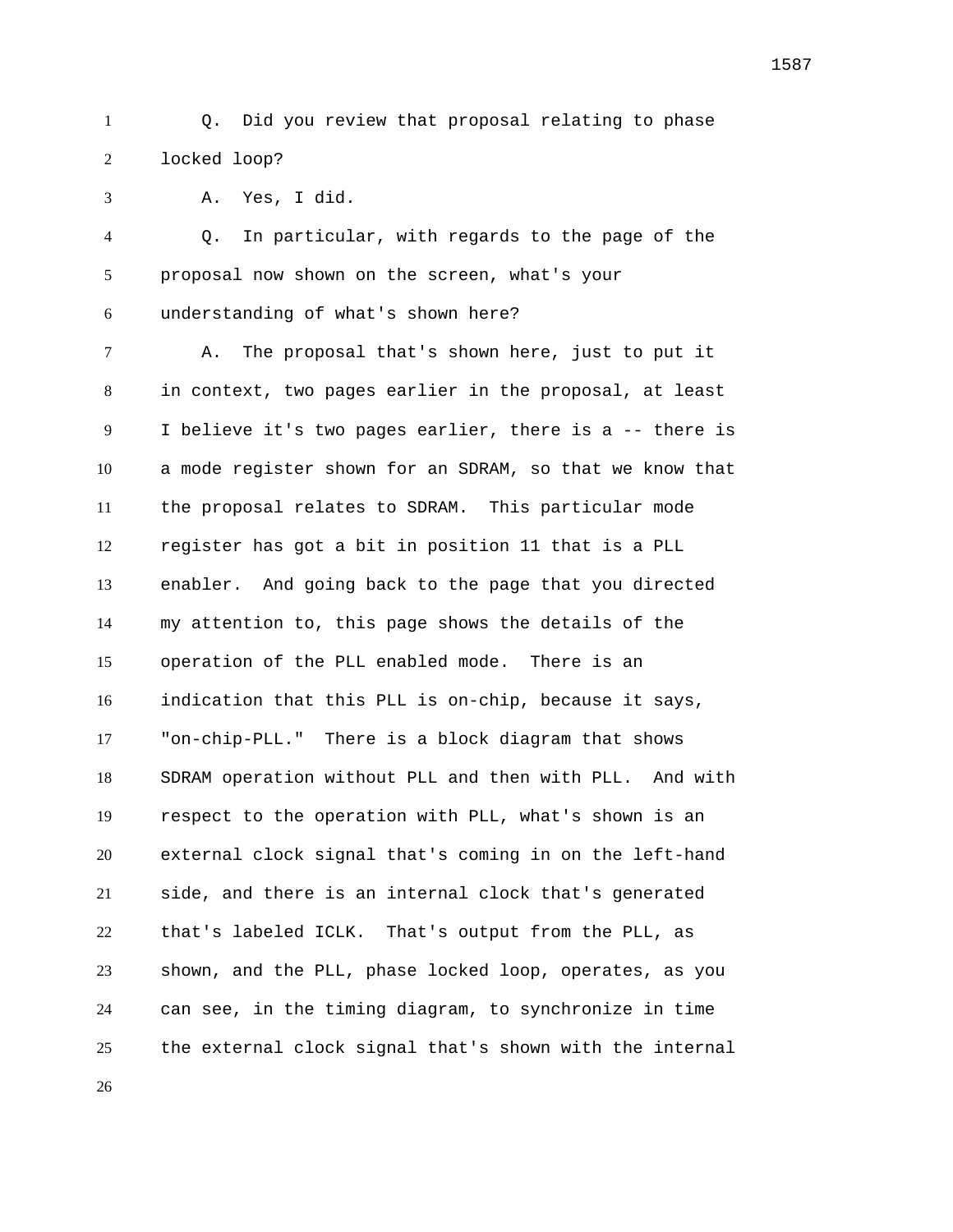clock, and it does that by variably delaying the internal clock, and you can see the delay in the internal clock by comparing the two timing diagrams.

 Q. All right, and now I would like to ask you to turn to a demonstrative, which we've previously marked DX-16, and it has the -- it is the first page of DX-16, and it has the title Phase Locked Loop Proposal for JEDEC-Style SDRAM Memory System. Mr. Nusbaum, could you please explain your understanding of this exhibit? A. Yes. I generated this block diagram exhibit and had its accuracy confirmed by Dr. Jacob, the FTC's technical expert. The bottom of the block diagram is essentially the same as the block diagram in DX-4, I believe it was, that we talked about with respect to cast latency and the mode register.

 And as I explained previously, this -- the bottom of the block diagram which shows the memory controller and the DRAM modules was taken from Dr. Jacob's expert report for showing a typical JEDEC-style SDRAM memory system. The blow-up of the DRAM that's shown on the top portion of the diagram, if one looks at both the mode register page that we talked about earlier, there is an indication of that mode register from the NEC proposal at the very top of the block diagram, and then the PLL proposal that's shown on the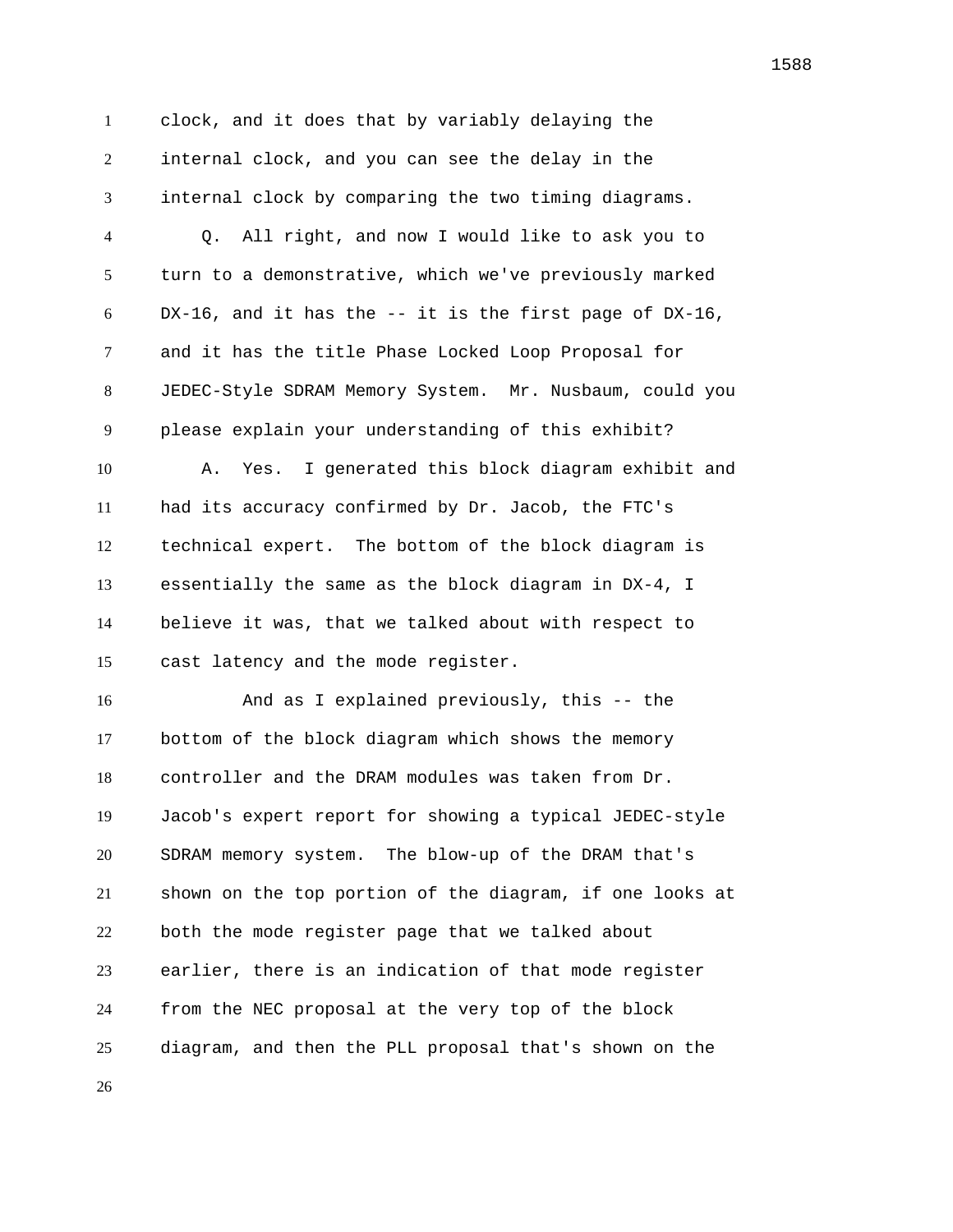page PLL Enabled Mode, that block diagram was extracted and placed in the bottom portion of this exploded view, and the only difference really is the memory array which was represented in the NEC diagram as a long, skinny rectangle, the shape of the rectangle has changed and there's cross-hatching to indicate the memory array. But substantively, it's identical. Q. Now, I would like to ask you to please explain your opinion that claim 151 of the '692 application covers this PLL proposal. A. I have prepared a blow-up exhibit claim chart that will be an aid in demonstrating that. MS. MICHEL: Your Honor, we would like to use one of the claim charts which have been previously designated part of DX-15. 16 JUDGE McGUIRE: All right, go ahead. MS. MICHEL: Your Honor, may Mr. Nusbaum approach the chart? JUDGE McGUIRE: Yes, go ahead, Mr. Nusbaum. 20 BY MS. MICHEL: Q. Now, Mr. Nusbaum, is this the version of claim 151 as it was amended in October of I believe it's 1995? A. I believe it to be, yes. Once again, in order to show that a claim covers certain subject matter such as in this JEDEC PLL proposal, it is necessary to look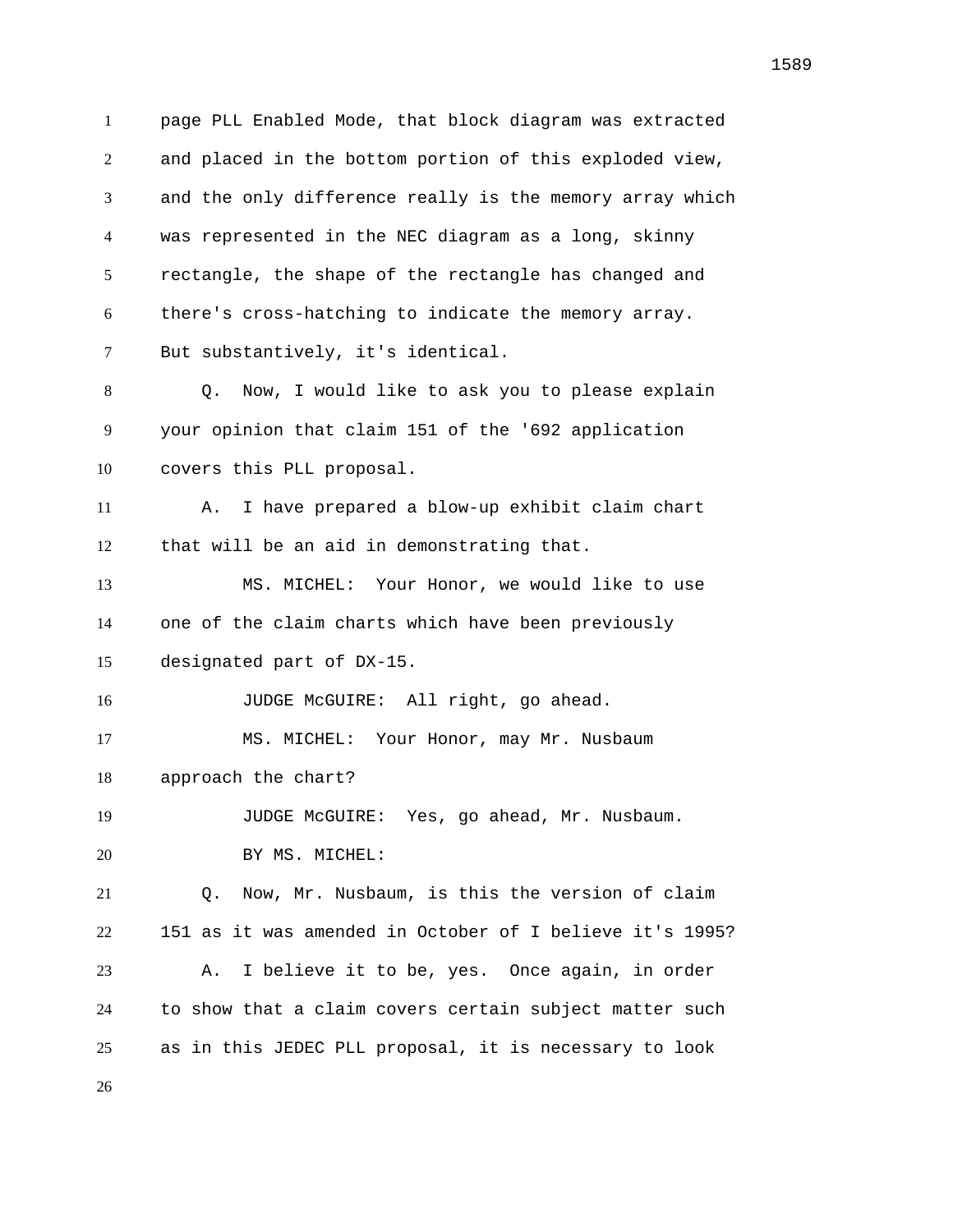at every word in the claim and this is to see whether it literally covers and see if there is a counterpart in the product that you're comparing it with.

 With respect to a memory device, the first three words of the claim, there's no question about it, but the proposal relates to a memory device, the page we looked at with respect to the mode register identifies it as an SDRAM mode register, and SDRAM contains a memory bus.

 Then moving to the next limitation, a memory array that stores data at addresses, if one looks at the NEC proposal, there is a block that's labeled memory array. And it does store data at addresses.

 A clock signal receiving circuit is the next limitation, that's got to be coupled to receive an external clock signal. The clock signal receiving circuit generating a local clock signal for controlling memory operations with respect to the memory array. The PLL proposal from NEC has a triangular block that's shown, and it's labeled receiver in the NEC proposal. It is coupled to receive an external clock signal, CLK, and it generates or passes on the internal clock signal, ICLK, as its output.

 The next limitation that's required is a phase locked loop, and that phase locked loop is shown in the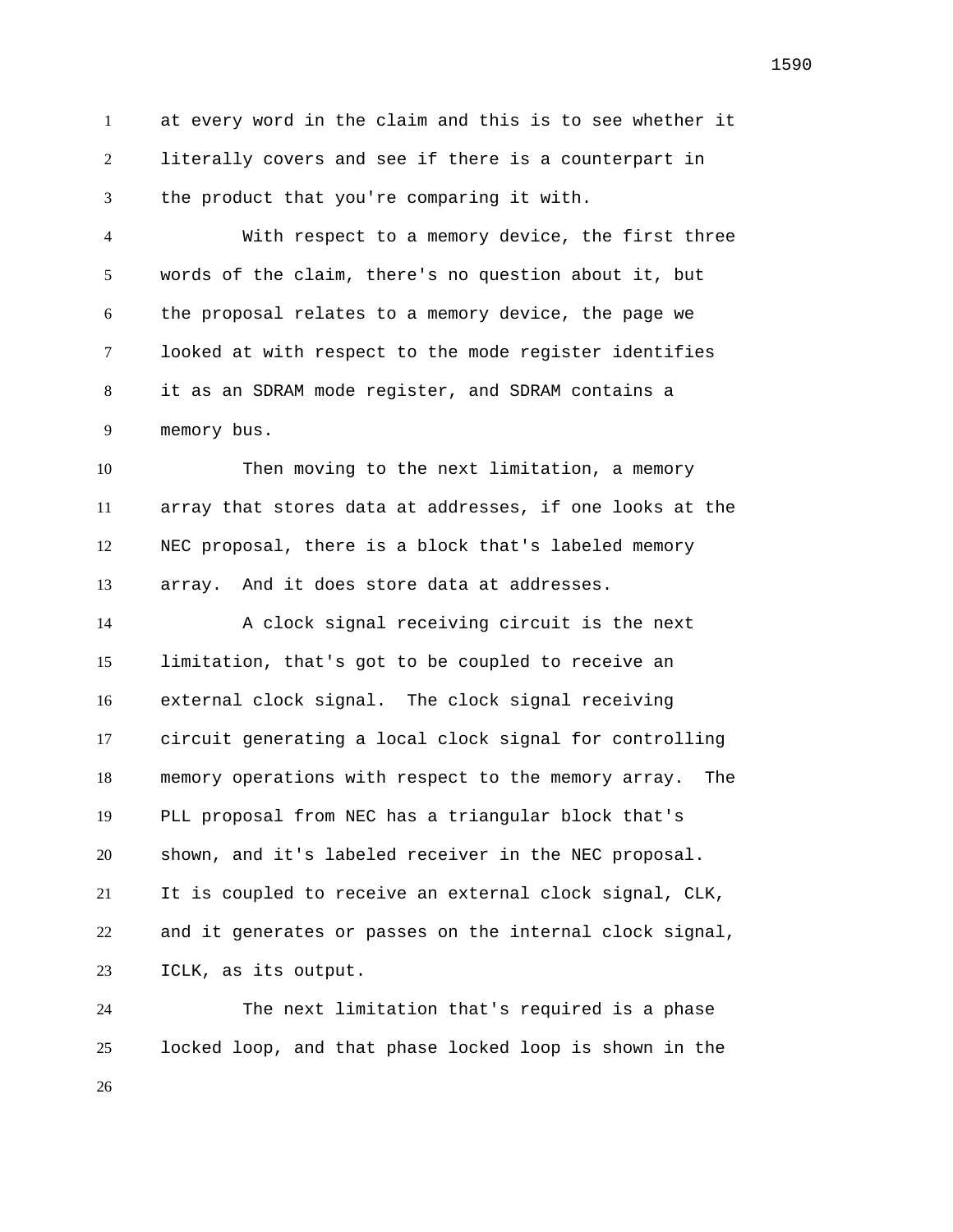NEC proposal. According to the claim, that a phase locked loop has got to be coupled to the clock receiving circuit, which we can see in the NEC proposal, if one looks at the proposal, the PLL there is coupled to the component labeled receiver, and in terms of being coupled, giving this terminology its broadest reasonable interpretation, in terms of being coupled could be either actually physically coupled or operatively coupled.

 With respect to the phase locked loop in the NEC proposal, the PLL is coupled to this -- to the output buffer of the memory array that's represented by a little triangle in the PLL proposal. This controls the reading of data from the memory array to the data bus that's indicated by the DQ. The PLL is required to provide a variable delay to the local plot system such that the delay clock signal is synchronized with the external clock signal, the signal received by the clock signal receiving circuit.

 The PLL will provide a variable delay, that can be -- the delay can be seen, as I mentioned, by comparing the timing diagram with PLL and without PLL, and the external clock signal is synchronized with the internal clock, you can see the two timing diagrams lining up precisely in phase.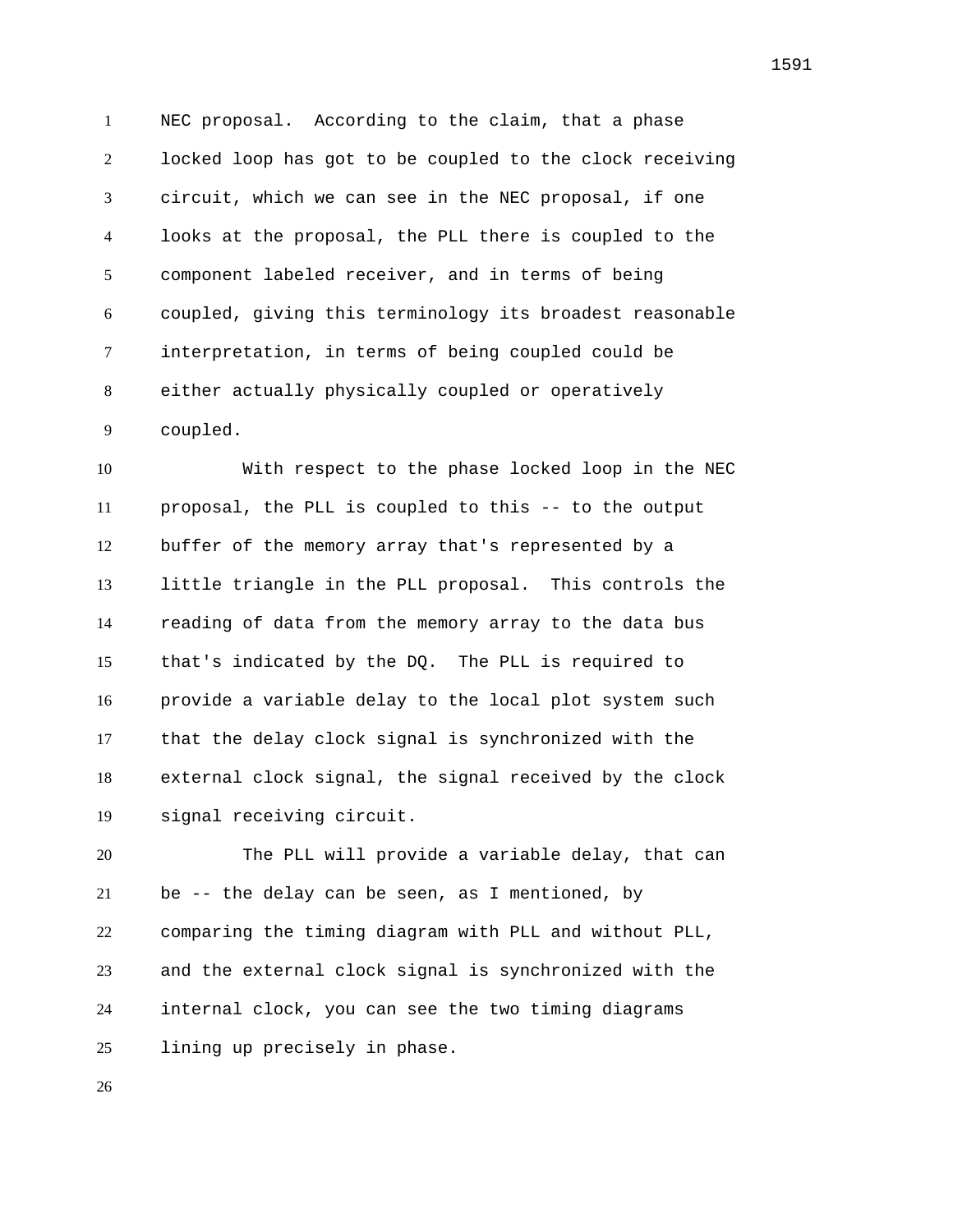Lastly, the memory, the memory array, the clock signal receiving circuit and the PLL all reside on a single semiconductor substrate. The PLL in the proposal is identified as on-chip. The receiver and the memory array are on-chip as well, they all reside on a single substrate.

 With respect to the claim 152, this is a dependent claim, it incorporates all of the limitations of claim 151, what it adds is that the memory array is a DRAM, we know that in the JEDEC proposal, that what we're dealing with is an SDRAM, which is a type of DRAM. Q. Okay, thank you. Mr. Nusbaum, could I ask you to circle, please, the '692 application on the Rambus patent tree.

A. (Witness complied.)

 Q. I would like to look for a moment at JX-21, that is the NEC proposal, and particularly exhibit page 91. Mr. Nusbaum, you mentioned that claim 151 has a limitation, the delay local clock system is synchronized with the external clock signal. Could you point out on Exhibit JX-21, page 91, where you believe that limitation is indicated.

 A. The external clock signal, CLK, there's a timing diagram that's shown in the very bottom of the with PLL. The internal clock signal that's shown at the output of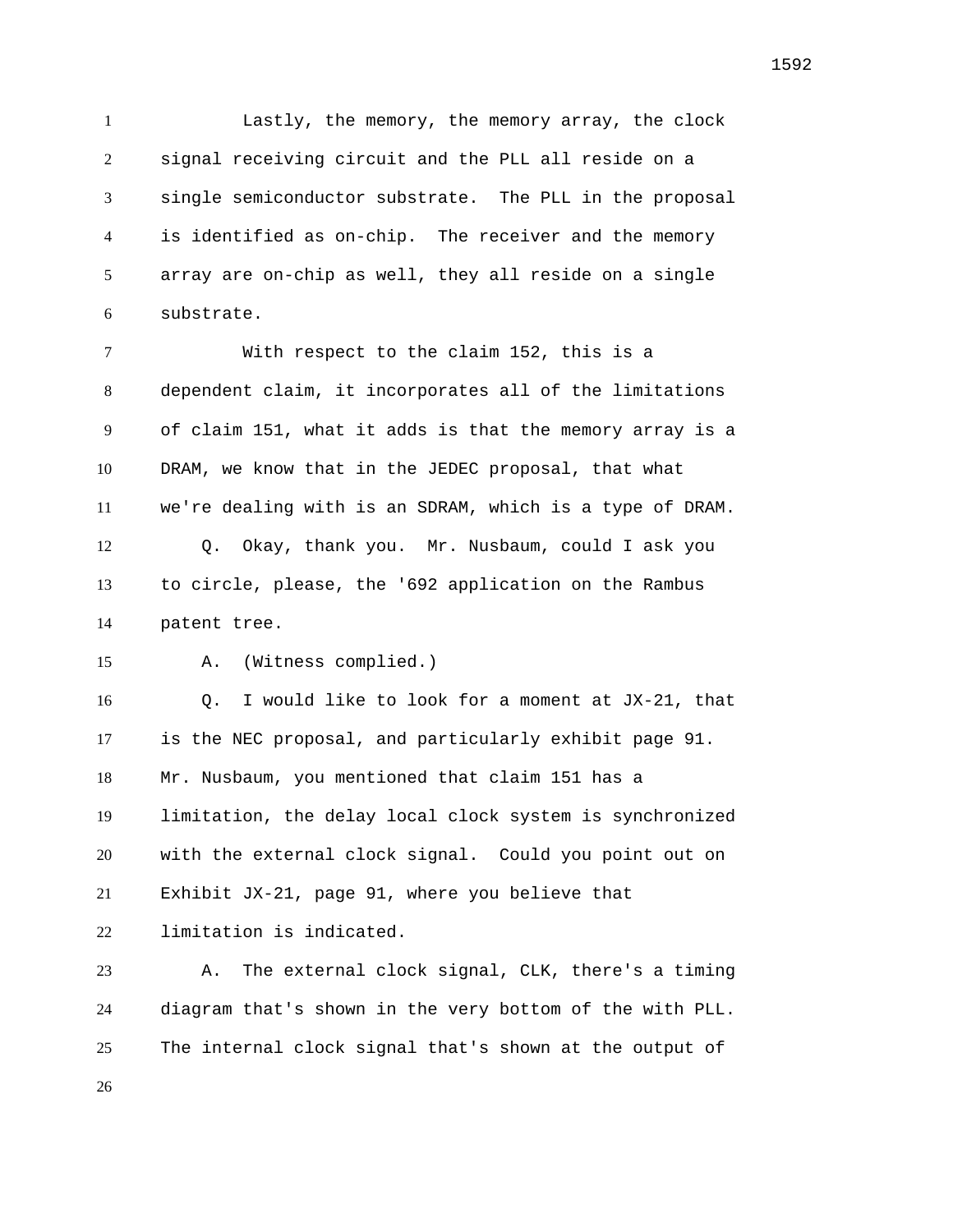the PLL is designated by ICLK, and you can see how these -- the clock signal and the external clock and the internal clock are lined up together, they're synchronized. Q. Now, Mr. Nusbaum, when you analyzed claim 151 from October of '95, in your opinion, was there an earlier version of claim 151 that was introduced in the language that was also covered under the NEC claims? A. Yes, it does. Q. Can you explain briefly why? A. Yes, the earlier version of claim 151 did not include the limitations wherein the receiver circuit and the PLL and the memory array were together under a single semiconductor substrate. I can't see the exact language, but that -- so, claim 151 was just a broader version, had less limitations than the October '95 version of the same claim. There were some other relatively minor changes that were made, but there's correspondence with those as well. Q. Turning back to CX-1502, which is the prosecution hear, have you reviewed claims 166 and 167 which were also submitted in the October 1995 amendment? A. Yes, I have. Q. Do you have any opinion as to whether these claims cover a computer system using an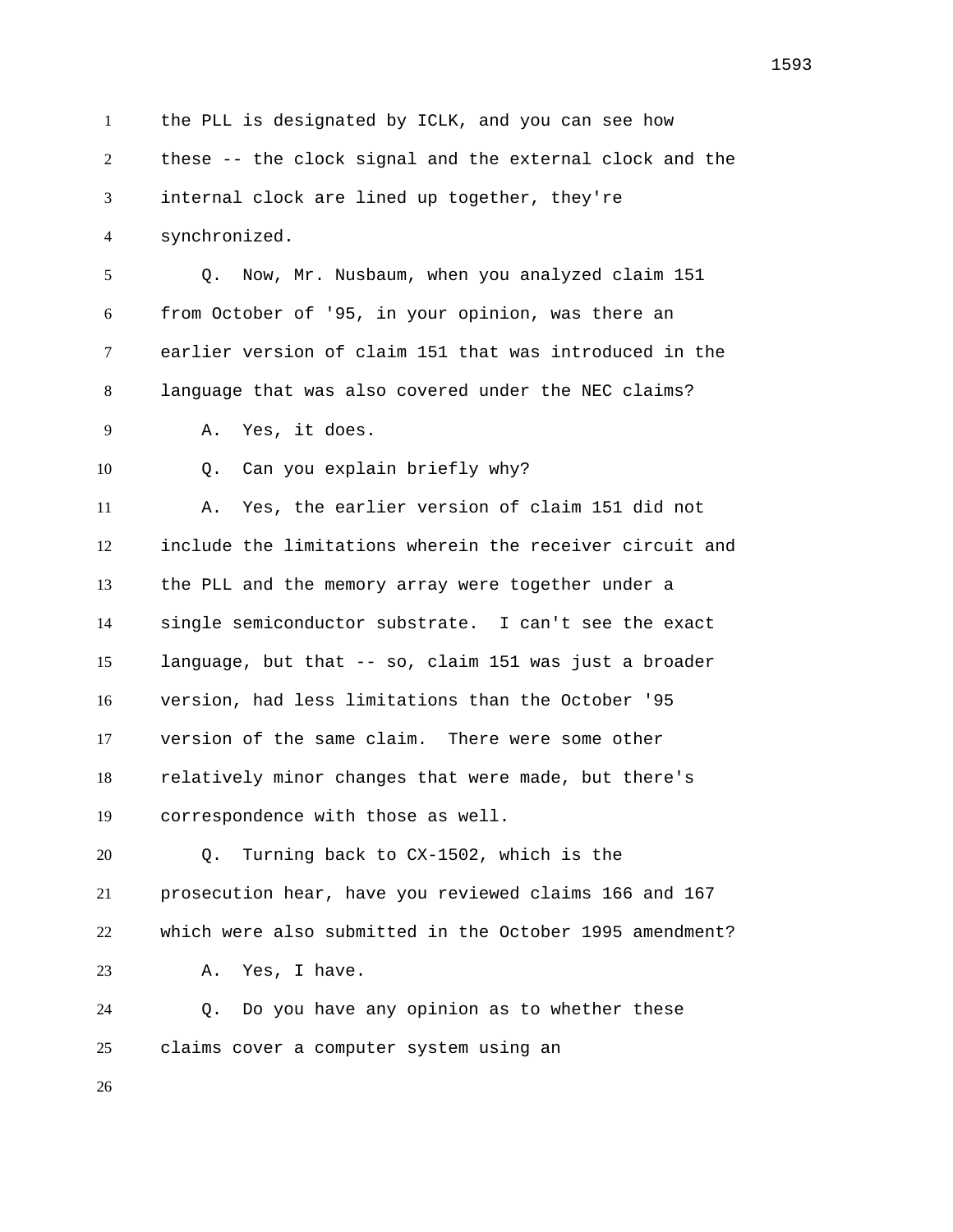SDRAM-incorporated PLL proposal that we just looked at?

A. Yes, these claims do.

 Q. Could you please explain the basis for that opinion?

 A. Yes, if you take the entirety of claim 151, and I can't see too well from here, but I've seen it many times before, and you look at paragraph (C) of claim 166. Claim 151, as I previously explained the correspondence, is embodied in the memory device of paragraph (C) with respect to the limitations that are set forth, including the memory array, the clock signal receiving circuit and the phased lock loop. So, for all the reasons that I just went through in detail, those features are present that are in claim 166.

 The two features that are added, or the features that are added, this claim is in a computer system context, if one looks at the demonstrative I was just utilizing with the PLL, for the reasons that I stated before, the combination of a memory controller and the DRAM modules can be viewed as being a computer system as well as a memory controller and the modules when used in its typical PC context, is a computer system.

 Then the only other two limitations are a bus, which we clearly have, and the bus master would correspond to the memory controller. So, there's a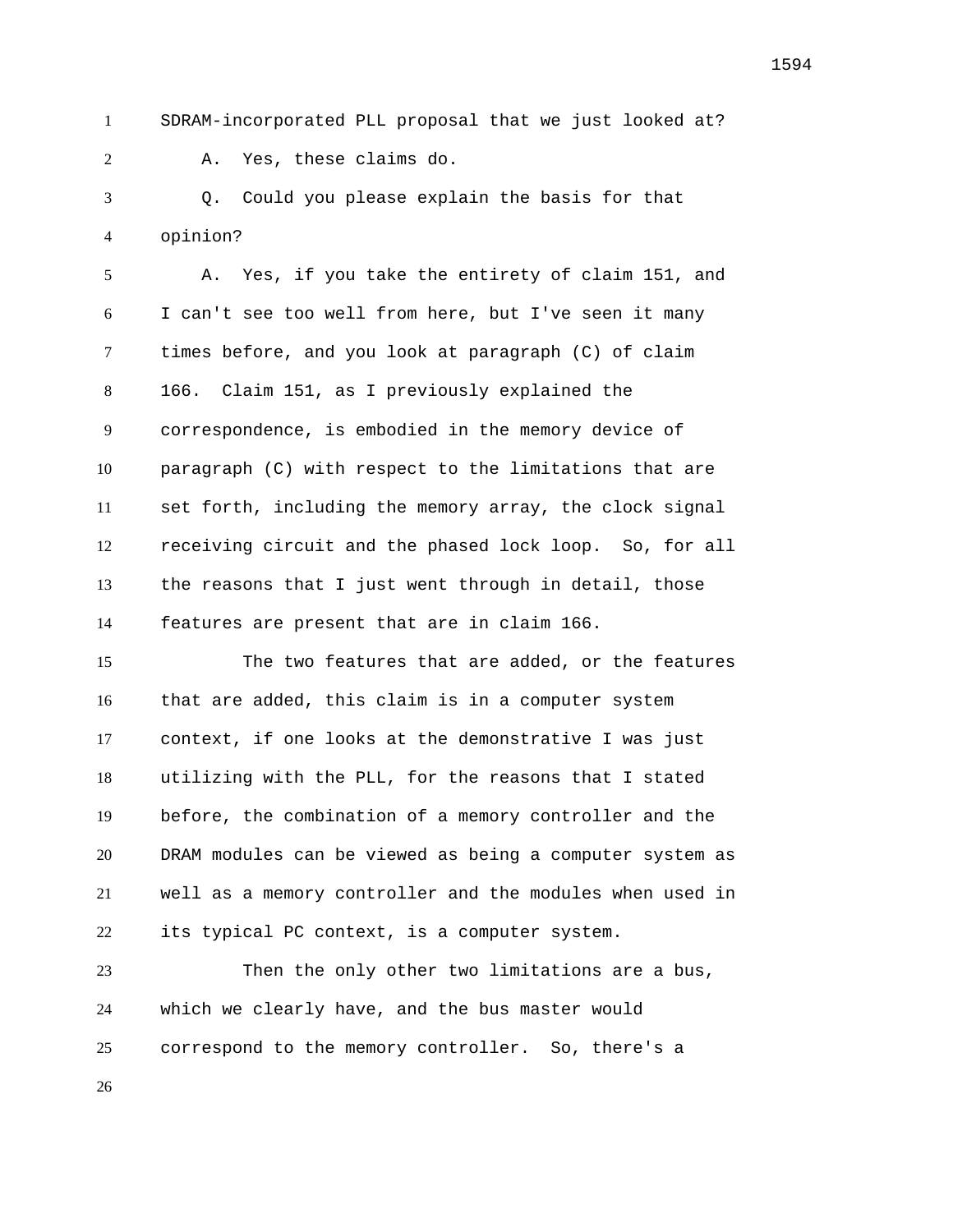counterpart for each and every element in claim 166 as well. Q. And do you have an opinion with regard to claim

167 and its relationship to an SDRAM incorporated in the

 PLL proposal? A. Yes, I do. Q. And what is that opinion? A. Claim 167 just merely adds that the memory array is a DRAM, and it clearly is, I've demonstrated that. MS. MICHEL: Your Honor, at this time we request that CX-1502, which is the prosecution history that we have just been discussing, be entered into evidence. 13 MR. STONE: No objection. 14 JUDGE McGUIRE: So entered. (CX Exhibit Number 1502 was admitted into evidence.) 17 BY MS. MICHEL: Q. Turning now to another topic, Mr. Nusbaum, have you identified any Rambus patent application that in your opinion contains claims covering a dual edge clock proposal for JEDEC SDRAMs? A. Yes, I have. Q. And what is that application? A. It's application 222,646. Q. What do you mean when you refer to a dual edge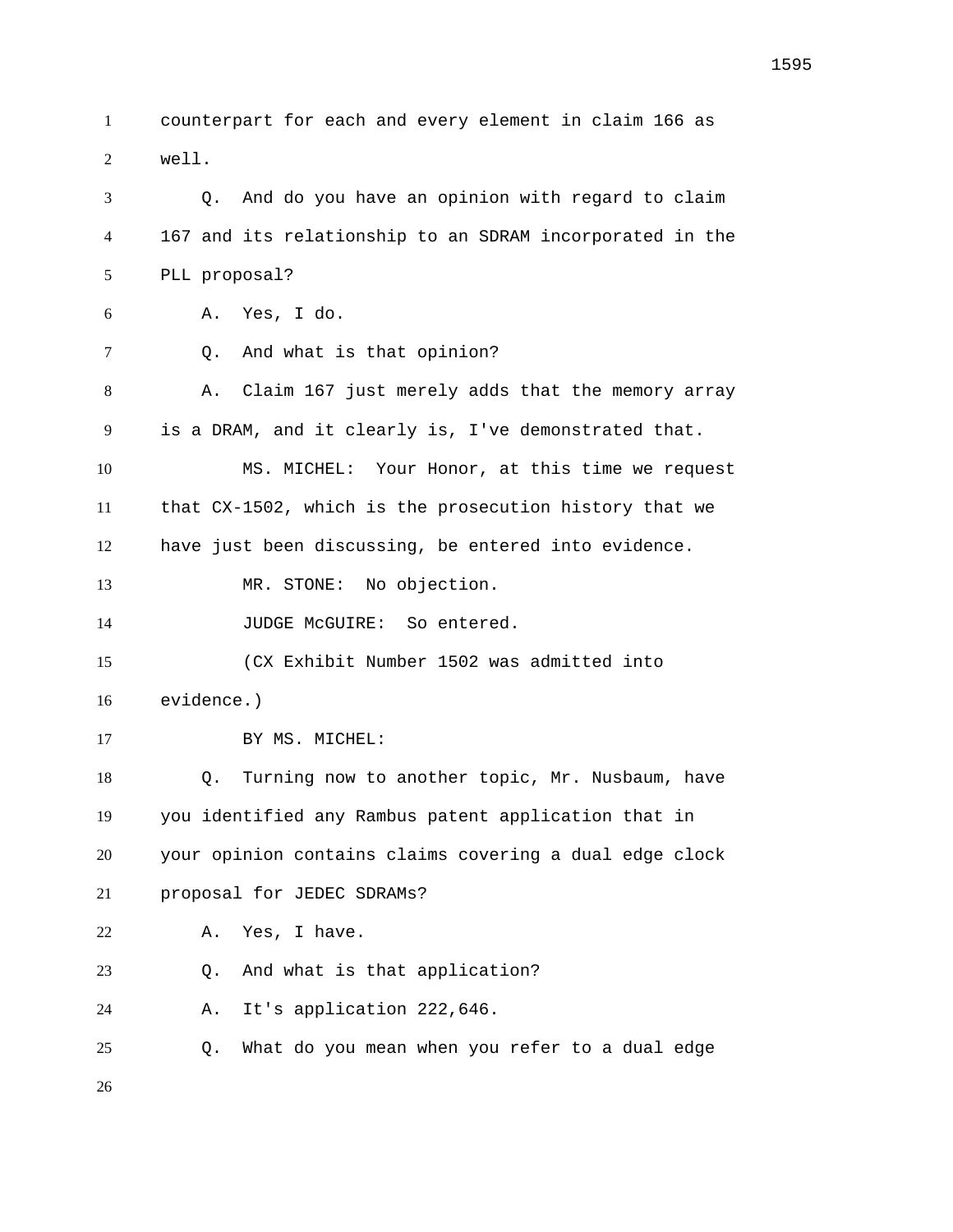clock proposal for SDRAM?

| 2  | What I mean is by dual edge clock proposal, it<br>Α.     |
|----|----------------------------------------------------------|
| 3  | is a proposal for controlling memory operations in an    |
| 4  | SDRAM -- read and write operations in response to both   |
| 5  | the rising edge and falling edge of the clock server.    |
| 6  | I would like to ask you to refer to CX-1493,<br>0.       |
| 7  | which is the prosecution history of the '327 patent.     |
| 8  | Mr. Nusbaum, have you reviewed this exhibit?             |
| 9  | Yes, I have.<br>Α.                                       |
| 10 | And what is it?<br>Q.                                    |
| 11 | This is the prosecution history of the '327<br>Α.        |
| 12 | patent, and actually U.S. patent 5,513,327, which        |
| 13 | contains the prosecution history of the application that |
| 14 | I just identified 222,646.                               |
| 15 | When was the '646 application filed?<br>Q.               |
| 16 | The '646 application was filed on March 31st,<br>Α.      |
| 17 | 1994.                                                    |
| 18 | What's the relationship between the '646<br>Q.           |
| 19 | application and the original '898 application?           |
| 20 | The '646 application is a continuation of an<br>Α.       |
| 21 | application 954,945, which in turn is a continuation of  |
| 22 | the very first originally filed patent application       |
| 23 | 510,898.                                                 |
| 24 | Did any of the original claims in the '646<br>Q.         |
| 25 | application cover a dual edge clock related JEDEC        |
| 26 |                                                          |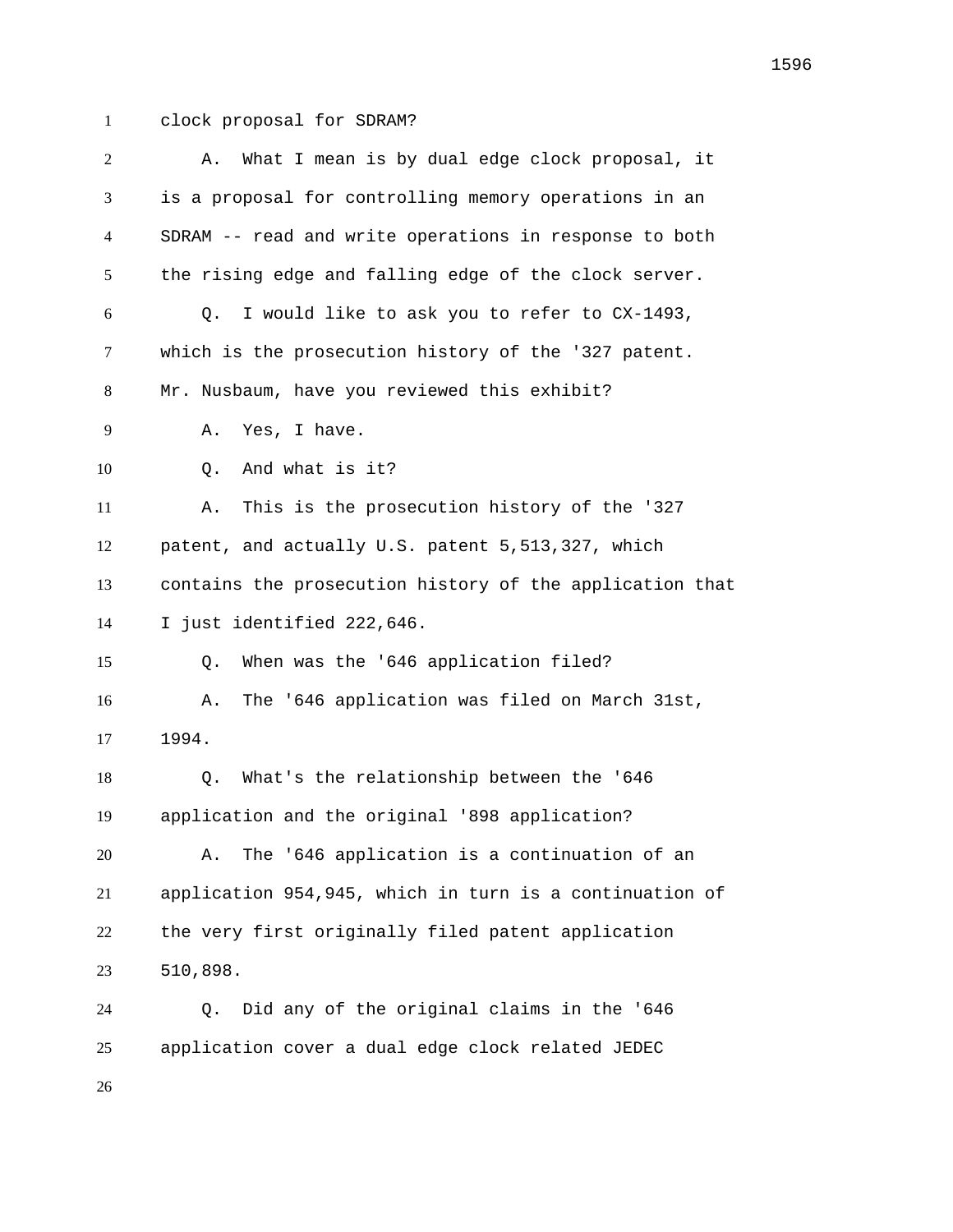proposal for SDRAMs?

A. No, they did not.

 Q. Will you please explain your opinion on that. A. The original claims in application 222,646 were the same 150 original claims that we have seen before, you know, there was just no claim in there that covered a dual edge clock proposal. Q. In your opinion, when was the claim first filed in the patent office in the '646 application which covered an SDRAM having a dual edge clocking feature? A. In a preliminary amendment dated September 6, 1994. Q. Let's take a look at that preliminary amendment. And in particular, which claims of this amendment in your opinion covered an SDRAM having a dual edge clocking feature? A. Claim 151. Q. Well, let's take a look at that. And which limitation of claim 151 is in your opinion directed to a dual edge clocking feature? A. The limitation relating to a receiver circuit coupled to the conductor and the first circuit, and then one can see that the circuit latches information

of the clock signal and a falling edge of the clock

received from the conductor in response to a rising edge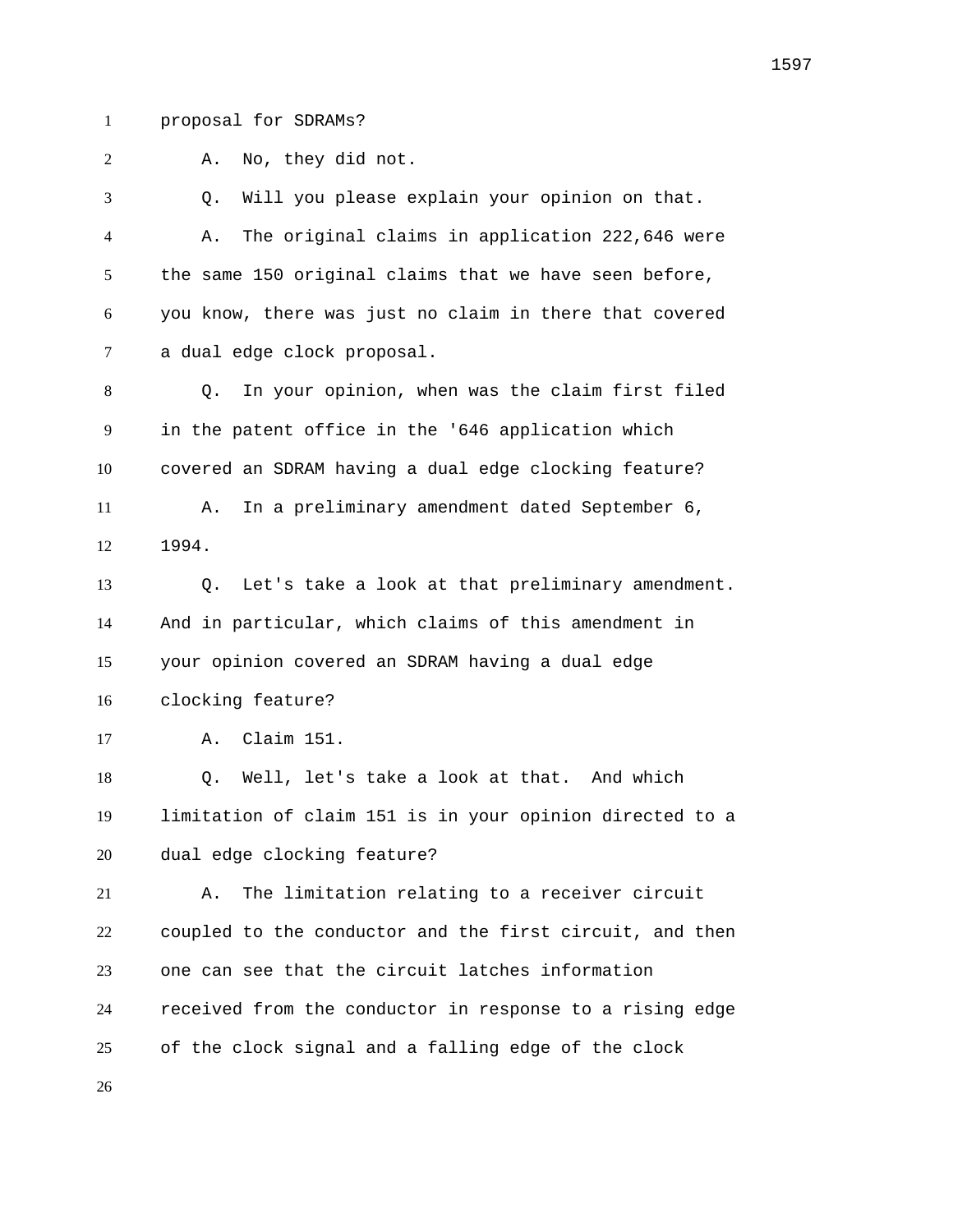signal.

| 2  | Mr. Nusbaum, are you aware of any JEDEC<br>О.            |
|----|----------------------------------------------------------|
| 3  | proposals relating to dual edge clocking for SDRAMs made |
| 4  | prior to June 1996?                                      |
| 5  | Yes, I'm aware of a March 1996 JEDEC proposal.<br>Α.     |
| 6  | I'm aware of surveys prior to June of '96, and I'm aware |
| 7  | of a May 1992 dual edge clock proposal.                  |
| 8  | Let's look at JX-31, please, which should be<br>Q.       |
| 9  | JEDEC minutes from March of '96. Mr. Nusbaum, have you   |
| 10 | reviewed any portion of this exhibit?                    |
| 11 | Α.<br>Yes.                                               |
| 12 | And which portions have you reviewed?<br>O.              |
| 13 | I have reviewed the portion of this exhibit that<br>Α.   |
| 14 | is identified by attachment U and is a proposal for      |
| 15 | future SDRAM by Samsung.                                 |
| 16 | JUDGE McGUIRE: Let's go off the record for a             |
| 17 | moment.                                                  |
| 18 | (Whereupon, there was a brief pause in the               |
| 19 | proceedings.)                                            |
| 20 | BY MS. MICHEL:                                           |
| 21 | Mr. Nusbaum, what's your understanding of the<br>Q.      |
| 22 | proposal shown on the screen?                            |
| 23 | The proposal shown on the screen, as it<br>Α.            |
| 24 | indicates, is for a future SDRAM proposal, more          |
| 25 | specifically to a proposed clocking scheme, and there's  |
| 26 |                                                          |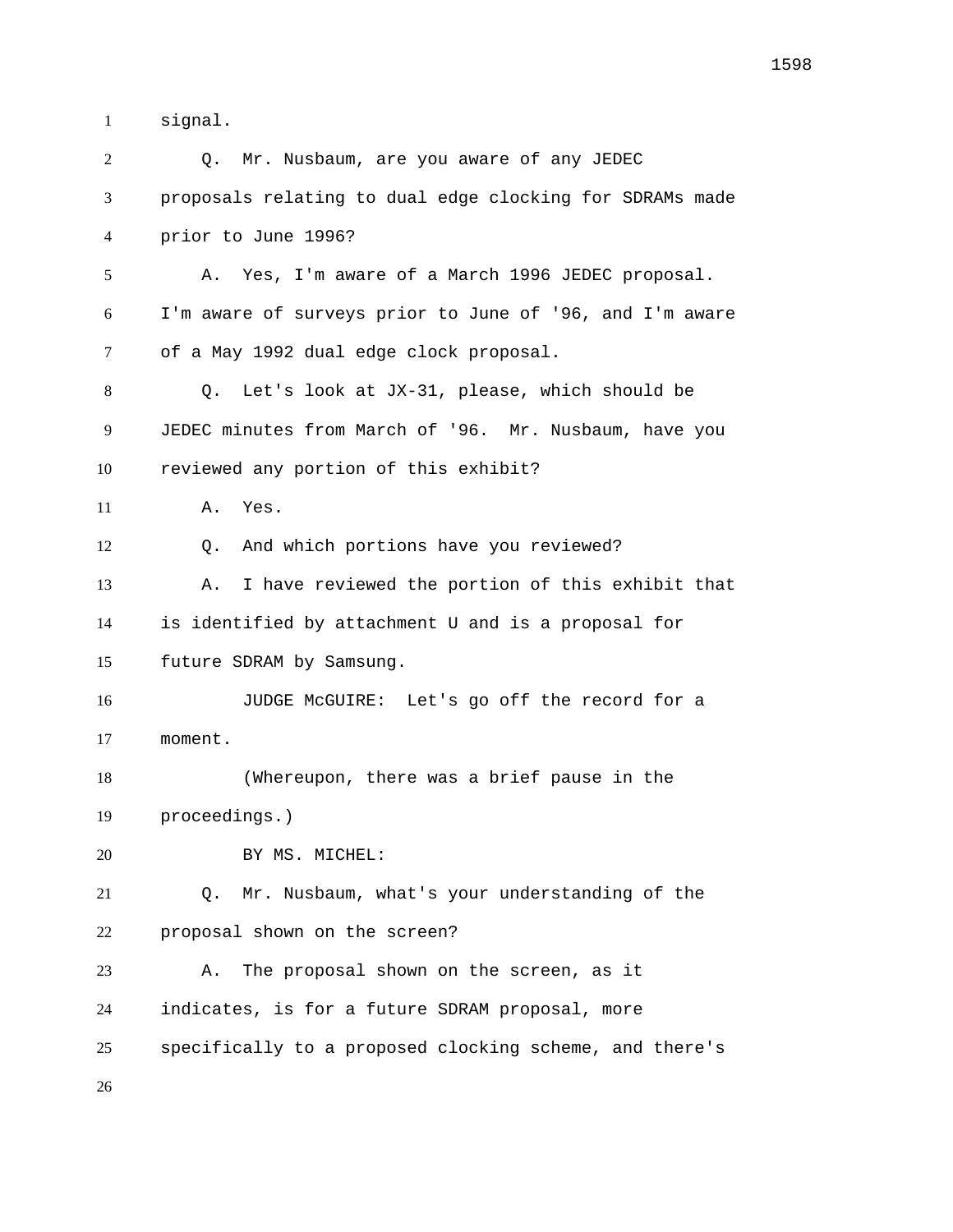an indication in the proposed clocking scheme on -- I'm not sure if we can accurately call this a bullet point, but the fourth point is, "Data in sampled at both edge of clock into memory." So, that's a dual edge clock proposal. Q. Okay, next I would like to direct your attention to a demonstrative previously marked DX-16, and it's the second page of DX-16. JUDGE McGUIRE: I'm sorry, is it DX-15 or 16? 10 MS. MICHEL: Sixteen, Your Honor. JUDGE McGUIRE: Okay, right, got you. No, wait a minute, I'm still confused, I had DX-4, and then the previous was DX -- I'm not sure what you're talking about when you say DX-16. 15 MS. MICHEL: Yes. JUDGE McGUIRE: I don't recall that being marked. MS. MICHEL: All right, what happened, Your Honor, was there are three block diagrams, one of them had been previously designated with Mr. Williams' DX-4. 21 JUDGE McGUIRE: Right. MS. MICHEL: We have then called the set of claim charts DX-15. We had previously discussed calling the other two block diagrams together DX-16, but I may have failed to request that they be marked.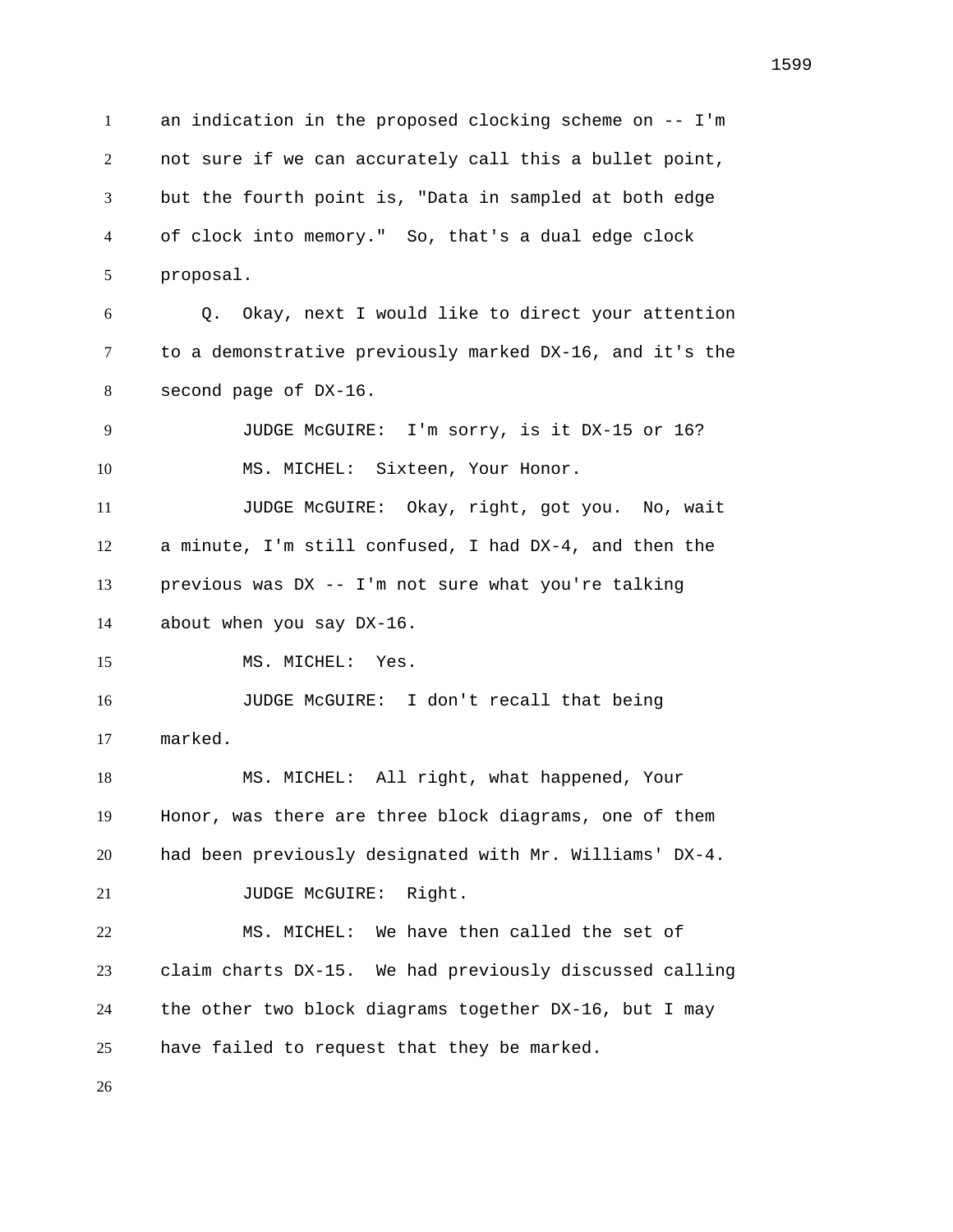1 JUDGE McGUIRE: I don't think we did that. MR. STONE: We talked about doing it, Your Honor. JUDGE McGUIRE: Okay, then so marked at this time, DX-16, I just want to keep it straight for the record. (DX Exhibit Number 16 was marked for identification.) JUDGE McGUIRE: All right, go ahead. 10 BY MS. MICHEL: Q. Mr. Nusbaum, I would like to direct your attention to the second block diagram of DX-16, which bears the title Dual Edge Clock Proposal for JEDEC-Style SDRAM Memory System. Do you have that? A. Yes, I do. Q. What's your understanding of what's shown in this block diagram? A. This is a block diagram that I prepared in concert with Dr. Jacob. The bottom portion of the block diagram I extracted from Dr. Jacob's expert report that shows a typical JEDEC-style SDRAM memory system. With respect to the exploded view of a DRAM, this exploded view was generated by Dr. Jacob and what it shows are the structural components that are inherent in data that's in sample -- of data in that's sampled at both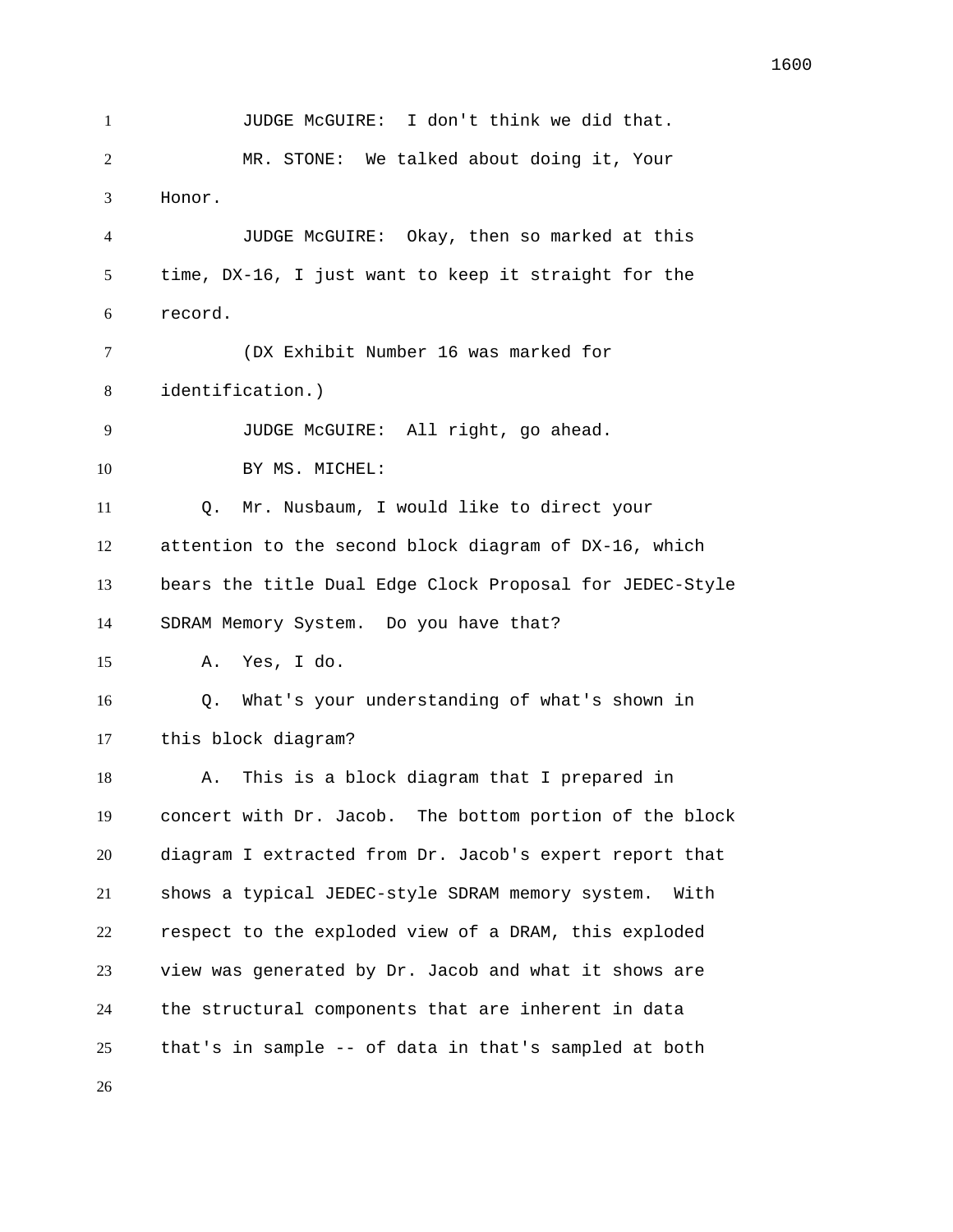edges of the clock into memory, where the data is coming in at the right through this data pin, as represented by the data pin DQ, the memory of the data is being stored in the memory array that we've seen before. The clock signal is coming in through this pin CLK, and there's a quote, "Data in sampled at both edges of clock into memory" from the Samsung proposal, and what's shown as a dual edge latching circuit is the circuit that responds to the rising edge and falling edge of the clock, and in response the information is stored in the memory array. Q. Mr. Nusbaum, could you please explain your opinion that claim 151 of the '646 application covers this JEDEC dual edge clock-related proposal? A. Yes, I have one last blow-up exhibit that demonstrates my opinion. Q. All right, let me set that up for you, that will be one of the claim charts of DX-15. 18 JUDGE McGUIRE: Go ahead. MS. MICHEL: Your Honor, may Mr. Nusbaum approach the claim chart? JUDGE McGUIRE: Yeah, go ahead, Mr. Nusbaum. THE WITNESS: On the left-hand side of the chart, there's claim 151 of application 222,646 that we just took a look at. And the right-hand portion of the chart represents the proposed JEDEC dual edge clock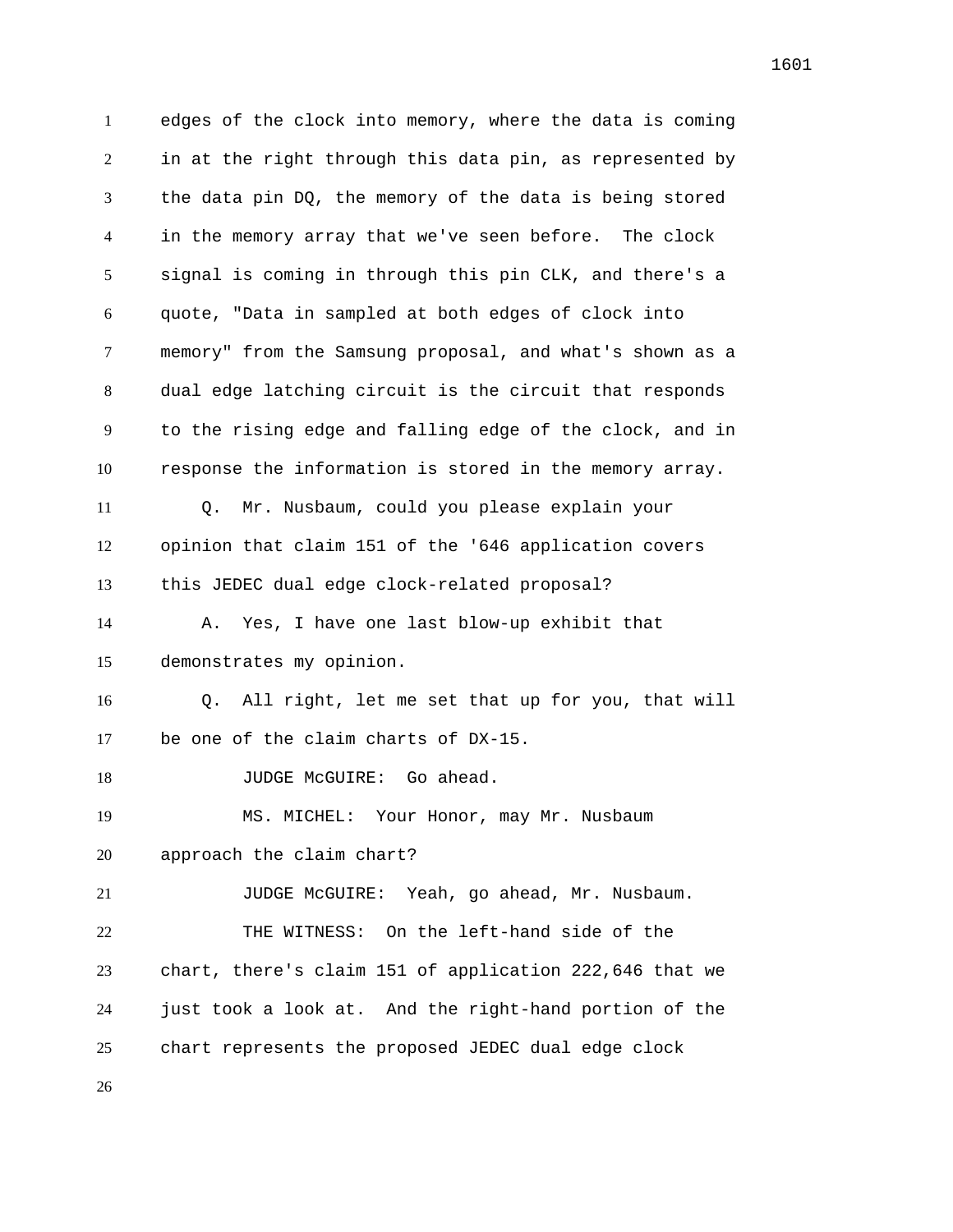standard of Samsung. In order to demonstrate that this claim literally covers this proposal, it's necessary to show at each level what's set forth in the claim and a counterpart in the proposal. The claim calls for a dynamic random access memory or DRAM that's capable of being coupled to a bus. The proposal is for an SDRAM, which is a type of DRAM, we know it's coupled through a bus.

 A first circuit for providing a clock signal, and an SDRAM inherently will receive an external clock signal and it will do that through a circuit that will provide an internal clock, so the internal clock representation of the external clock that corresponds to the first circuit that provides a clock signal, and is indicated by a receiver triangular block of the nature that we saw in the NEC proposal, even without PLL.

 The next limitation is that there's a conductor for coupling the DRAM to the bus. An SDRAM will have pins that couple to the bus. The Samsung and other dual edge clock proposals will inherently require connection of the SDRAM to various different buses.

 Then the final limitation is that the receiver circuit is coupled to the conductor and the first circuit, and the receiver op circuit operates the latching information received from the conductor in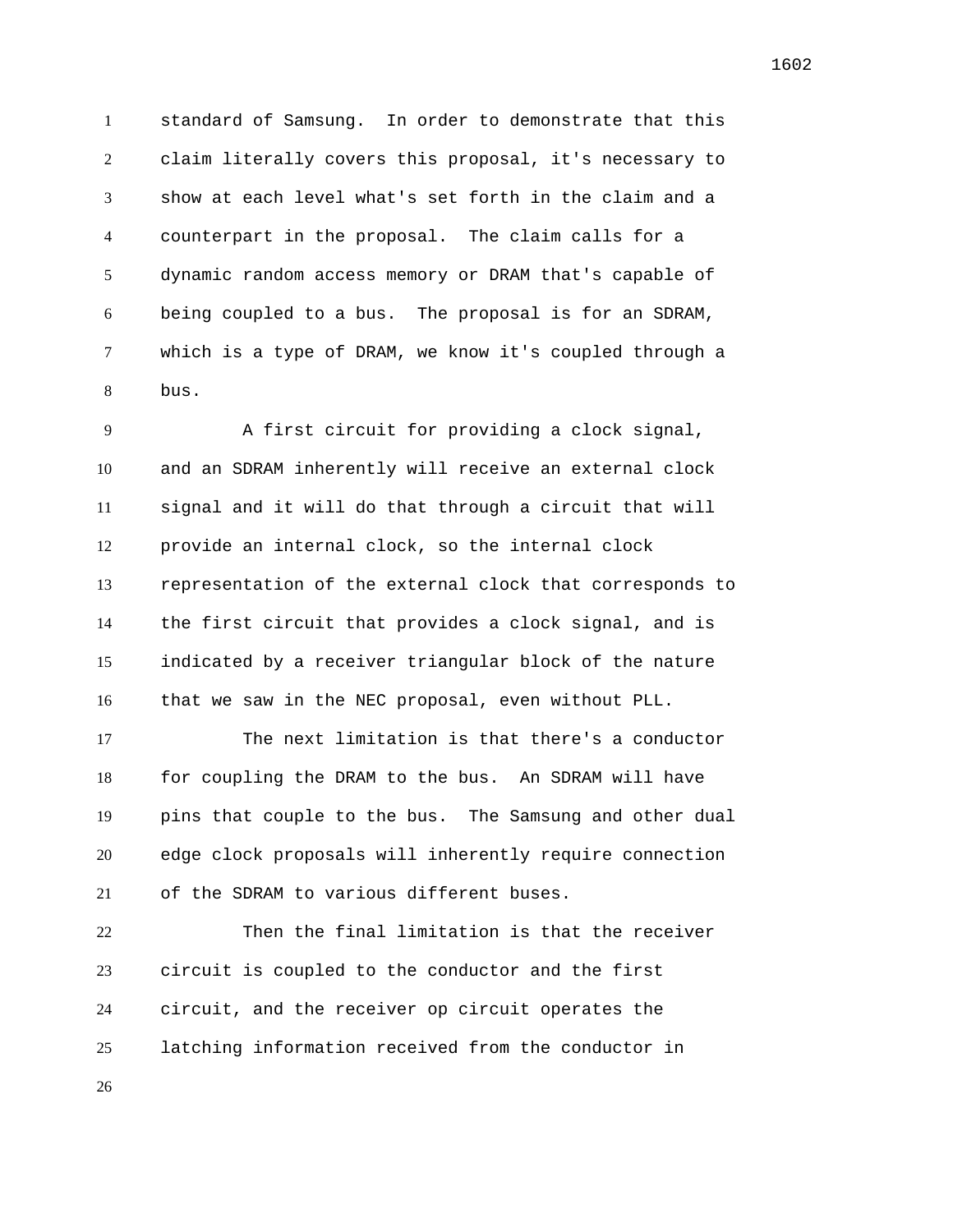response to the rising edge of the clock signal and the falling edge of the clock signal. While the proposal of Samsung states that the data that's coming in is sampled at both edges of the clock into memory and this requires latching of the information from the data lines at the rising edge and falling edge of the clock signal, as I've indicated, Dr. Jacob has stated that the latching circuit must inherently be present in order to implement the Samsung or similar dual edge clock proposals. It's necessary to sample the data at a precise period of time where the data is at a one level or a zero level and not some random point in between. And that data is latched at the precise time. Q. Okay, thank you. And could you please circle the '646 application on the Rambus patent tree. A. (Witness complied.) MS. MICHEL: Your Honor, I would like to offer CX-1493 into evidence, that's the prosecution history we've just been discussing. MR. STONE: No objection. 21 JUDGE McGUIRE: So entered. (CX Exhibit Number 1493 was admitted into evidence.) MS. MICHEL: I have no further questions on direct.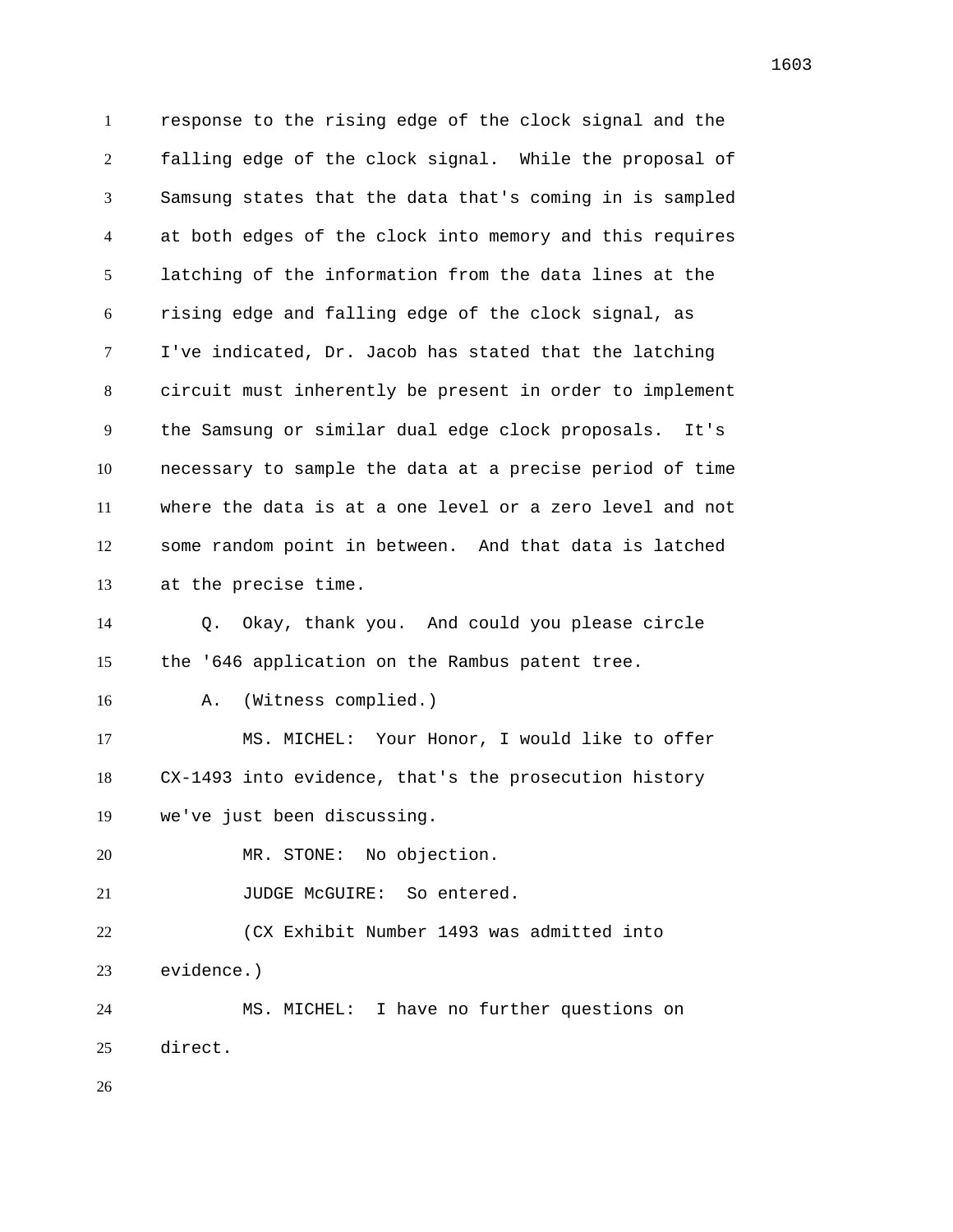JUDGE McGUIRE: Would you like to take a short break, Mr. Stone? MR. STONE: No, I'm fine. JUDGE McGUIRE: Then proceed with cross examination. CROSS EXAMINATION BY MR. STONE: Q. Good afternoon, Mr. Nusbaum. A. Good afternoon, sir. Q. Could we bring up the stipulations? Paragraphs 9 and 10. I would like you to take a look, if you would, at the stipulations that are on the screen in front of you, Mr. Nusbaum. And take a look first at paragraph 9. It talks about prior to the adoption of the JEDEC SDRAM standard in 1993. You're familiar with rev 4, correct, of that standard? That's been your testimony today? A. Release 4, yes. Q. And when was Release 4 published? A. It's my understanding that it was published in November of 1993. Q. So, prior to November of 1993, do you agree that Rambus had no claims in any pending patent application that if issued would have necessarily been infringed by the manufacture or use of any device manufactured in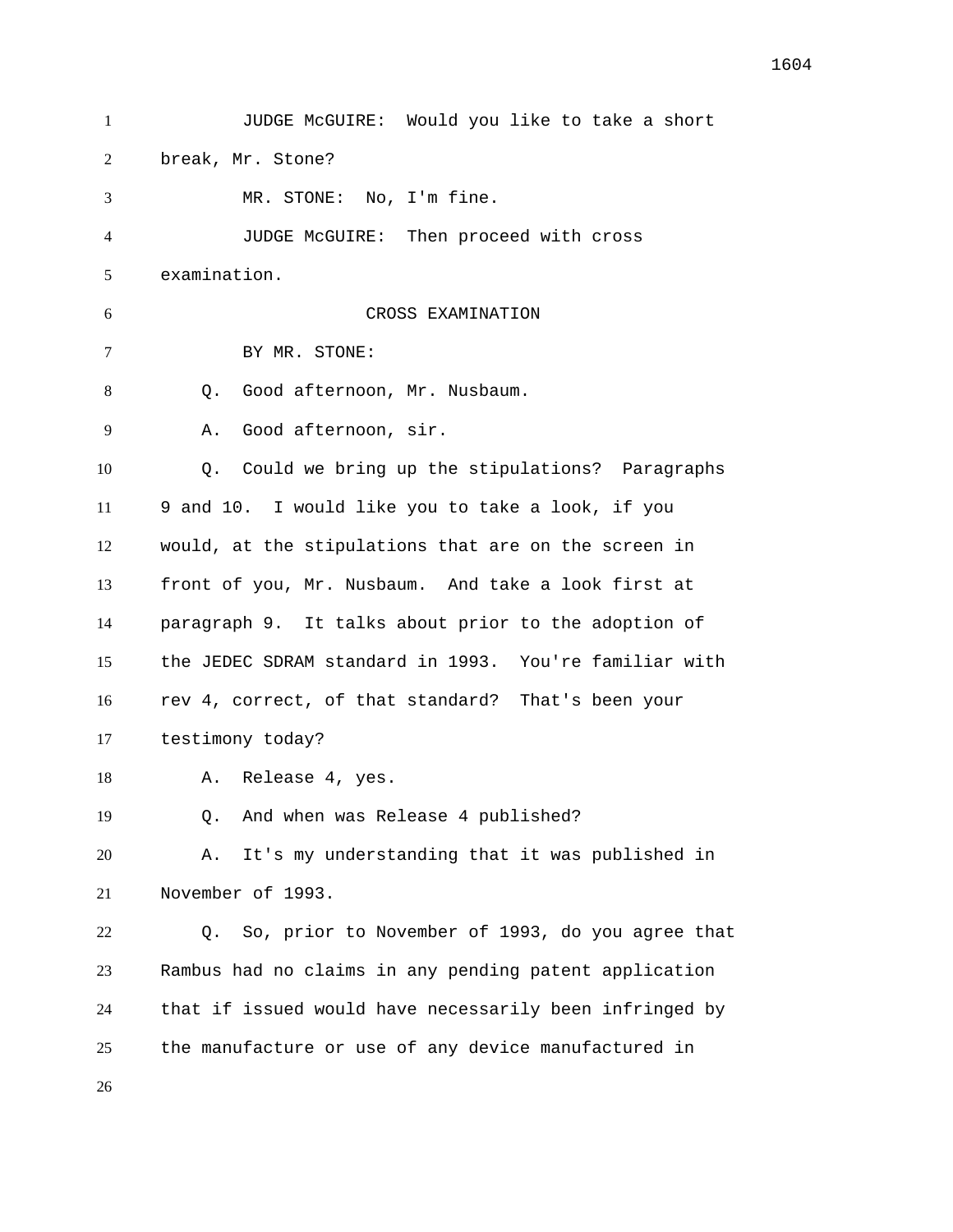accordance with the 1993 JEDEC SDRAM standard?

| 2  | I can't testify as to any pending patent<br>Α.           |
|----|----------------------------------------------------------|
| 3  | application, I am not familiar with the entirety of      |
| 4  | Rambus's patent applications. I can say that of the      |
| 5  | patent applications that I've looked at, I'm not aware   |
| 6  | of any pending application that had claims that would    |
| 7  | have necessarily been infringed.                         |
| 8  | Okay. And you looked only at patent<br>$Q_{\star}$       |
| 9  | applications that were shown to you by complaint         |
| 10 | counsel?                                                 |
| 11 | That's correct. I had no knowledge of those<br>Α.        |
| 12 | applications prior to this case.                         |
| 13 | And so, someone else made the selection of what<br>O.    |
| 14 | you should or should not look at? Is that fair?          |
| 15 | Employees of the FTC did, indeed, forward me<br>Α.       |
| 16 | certain patent applications.                             |
| 17 | Okay. And then if you would look at paragraph<br>O.      |
| 18 | 10 of the stipulations. Do you agree that based at       |
| 19 | least on the extent of things you have looked at, that   |
| 20 | as of January of 1996, Rambus had no issued U.S. patents |
| 21 | that were essential to the manufacture or use of any     |
| 22 | device manufactured in compliance with any JEDEC         |
| 23 | standard?                                                |
| 24 | I am not aware of any issued patents that I have<br>Α.   |

knowledge of that were essential to the manufacture or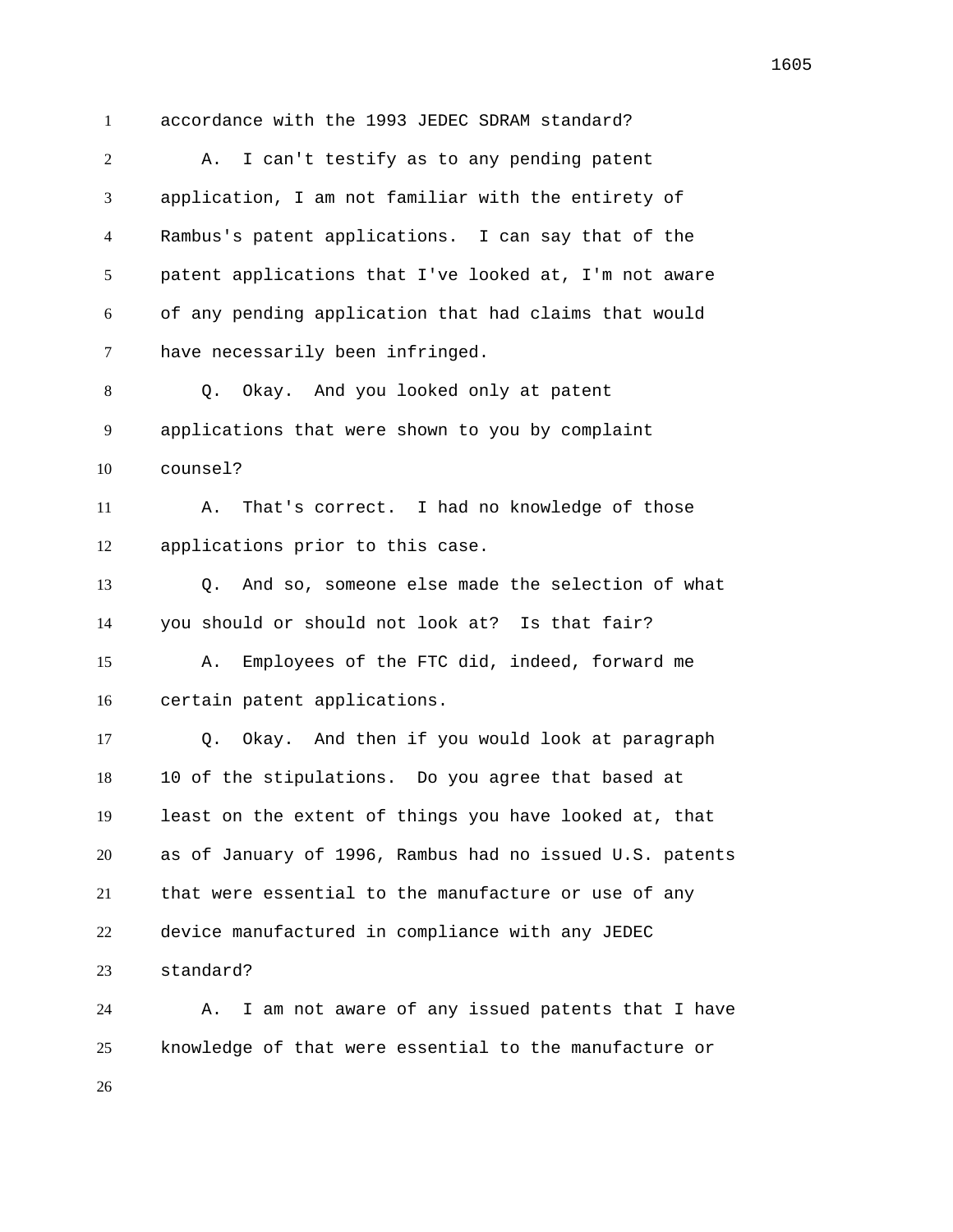use of any device. I've testified about these four patent applications, and that's the extent of my knowledge.

 Q. Are there any patents that issued to Rambus prior to June of 1996 that would be essential to the manufacture or use of any device manufactured in compliance with any JEDEC standard as of that date?

8 A. My focus has been on these four patent applications. If you could present me with a patent that I could analyze, if given enough time, I would be happy to express my opinion with respect to that particular patent. As I testified, I am not aware of any patents that fall into -- that are embraced by your question.

 Q. Let me ask it this way: Are there any Rambus patents that you're aware of that would be infringed by -- necessarily infringed by a product that was manufactured in compliance with the SDRAM standard?

 A. I'm not aware of any such patent that I have reviewed.

 Q. If we look at the patent tree behind you, as of June of 1996, am I correct that if we count these up, Rambus had four issued patents -- I mean, six issued patents?

A. That appears to be correct.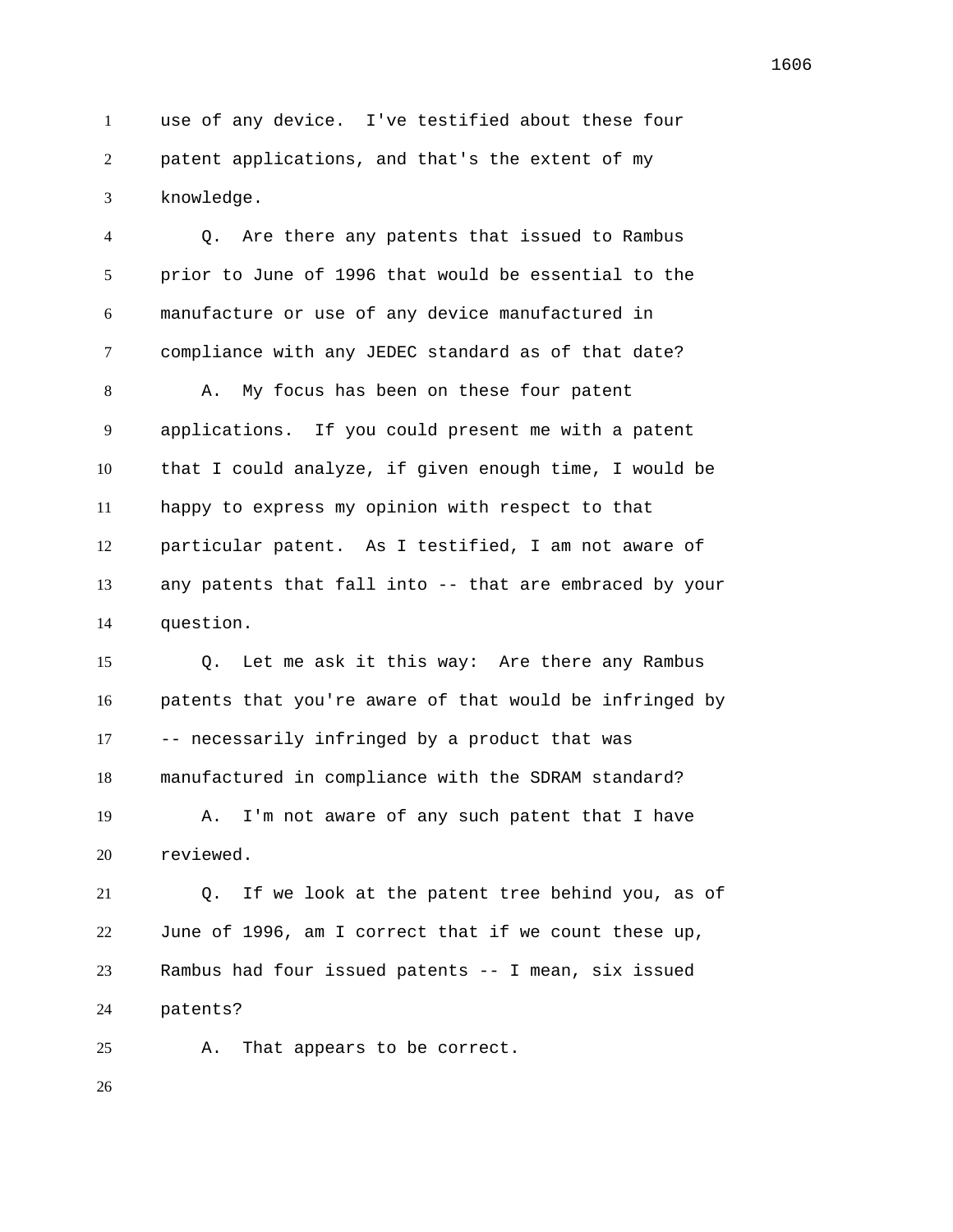- 
- Q. And you've checked this chart?

2 A. I have.

 Q. Okay. As to any of those six patents that had issued to Rambus prior to June of 1996, are any of those patents necessarily infringed by the manufacture of a JEDEC-compliant SDRAM part? 7 A. Are you talking about with respect to Release 4? Q. Let me ask you first about Release 4, yes. A. I'm not aware of any patent that falls within your question, but please keep in mind that I have looked at four patent applications, I have not studied the claims in any of these patents, but I'm not aware of any patent that falls within your question. Q. And have you looked at other versions of any SDRAM standards other than Release 4? A. I have not. Q. Now, you've testified earlier today about a standard that you applied from time to time which was interpreting the claims as broadly as their terms reasonably allow. Is that a fair paraphrasing of your testimony? A. The claim interpretations standard that I was referring to is the broadest reasonable interpretation standard, that's what I was referring to. Q. And was that the standard that you understand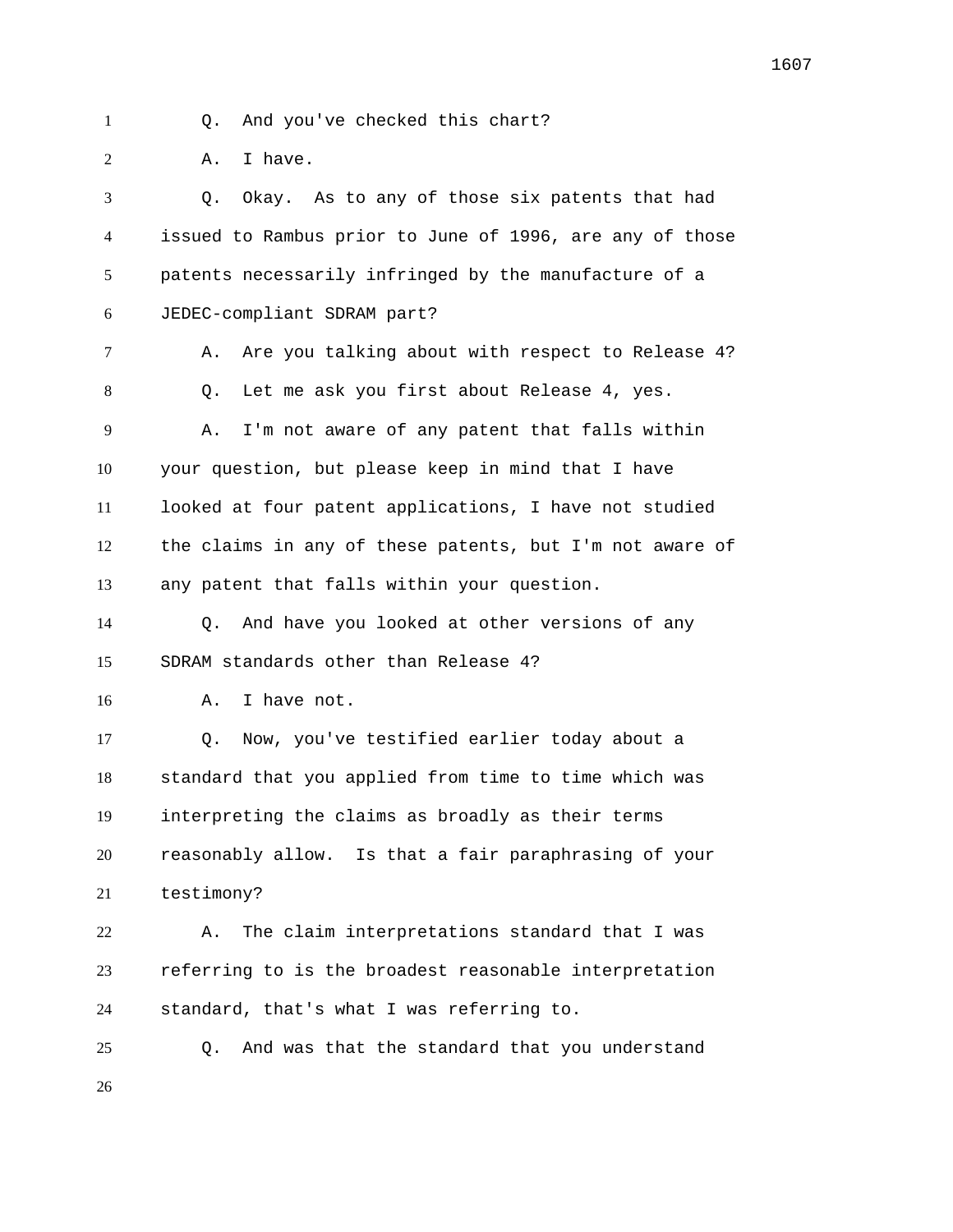that is applied by patent examiners during the

prosecution?

 A. That is correct, as a matter of law. Q. And is it -- am I not correct that the patent examiners are trained and told that they should "apply the following standard: During examination, the claims must be interpreted as broadly as their terms reasonably allow. This means that the words of the claim must be given their plain meaning, unless applicant has provided a clear definition in the specification." And I'm quoting from the manual, which I know you're way more familiar with than I am. Is that a correct statement of the standard?

A. I believe it is, yes.

 Q. Okay. And is it also correct that the meaning of claims of issued patents are to be interpreted in light of the specification prosecution history, prior art and other claims, and that is different than the mode of claim interpretation to be applied during prosecution?

 A. There are -- they are two different claim interpretations standards.

 Q. So, when I asked you earlier about whether something necessarily infringes, you would apply the claim interpretation that you would apply to an issued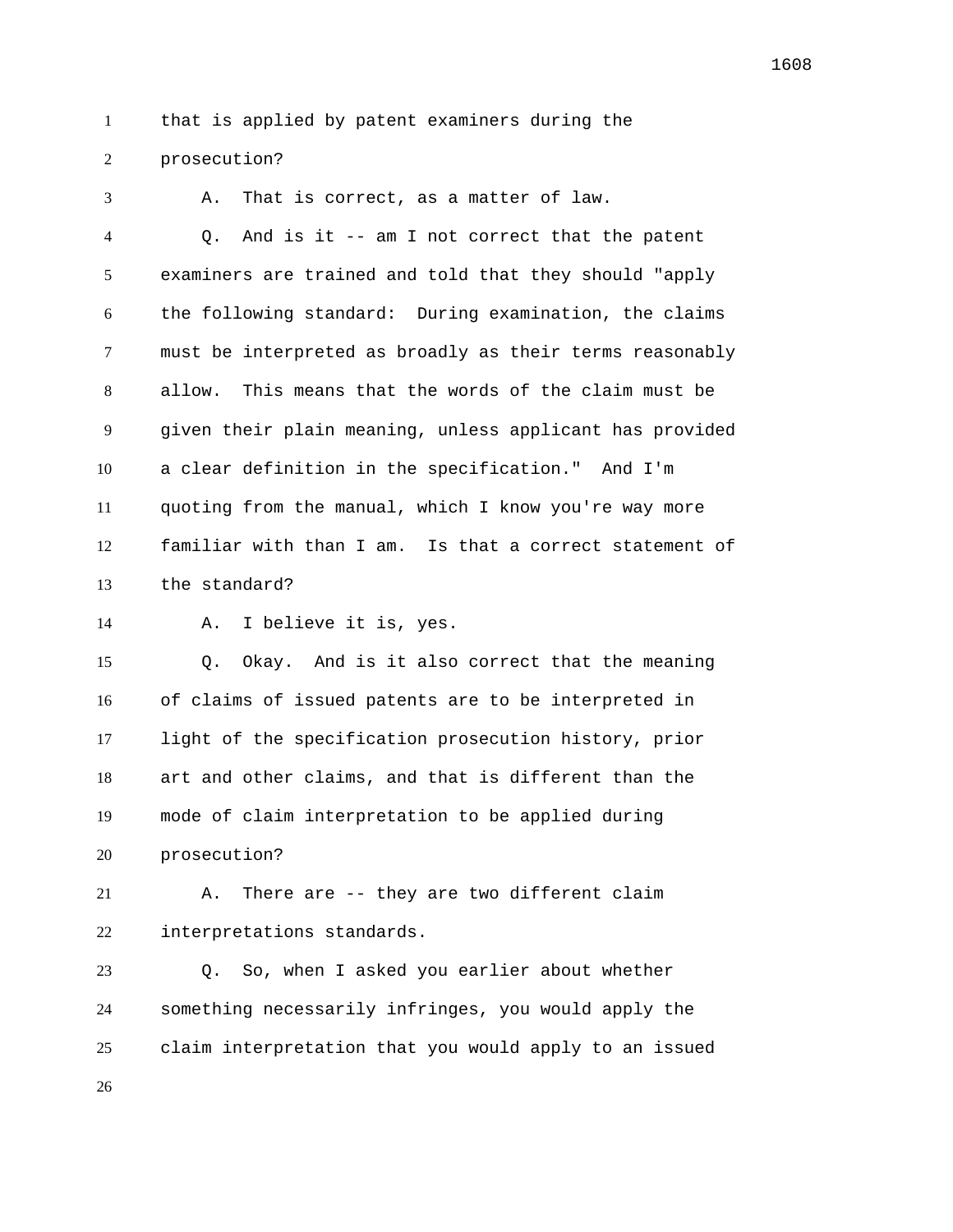patent in responding to that question, correct?

 A. Well, we're dealing with patent application claims. I can tell you that with respect to the analysis that I undertook, the result would be the same with respect to these claims.

 Q. The claims in the applications you looked at? A. The claims in the -- if I were to presume that they were issued claims, I would have the same opinion. Q. Now, with respect to the patent tree that you had up earlier, there's a large number, or a fairly large number of patents that issued from that original '898 application, correct?

```
13 A. That is correct.
```
 Q. And is the number of patents that issued from that particular application unusual in your experience? A. Could you be a little more specific in your question? I'm not quite sure what you mean by unusual. Are you talking about unusual in the context that they all emanated from just one 62-page specification and the same set of drawings, or -- I'm not sure I understand the scope of your question.

 Q. Let me try to break it down. Would a reasonable patent attorney, aware of the existence of at least 11 separate inventions, file those as a single application? A. Well, when you say file those, what are you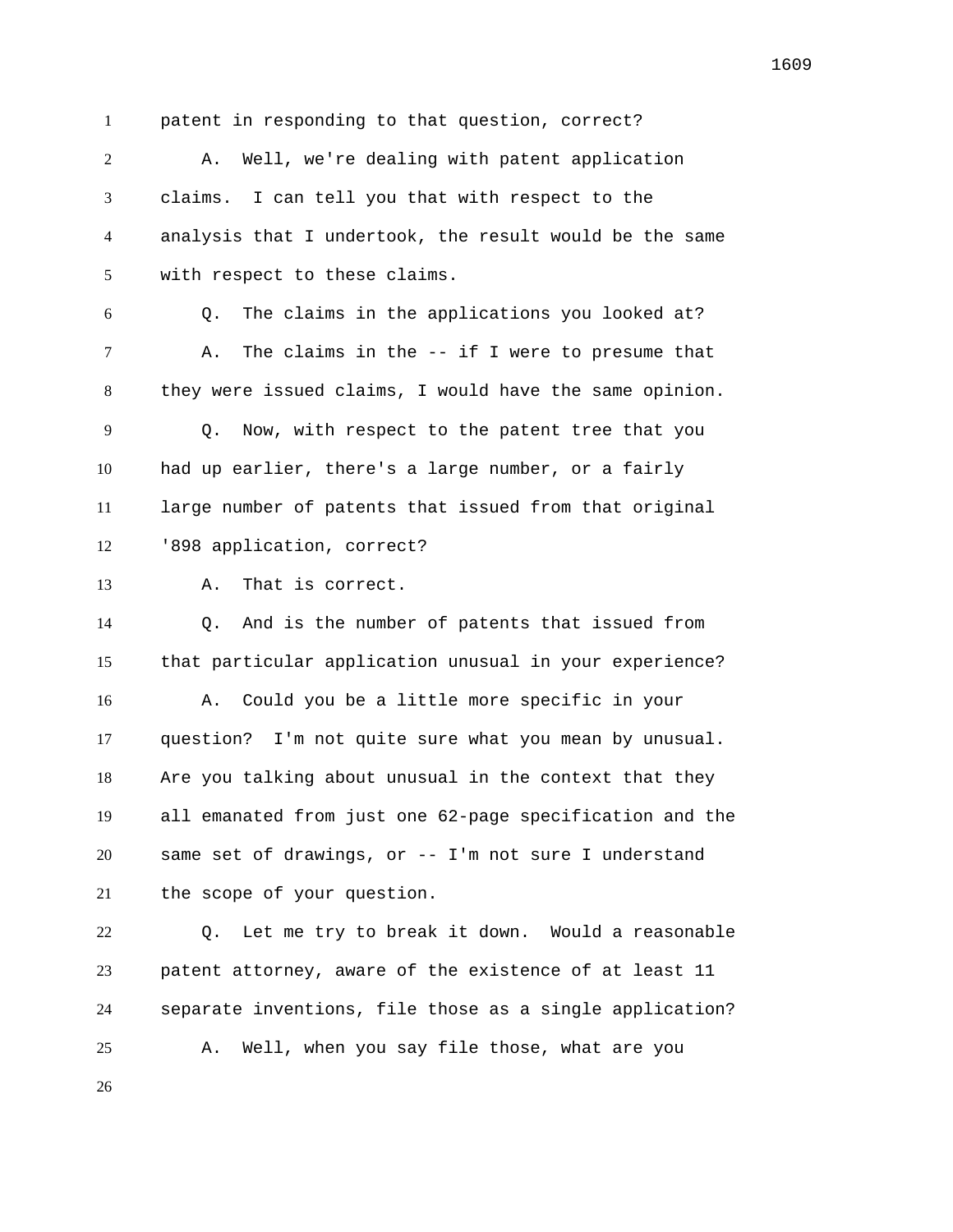referring to?

| 2  | Those 11 inventions.<br>Q.                                        |
|----|-------------------------------------------------------------------|
| 3  | One file is patent applications, one includes<br>Α.               |
| 4  | claims -- a claimed invention in patent applications,             |
| 5  | I'm not quite sure if I appreciate your question.                 |
| 6  | Sure. The original '898 application was subject<br>О.             |
| 7  | to a restriction that required it to be ultimately                |
| 8  | divided into 11 separate applications, correct?                   |
| 9  | That is correct.<br>Α.                                            |
| 10 | And the reason for the restriction was that the<br>Q <sub>1</sub> |
| 11 | examiner thought there were at least 11 separate                  |
| 12 | inventions?                                                       |
| 13 | The examiner did indicate that in his view there<br>Α.            |
| 14 | were 11 independent distinct inventions.                          |
| 15 | Now, and an attorney had filed that application,<br>О.            |
| 16 | correct?                                                          |
| 17 | That is correct.<br>Α.                                            |
| 18 | And you talked earlier about a reasonably<br>0.                   |
| 19 | prudent patent attorney, do I have the language right             |
| 20 | that you used?                                                    |
| 21 | I'm not sure if those were my exact words.<br>Α.                  |
| 22 | JUDGE McGUIRE: Close enough, Mr. Stone.                           |
| 23 | BY MR. STONE:                                                     |
| 24 | Q. Okay. Would a reasonably prudent patent                        |
| 25 | attorney aware of the existence of 11 separate                    |
| 26 |                                                                   |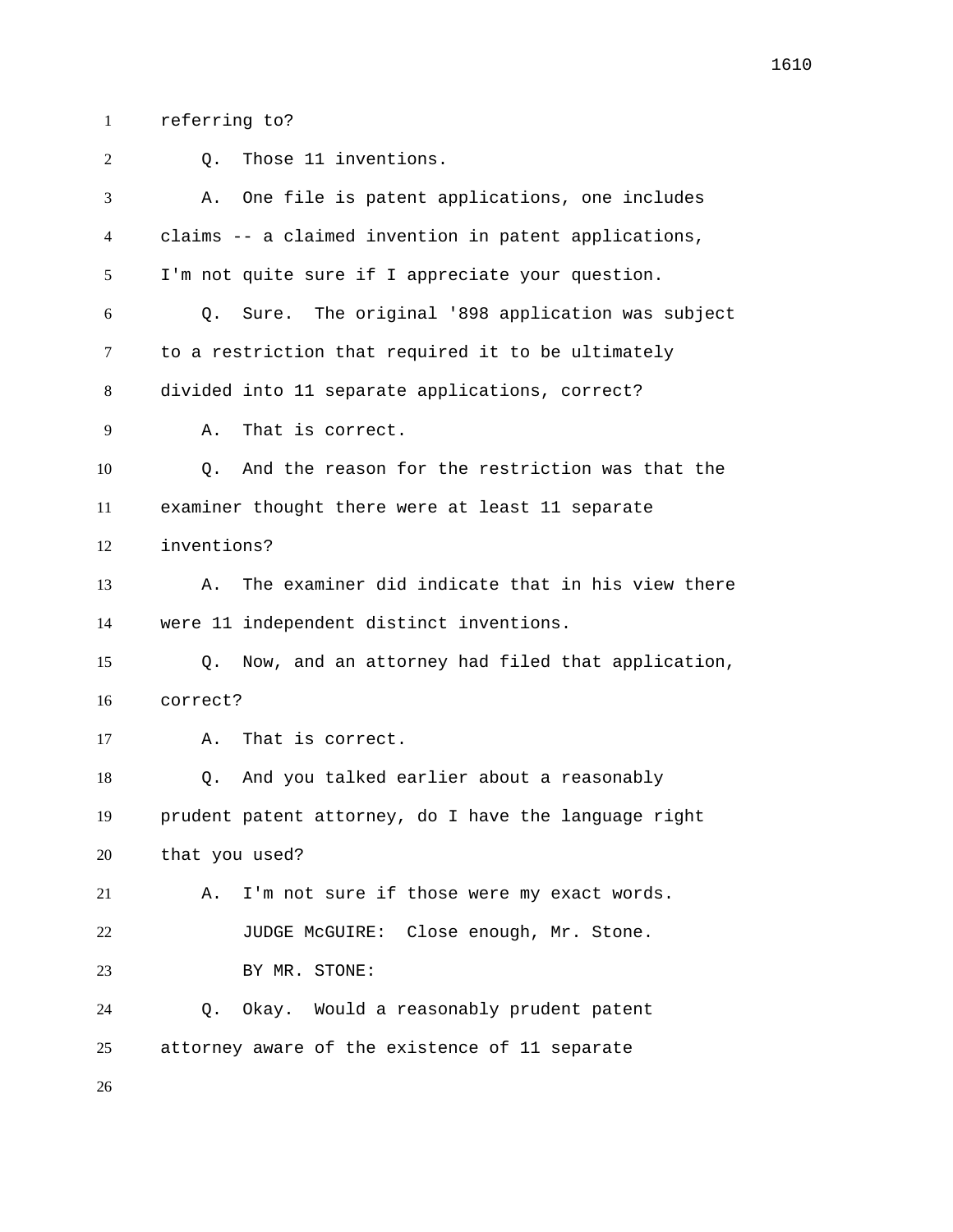inventions decide to include them all on a single

application, in your opinion?

 A. It's not at all unusual for a prudent patent attorney to file a single comprehensive patent application that includes a lot of identifiably different kind of inventions.

 Q. Knowing that there's going to be a restriction imposed?

 A. Suspecting strongly. There are certainly those instances where clients prefer not to have to pay for a number of different -- many different divisional applications.

 Q. And when you do that, when you file them all as part of a single application, then as they are subsequently subject to restriction, and divisions result, each of those divisions is going to be based on the same written description as the original application. Is that also correct? A. That is correct. Q. Okay. And when there's a continuation of a patent, that continuation application also is based on the specification and written description of the original application? A. It is not allowed to contain any new matter. Q. Okay. And so, the patent tree that you have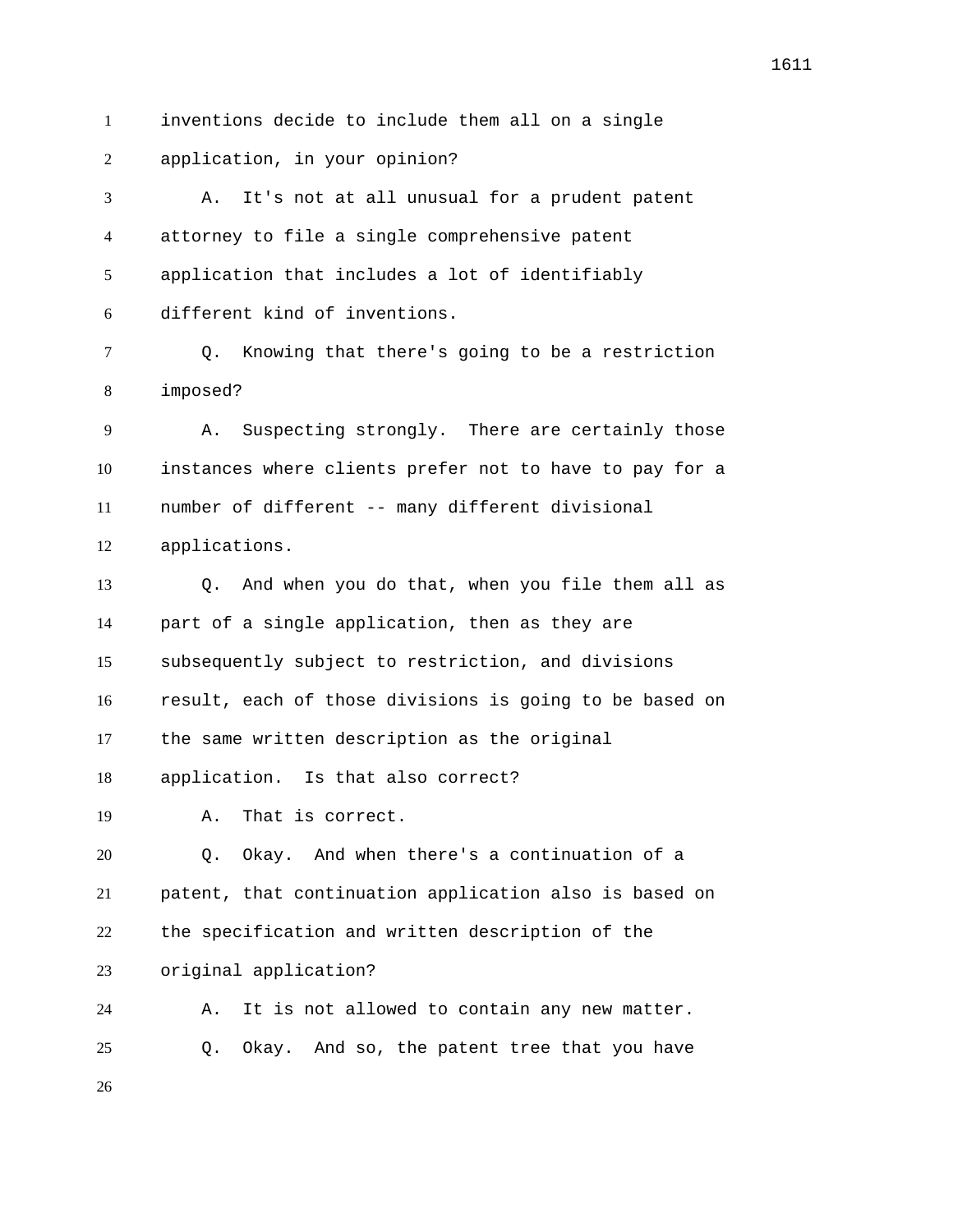behind you, it has on it -- do you know how many issued patents?

A. I do not.

 Q. In the neighborhood of 43, would that be an approximation?

A. It wouldn't surprise me.

 Q. Okay. Each of the claims, in each of those issued patents, is based on the original written description and specification filed on April 18th of 1990 in the '898 application, correct?

 A. When you say it is based, are you -- I presume that you're just saying did the -- were those claims filed in an application that had the same disclosure.

 Q. No, that's okay, let me lay a little more foundation here. It's a requirement, is it not, of the patent laws that the written description must describe the invention in full, clear, concise and exact terms? A. That is part of 35 USC 112.

 Q. And 35 USC 112 then goes on to say, "It must describe the invention in such full, clear, concise and exact terms as to enable any person skilled in the art to which it pertains to make and use the invention," correct?

 A. It does say that, and that is the enablement requirement that I testified to.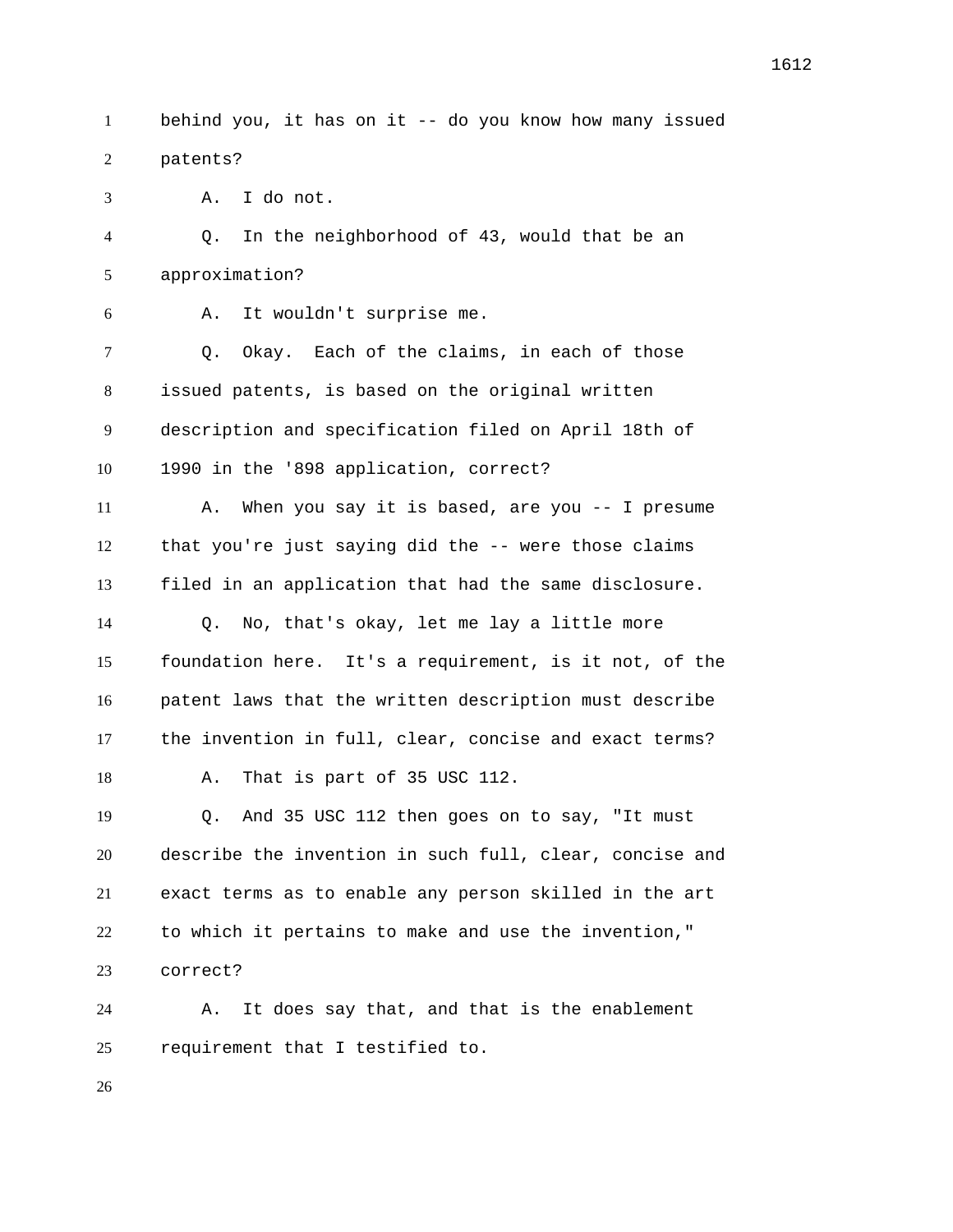Q. And a person skilled in the art is whom? 2 A. A person skilled in the art is a hypothetical person and who precisely that person is, or his characteristics will vary from case to case. Q. But not a patent attorney? A. That's correct. Q. It's a -- in this context of DRAMs, it would be someone with an engineering background with knowledge of electrical engineering and knowledge of computer systems or random access memory, in that field, correct? A. I will not disagree with you with respect to that. Q. And I didn't mean to give the perfect or complete definition either, so -- A. That was my understanding as well. Q. In a general sense, it's not going to be a patent attorney, it's going to be someone who practices in the field that would be pertinent to that particular invention. A. I agree. Q. Okay. And each of the claims has to claim an invention that is described in the original written description, correct? A. There has to be basis, adequate support in the original description for later added claims, such that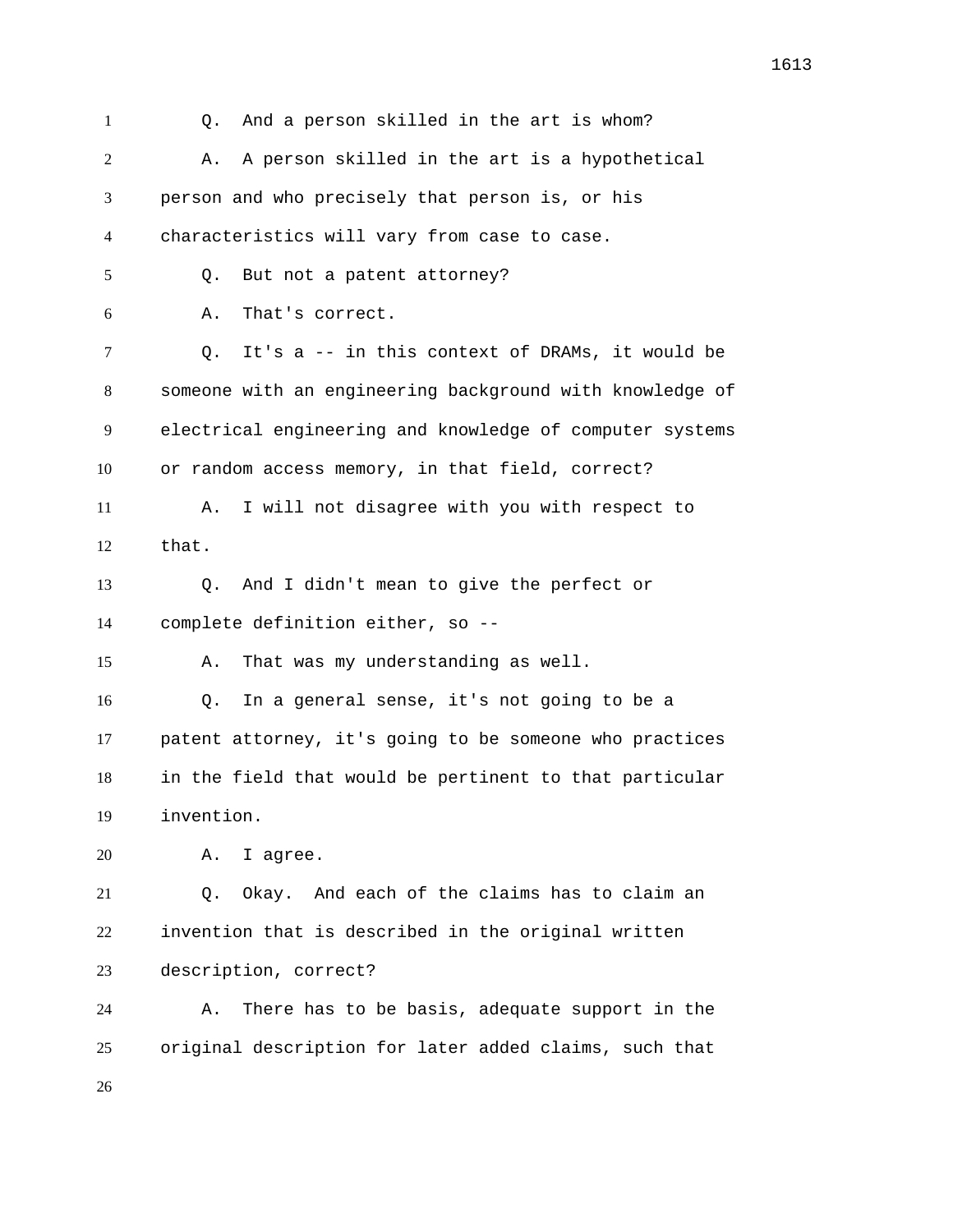it's clear from reviewing the original specification that the inventors were in possession of that later claimed subject matter.

 Q. So, the fundamental factual inquiry is for the examiner to determine that the specification conveys with reasonable clarity to those skilled in the art that as of the filing date sought, the applicant was in possession of the invention that is now described in a claim, correct?

 A. That is part of what needs to be considered, it's certainly what a patent examiner would consider.

 Q. And it's a necessary element, I mean, they have to have that, as well as other things?

A. Correct.

 Q. So, in each of the claims, in each of the patents that has issued from the original '898 application, was determined by a patent examiner to claim an invention that was described with reasonable clarity to those skilled in the art in the written description that was filed in April of 1990, correct? A. That's correct, but it should be borne in mind that over time the legal standard changed and a determination that may have been made by a patent examiner let's say in 1997 may not have been in accord with the legal standard that prevails today.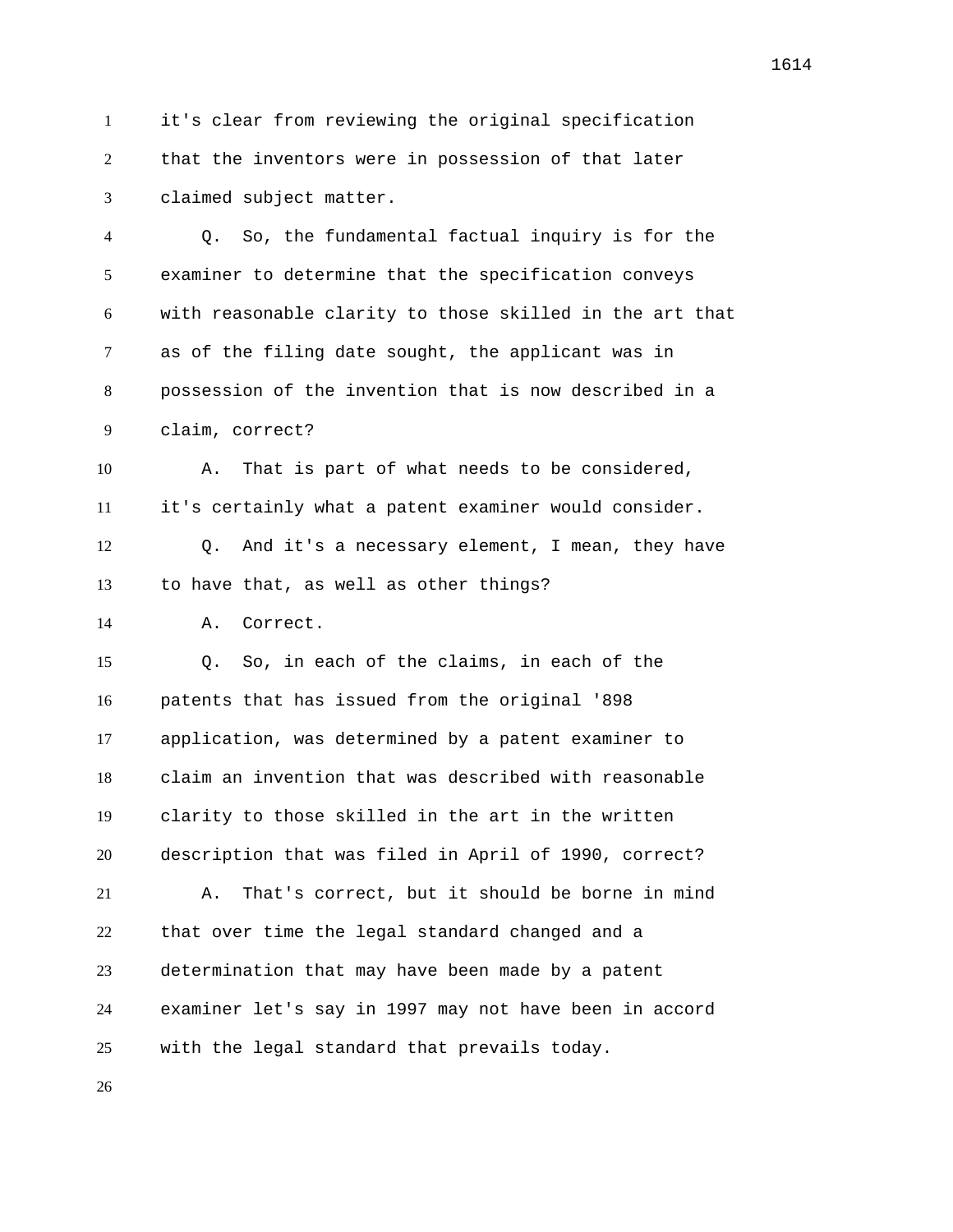Q. What you're saying is the standard today is somewhat different than the standard at the time that most of the patents on your patent tree were being prosecuted?

 A. I'm not sure that the standard necessarily changed, but the applicability of standards that were heretofore applied in chemical type cases relating to claims having undue breadth, there was cases which made that -- those concepts applicable in electrical cases. Q. Okay. Let me now talk about some of the applications you have been describing. Well, with respect to the patent tree, before I do this, with respect to the patent tree, is it unusual to see 43 patents result from a single application? A. It's certainly not commonplace. It happens from time to time. There are instances where there may even be more patents that flow. I can think of one. Q. I'm sorry, in your experience, you've seen more than 43 resulting from the same application? A. I am thinking of one example. Q. In your experience, is it -- have you encountered situations where the claims during the course of prosecution have been broadened from the claims that were filed originally? A. Yes.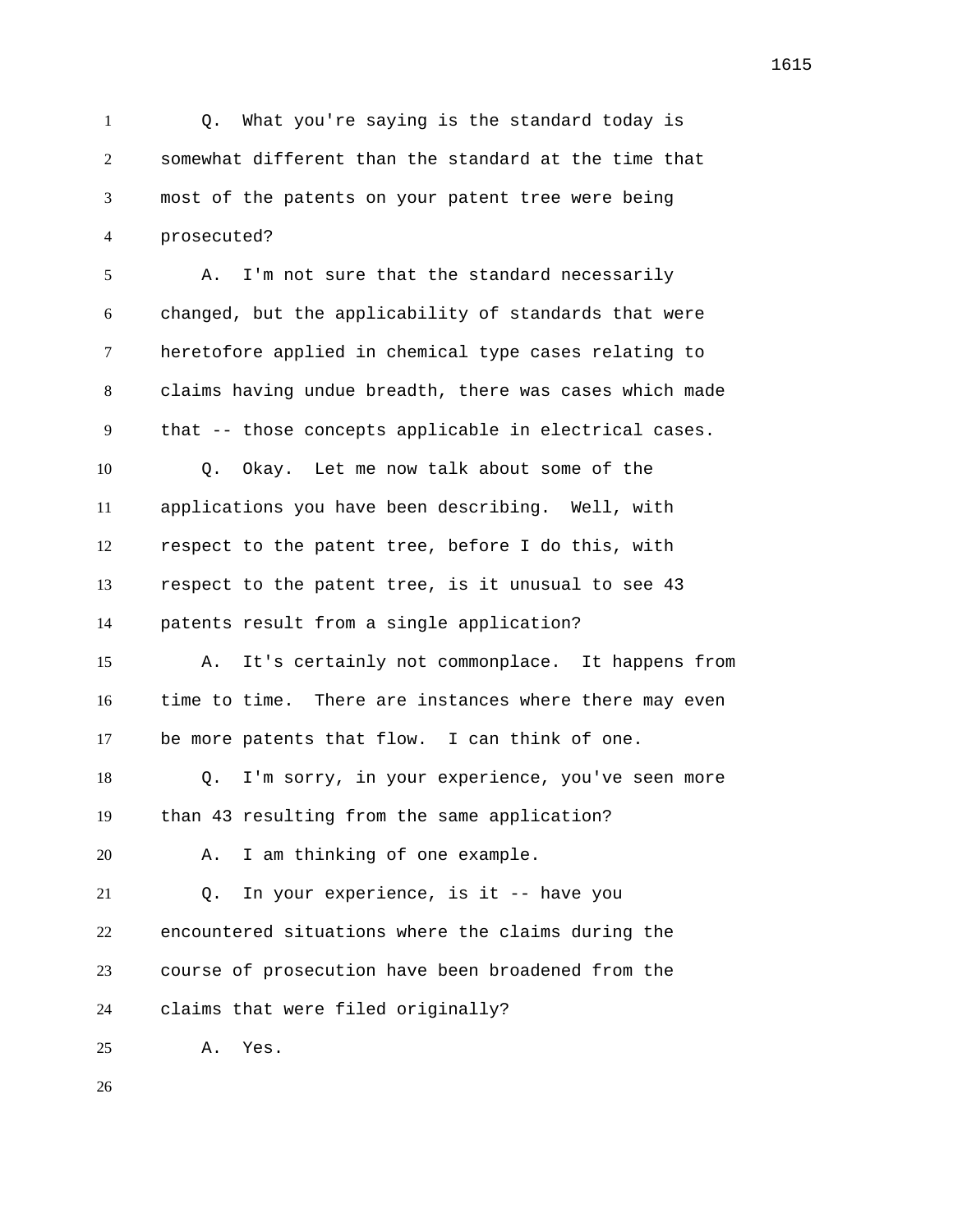Q. And some of the things you've described to us today, some of the claims that you said were later amended or added, sometimes your description of those claims was that they broadened the claim coverage from what had been in the application earlier. Is that fair? A. Yes, I did indeed state that. Q. Now, can we just go back to the last one that you told us about, that was the '646 application, and I just want to make sure that we have some basic facts in the record as to this particular application. The claim that you said related to a DDR presentation, that's a dual edge clock presentation, that claim was first added to the application when? A. In a preliminary amendment that was dated September 6, 1994. Q. Okay. And that was claim 151? A. Yes, sir. Q. And then you used a version for your claim chart that was amended and modified somewhat later, correct? A. I don't believe so. Q. I thought you used a version that was -- A. I think you're confusing my PLL analysis. Q. Oh, I might be, but -- okay, in any event, it's claim 151 of the '646, correct? A. That's correct.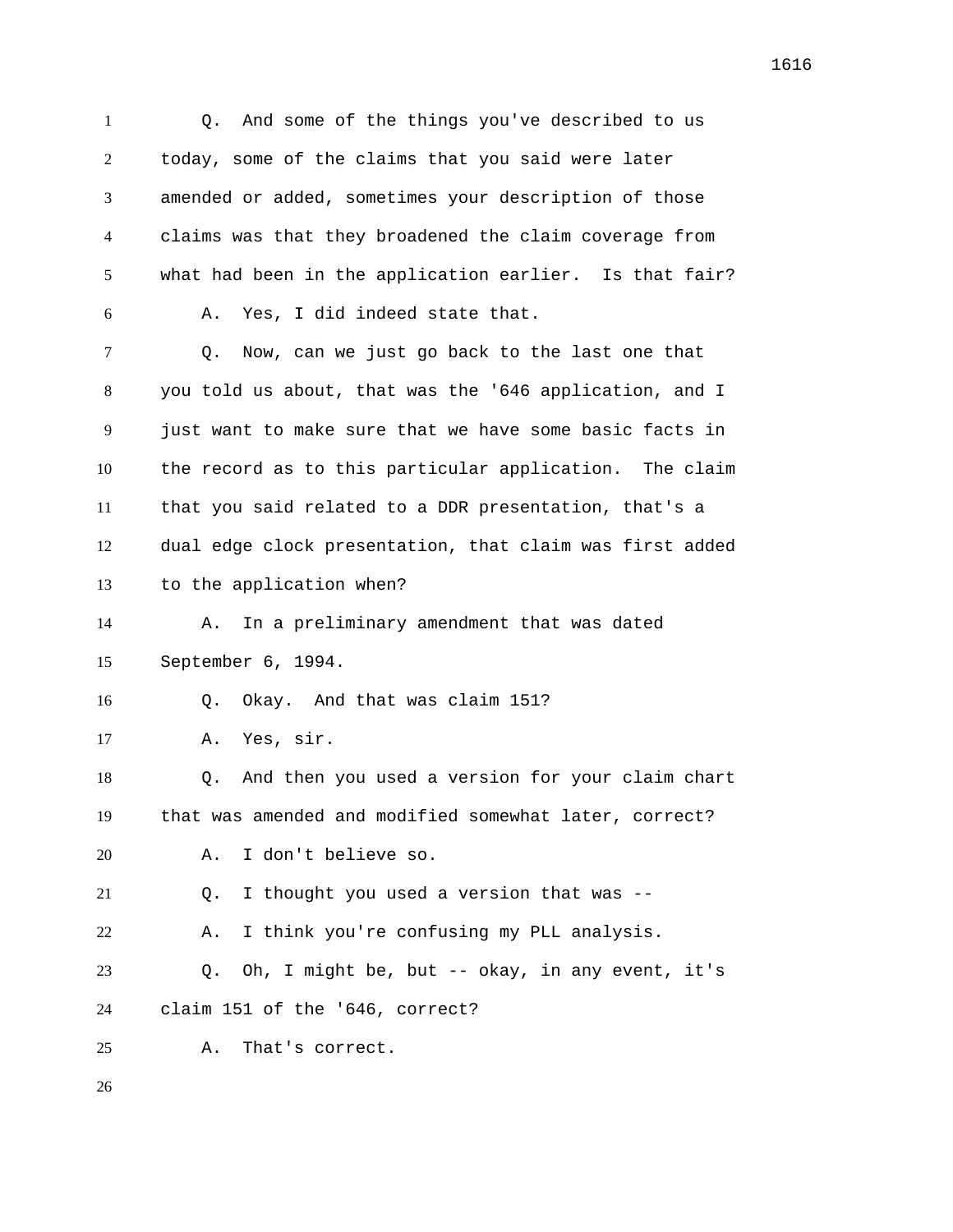Q. And this ultimately issued as what? A. The '327 patent. Q. And did the '327 patent have that claim in it? A. It did not. Q. Okay. Now, does the SDRAM standard that you've looked at, that's Revision 4? It's Release 4, I keep saying that, which one is it? A. I believe it's Release 4. Q. Okay, Release 4. Does Release 4 of the SDRAM standard have in it any features that would necessarily infringe claim 151 of the '646 application? A. Not that I'm aware of. Q. Okay. Can we fairly write that dual edge clocking is not in release 4 of SDRAM standard? A. Yes. Q. Okay. And so what you showed us a relationship between was not the SDRAM standard, you showed us the relationship with a particular presentation, correct, on your claim chart? A. I showed a relationship with a particular Samsung presentation and indicated other presentations,

 some of which were dated -- one of which identified as being dated May of '92.

 Q. Right. And let me just focus on your claim chart for the moment. In your claim chart, you were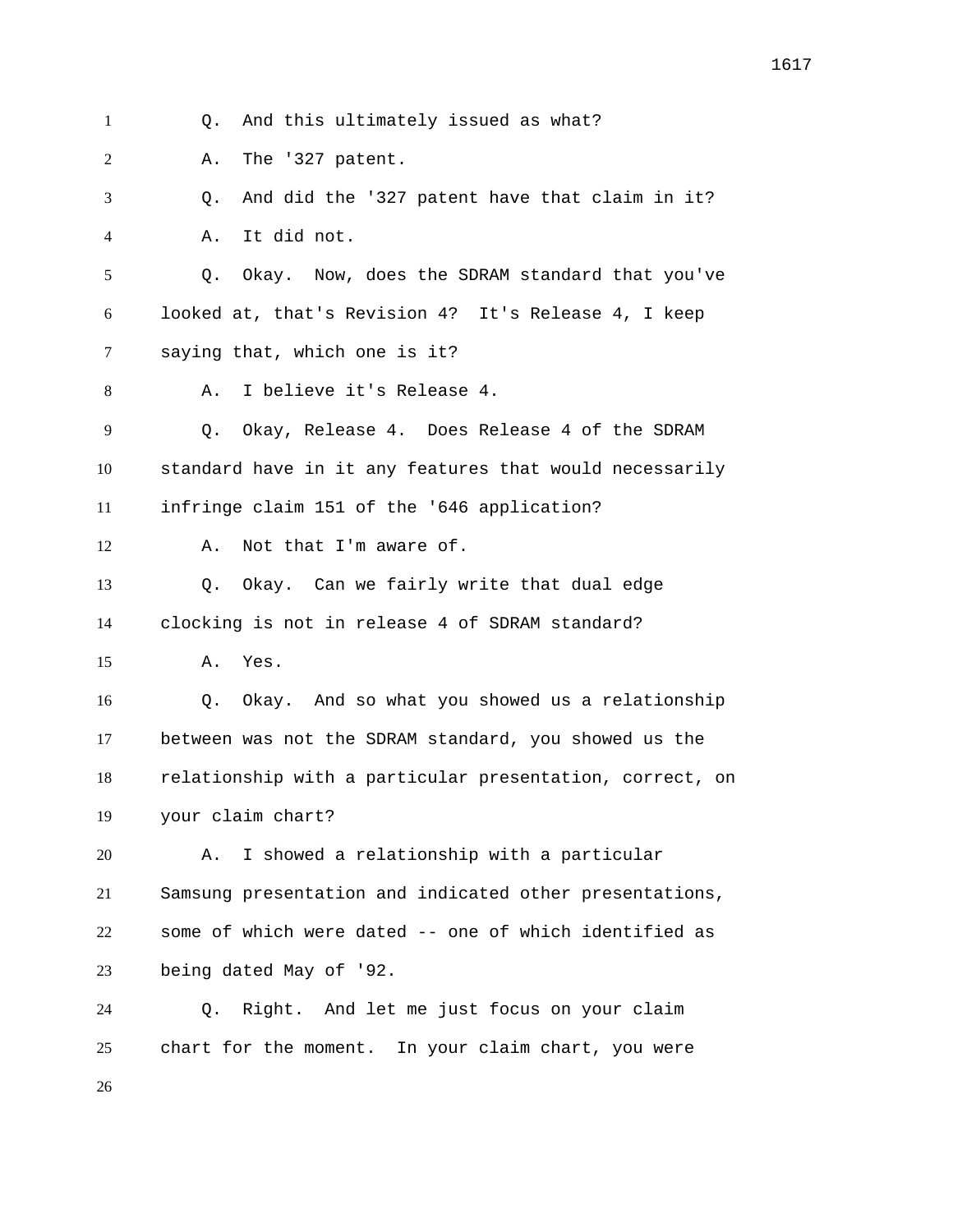using a Samsung proposal. A. Yes, sir. Q. Or presentation. A. Yes, sir. Q. Was there ever a second showing of that presentation? A. I have no idea. 8 0. Was it ever valid? A. I do not know. Q. That was the March 1996 meeting of JEDEC that you pulled that proposal from, was it not? A. That is correct. Q. And was anybody from Rambus in attendance at that meeting? A. I have no knowledge of that. Q. Why don't you look at the first page of the exhibit that you showed us. 18 A. Maybe use your set, I'm not quite sure where I put it. 20 JUDGE McGUIRE: Take your time. BY MR. STONE: Q. We can bring it up, it's JX-31. A. I've got it. Q. You've got it? A. Yes, sir.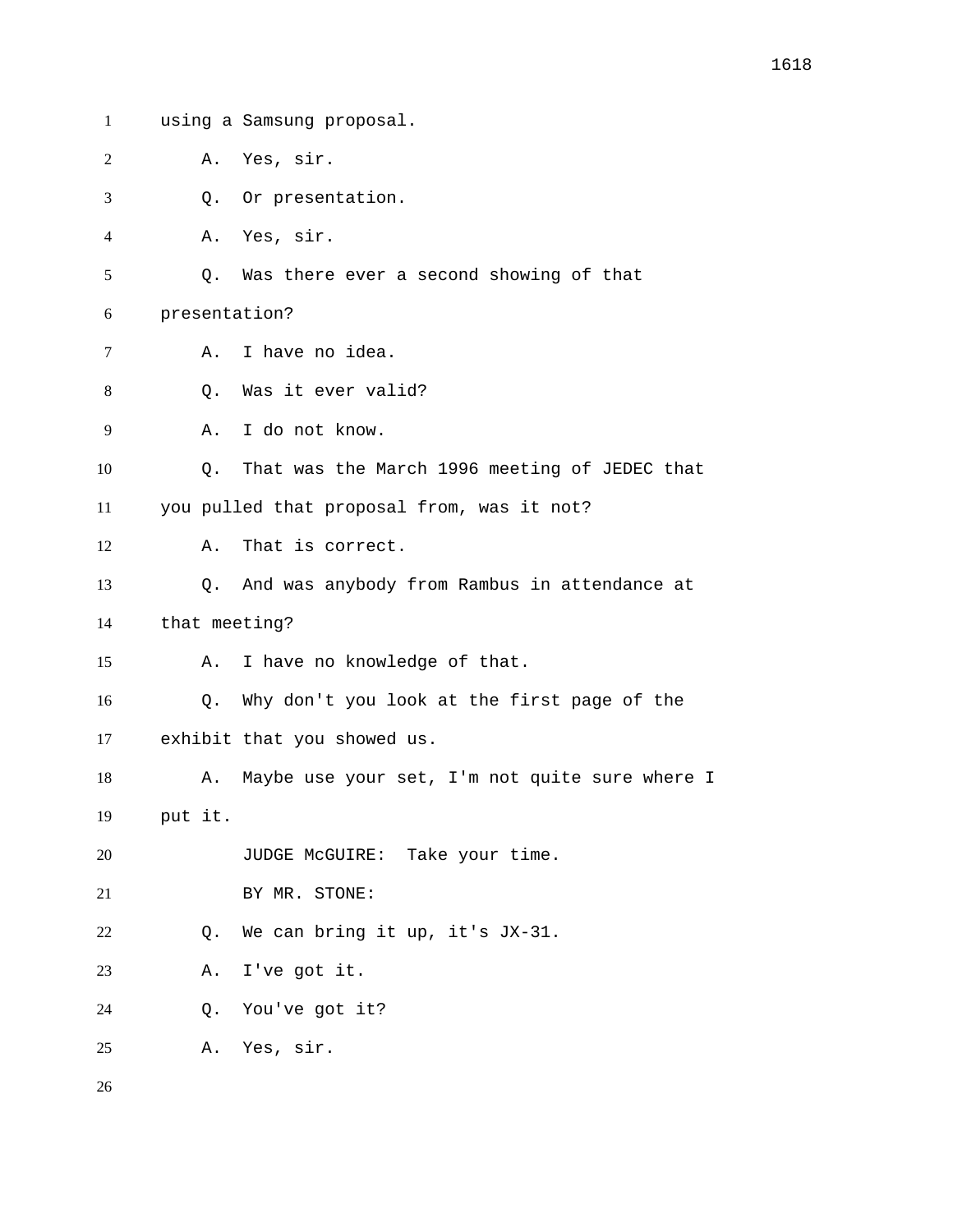Q. And just take a look at the cover page, you'll see how the companies are listed in alphabetical order. And you'll note, won't you, that there's no entry for anybody from Rambus being in attendance on the first page. A. I don't see Rambus identified on this page. Q. And then if you go to the second page where it shows others present, you will note that there's also again no entry for Rambus, correct? A. That's correct. Q. Now, you have not as part of the work that you've performed, you have not done an analysis with respect to the DDR SDRAM standard that was adopted by JEDEC some time after June of 1996, have you? A. I have not. Q. Okay. Let's go back, then, to another one of your presentations. Let me do the PLL one, if I can. I guess, let me mark this first chart that I wrote on as DX-17? 20 JUDGE McGUIRE: Yeah, 17. (DX Exhibit Number 17 was marked for identification.) MR. STONE: Let me turn to another clean sheet and I will mark that DX-18. (DX Exhibit Number 18 was marked for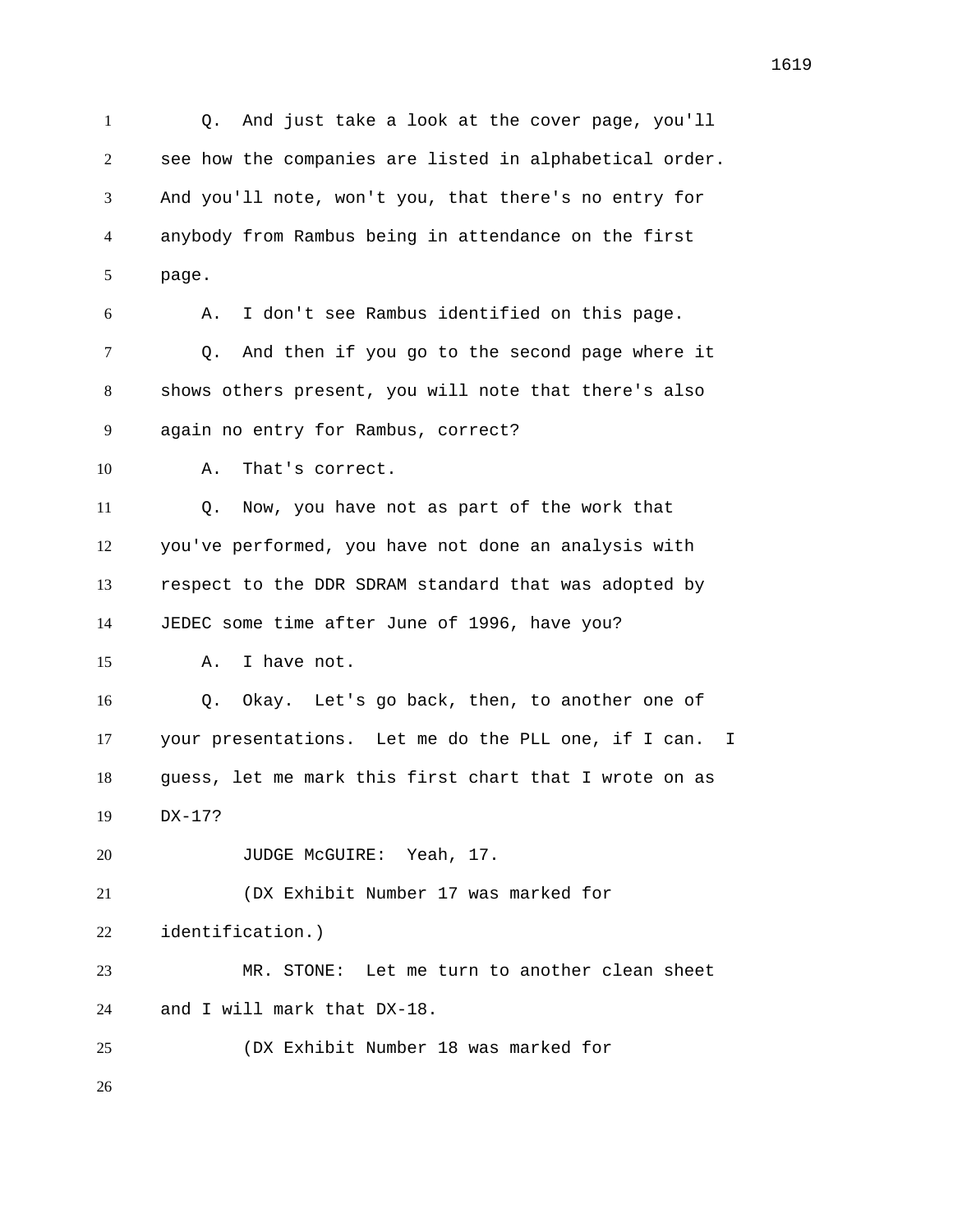identification.)

BY MR. STONE:

 Q. And which application was it that you related to PLL?

A. Application 847,692.

 Q. So, if I call that the '692 application, when were claims first added to the '692 application that you felt in some way described the PLL?

 A. June 28th, 1993 was one of the two amendments that I refer to in this application. That was the first one.

 Q. And what happened to -- and those claims, can you give us those numbers again?

A. Claims 151 and 152.

Q. And what happened to those claims?

 A. Those claims were amended in October '95 amendment.

Q. October '95?

A. Yes, sir.

 Q. And then what happened to them after that? A. Those claims were rejected and amended in various regards, and ultimately the application was allowed, including claims 151 to 153, and that was on -- in August of 1996.

Q. And did you look at those allowed claims?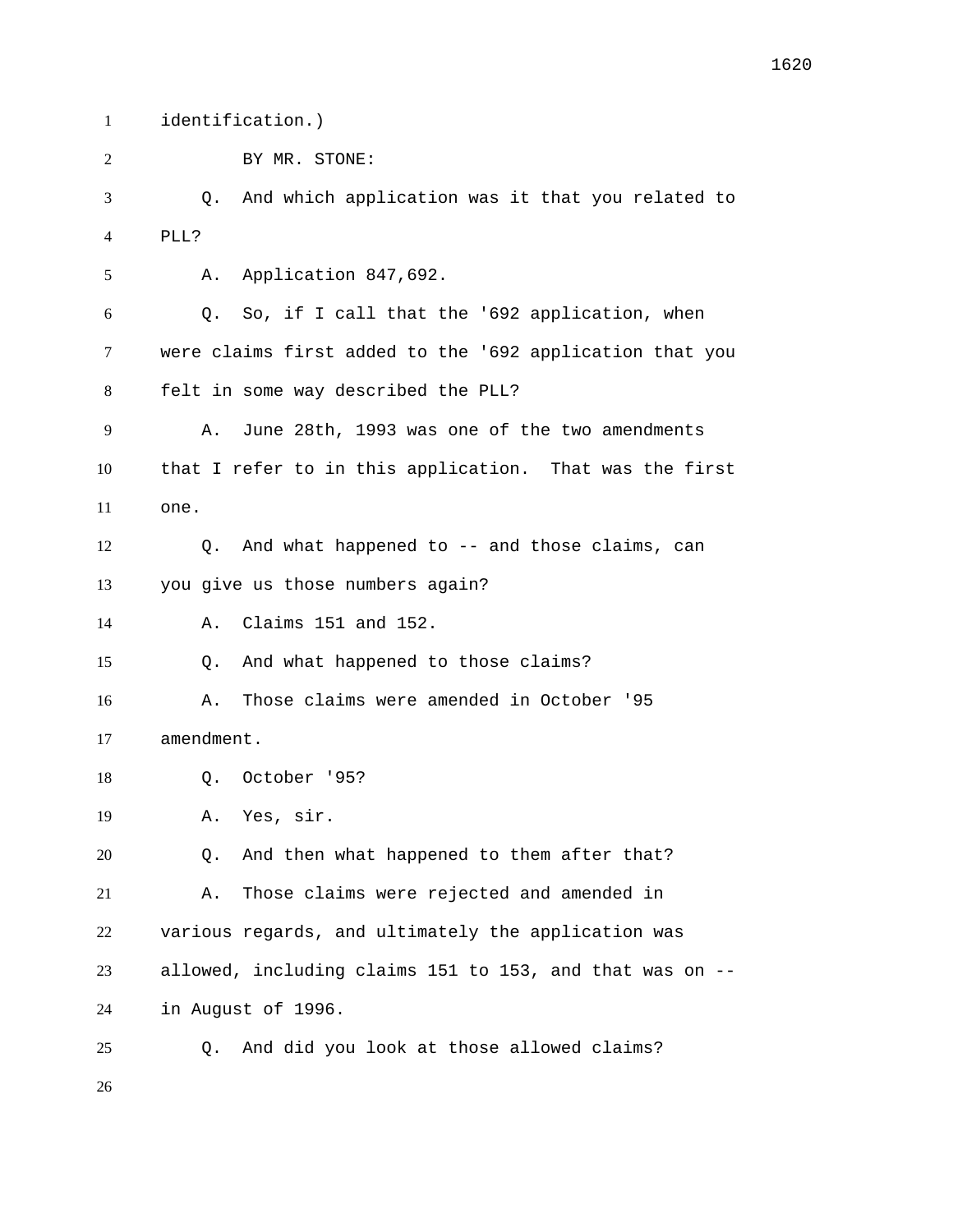A. I did at one time.

 Q. And did you make a determination as to whether in your opinion there was a relationship between those allowed claims and the PLL presentation by NEC that I think you used in your claim chart? A. I don't recall reviewing those claims with that in mind, seeing that there was an amendment after July of 1996, and my analysis stopped at the June '96 point in time where the FTC is alleging that Rambus was no longer a JEDEC committee member. Q. Okay. So, you don't know, I guess, whether from this '692 application, claims ultimately issued which would still have had a particular relationship to the PLL presentation that you referred to earlier? A. I do not know one way or the other. Q. Now, this particular application, the '692 application, this was argued by Infineon in the Infineon case to have been something that Rambus should have disclosed to JEDEC, correct? A. I can't say that sitting here today I'm entirely familiar with the arguments that Infineon made. Q. Did the Federal Circuit consider an argument in its opinion as to whether the '692 application should have been disclosed by Rambus to JEDEC? A. I don't recall whether the '692 application was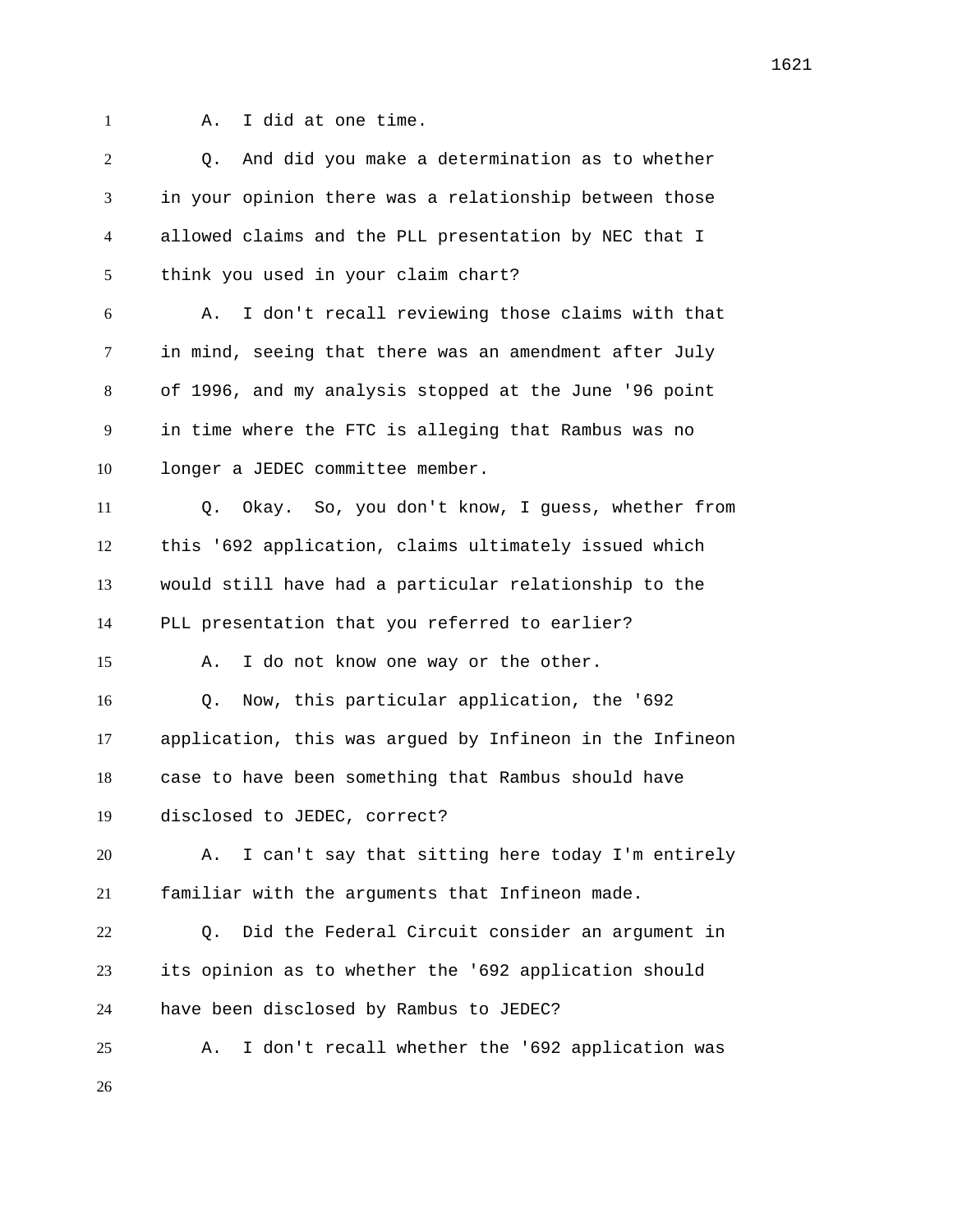specifically identified by the Federal Circuit. Q. Okay, but I guess we can go back and look at that opinion and see one way or the other? A. We could. Q. And the PLL presentation that you used in your claim chart was a presentation by NEC in September of 1994? A. That's correct. Q. And was PLL -- is PLL required by the 1993 Release 4 JEDEC SDRAM standard? A. I do not believe that it is required. Q. Okay. So, would it be correct to say Release 4 of SDRAM standard does not require use of PLL? A. That's my understanding. Q. Okay. So, with respect to the two that we've just done, and let me ask you a question, a background question about infringement. Standards themselves don't infringe patents, do they? A. They do not. Q. Products. A. It's a product that's built in compliance with the standard. Q. Okay. And you could build a product in compliance with a standard and then add a few other features and maybe those few other features would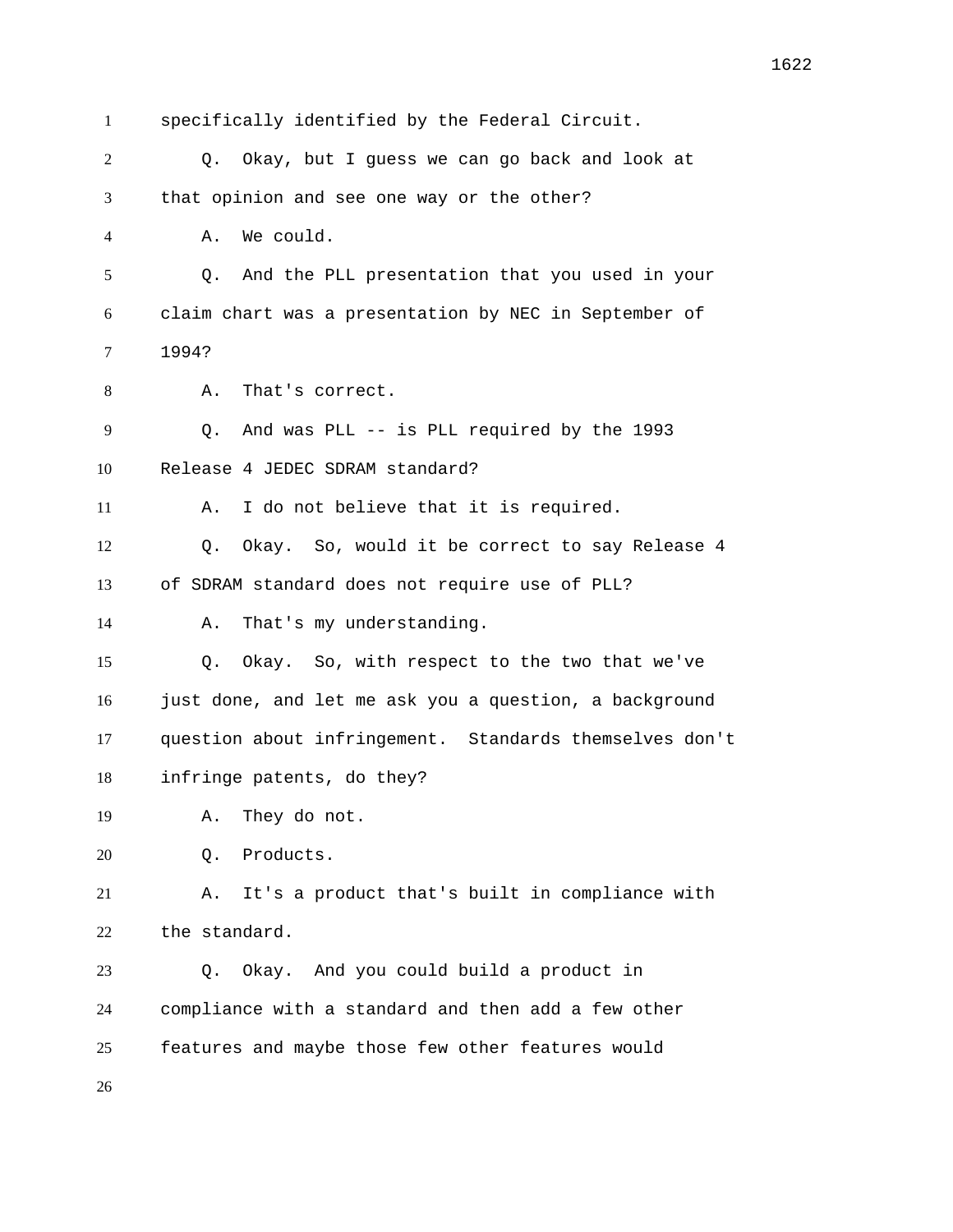infringe, that's one scenario, correct? That's a

background question.

 A. The product -- Q. Let me back up. I'm trying to ask a background question, let me make it simpler. A. It is possible to manufacture a product in compliance with a standard, and then add some other features that the standard doesn't prohibit. Correct? MS. MICHEL: Objection, outside the scope of direct. Mr. Nusbaum -- JUDGE McGUIRE: How is that outside the scope of direct? MS. MICHEL: Mr. Nusbaum has not talked about what's possible to or what kind of products could possibly be built and still comply with the standard. MR. STONE: Let me go at it another way, Your Honor, I'm not trying to turn him into an expert in this field. 19 JUDGE McGUIRE: Sustained. BY MR. STONE: Q. Earlier when I asked you about a patent that might necessarily be infringed by the manufacturer of a product in compliance with a standard, did you understand that if the standard required you to include certain features and if those features that you were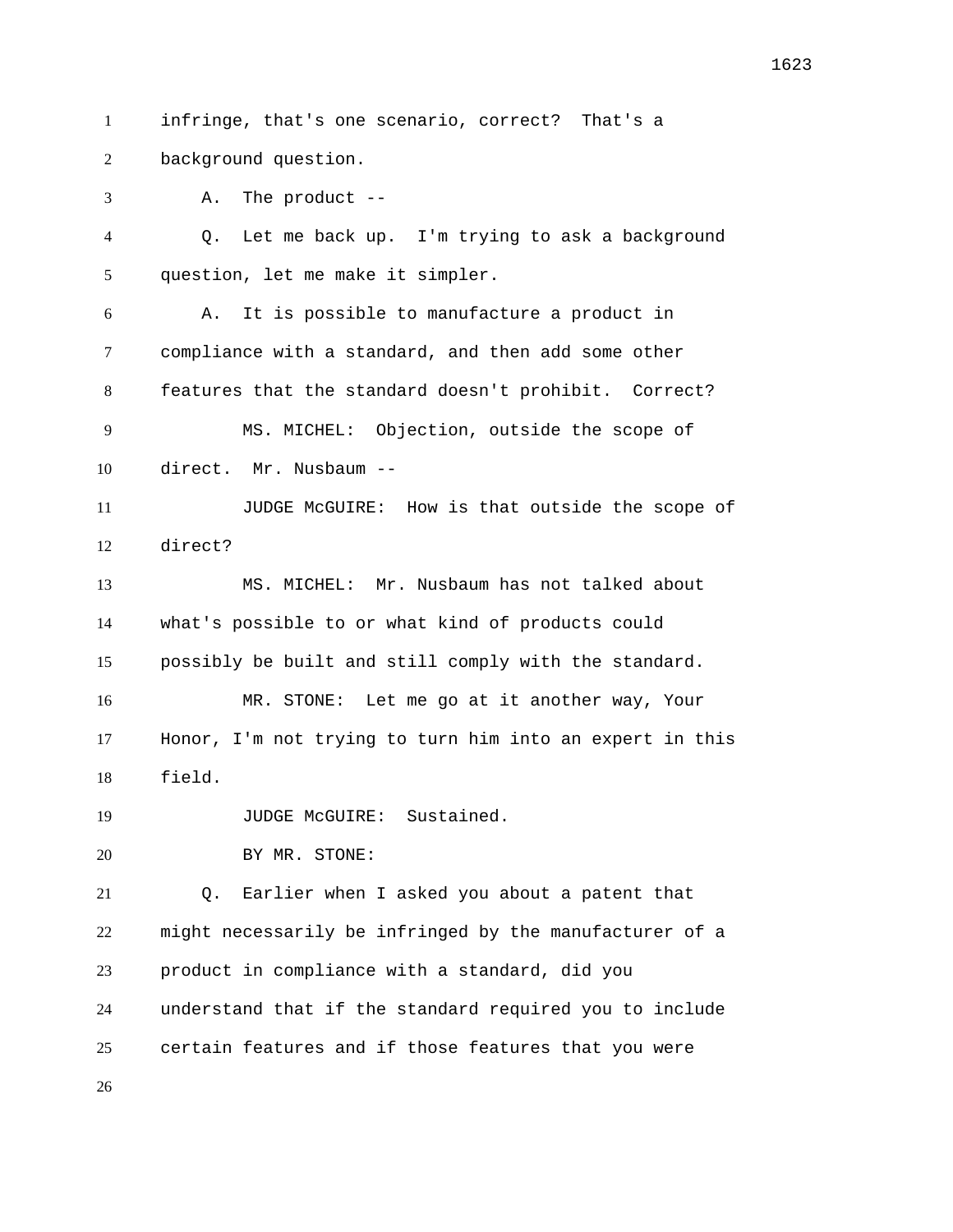required to include would infringe, then the product

would necessarily infringe as a result of its

compliance? Is that worse?

 A. It doesn't glimmer with clarity to me. I think I know what you mean.

 Q. Then let me just violate that number one rule of cross examination, okay? Just explain to me what it is that a -- what the criteria are for a product manufactured in compliance with a standard to necessarily infringe a patent because of compliance with that standard.

12 A. As I went through with my claim charts many times, if one looks at each and every element of a claim, and there is a counterpart in a product that is built in compliance with a standard with each and every element of that claim, then that product would literally infringe the claim.

Q. And if I could take --

 A. That product being one that is compliant with the standard.

 Q. Okay. And let me see if I can just take you one step further. It is possible to build products in compliance with a standard that don't infringe, if the features you have to put in there don't result in infringement, correct?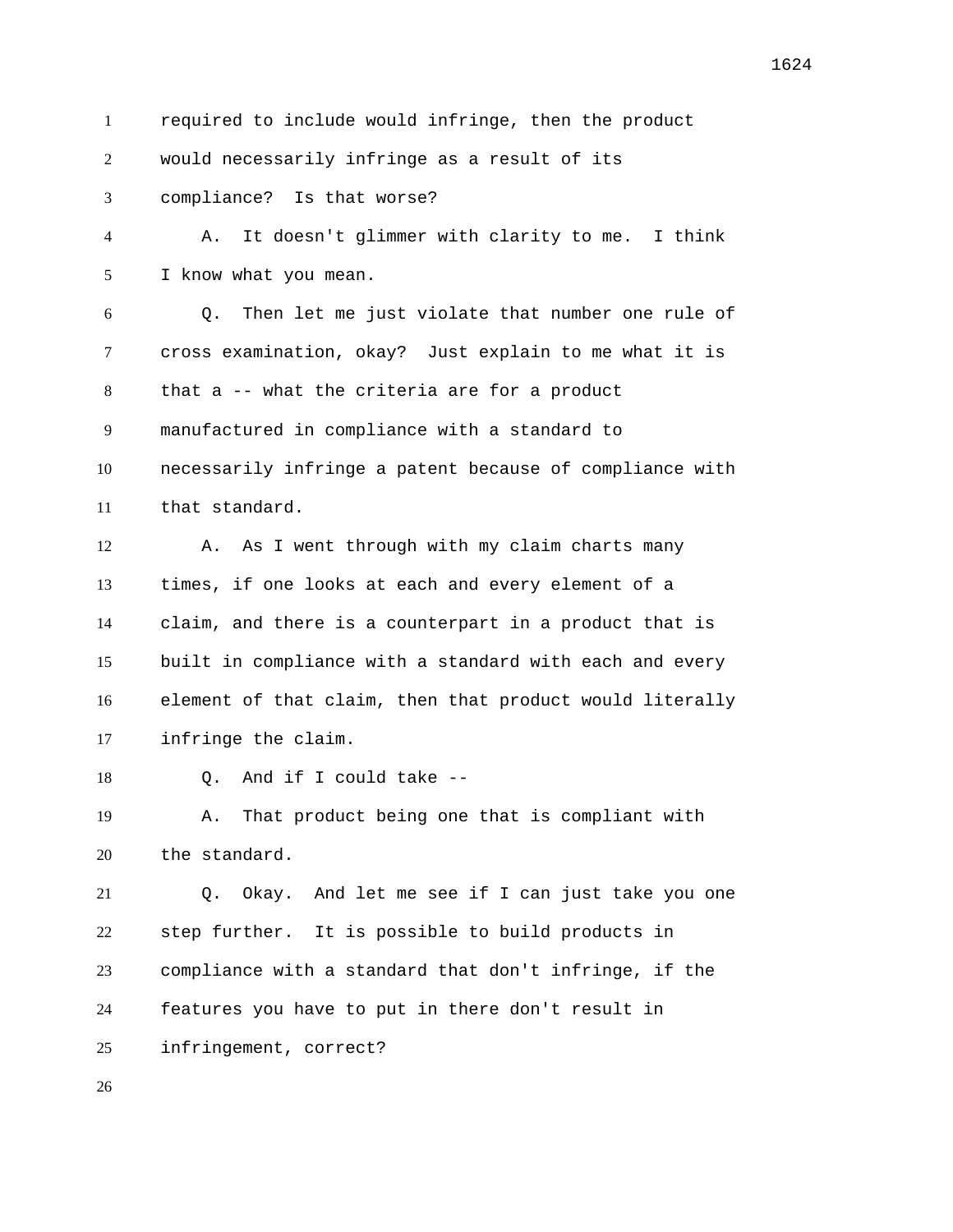A. If there are limitations in the claim that are not found in a compliant product, then there would not be infringement.

 Q. Okay. And are we in agreement that the '646 application claims that you referred to earlier, had they issued as ultimately issued claims in an issued patent, would not have been necessarily infringed by a product manufactured in compliance with the SDRAM standard as described in Release 4? A. Because I was not talking about an SDRAM in compliance with Release 4, but rather a proposal, you're absolutely correct. Q. Are there products manufactured today, if you know, that because of their compliance with an SDRAM standard promulgated by JEDEC are necessarily infringed by any claims that issued from the '646 application? A. Could you read that back for me, please. 18 (The record was read as follows:) "QUESTION: Are there products manufactured today, if you know, that because of their compliance with an SDRAM standard promulgated by JEDEC are necessarily infringed by any claims that issued from the '646 application?" BY MR. STONE: Q. And I misspoke. I misspoke. I didn't mean are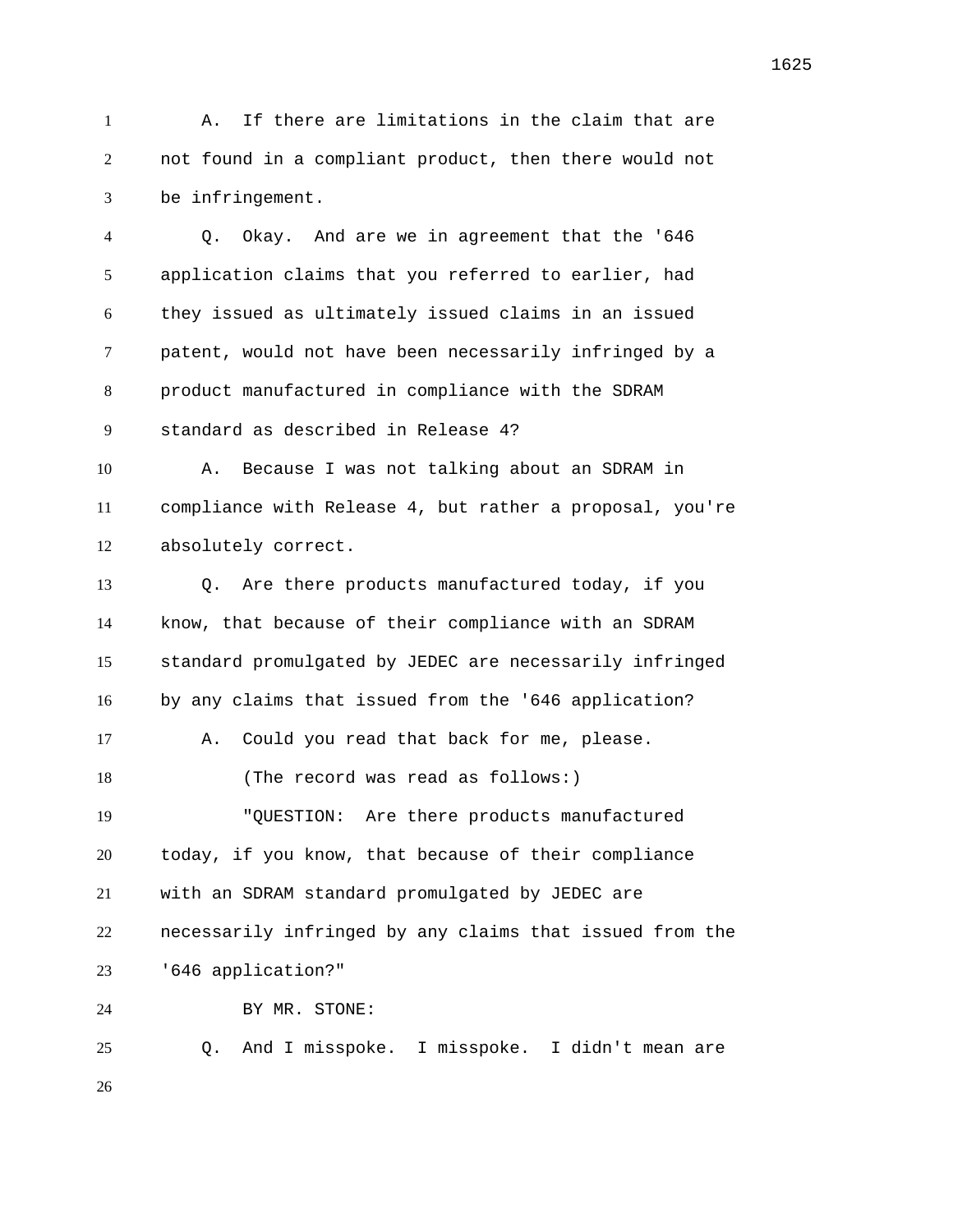necessarily infringed by, I meant necessarily infringed the claims. Did you understand that? Let me try it again.

 A. I wasn't quite sure what you were asking. Q. Let me try it again, Mr. Nusbaum. Are there any claims that have issued from the '646 application that in your opinion are necessarily infringed by the manufacture of an SDRAM in compliance with any JEDEC promulgated standard? A. I'm not familiar with any JEDEC promulgated standard other than Release 4. I can't answer that question. Q. Okay. And as to Release 4, is your answer no? A. I'm not aware that any claim in that application covers a Release 4 compliant product. Q. Let me go start another chart that will be DX-19. (DX Exhibit Number 19 was marked for identification.) BY MR. STONE: Q. And one of the other applications that you talked about was the '961 application, correct? A. That is correct. Q. And there were certain claims in the '961 application that you felt, had they issued, would have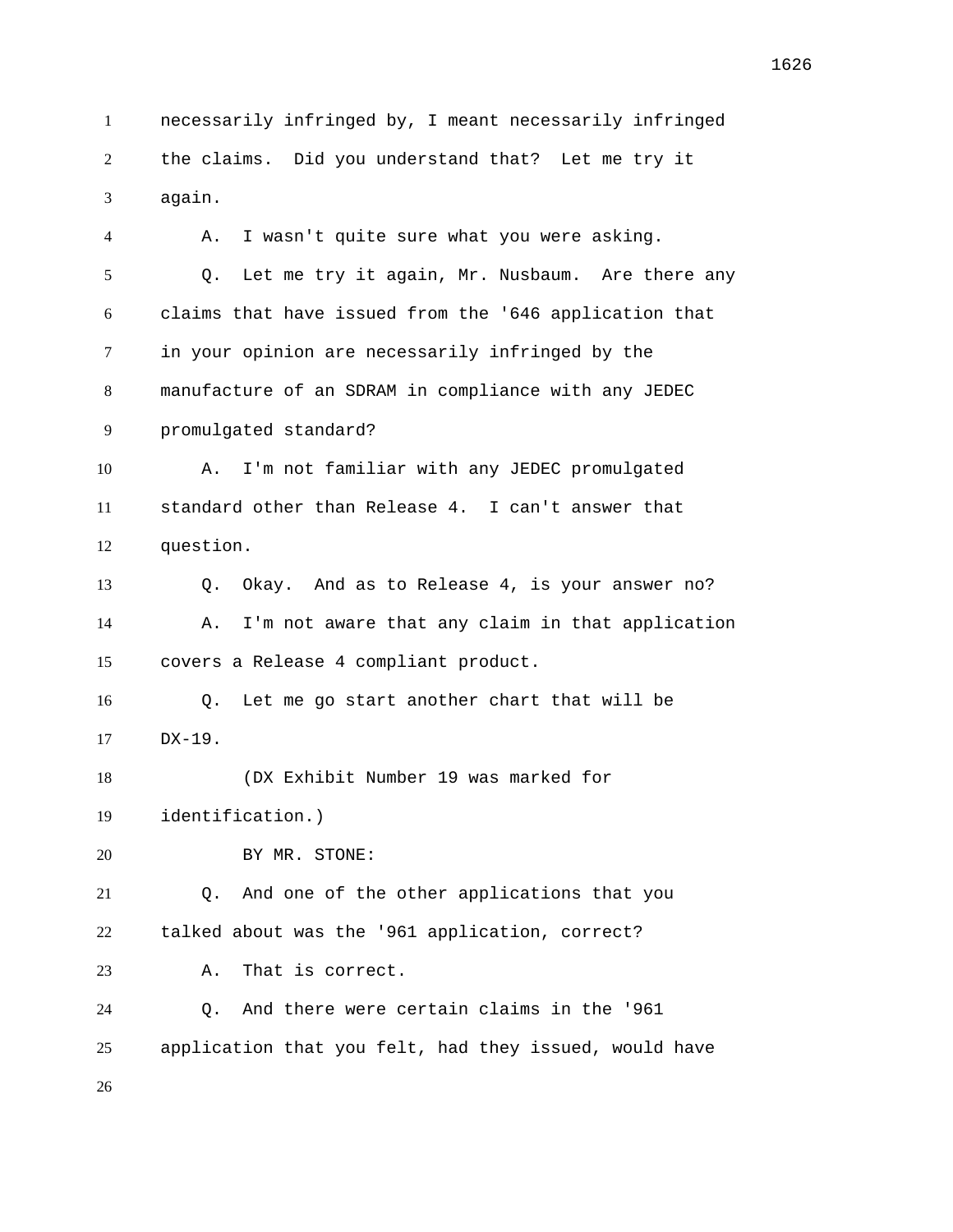- 
- been infringed by products manufactured in compliance

with Release 4?

A. That's correct.

Q. And what are those claims?

A. If we focus on the January 6, 1995 amendment,

it's claim 160, 164, claims 151, 159, 165 and 168.

 Q. And those claims were all introduced into this application in did you say January of '95?

A. January 6, 1995.

 Q. And we're comparing these claims to the November 1993 Release 4 SDRAM standard, correct?

A. That is correct.

 Q. Now, is it your opinion that had these claims issued, a manufacturer of a product in compliance with Release 4 of the SDRAM standard would necessarily have had to take a license under the patent that included these claims in order to avoid infringement?

18 A. I believe that to be the case.

 Q. And the Federal Circuit had before it the '961 application when it decided the appeal involving

Infineon, did it not?

 A. The Federal Circuit did, but I don't believe that the Federal Circuit was considering that -- these claims, they could not have.

Q. And the Federal Circuit said in its opinion,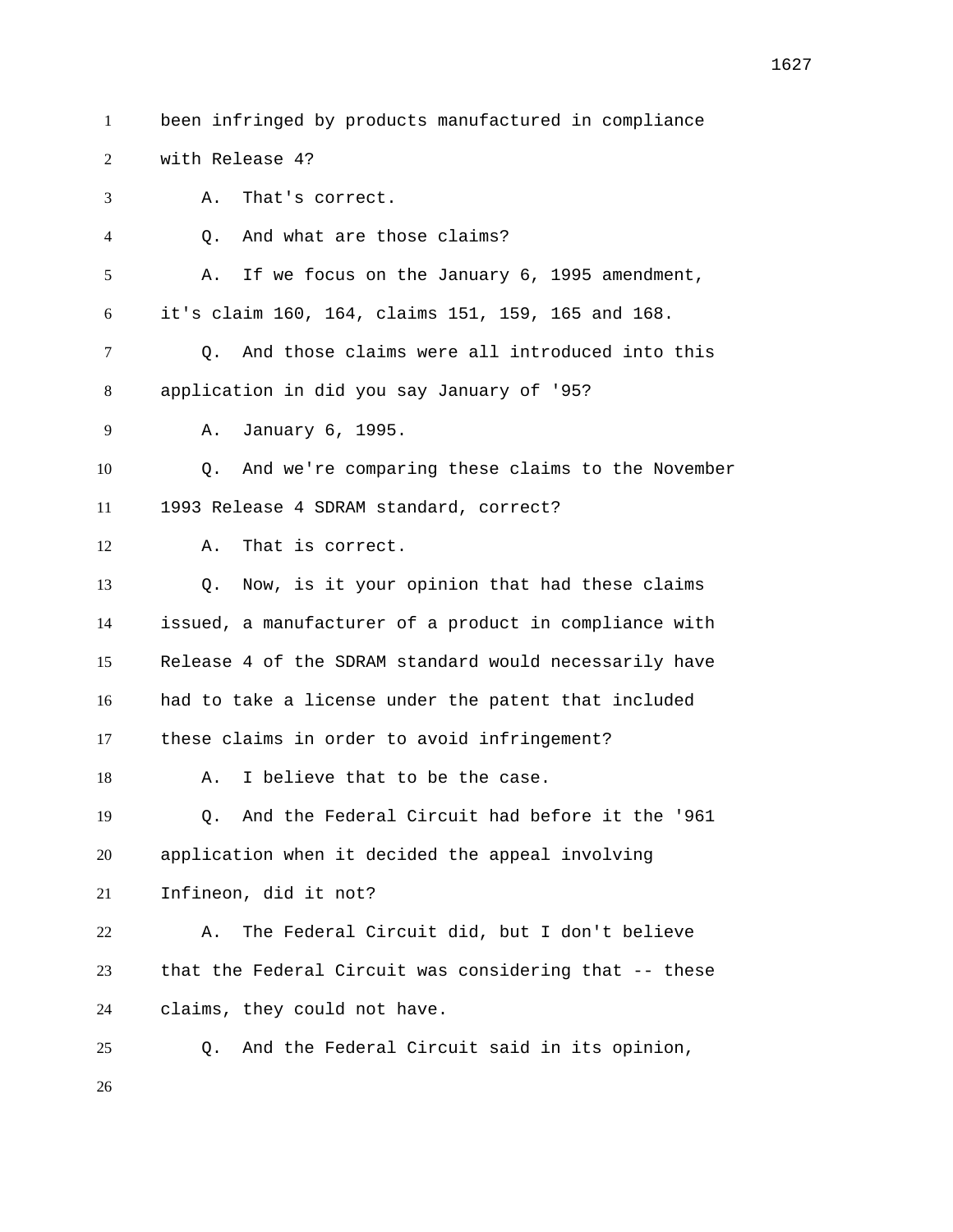didn't it, that licenses under the claims of the '961 application would not be necessary to practice the SDRAM standard?

 A. They said that because there was a device identification feature that they --

 Q. Mr. Nusbaum, Mr. Nusbaum, earlier today I objected to you opining why the court did something, okay, I don't want you to volunteer in response to my question, and I didn't -- I don't think I asked for it, I don't want you to volunteer your speculation on the reasoning of the court, if we could. My question is simply what they said in their opinion was that you don't need a license under the claims of the '961 application in order to manufacture SDRAM that complies with Release 4, correct?

 A. I would like to see the Federal Circuit opinion and I would like to consider what they said in the context of the entire paragraph.

 JUDGE McGUIRE: If you can answer, you can answer. If you can't answer, you can't answer. THE WITNESS: I don't recall that exact language at all from the opinion. JUDGE McGUIRE: All right, Ms. Michel? MS. MICHEL: Your Honor, I object to Mr. Stone cutting off Mr. Nusbaum on this point. The Federal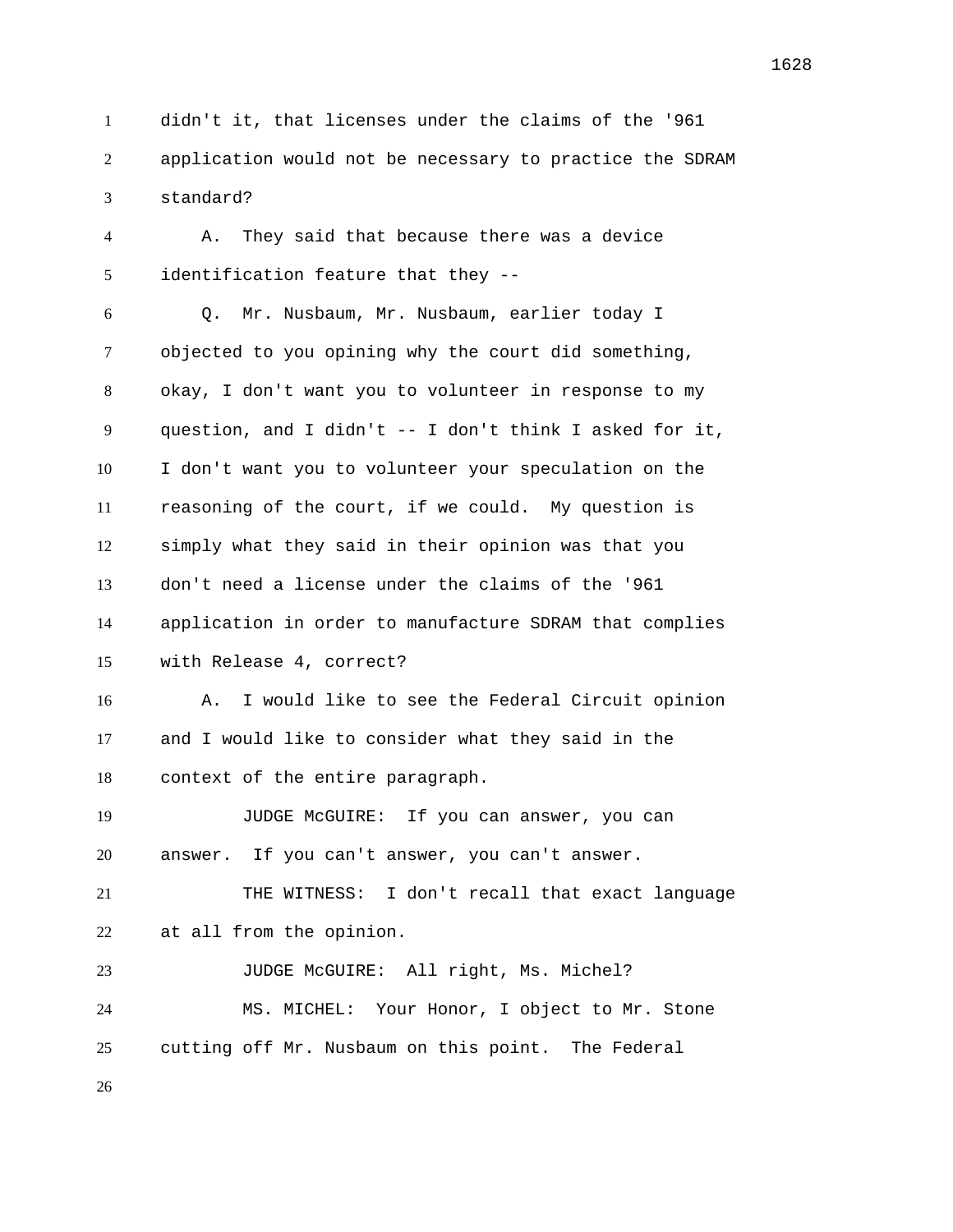Circuit opinion speaks for itself, he doesn't need -- JUDGE McGUIRE: It does speak for itself, so I don't think we need to get into it. MS. MICHEL: To the extent that Mr. Stone does get into what the Federal Circuit opinion said, I think Mr. Nusbaum ought to be able to explain his disagreement with the decision. JUDGE McGUIRE: Well, we'll see, but is there any point in continuing this line of inquiry, Mr. Stone? MR. STONE: No, I will let it speak for itself, Your Honor. 12 JUDGE McGUIRE: Good, thank you. 13 BY MR. STONE: Q. Let me move to the -- there's one other application, then, that you described for us today, am I right? A. Yes. Q. And which one is that? A. Application serial number 469,490. Q. I'll mark this as DX-20 for identification. (DX Exhibit Number 20 was marked for identification.) 23 BY MR. STONE: Q. And this will be the '490 application. And the claims of the '490 application that you talked about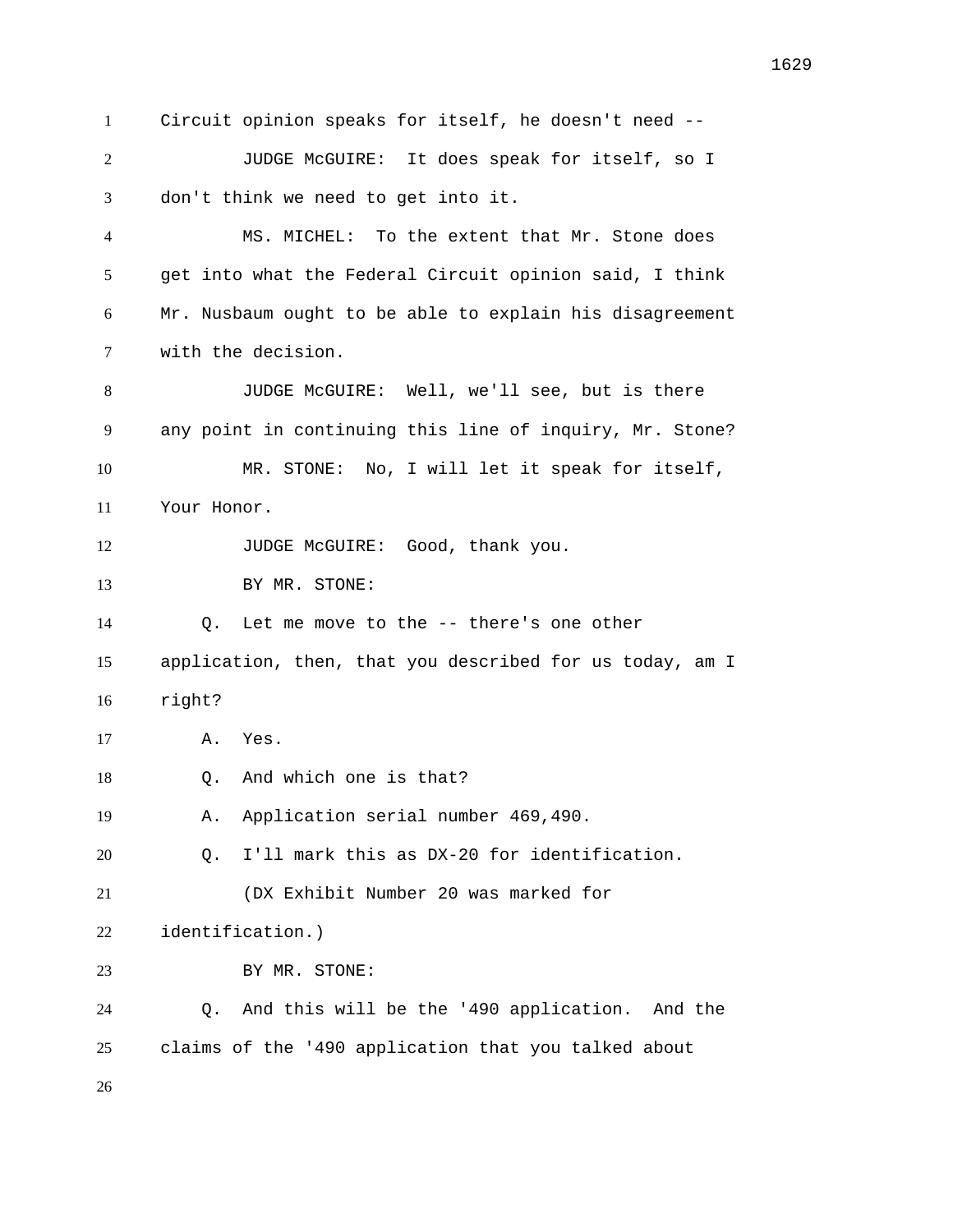earlier were which?

 A. Claims 183 to 185. Q. And you described these as substantially similar to the claims that you also discussed from the '961 application, did you not? A. There was a great deal of commonality, yes. Q. Did claims 183, 184 or 185 of the '490 application ever issue? A. I don't believe they did. Q. Okay. And to your knowledge, have those claims, 183, 184, 185 of the '490 application ever been asserted against any JEDEC-compliant SDRAM part? A. I can't say that I've reviewed the claims in the patents that have been asserted to check to see whether claims which either were identical or substantially identical were asserted, but I'm not aware of any such claims that have been asserted. Q. Okay. Could we bring up what we call NUS-004. This was earlier marked as part of DX-16, Mr. Nusbaum. Do you recognize it? A. Yes, I do. Q. If we look at the upper box, where we have CLK and a round circle. A. Yes. Q. That's the clock, correct?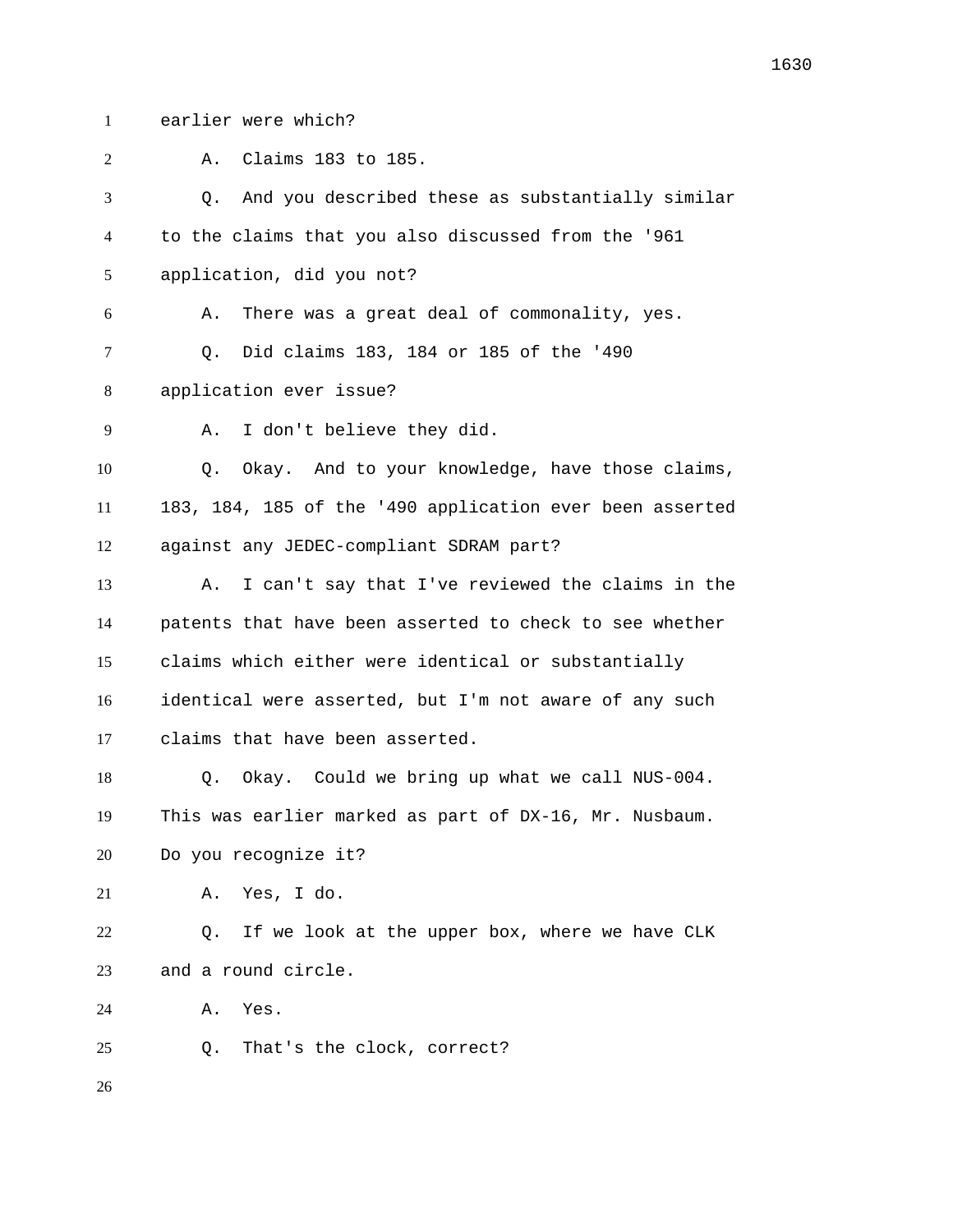1 A. That's an external clock, yes.

 Q. Now, is there also a clock that relates to the information going from the memory controller into the DRAMs?

 A. That was intended to be an indication of that -- of the clock signal that was coming from the memory controller.

 Q. So, what you're describing on this portion of DX-16, the clock that you show in the upper box would be the same clock that would control the address command bus and data bus. Is that right?

 A. It would be a clock signal that would be found on a line in it's not a single bus that's shown here, but it's just a conceptual representation of a number of buses, one of which would carry this clock signal.

 Q. And my question, just to make sure, and I think you've answered it, is for each of these different bus signals, your understanding is that as depicted on this particular exhibit, DX-16, the same clock that we see at the top would be the clock that operated each of the bus lines?

A. Yes, sir.

 Q. Okay. And let's go, then, to -- and it's also clear, is it not, that the data here that you show being sampled at both edges of the clock is just the data in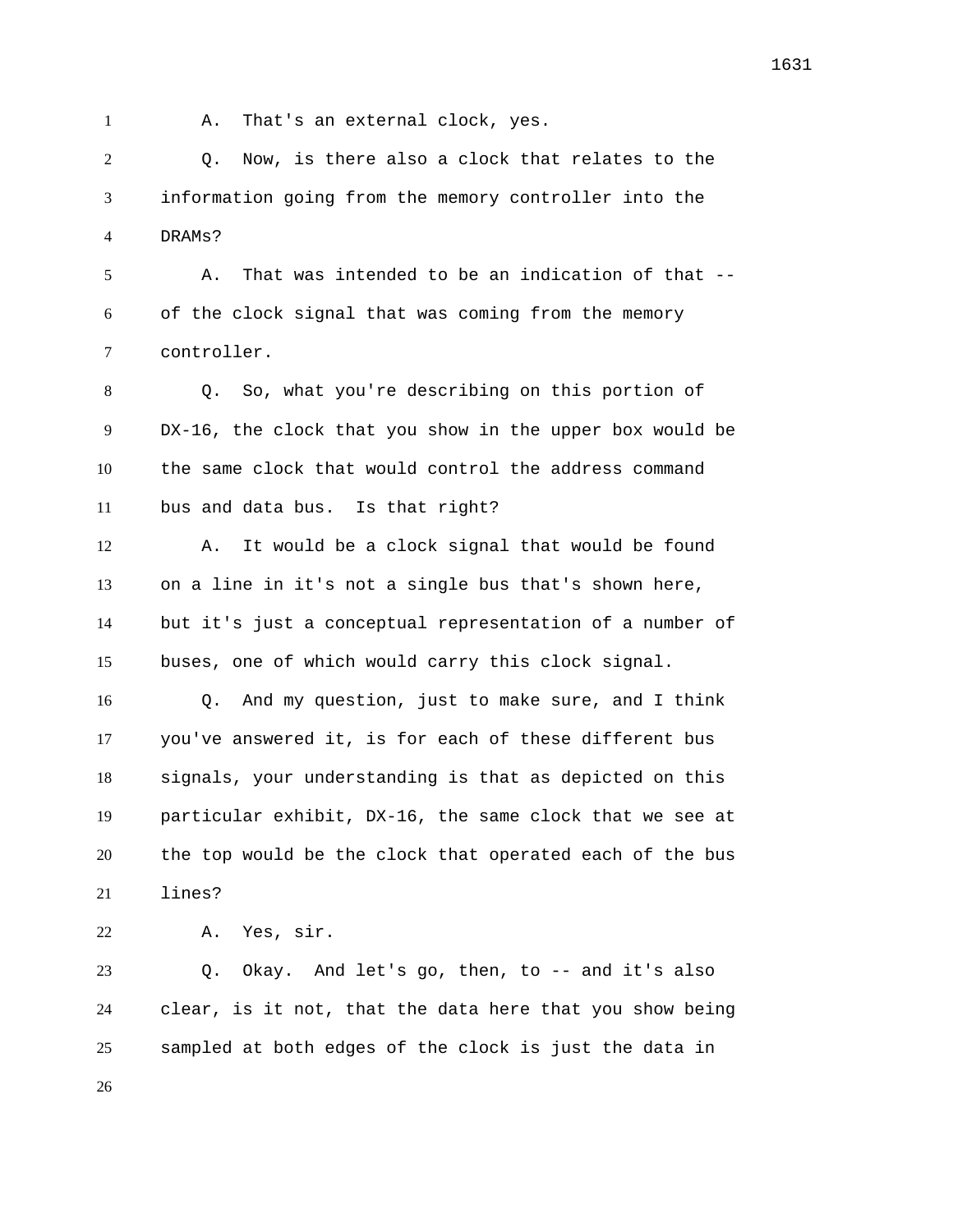- 
- and not the data out?

 A. It's only -- what is represented is the data coming in in this particular diagram, in accordance with the proposal. Q. And then let's look at NUS-003, if we could. And you recognize this as being another one of the DX-16 charts? A. Yes, this is a block diagram that I testified that I generated. Q. And talking again about the upper box, we see a triangle that is labeled receiver. A. That's correct. Q. And what's that mean, receiver? 14 A. That was the label that NEC gave to a device that receives the external clock signal and that produces a signal which is the internal clock signal. It's my understanding that there's amplification of the signal that's occurring there. Q. And then if we look down, we see another triangle in the same upper box that isn't labeled but that lies on the line between memory array and DQ. Do you see that? A. Yes. Q. Is that triangle also a receiver? A. That's an output buffer.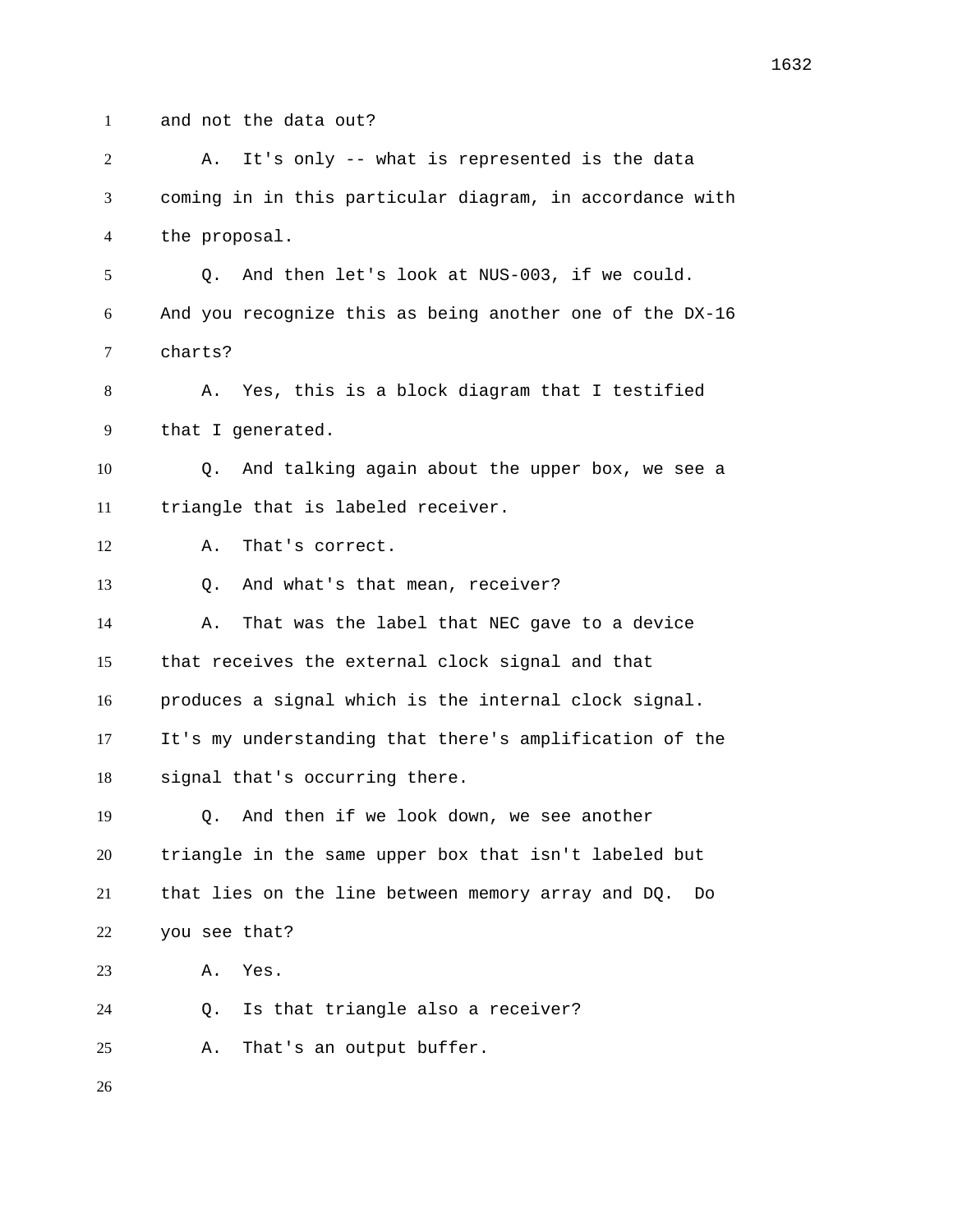Q. So, and an output buffer means that information is collected in that buffer from the memory array and then released?

 A. Timed by the ICLK signal. Q. And does the ICLK signal run into the buffer and then run back to the left into the memory array? A. This is a proposal by NEC, and it just shows what it shows. It's indicated as just being an internal clock that drives that output buffer. Q. As you understand this, is that internal clock, ICLK that runs into the output buffer, does it then go run into the memory array and cause anything inside the memory array to occur? A. What it does, that internal clock is -- that

 that internal clock is necessary in order to -- for the critical memory operation of reading information out of the memory. It clocks the -- it drives the output buffer and the data from the memory array to the data bus. That's what NEC proposed, what else NEC had in mind by that proposal, I have no idea.

 Q. You could only go on what you can read from the documents, right? And what Dr. Jacob has told you?

A. Exactly so.

 Q. Based on your reading of the documents and what Dr. Jacob told you, because I'm not asking you to guess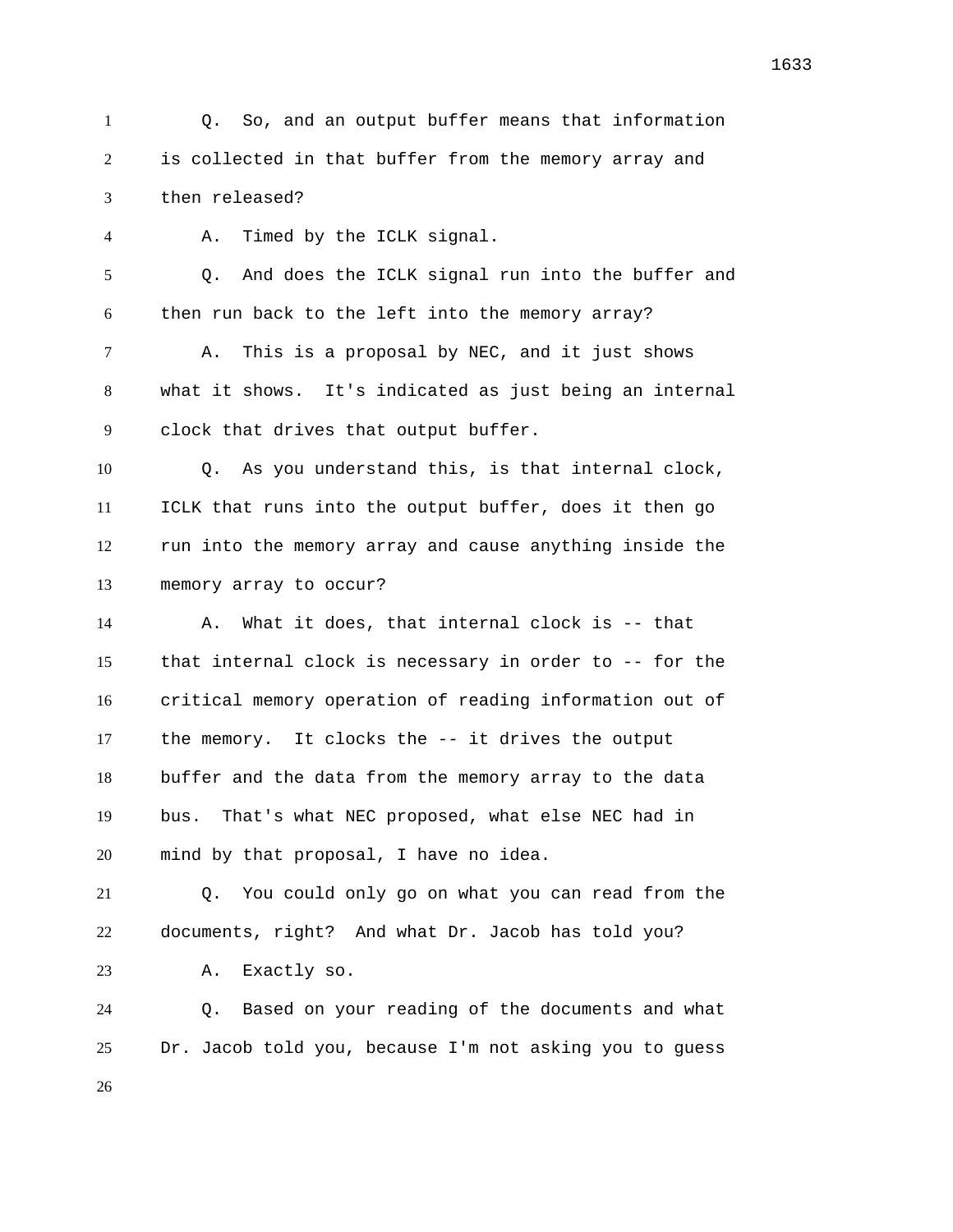about what was in anyone else's mind, does ICLK, ICLK, control when information goes from the memory array into the output buffer? A. I'm not aware that it does, but it -- but for that ICLK, you would not have any data being read out of the memory array. Q. But for that ICLK, you wouldn't have any memory being read out of the output buffer, correct, that's where it reads it out of. A. Yeah, but the output buffer is the element that receives the data from the memory array. Q. But ICLK does not control when or if the memory array sends data to the output buffer, does it? A. No, but it controls the read operation, which is one of two -- the two fundamental memory operations. MR. STONE: Your Honor, if you wanted to take a break, I'm going to switch topics now. JUDGE McGUIRE: Let's take a break for ten minutes. MR. STONE: That will be fine, Your Honor, thank you. 22 JUDGE McGUIRE: And then we'll reconvene. (Whereupon, there was a brief recess in the proceedings.) JUDGE McGUIRE: Back on the record. You may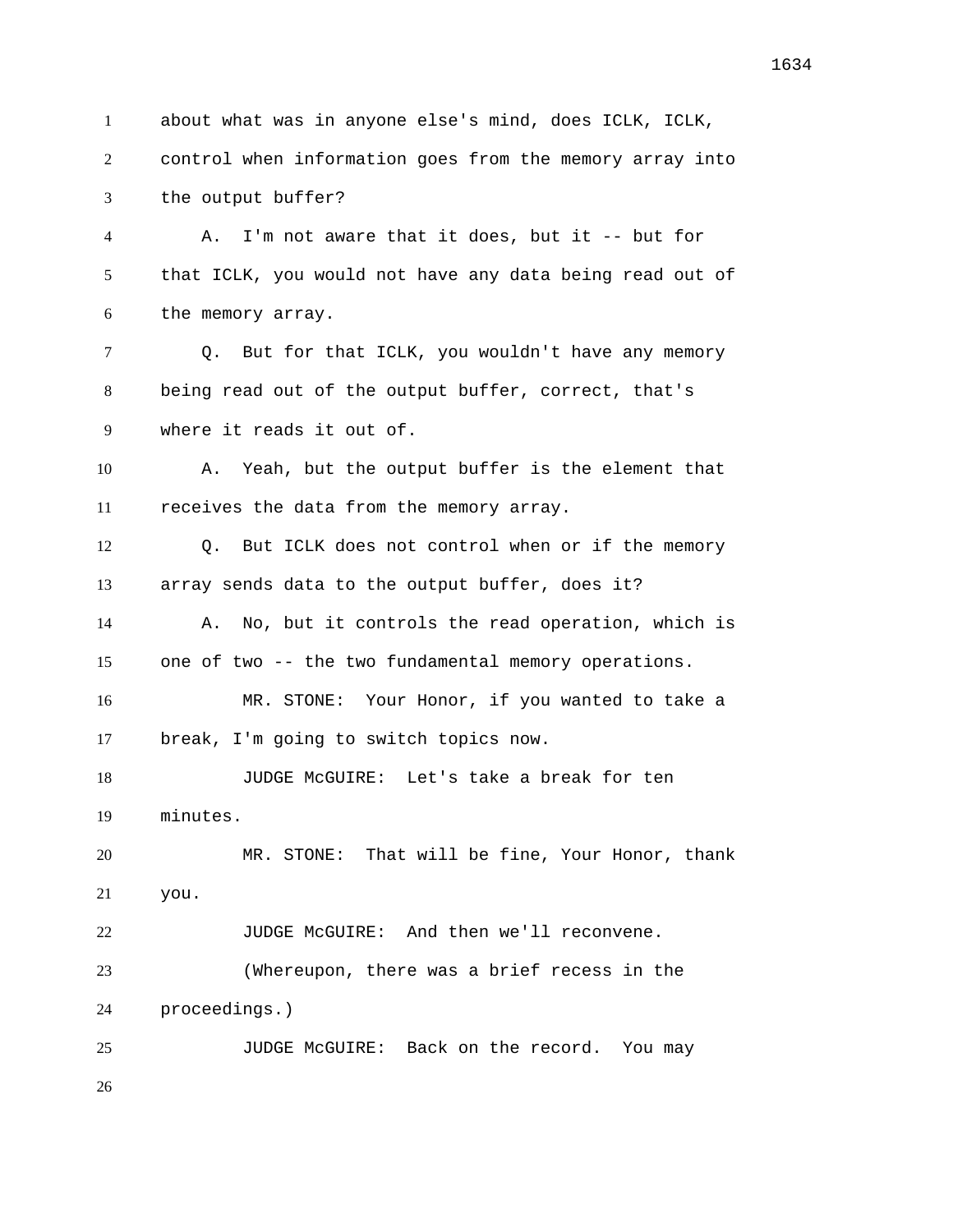proceed, Mr. Stone, cross examination.

| ⌒ |  |  | BY MR. STONE: |
|---|--|--|---------------|
|---|--|--|---------------|

 Q. Thank you. Mr. Nusbaum, you earlier described sort of the patent system and claims as a piece of property with fences. Do you recall that? A. I do, yes. Q. And if -- let me see if I can just carry through that metaphor properly right to the edge of its usefulness, but if we draw on what I'm going to mark as DX-21 a large parcel, and let's just say that's our parcel of land, or an inventor's invention, can you accept that as consistent with your earlier description? A. A claimed invention. (DX Exhibit Number 21 was marked for identification.) 17 BY MR. STONE: Q. A claimed invention? And then the claims themselves divide up a little piece of this, correct? So, we could go and fence off part of it and say that's claim 1? A. I was talking about a claim. Once you start talking about multiple claims, it becomes hopelessly confusing. Q. Because inside an independent claim you're going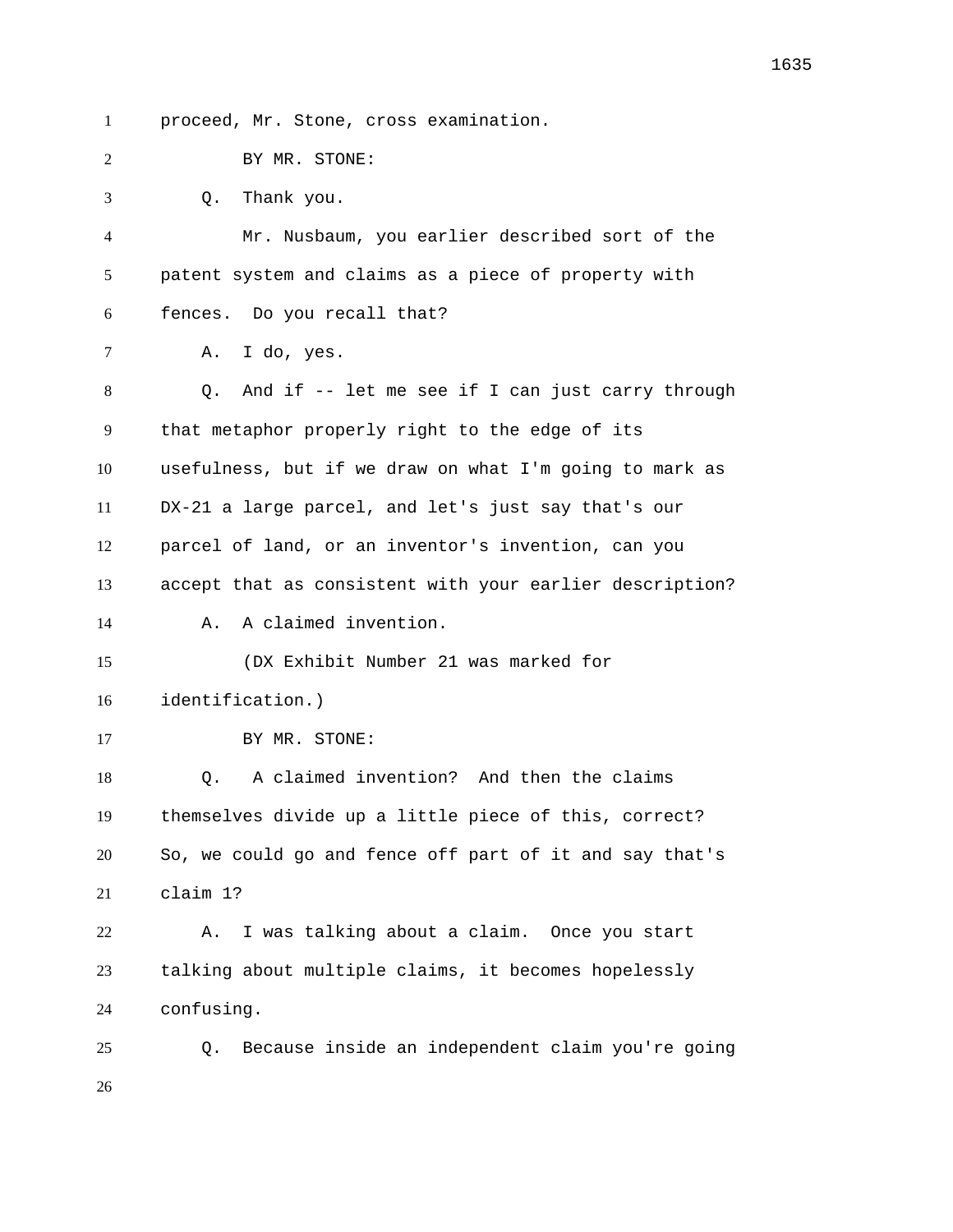to have a bunch of dependent claims, correct?

A. That certainly can be, yes.

 Q. And some of which will overlap with each other, correct?

 A. I'm not quite sure what you mean by overlap. Q. Well, if we were to -- I was just trying to understand your analogy, if you will, to a piece of property and a fence is when you think of a patent in its totality, and the total number of claims in a patent, many of those claims, because some are independent and some are dependent, will overlap with each other, or fall inside of each other, won't they? A. That's true. Each claim we need to consider individually.

 Q. And it becomes a very complicated picture if we were to put -- try to put all the claims of one of these patents on a board and draw fences around each claim and see how they related to each other?

A. I wouldn't want to do it.

 Q. Okay. If you want to understand the inventor's description of what they understood their invention to be, one place to look is the written description that we talked about earlier, right?

 A. That's correct. And I did look to the written description on a number of occasions.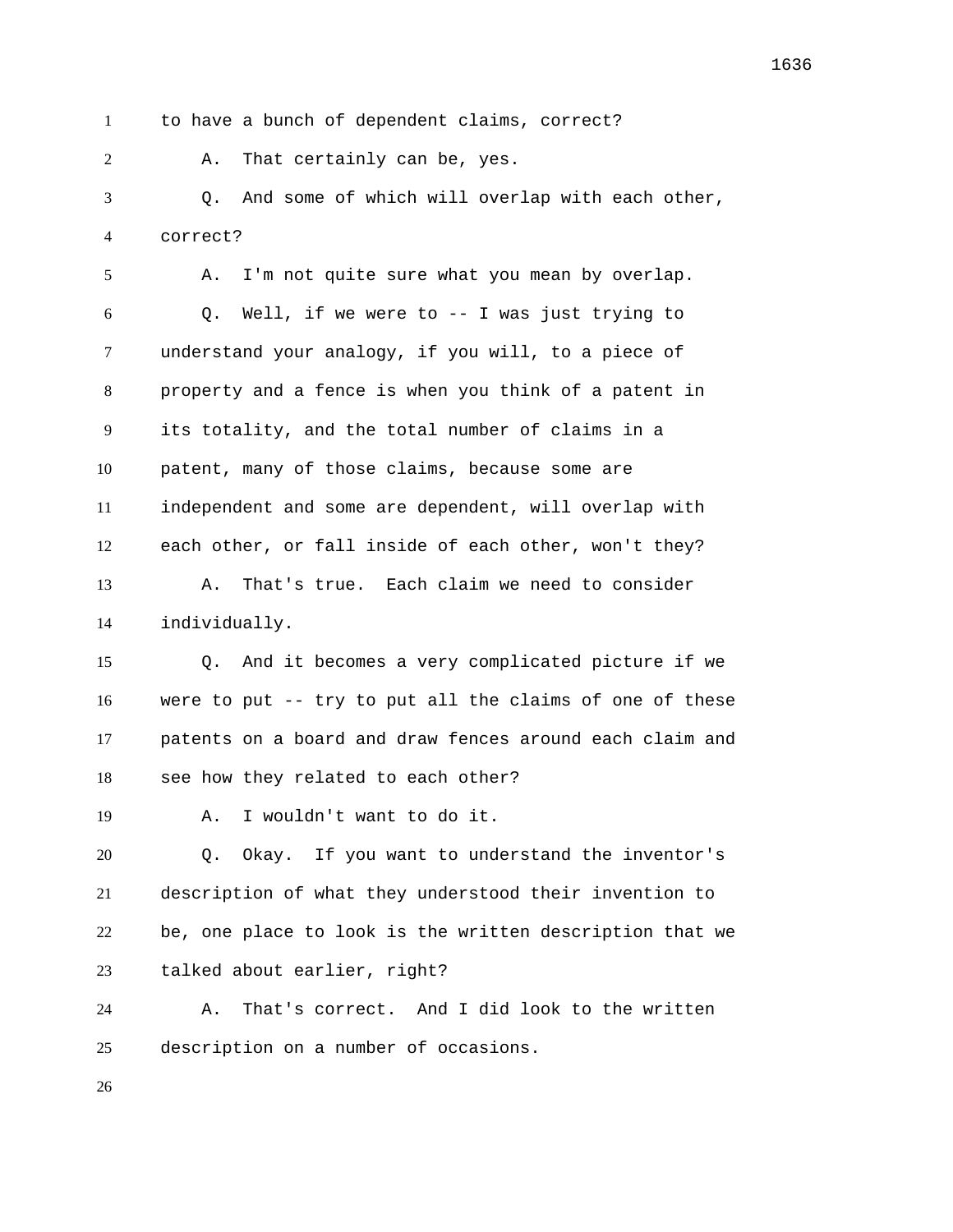| $\mathbf{1}$ | And the written description for the original<br>Q.     |
|--------------|--------------------------------------------------------|
| 2            | '898 patent application does talk about variable burst |
| 3            | length, does it not?                                   |
| 4            | I'm not sure that that's entirely true.<br>Α.          |
| 5            | And does it talk about programmable cast latency<br>Q. |
| 6            | in the written description?                            |
| 7            | I don't believe that's entirely true for the --<br>Α.  |
| 8            | a reason I have in mind.                               |
| 9            | Does it talk about dual edge clock?<br>Q.              |
| 10           | I am not sure whether it talks about dual edge<br>Α.   |
| 11           | clock or not. I believe that it does.                  |
| 12           | And does it talk about PLL?<br>Q.                      |
| 13           | I don't believe it talks about PLL at all.<br>Α.       |
| 14           | Does it talk about DLL?<br>Q.                          |
| 15           | It may talk about DLL.<br>Α.                           |
| 16           | And in your mind, are those separate and<br>Q.         |
| 17           | distinct, PLL and DLL, or are they one and the same?   |
| 18           | I understand that the terminologies may be used<br>Α.  |
| 19           | in terms of their functional result differently, but a |
| 20           | phase locked loop is typically a device that's got a   |
| 21           | variable oscillator and a phase comparator and a delay |
| 22           | locked loop does not necessarily have such components. |
| 23           | And a phased lock loop, does it produce its own<br>Q.  |
| 24           | clocking system rather than either delay or speed up   |
| 25           | another clock signal?                                  |
| 26           |                                                        |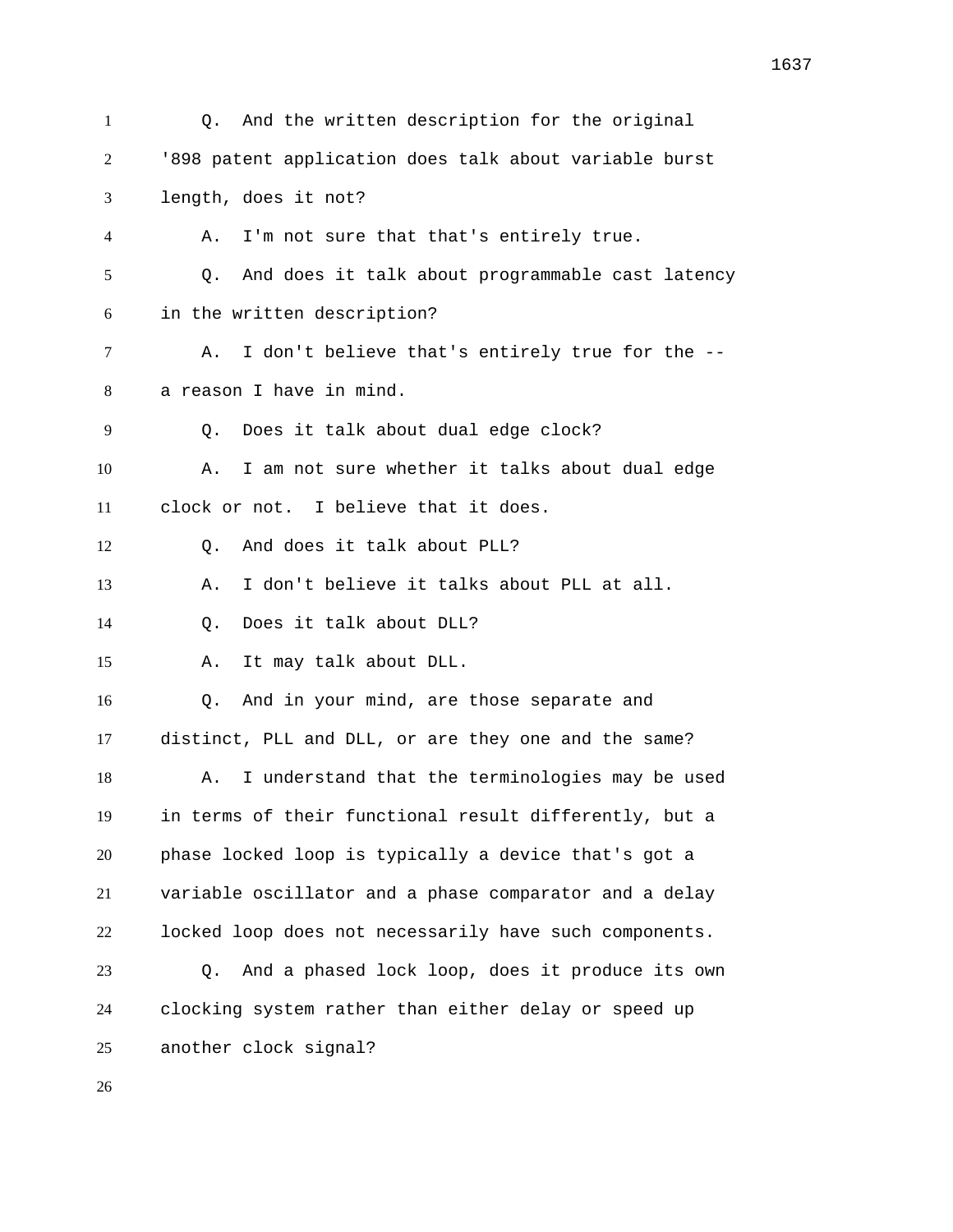A. The phase locked loop operates to synchronize an external clock signal with another clock signal. Q. And it does that by generating the clock signal, correct? A. It does that through the use of a verbal oscillator and a phase comparator. Q. Okay. You were asked a question earlier as to whether a reasonable patent attorney would have presumed that there were unnecessary limitations in the claims, in the original application. Do you recall that? A. Yes. Q. And when you used the phrase "unnecessary limitations," you meant were the claims limited in some way that they didn't need to be. A. That's correct. Q. And so another way to say that is, would somebody looking at the original '898 application, a reasonable patent attorney looking at it, would they have presumed that the broadest possible claims were included in that application, correct? A. No. That's not correct. What I testified to is that a reasonable patent practitioner viewing the '898 patent application claims would have not -- would not have looked at those claims and presumed that there were unnecessary limitations that didn't need to be there.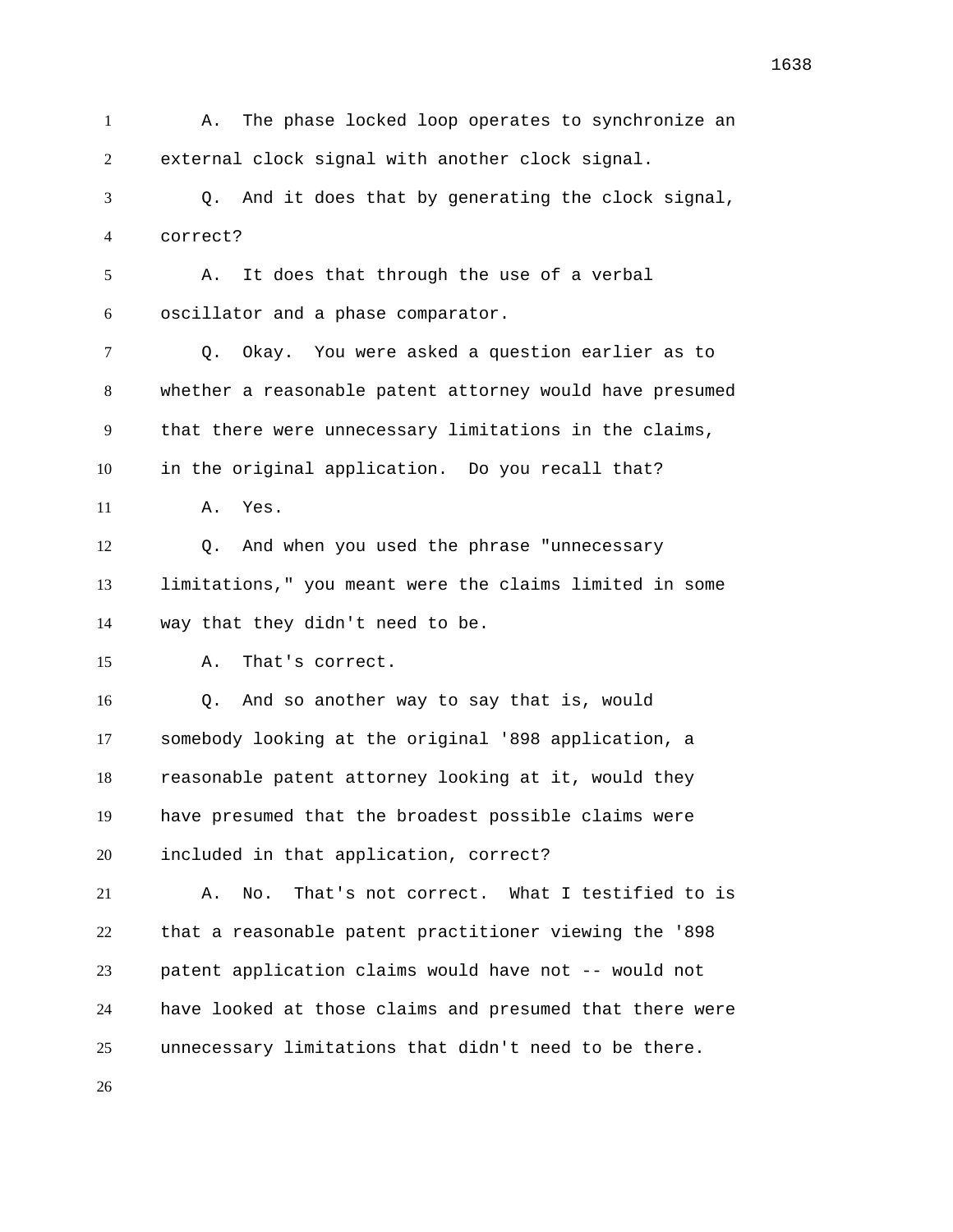Q. But a reasonable and conservative patent attorney looking at those claims would have understood because he or she would have experienced it, that the claims might be broadened during the course of prosecution, correct? A. To answer that question it's necessarily to view the specification in context, and the present or the invention, the present invention is described as including certain features that are repeated in a lot of the claims. With that being said, your question was couched in terms of would it be possible that the claims could be broadened and it's true, there's a possibility. Q. So, a conservative and prudent lawyer if asked about that application would say, I can't tell you whether claims that ultimately issue from this would be broader than the claims we see in the original application or not, but they could be? Correct? A. You want me to presume that the reasonable practitioner was asked a question as to whether it would be possible that the claims could be broadened? Q. Okay, let's ask the reasonable and prudent practitioner that question. A. In -- I've given you reasons why I think that there would have been a presumption of unnecessary limitations, but it's always possible that, like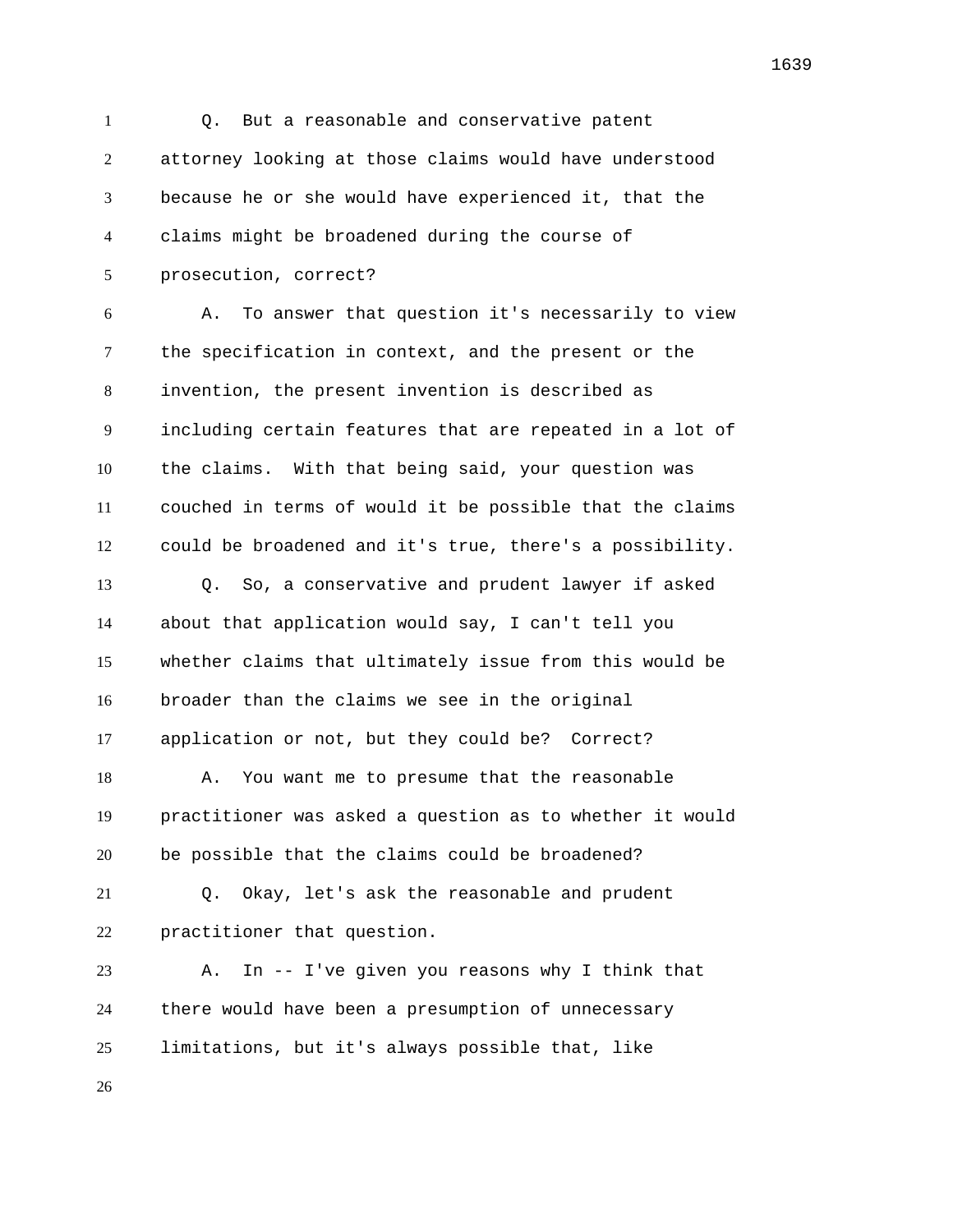anything else, that that kind of -- that that event could happen, they could be broadened. Q. Now, the European equivalent, the PCT application that's the equivalent of the '898 application did become publicly available in 1992, didn't it? A. I'm not sure of the exact -- Q. '91, I'm sorry. In October of '91. A. I'm not sure of the exact period of time that it became public, but it's my understanding that it did. Q. And as part of your thinking about what a prudent patent attorney would have thought about that application if they had seen it and been asked about it, did you inquire whether at the time, '91, '92, '93, any reasonable patent attorneys looked at the application and formed views on it one way or the other? A. I can't say that I recall inquiring as to that precise question. Q. Have you seen evidence, testimony or documents in the course of your work in this case which indicate that persons did look at that PCT application and form views about its potential scope? A. I don't recall anything specific in that regard. I have no reason to doubt what you're saying, but I just don't recall anything specific.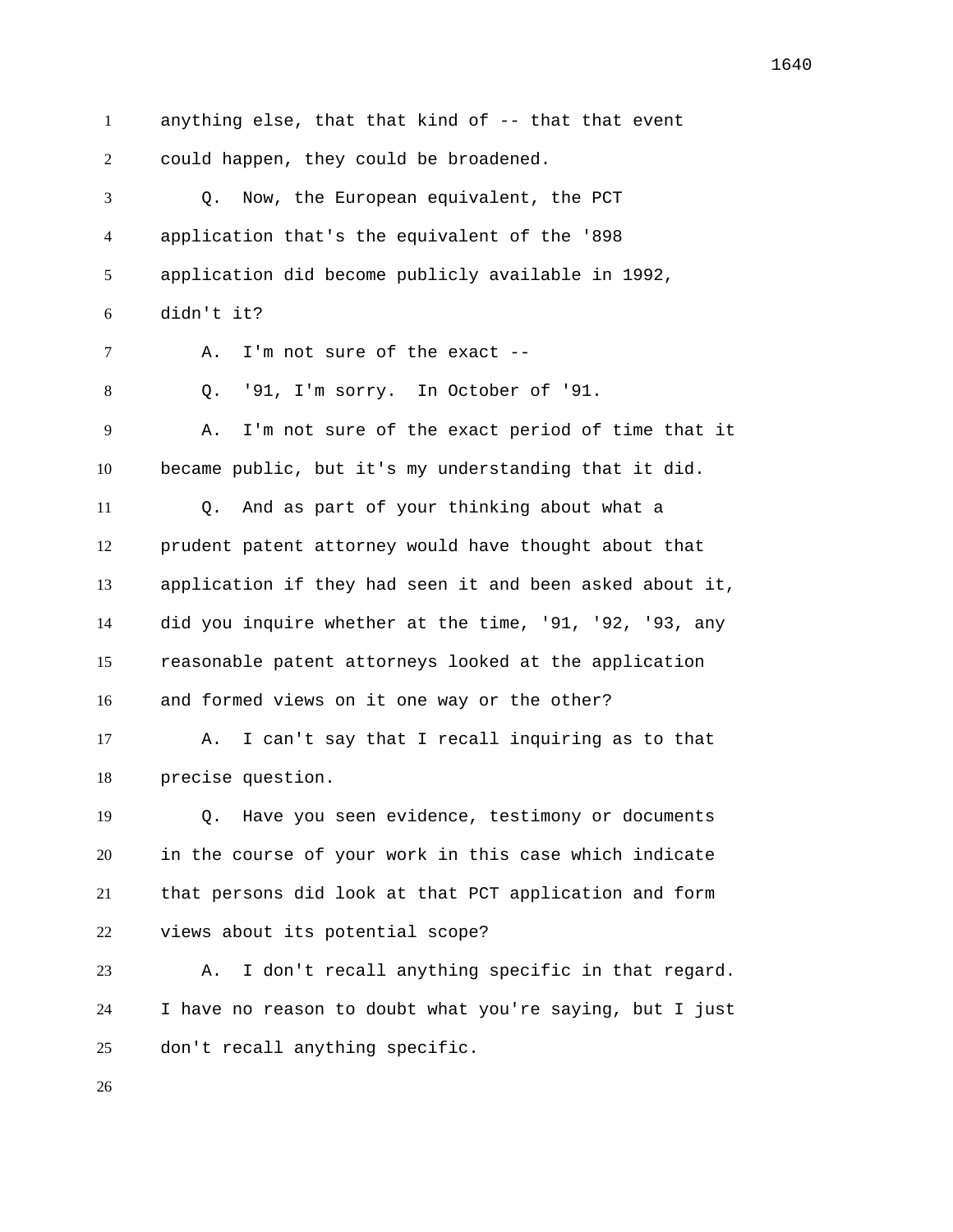Q. Did you ask -- in an effort to confirm your opinion that a reasonable attorney would not presume unnecessary limitations in the claims, did you ask to see -- is there any evidence that suggests that when people looked at this, they came to the conclusion that the claims were unnecessarily limited and might well be broadened during the course of prosecution? A. I had no need to inquire, in my view, about that presumption for the many reasons that I gave during my direct testimony. I did not so inquire. Q. Well, have you in the course of your work as a patent examiner and as a patent practitioner, has anyone come to you with a published patent application and said, I would like you to look at this and advise me as to what potential impact it might have on our future product development plans down the road? A. It's possible that I may have, but I cannot say that I have any present recollection of having done so. Q. Do you have an opinion at all as to what a reasonable -- let me describe it this way: Do you have any view at all, one way or the other, as to whether a person of ordinary skill in the art looking at the original '898 application or the European PCT application would have thought was the potential scope of claims that might ultimately issue from that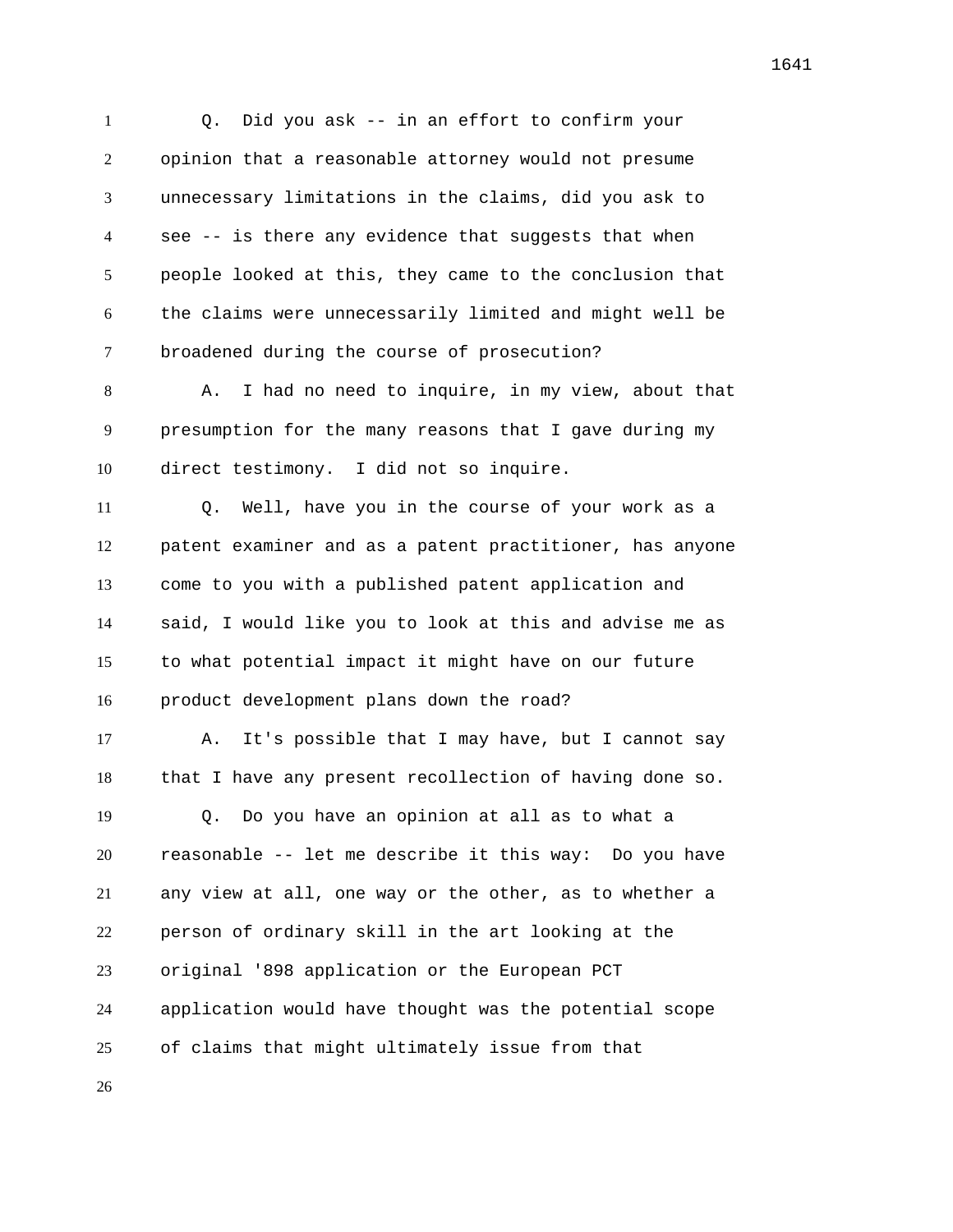application?

 A. There is so much sheer speculation involved in looking at an application, and projecting what may happen three or four years down the road that I can't say that I engage in that speculation, but I may have -- could you read back the question, because I want to make sure that I'm responding precisely to what you're asking.

 "QUESTION: Do you have an opinion at all as to what a reasonable -- let me describe it this way: Do you have any view at all, one way or the other, as to whether a person of ordinary skill in the art looking at the original '898 application or the European PCT application would have thought was the potential scope of claims that might ultimately issue from that application?"

(The record was read as follows:)

 THE WITNESS: I do have an opinion, and that opinion is that based on the original patent application specification, and in light of the fact that in the summary of the invention, the invention is characterized in terms of a bus carrying substantially all data, address and control signals, and that with respect to the summary of or with respect to the present invention, that the bus of the present invention has substantially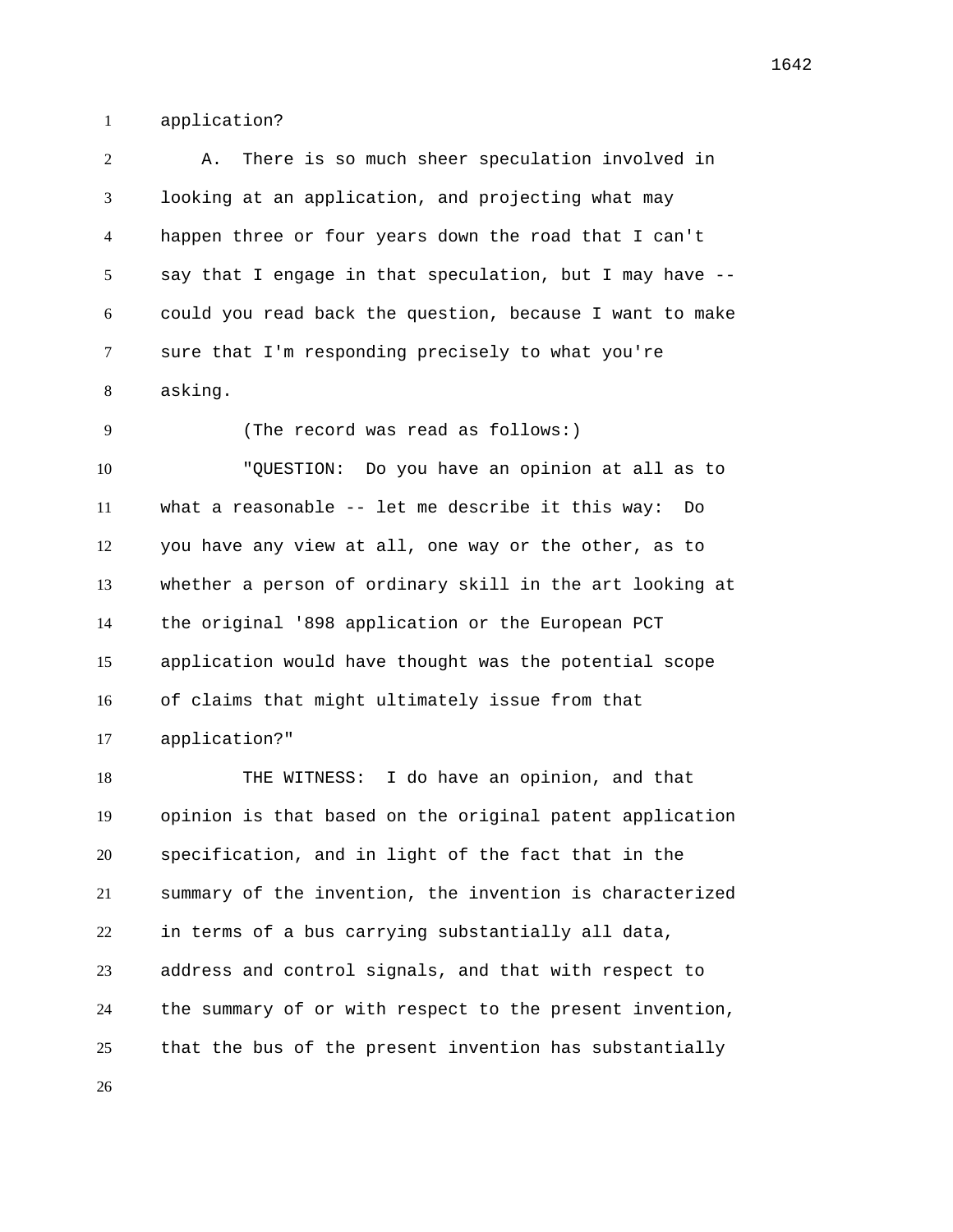fewer lines than are required in a single address, and the -- with respect to the present invention, the bus does not have a chip select line, in so many words, in view of the prior art that was cited in the background of the invention, and the fact that there were 150, 160 pages of original claims, the vast majority of which were limited to this multiplex bus, that in my view somebody skilled in the art reading that patent application specification would have predicted, and there's some speculation involved in this, that the result would have been claims that were limited to a multiplex bus, and certainly not one that would cover the JEDEC-compliant SDRAM that has a chip select line which is the antithesis of what was stated in the first sentence of the present invention not requiring such. Q. And I guess one way we could test the accuracy

 of your speculation would be to go back in time and talk to anyone who at the time looked at the application and formed their own views, correct?

 A. I'm not quite sure if that would be a test of my view, it would be someone else's opinion.

 Q. When you say multiplex bus, let me just make sure I understand. Do you mean a bus where necessarily either data, address or control information is multiplexed with something else, such as data being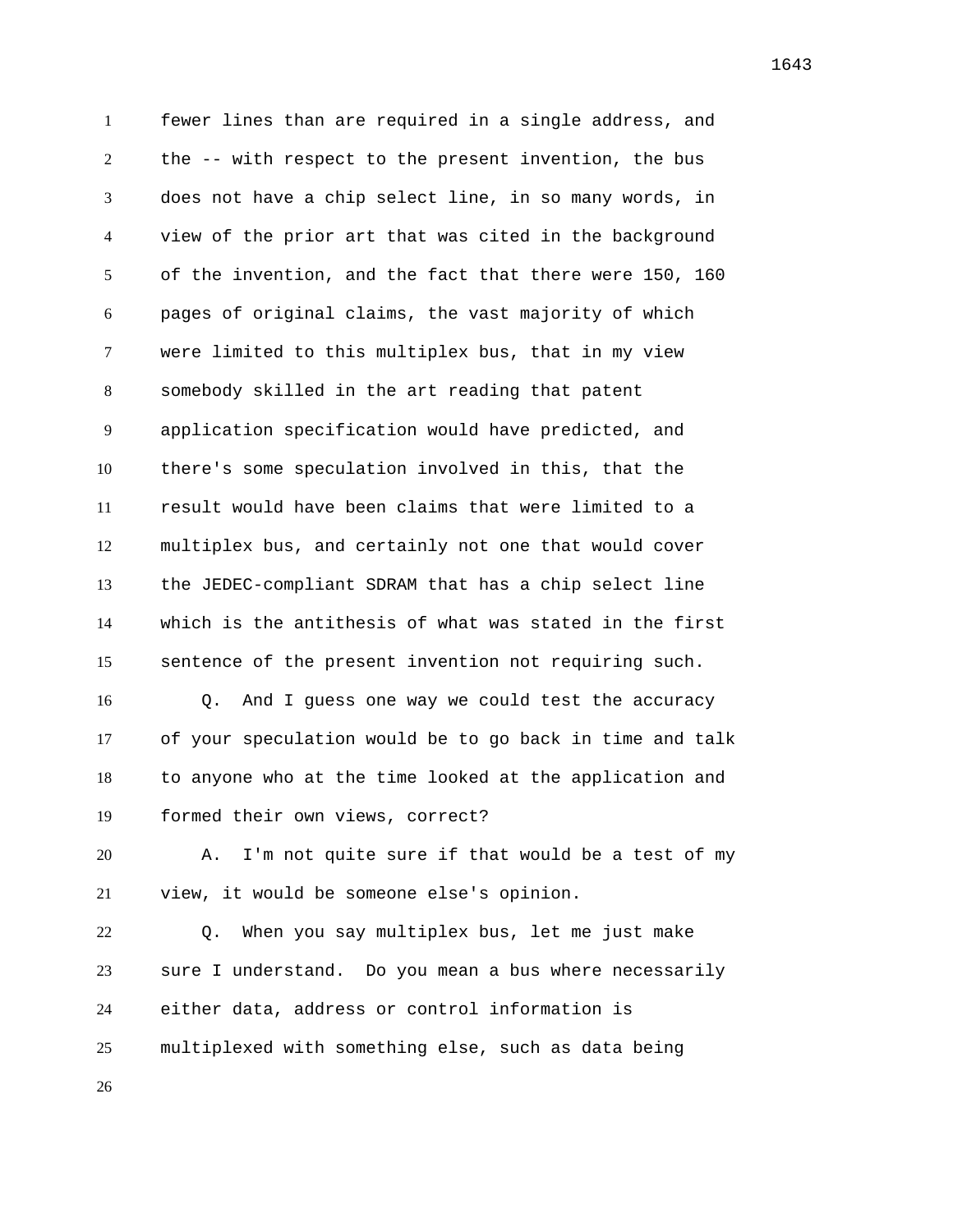multiplexed with address or address being multiplexed with control?

 A. No, sir, I meant the limitations -- Q. Mr. Nusbaum, if the answer is no, sir, that's great, that's all I needed, we don't need to take any more time. Because I want to go to this issue of others looking at the application, and I want to bring up 2214-A, if we can, RX-2214-A.

 This is a translation, maybe we can enlarge it a little bit on the screen, this is a translation of a document originally written in Japanese, Mr. Nusbaum, and did you in developing your view as to what a patent attorney, a reasonable patent attorney or engineer would think upon looking at the original '898 application, did you consider the fact that at Mitsubishi, they, in fact, asked someone, or a group of people, to consider that very application?

 A. I've never seen this document before, I certainly didn't consider that, no.

 Q. Okay, I want you to take a look at it, and do you see under guideline, which is halfway down the page, it says, "Do not discuss Rambus interface." Do you see that?

A. Yes.

 Q. Do you understand Rambus interface to be the bus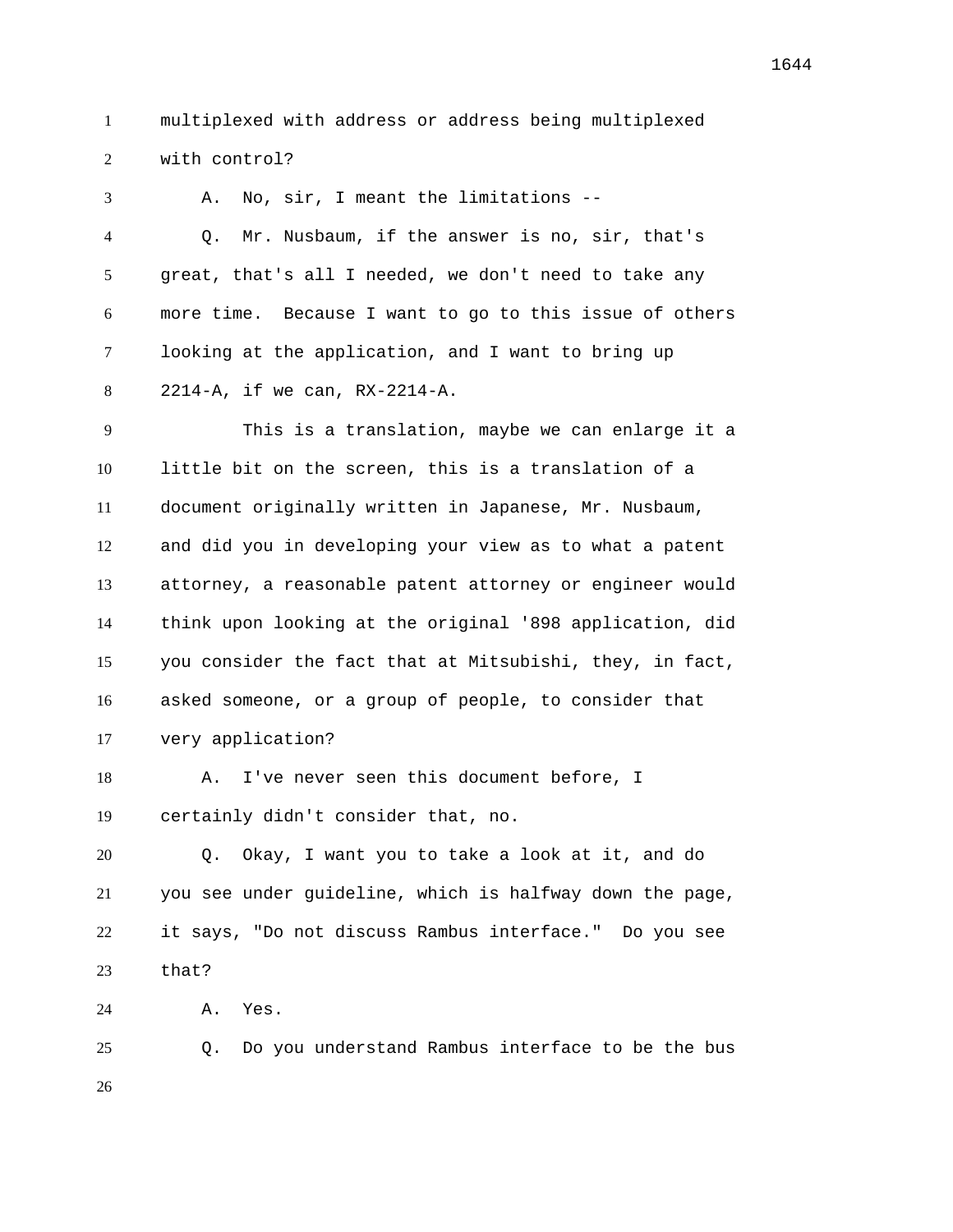that you talked about earlier with me?

 A. I can't say that I have an absolutely clear picture of precisely what this author meant when he used that term. I could speculate.

 Q. Look at number 2 under guidelines, where it says, "Determine whether or not any other areas contain technologies that will be important in increasing memory speed in the future." Now, as it turns out, the '898 application ultimately resulted in patents that were not limited to what you've described as a multiplex bus, correct?

 A. I certainly identified some claims such as the loop clocking claim that I believe resulted in a patent. Q. Let me -- it's also true, is it not, that from the original '898 application, that patents have resulted today which cover, for example, dual edge clocking, not limited to a narrow bus?

18 A. I can comment on the four applications that I reviewed, I can't comment on the nature of claims that I haven't looked at.

 Q. Okay. Then you understand, let me draw your attention up to the very first full paragraph, where it says, "A need has arisen to evaluate in detail all of the claims in a patent being applied for by Rambus (1 patent, a total number of claims is 150)." Do you see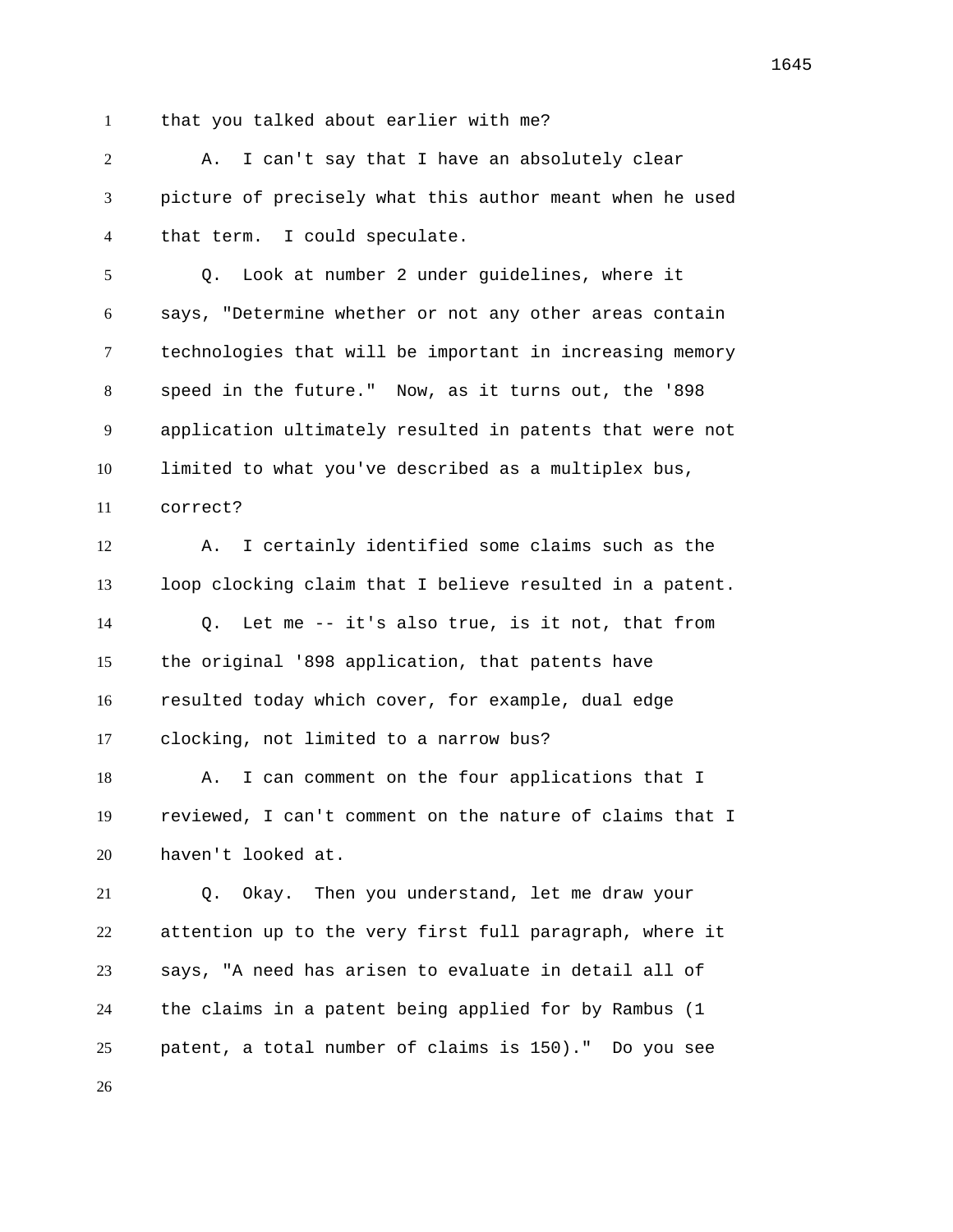that?

 A. Yes. Q. That's a description consistent at least with the original '898 application or the PCT application, one application, 150 claims, correct? A. It's consistent with that, yes. Q. I want to go to RX-2212, if we could. Now, this is in Japanese and I want to draw your attention to it in this fashion first and then to the translation because it's not all in translation, as you'll see in a minute. If you can enlarge it. Now, you see how there's a box in the upper left corner with a number written in it, do you see number 103? A. I do see 103, yes. Q. And then do you see two boxes over to the right there's a letter A written? A. Yes. Q. Now, are you familiar with a practice of going through claims claim by claim and grading them by giving them a letter or a numerical grade as to their strength, breadth, importance to your business? A. I am totally unfamiliar with any such a grading system. Q. Okay. Let's go to page 3. And I take it this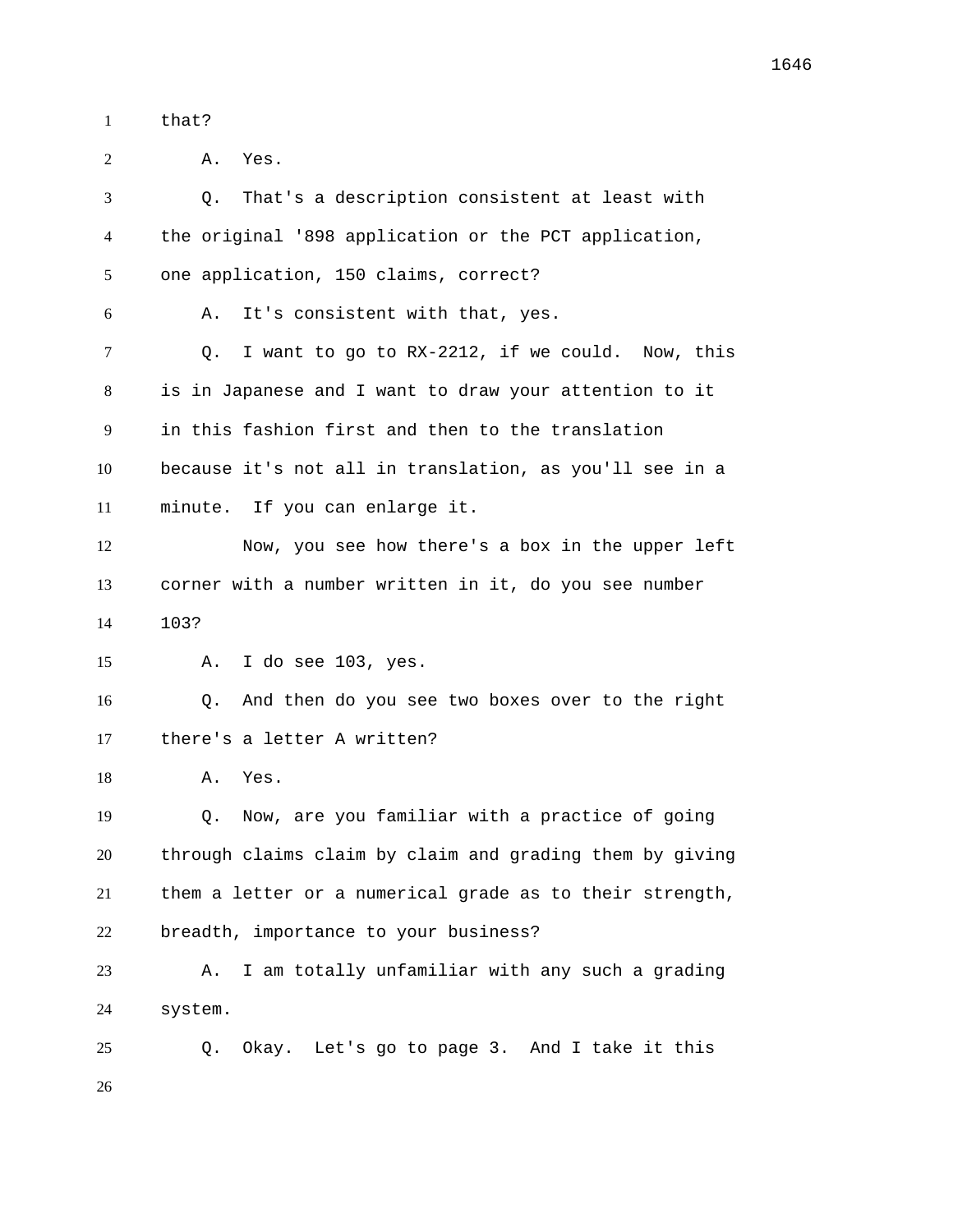is a document that you were not shown by complaint counsel before you came to your view as to what somebody seeing the original '898 application would think,

correct?

 A. This is a document that I don't recall having seen before.

 Q. Let's go to page 3. This is a translation of the document. And I want to draw your attention, we've talked about the number 103 earlier on the Japanese version, I want to draw your attention to 103, and then the content that goes below it, and you'll see in the lower right section, it starts, "Adjust access time in the access time register that can be adjusted by bus." Do you see that?

A. I do see it.

 Q. And do you know whether that's a description of adjusting latency through the use of the register that you talked about earlier?

 MS. MICHEL: Objection, Your Honor. Mr. Nusbaum stated he's never seen this document before and he's being asked questions about what it means.

 JUDGE McGUIRE: Well, I think an adequate and a connection has been shown. If you can't answer the question, sir, don't hesitate to say I don't know, but I'll otherwise give counsel here some leeway on this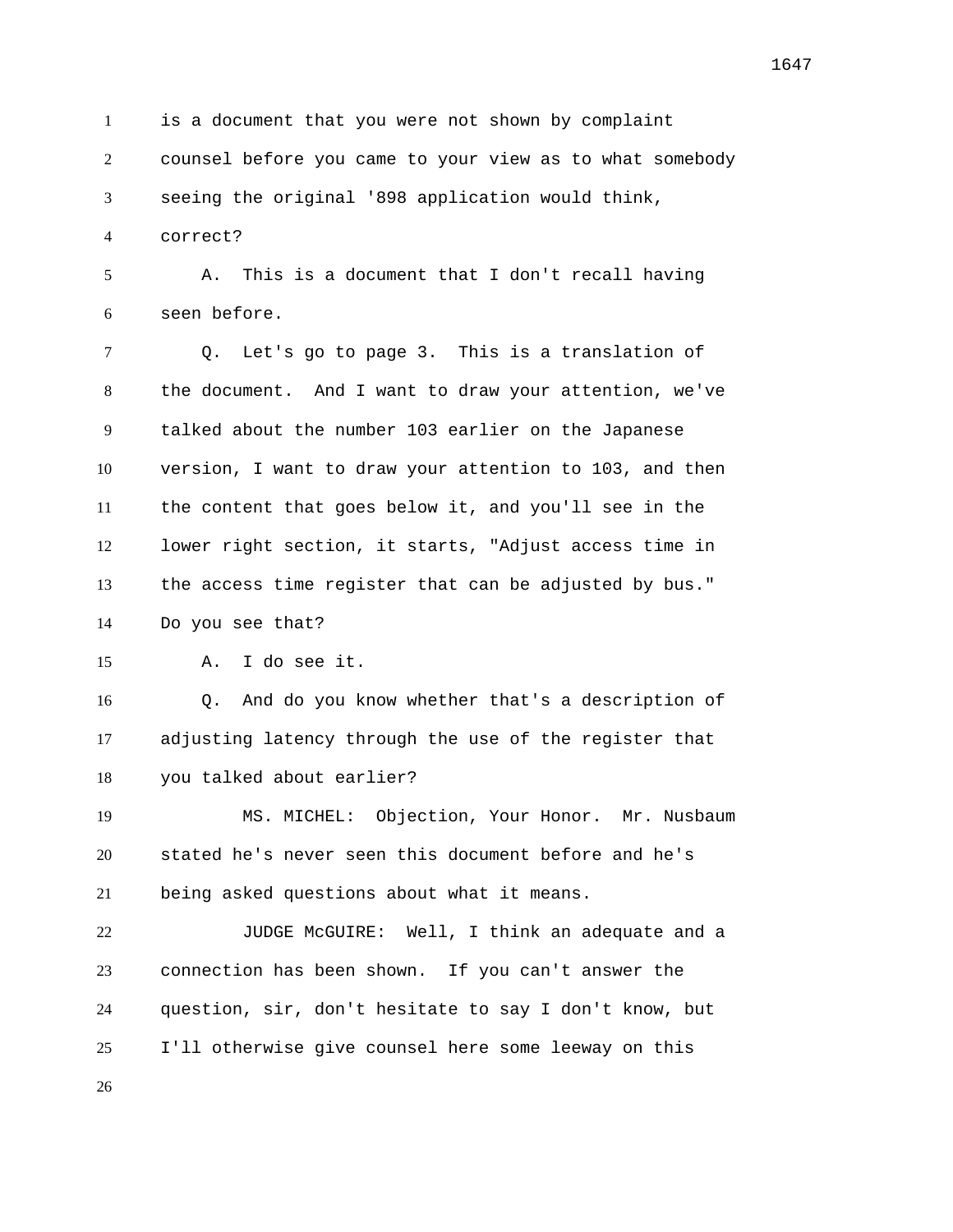line of questioning.

| 2              | BY MR. STONE:                                            |
|----------------|----------------------------------------------------------|
| 3              | And I will not belabor it, I hope, Your Honor.<br>Q.     |
| $\overline{4}$ | Just one more point on this document, Mr.                |
| 5              | Nusbaum. Do you see over below 103, it says, "Access     |
| 6              | adjustment," and then it says, "Important content."      |
| 7              | I see that, yes.<br>Α.                                   |
| 8              | Do you know whether in 1993 someone looking at<br>O.     |
| 9              | the original '898 application, not someone speculating,  |
| 10             | but either a prudent patent attorney or a person of      |
| 11             | ordinary skill in the art looking at that application    |
| 12             | would have thought, this idea of adjusting latency       |
| 13             | through the storing of values in a register is something |
| 14             | important that we should think about?                    |
| 15             | Could you read that back, please.<br>Α.                  |
| 16             | (The record was read as follows:)                        |
| 17             | "QUESTION: Do you know whether in 1993 someone           |
| 18             | looking at the original '898 application, not someone    |
| 19             | speculating, but either a prudent patent attorney or a   |
| 20             | person of ordinary skill in the art looking at that      |
| 21             | application would have thought, this idea of adjusting   |
| 22             | latency through the storing of values in a register is   |
| 23             | something important that we should think about?"         |
| 24             | I don't know that to be the case,<br>THE WITNESS:        |
| 25             | claim 103 is limited to a multiplex bus context and I    |
| 26             |                                                          |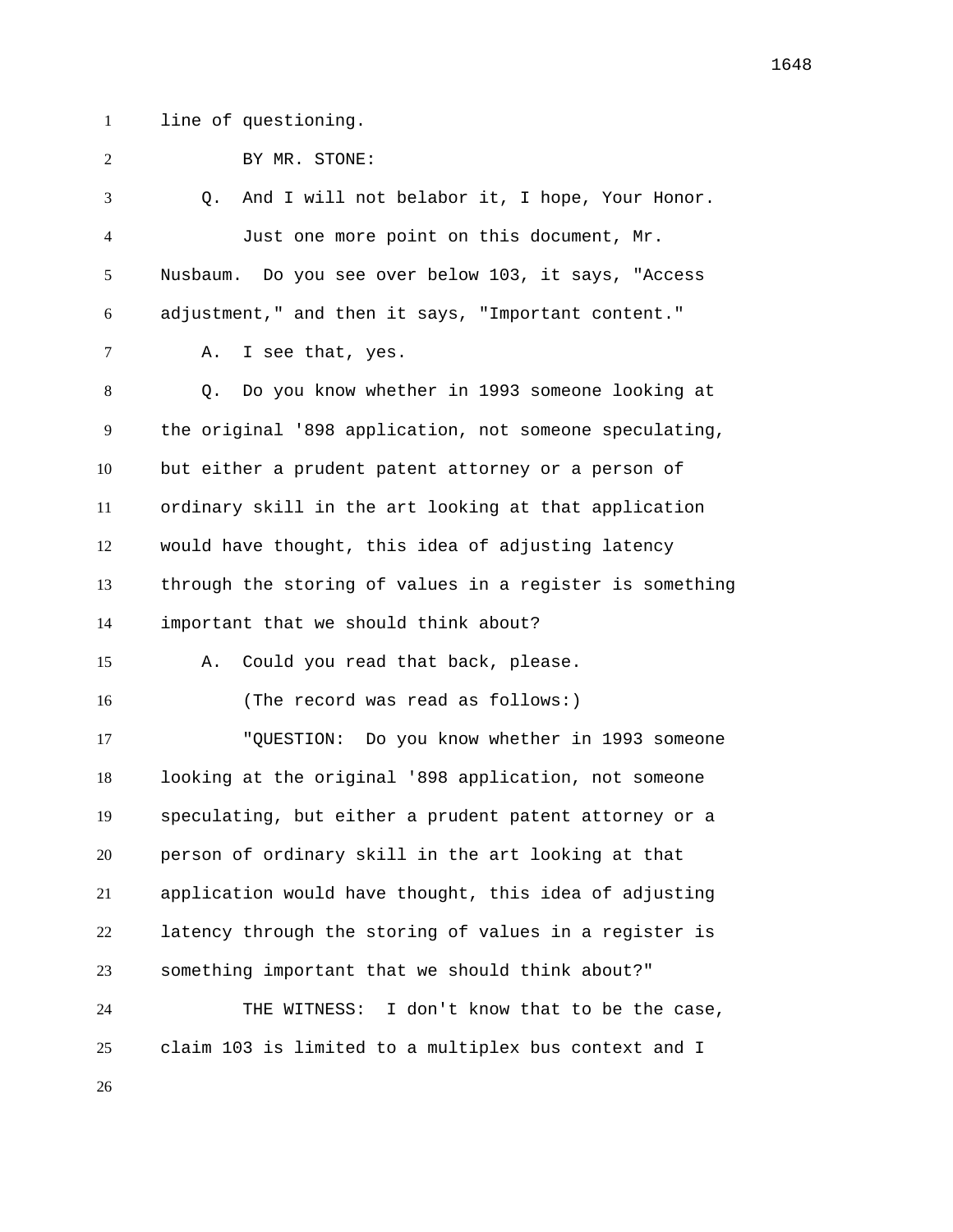don't know whether this document is taking that into account or not.

BY MR. STONE:

 Q. Do you know whether a person of ordinary skill in the art in 1991 or '92 or '93 would have understood that the inventions described in the '898 application were not necessarily limited to use in conjunction with a narrow bus?

 A. I've given my opinion on how the information is presented in the patent specification with an emphasis on narrow bus, but I can't speak to that question.

 Q. Because you do know, don't you, based on the testimony you've given us earlier today and the work you've done, you do know that you can use a programmable cast latency with a bus that is not narrow?

 A. First of all, with respect to programmable cast latency, you certainly can use programmable cast latency without a narrow bus, as I've testified with respect to Release 4. I guess the confusion in your question is to the extent that it's saying that there's programmable cast latency, per se, described in the application, I can't speak to that.

 Q. No, I know you can't. I know, I understand you can't. I understand you're -- that you've limited yourself with respect to what you can speak to about the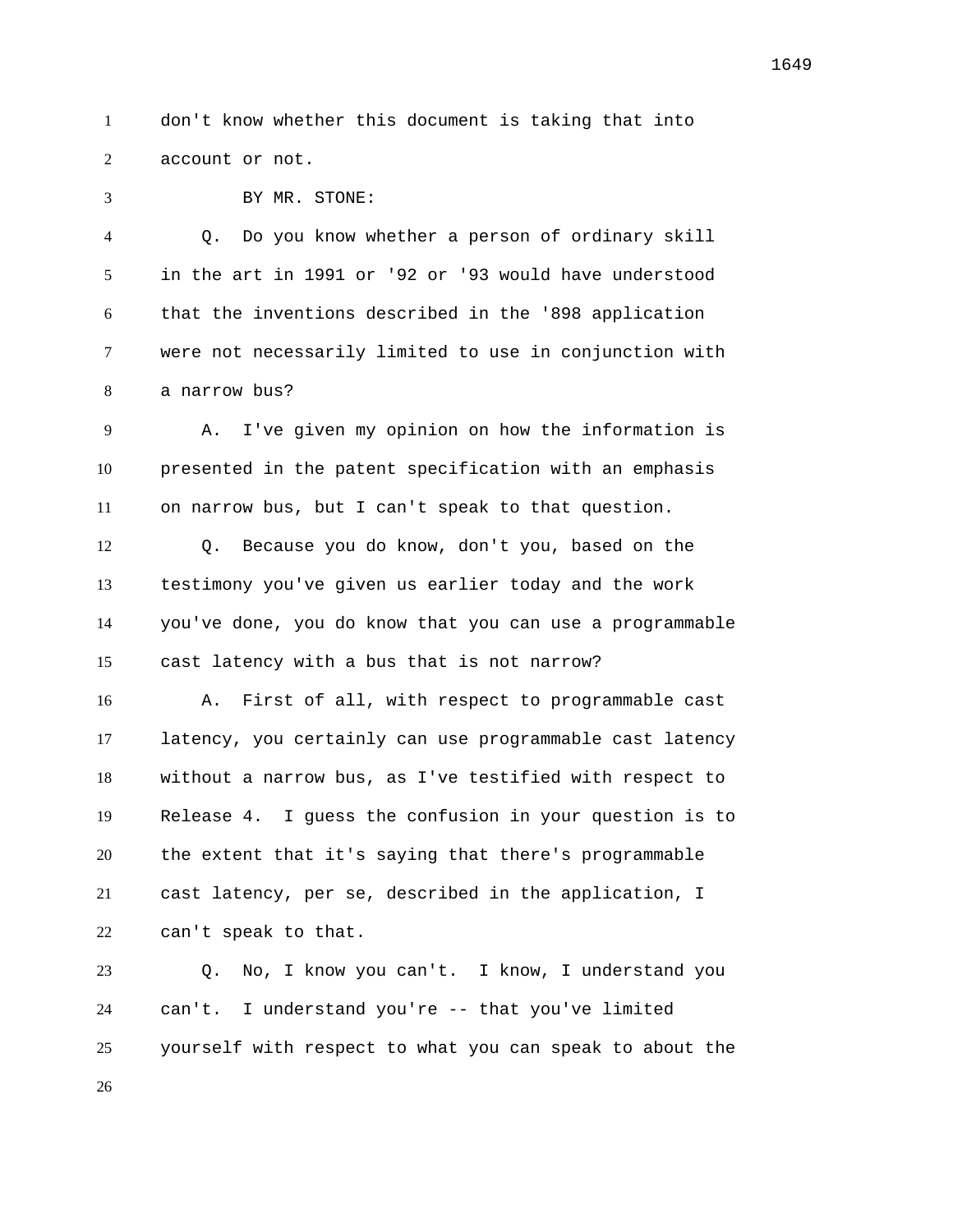application, I didn't have application in my question, so let me put it to you again. I'm trying to stay in the areas where I think you've said that you have the ability to express opinions. So, let me try it again and see if we can't. Isn't it correct that programmable cast latency, as you've testified earlier today, can be utilized in SDRAMs that do not have narrow buses? A. Yes. Q. And can't you also use dual edge clocking without the presence of the narrow bus? A. Yes. Q. And you can use PLL without the presence of a narrow bus? A. Yes. Q. And you can use variable burst length without the presence of a narrow bus? A. Yes. Q. Now, let's go to 2213, if we can. 20 JUDGE McGUIRE: RX? BY MR. STONE: Q. RX-2213, I need that reminder. And the document is in Japanese, and we're going to go to page 4. Go back, if you would. Go back to the Japanese. 2213, page 1, my fault. This is the same document we looked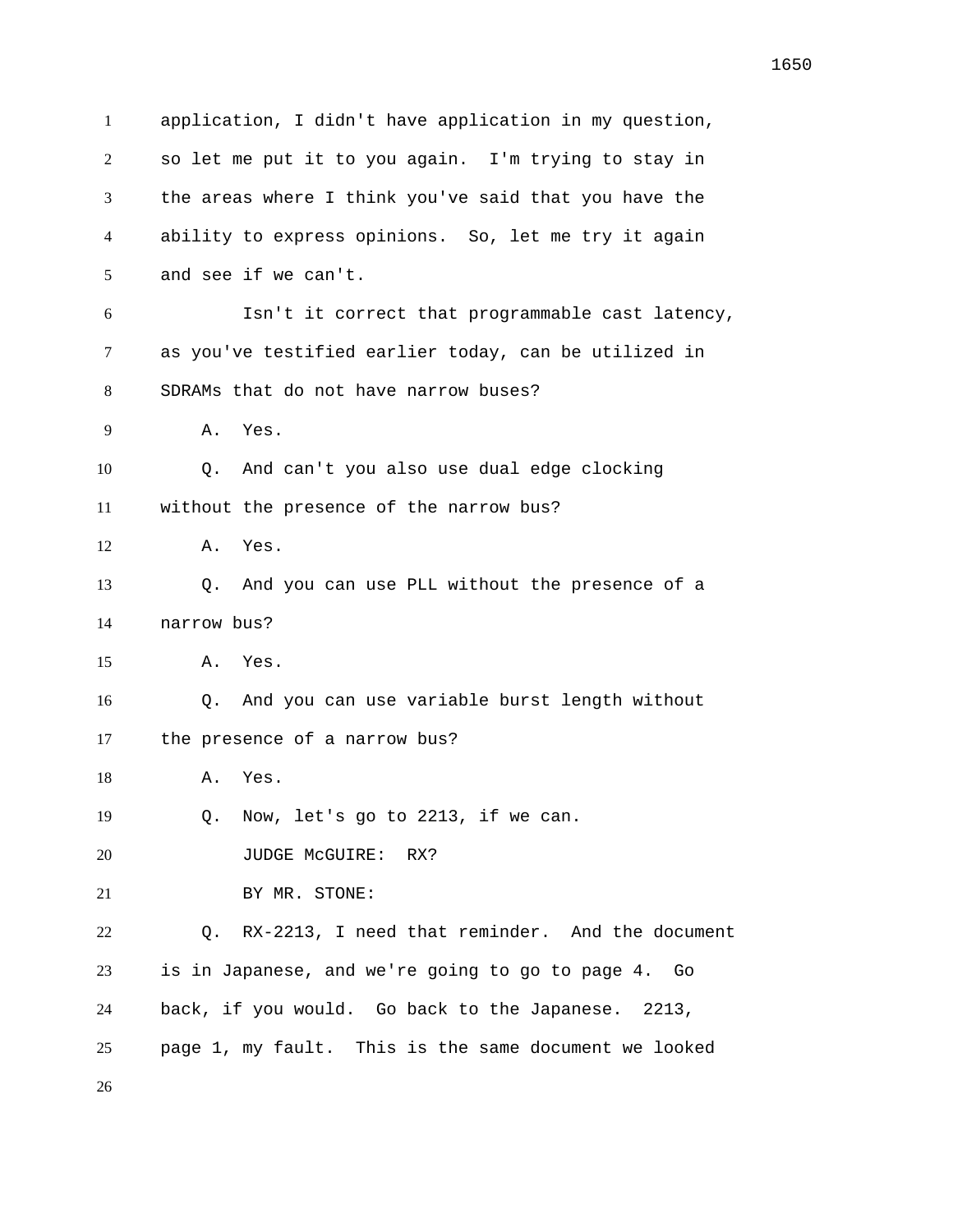at earlier, if you'll accept my representation on that, Mr. Nusbaum, except someone has added comments up along side claim 103 in the right-hand margin where they've written, "Latency, SDRAM," and then something that I think is in Japanese.

 So, we have that additional comment to look at, and we're going to go to the translation, which is page 4. And you'll see, "New marginal note: Between latency and SDFAM," as opposed to SDRAM. "New marginal note: Between latency and SDFAM," except when I read it it was an R instead of an F. So, we have that comment added.

 And what I want to know is whether you think as part of your opinion is it inconsistent with your opinion that someone in 1993 looking at the application would see a relationship between latency and SDRAM in claim 103 of the original '898 application. Is that consistent with or inconsistent with your opinion that you expressed earlier about what you would expect?

 A. I've expressed an opinion that claim 103 is unequivocally limited to a bus that carries substantially all address, data and control signals, and has substantially fewer lines than are contained in a single address. But that's not to say that it's impossible for someone to look at that claim and see some connection.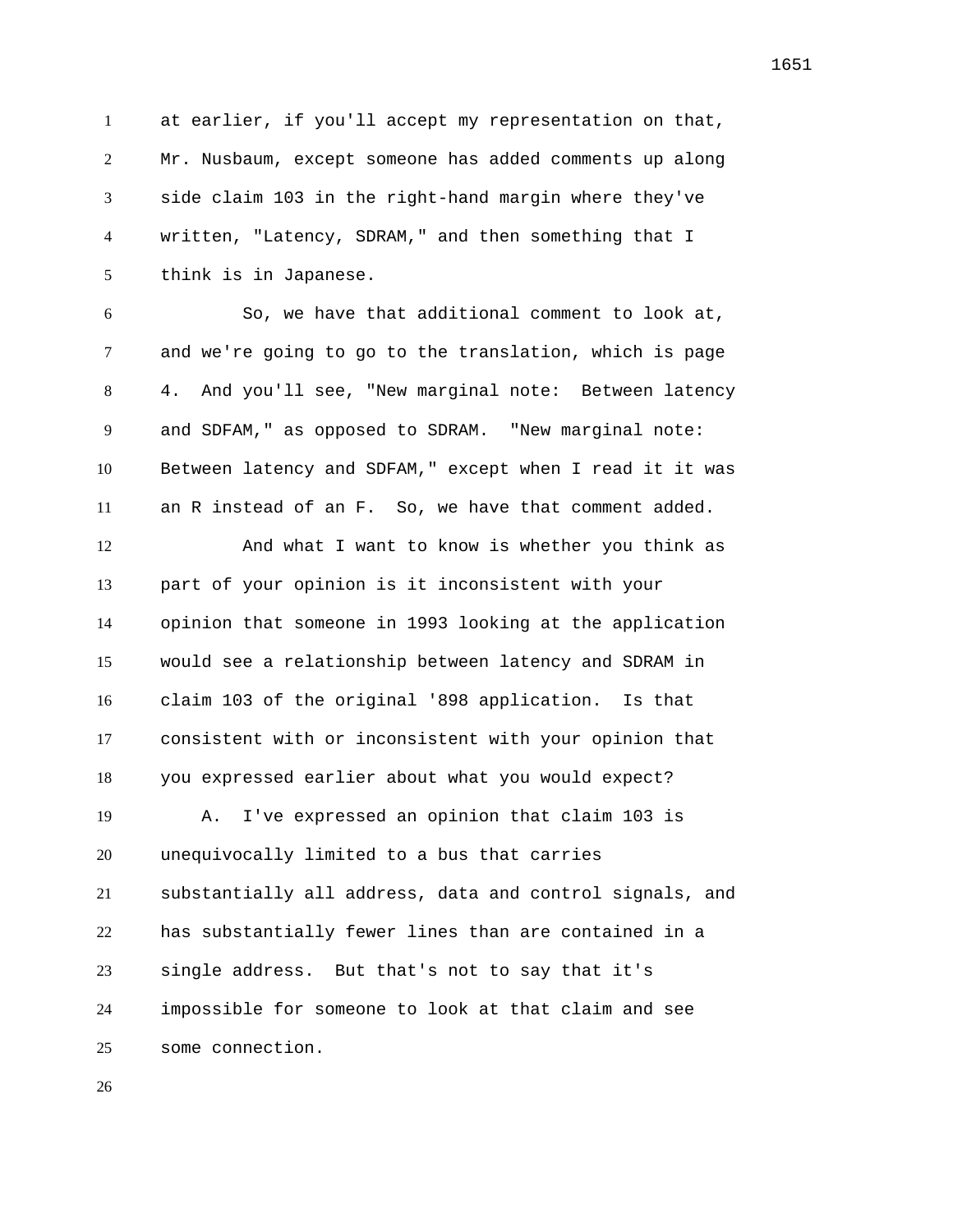Q. So, if someone looked at the claim and saw a connection between latency and SDRAM, that would be something other than what you would have expected based on your analysis and what you've testified to earlier, correct?

 A. What I testified to earlier that someone would not have presumed that there were unnecessary limitations. Somebody could see a relationship and make a connection, and yet I believe because there were 14 U.S. patents cited in the background of the invention, that whoever drafted that claim felt that it was certainly necessary to have that limitation in there to make the claim patentable.

 Q. Let's look at RX-2211, page 1. Most of this is in Japanese, as you'll see, but I want you to blow up, if you could, the right-hand column. And I want you to take a look two-thirds of the way down where it says, "Modifiable register." Do you see that? That part you can read, right?

A. Yes, I can.

 Q. And then below that it says, "Access time approximately equal to SDRAM latency." Do you see that? A. Yes.

 Q. Do you understand that to be a reference to the variable latency or programmable latency feature that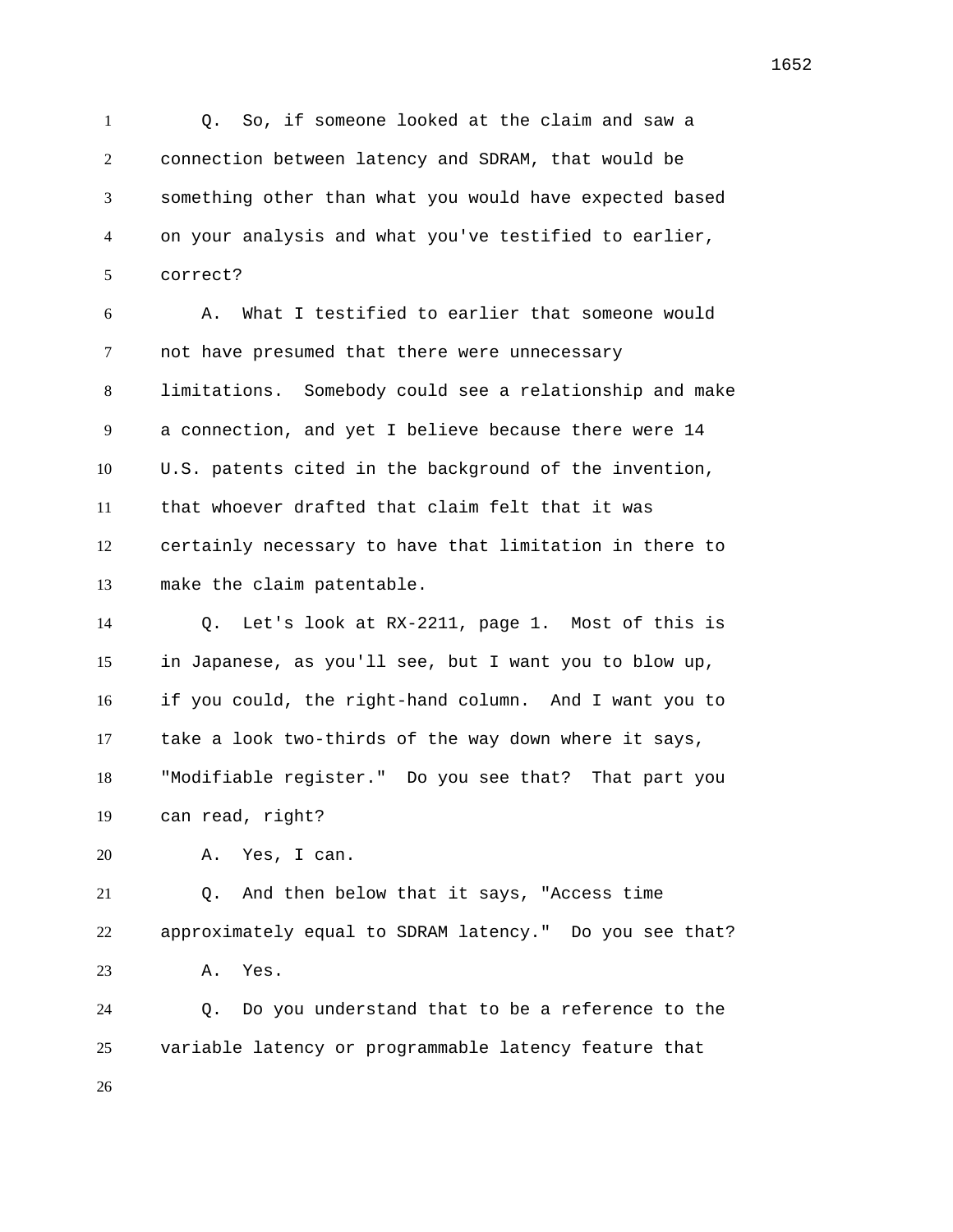you've talked about earlier in SDRAM?

 MS. MICHEL: Objection, Your Honor. We don't know anything else that was on the front page of that document, and Mr. Nusbaum is being asked to take a couple of words completely out of context, for all he knows. 7 JUDGE McGUIRE: Mr. Stone, response? MR. STONE: I think that you don't need anymore words than this. We could give the whole translation, but all I want to refer to is "access time is approximately equal to SDRAM latency." That's the point. JUDGE McGUIRE: Overruled. I'll hear it. You can go into it again on any redirect. 15 BY MR. STONE: Q. Do you have the question in mind, Mr. Nusbaum? A. Could you repeat it, please? Q. Sure. Do you understand this phrase, "Access time approximately equal to SDRAM latency" to be a reference to the programmable latency feature of SDRAM that we talked about earlier today or that you testified to earlier today? A. I could speculate, and I would be happy to, if you would like me to, but I don't know for sure -- JUDGE McGUIRE: The court does not wish to hear,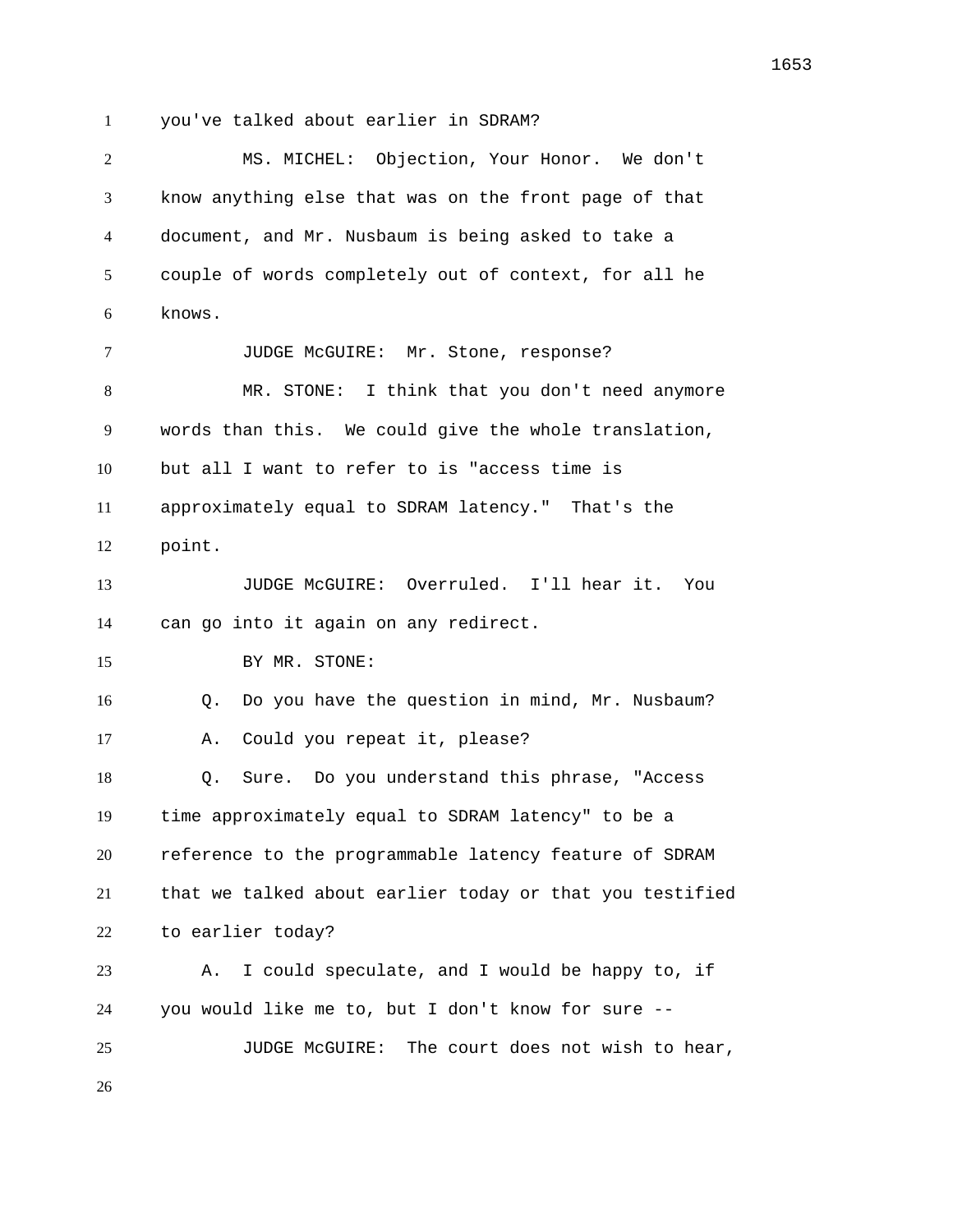you know, anymore speculation at this point. If you want to ask a question that you can have answered, I'll give you that opportunity. But it's not giving the court any good at this point to hear any further speculation. BY MR. STONE: Q. Let me go to one other document, if I can, Your Honor. RX-2203, page 3. Again, this is a translation. I want to draw your attention to the date, first, in the

right-hand corner, 13 July 1993, Mr. Nusbaum.

11 A. I see that.

 Q. And then I want you to go down with me, if you would, to the conclusions. Is it consistent with your opinion expressed earlier that in July of 1993 someone looking at the '898 application would have concluded that based on the specifications of the DRAM on the Rambus, that there are many different kinds of development and that the patent will be one that is separate from the bus? Do you see all that discussion there? Is that consistent or inconsistent with what you presumed a reasonable patent attorney would have concluded?

 A. I haven't had an opportunity to digest paragraph 2, if you would give me a minute, please. I have no idea what -- precisely what this translation, which is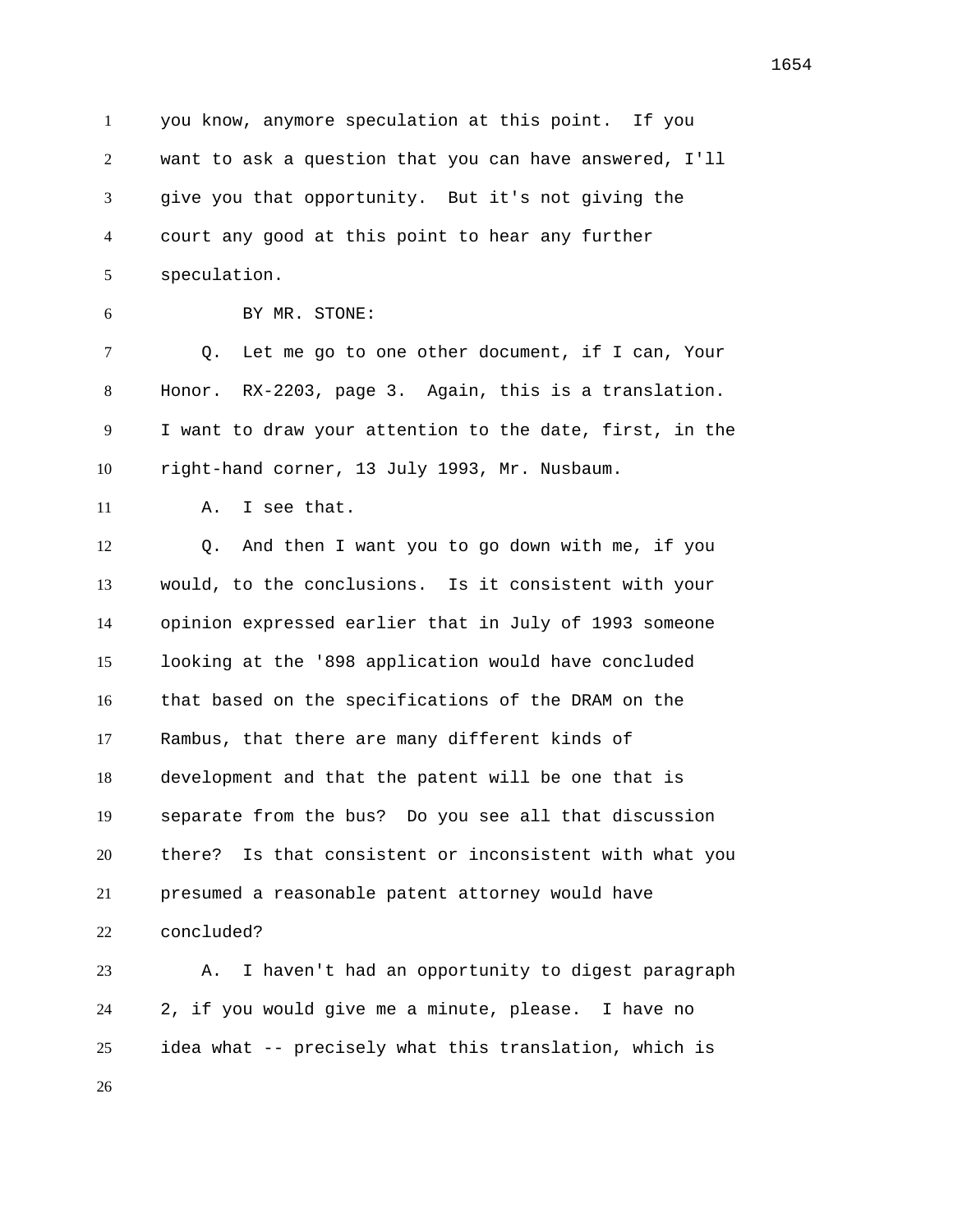not in very good English, means.

 Q. Did you as part of your preparation to testify read the opening statements? A. I read part of the opening statement. Q. You probably read Mr. Royall's and Mr. Oliver's and not mine, but did you, as part of that review of the opening statements, or any of the work you did, look at the Siemens and IBM documents that I talked about in my opening? A. I don't believe so. And I don't know what documents you're referring to, so I don't think I read them. JUDGE McGUIRE: Well then that answers the question. 15 BY MR. STONE: Q. Did you make an effort to determine whether in the 1995 time frame companies were examining the patents that had issued to Rambus and the applications that were available that Rambus had filed in an effort to determine the ultimate possible scope of claims that might be issued to Rambus? A. No, I did not. Q. Have you formed any opinion as to whether in 1995 someone looking at the issued Rambus patents and the available Rambus applications would have concluded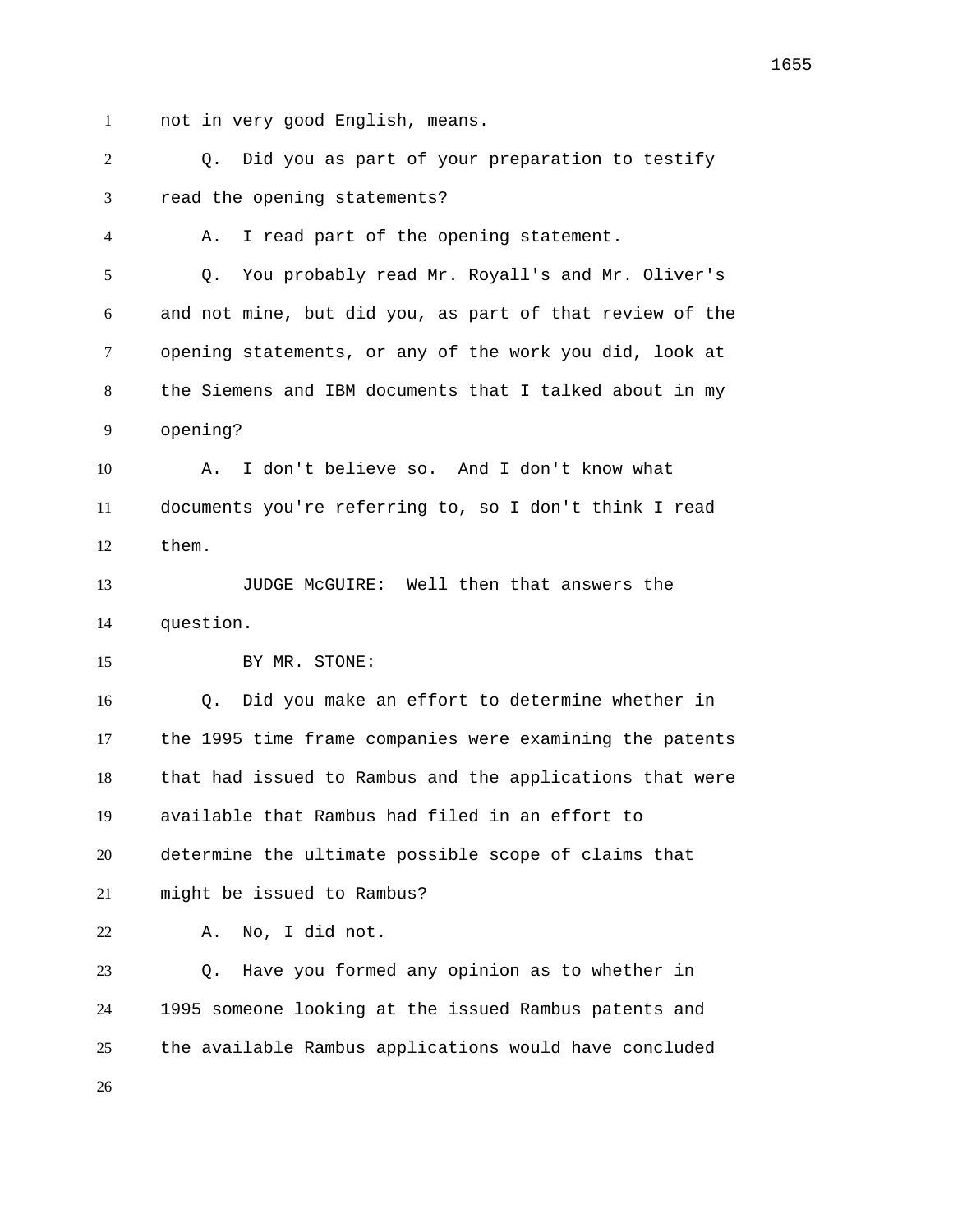that Rambus might get claims which read on SDRAM and DDR?

 A. You're asking me a question whether someone might conclude? That's what you asked.

 Q. Fine, let me narrow it down. Would a reasonably prudent patent attorney or a person of ordinary skill in the art in 1995 looking at the patents which had issued to Rambus and the applications Rambus had filed which were then publicly available have concluded that Rambus was likely to ultimately obtain patent coverage for SDRAM and DDR SDRAM?

 A. I haven't reviewed the claims in the issued patents to take those into account which are part of your question.

 Q. Okay. You testified earlier in terms of your background that one of the things that you have done is written hundreds of infringement opinions and invalidity opinions?

A. I did not testify to that earlier.

Q. Not to hundreds, am I wrong about that?

 A. I testified that I wrote responses to hundreds of communications from the Patent & Trademark Office in the form of patent amendments. I have written numerous invalidity and noninfringement opinions. I don't

believe I gave a number.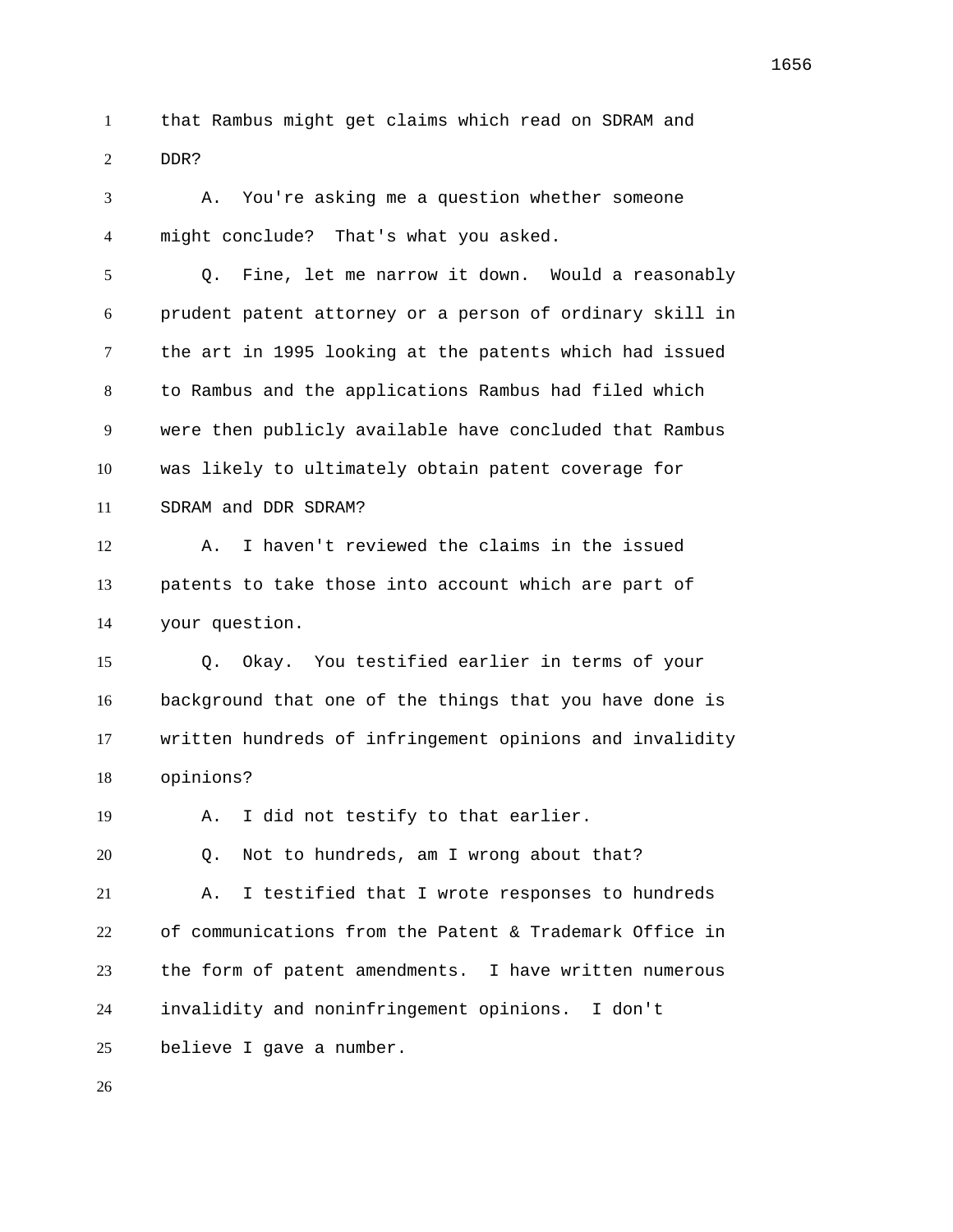Q. It is a common practice for patent attorneys to write opinions on whether a patent in their opinion is valid or invalid, correct?

A. That's correct, it is common.

 Q. And it is also common for patent attorneys to write an opinion as to whether a particular product infringes an identified patent?

 A. It's common for a patent attorney to write an opinion that a product does not infringe a particular patent. It's not so common to write an opinion that the patent does infringe.

 Q. Because if you conclude it does infringe, then it probably doesn't make sense to go ahead and write up the opinion?

 A. It doesn't best serve the client to do that. Q. Okay. In your experience, and I'm not limiting this now to opinions you've written, but in your experience, is it common that companies will obtain opinions from patent lawyers and on the basis of those opinions continue with conduct which they know might result in them being accused of infringement? A. Yes, that's common. Q. And sometimes they do that because they've

 gotten an opinion that the patent is likely to be held invalid?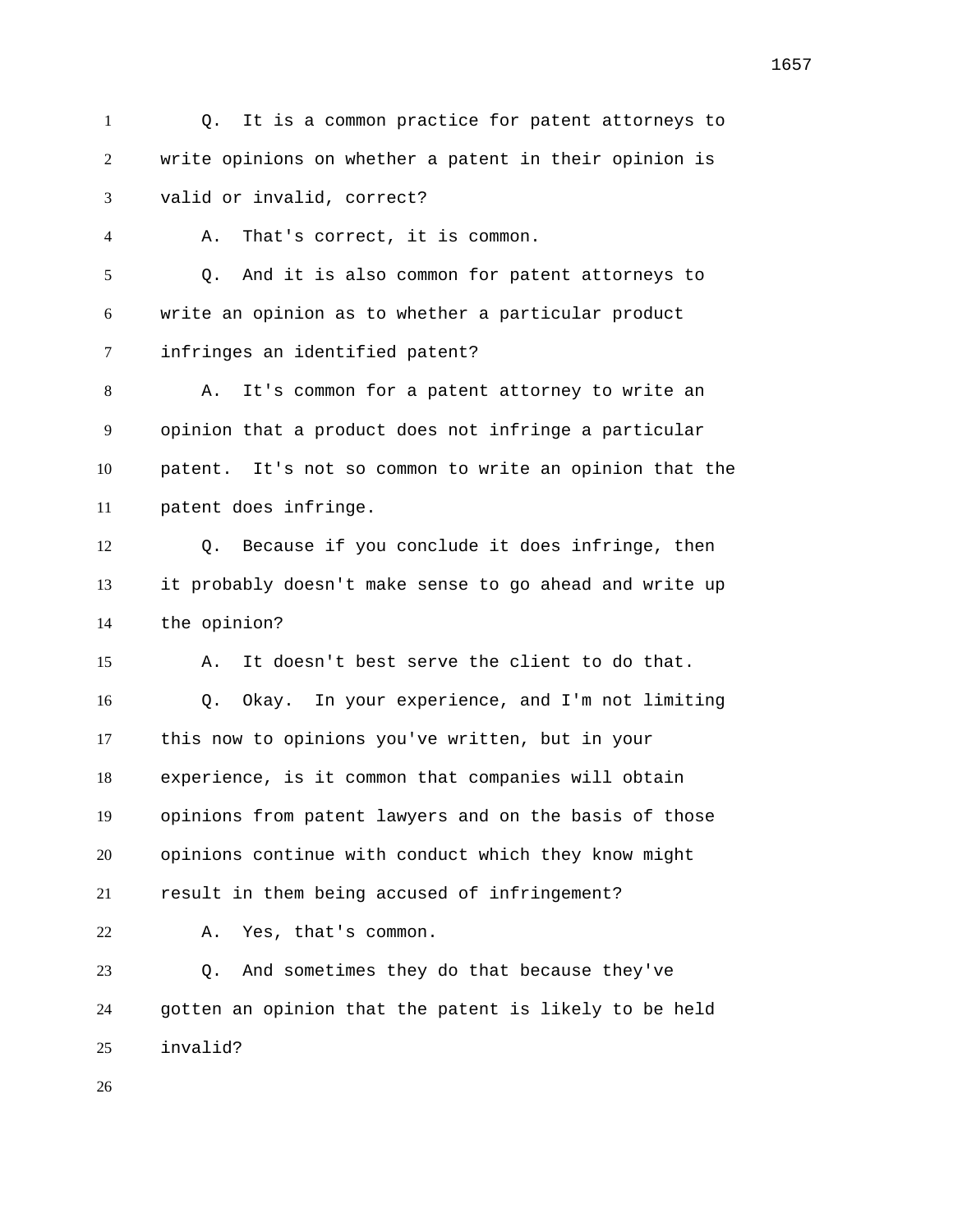- 
- A. That's correct.

| 2  | And sometimes they do it because they have an<br>О.      |
|----|----------------------------------------------------------|
| 3  | opinion which says, well, there's a strong argument to   |
| 4  | be made that they don't infringe, correct?               |
| 5  | That's correct.<br>Α.                                    |
| 6  | And in your experience, sometimes the companies<br>O.    |
| 7  | which proceed on the basis of those opinions prevail in  |
| 8  | the litigation and sometimes they lose?                  |
| 9  | That is correct.<br>Α.                                   |
| 10 | And when someone has been put on notice about<br>Q.      |
| 11 | possible infringement, and they proceed with the         |
| 12 | conduct, they may sometimes be found to be what is       |
| 13 | referred to as a willful infringer, correct?             |
| 14 | That happens from time to time.<br>Α.                    |
| 15 | Have you formed any opinion in connection with<br>Q.     |
| 16 | your work in this case as to whether or not the          |
| 17 | manufacture of a JEDEC-compliant SDRAM today is being    |
| 18 | done by companies that are aware that they face possible |
| 19 | infringement of Rambus intellectual property or Rambus   |
| 20 | patent rights?                                           |
| 21 | I have no opinion to offer with respect to that<br>Α.    |
| 22 | specifically.                                            |
| 23 | MR. STONE: No further questions, Your Honor,             |
| 24 | thank you.                                               |
| 25 | Thank you, Mr. Stone.<br>JUDGE MCGUIRE:<br>Does          |
| 26 |                                                          |
|    |                                                          |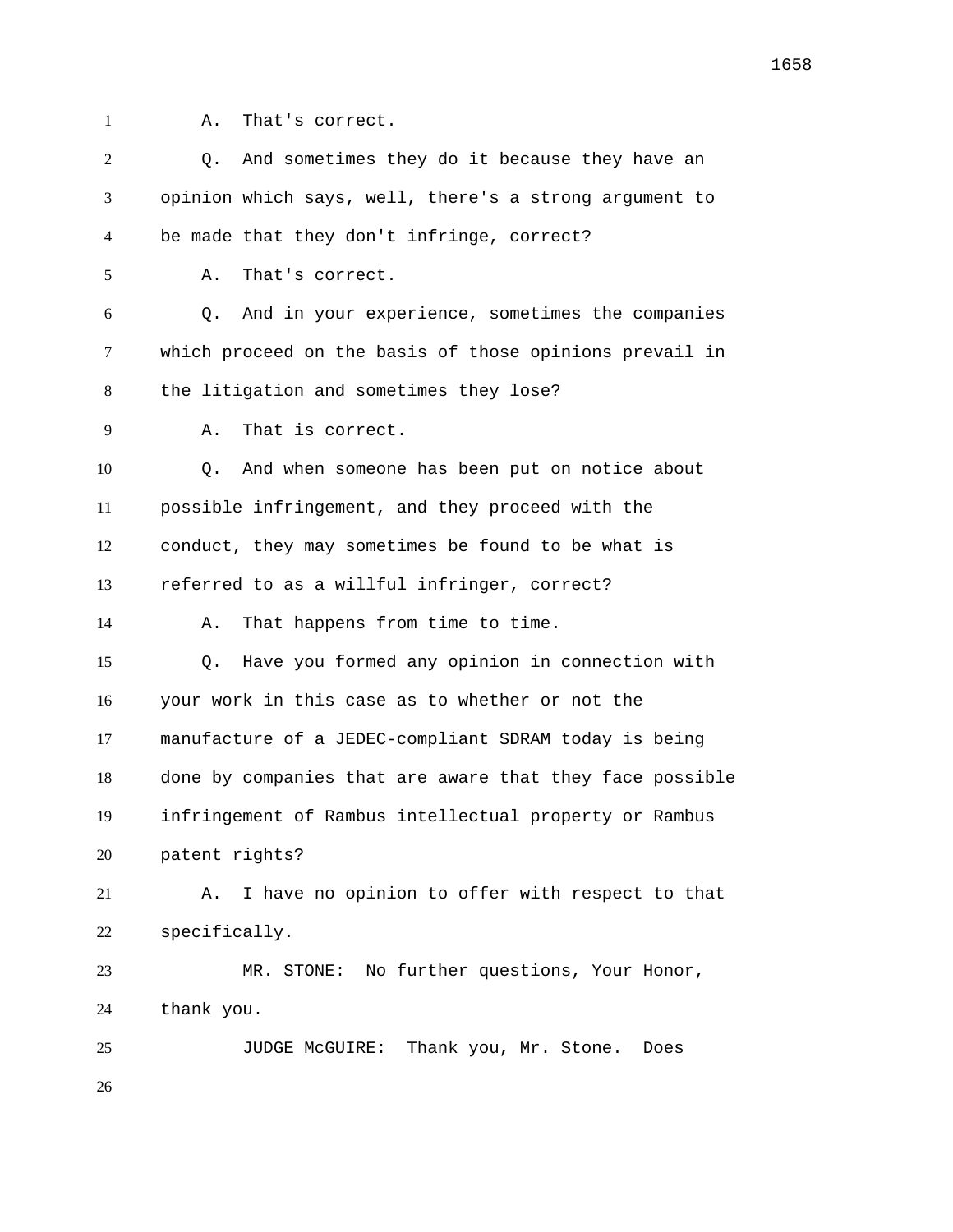complaint counsel wish to engage in further redirect? MS. MICHEL: No redirect, Your Honor. JUDGE McGUIRE: Okay, thank you, Mr. Nusbaum, you are excused. 5 THE WITNESS: Thank you. JUDGE McGUIRE: Thank you for your testimony. I assume that that concludes the presentation for today. Is that correct? MR. OLIVER: Yes, it does, Your Honor. MR. STONE: May I just move in exhibits, they are RX -- they are all RXs, 2214-A. 12 JUDGE McGUIRE: One at a time. MR. STONE: Sure. 2214-A. MS. MICHEL: We would object to all of the documents which were shown to Mr. Nusbaum, all of the RXs on the basis that no foundation has been laid with they are. MR. STONE: Well, the foundation for these documents, Your Honor, is one of the things that we tried to cover with our stipulation, and if need be, as you know, these are Mitsubishi documents which Judge Timony ordered produced. JUDGE McGUIRE: Overruled. They're entered. At least that one is entered. Is it the same objection for 

this witness or another as to these documents as to what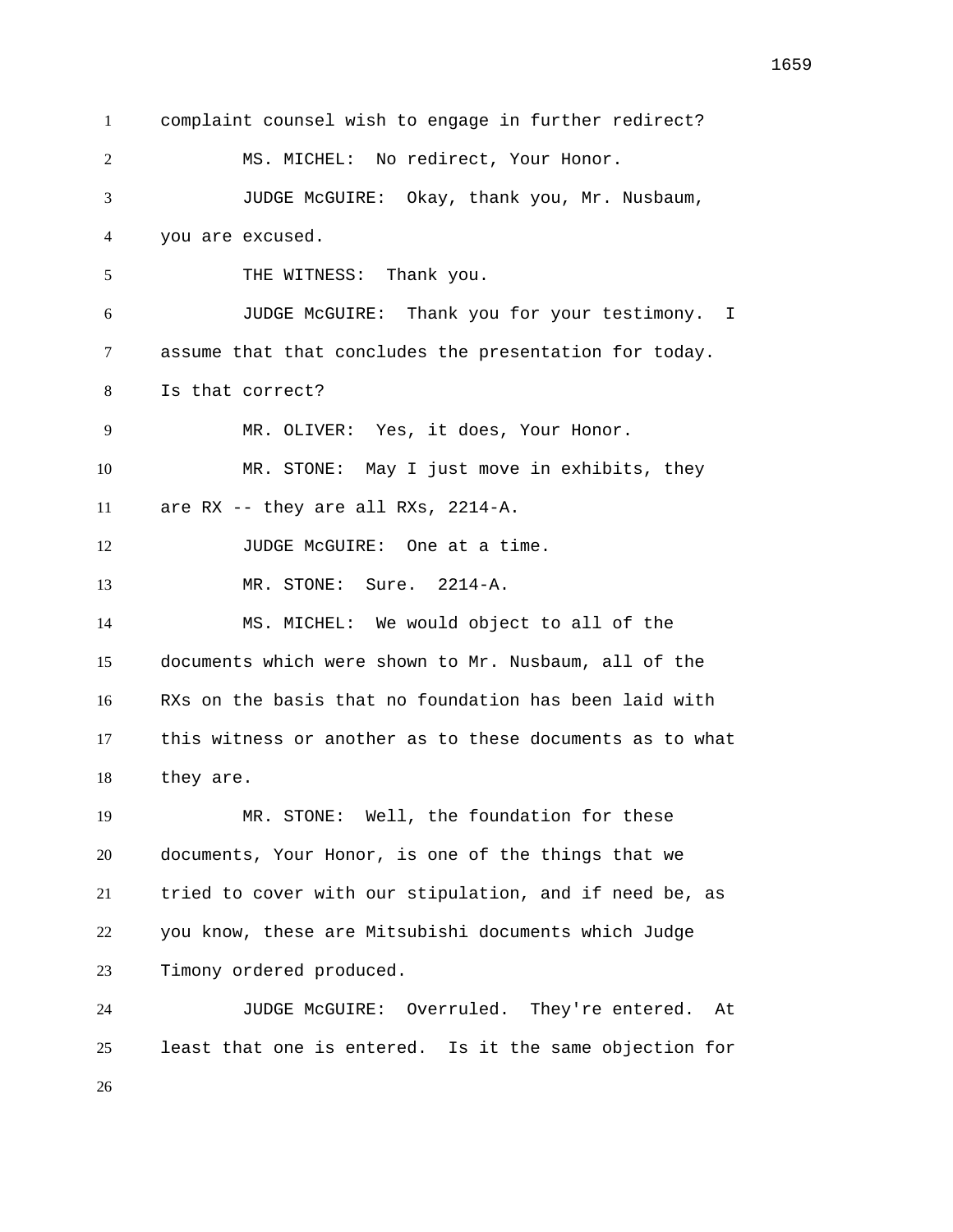all of them? If so, I am going to enter all of them. MS. MICHEL: Yes, Your Honor, it would be the same objection for each of the RXs. JUDGE McGUIRE: Then you are overruled, they're entered. If you can just go back and state what they are. MR. STONE: Yes, Your Honor, 2214-A, 2212, 2213, 2211, and 2203. JUDGE McGUIRE: Okay, entered at this time. (RX Exhibit Numbers 2203, 2211, 2212, 2213, 2214-A were admitted into evidence.) 12 JUDGE McGUIRE: Anything else? MR. STONE: Your Honor, no, although we probably should alert you, tomorrow we're probably going to get to deposition testimony, I believe, that complaint counsel want to offer. JUDGE McGUIRE: Are we talking about the taped deposition by Dr. Oh, is that what we're talking about? MR. OLIVER: Your Honor, it's depending upon the timing. Either Dr. Oh or a Mr. Reece Brown. JUDGE McGUIRE: Well, we're not going to entertain his testimony until I have had a chance to reach the order on the opposition that's been raised. I'm glad we brought this up. How soon can I anticipate a response to that objection on the issue of the -- I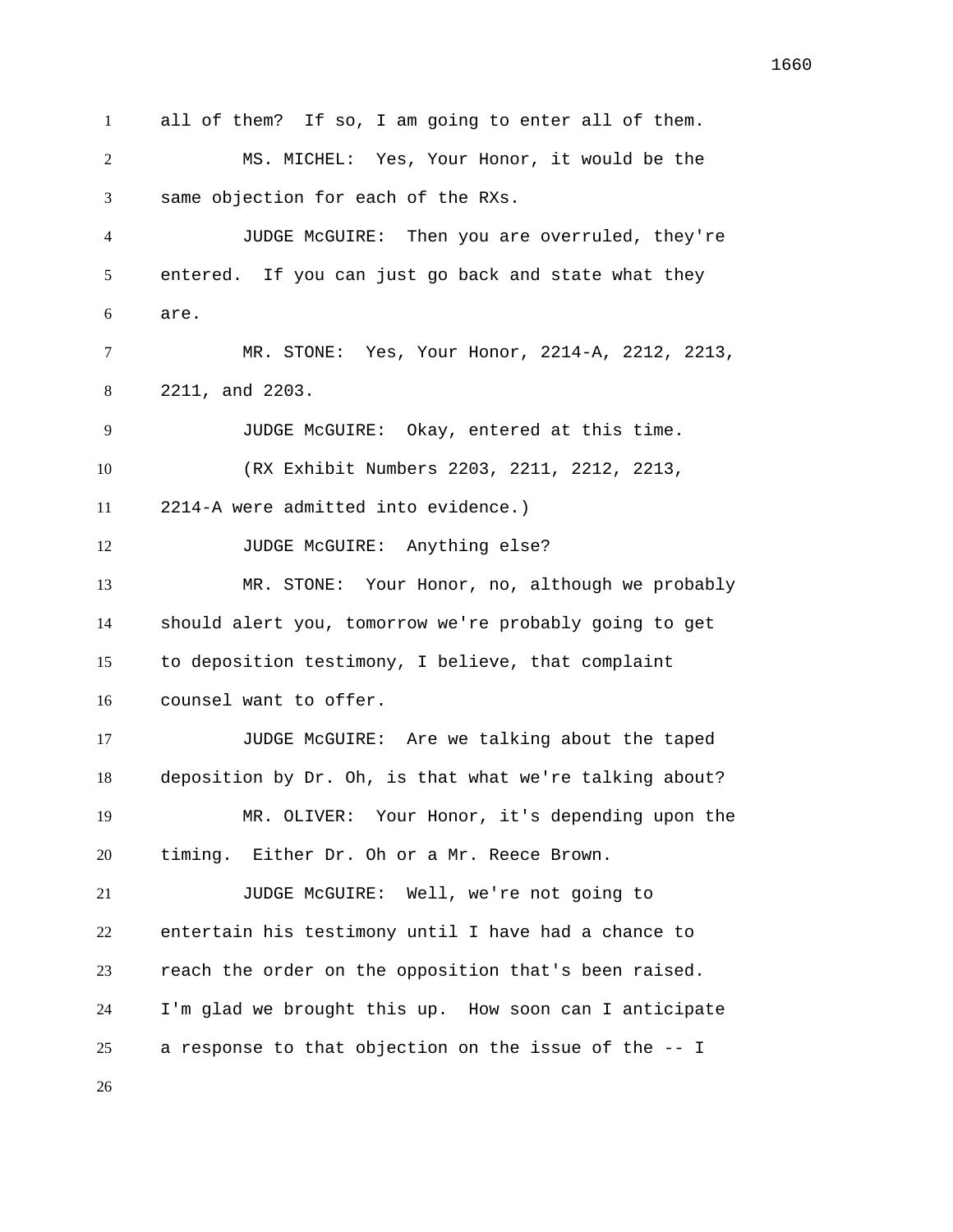think Dr. Oh's testimony?

 MR. OLIVER: Either by 5:00 today or by first thing tomorrow morning.

 JUDGE McGUIRE: Okay. Well, I at this point, I'm not going to allow any testimony by Dr. Oh, and I keep wanting to say Dr. No, because of my James Bond mode, until I've had the chance to issue any order. So, let's not intend on going into that on Tuesday. Now, is there something else we need to talk about? MR. STONE: I think they are then prepared to go with deposition testimony from Reese Brown and we're prepared to read our responsive portions of that. I think part of that is video and part of that is going to be ten minutes or so of what was not videoed. JUDGE McGUIRE: Don't forget we're starting at 11:00. 17 MR. STONE: Starting at 11:00. JUDGE McGUIRE: Are we clear on everything? See you in the morning, hearing adjourned. (Whereupon, at 4:07 p.m., the hearing was adjourned.) 

- 
- 
-